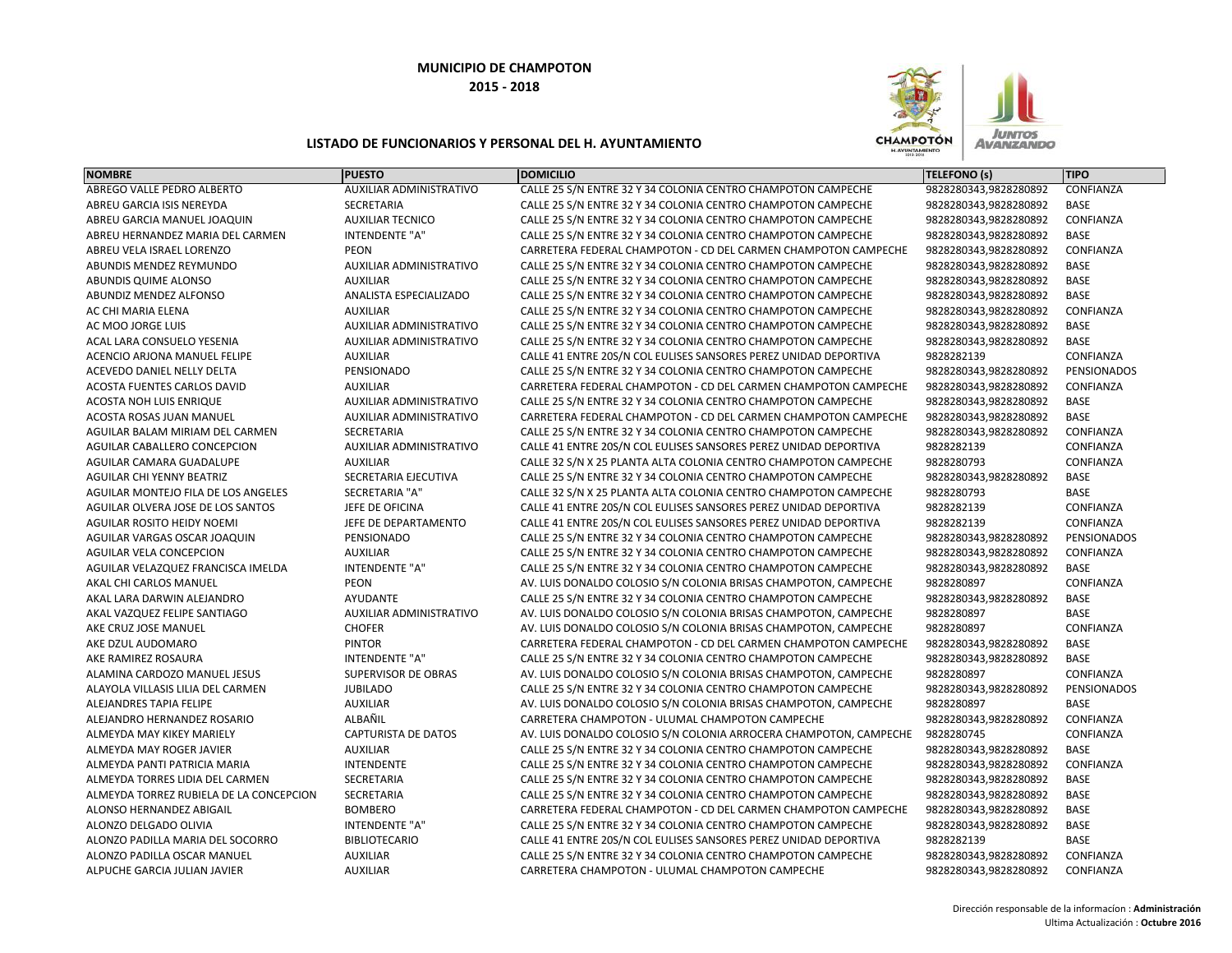

|                                     | <b>PUESTO</b>                                                                                                                                                                                                                                                 | <b>DOMICILIO</b>                                                                                                                                                                                                                            | <b>TELEFONO (s)</b>                                                                                                                                                                                                                                                                                                                                                                                                                                                                                                                       | <b>TIPO</b>                                                                                                                                                                                                                                          |
|-------------------------------------|---------------------------------------------------------------------------------------------------------------------------------------------------------------------------------------------------------------------------------------------------------------|---------------------------------------------------------------------------------------------------------------------------------------------------------------------------------------------------------------------------------------------|-------------------------------------------------------------------------------------------------------------------------------------------------------------------------------------------------------------------------------------------------------------------------------------------------------------------------------------------------------------------------------------------------------------------------------------------------------------------------------------------------------------------------------------------|------------------------------------------------------------------------------------------------------------------------------------------------------------------------------------------------------------------------------------------------------|
| ALVARADO HERNANDEZ OVIDIO           | <b>FONTANERO</b>                                                                                                                                                                                                                                              | CARRETERA FEDERAL CHAMPOTON - CD DEL CARMEN CHAMPOTON CAMPECHE                                                                                                                                                                              | 9828280343,9828280892                                                                                                                                                                                                                                                                                                                                                                                                                                                                                                                     | BASE                                                                                                                                                                                                                                                 |
| <b>ALVAREZ MENDEZ ISRAEL</b>        | PEON "A"                                                                                                                                                                                                                                                      | AV. LUIS DONALDO COLOSIO S/N COLONIA BRISAS CHAMPOTON, CAMPECHE                                                                                                                                                                             | 9828280897                                                                                                                                                                                                                                                                                                                                                                                                                                                                                                                                | <b>BASE</b>                                                                                                                                                                                                                                          |
| ALVAREZ URIETA IGNACIO              | JEFE DE DEPARTAMENTO                                                                                                                                                                                                                                          | CALLE 25 S/N ENTRE 32 Y 34 COLONIA CENTRO CHAMPOTON CAMPECHE                                                                                                                                                                                | 9828280343,9828280892                                                                                                                                                                                                                                                                                                                                                                                                                                                                                                                     | CONFIANZA                                                                                                                                                                                                                                            |
| ANAL CAHUICH VICTORIA               | <b>JUBILADO</b>                                                                                                                                                                                                                                               | CALLE 25 S/N ENTRE 32 Y 34 COLONIA CENTRO CHAMPOTON CAMPECHE                                                                                                                                                                                | 9828280343,9828280892                                                                                                                                                                                                                                                                                                                                                                                                                                                                                                                     | PENSIONADOS                                                                                                                                                                                                                                          |
| ANCONA ARJONA IRIAN RENE            | <b>AUXILIAR DE OFICINA</b>                                                                                                                                                                                                                                    | CALLE 32 S/N X 25 PLANTA ALTA COLONIA CENTRO CHAMPOTON CAMPECHE                                                                                                                                                                             | 9828280793                                                                                                                                                                                                                                                                                                                                                                                                                                                                                                                                | CONFIANZA                                                                                                                                                                                                                                            |
| ANCONA LEAL JESUS RAMON             | <b>AYUDANTE</b>                                                                                                                                                                                                                                               | CALLE 41 ENTRE 20S/N COL EULISES SANSORES PEREZ UNIDAD DEPORTIVA                                                                                                                                                                            | 9828282139                                                                                                                                                                                                                                                                                                                                                                                                                                                                                                                                | CONFIANZA                                                                                                                                                                                                                                            |
| ANCONA MARTINEZ RITA                | <b>JUBILADO</b>                                                                                                                                                                                                                                               | CALLE 25 S/N ENTRE 32 Y 34 COLONIA CENTRO CHAMPOTON CAMPECHE                                                                                                                                                                                | 9828280343,9828280892                                                                                                                                                                                                                                                                                                                                                                                                                                                                                                                     | PENSIONADOS                                                                                                                                                                                                                                          |
| ANCONA RIVERO FREDDY HERNANDO       | <b>AUXILIAR TECNICO</b>                                                                                                                                                                                                                                       | CALLE 25 S/N ENTRE 32 Y 34 COLONIA CENTRO CHAMPOTON CAMPECHE                                                                                                                                                                                | 9828280343,9828280892                                                                                                                                                                                                                                                                                                                                                                                                                                                                                                                     | BASE                                                                                                                                                                                                                                                 |
| ANCONA RIVERO HERMIS HELEN          | <b>INTENDENTE</b>                                                                                                                                                                                                                                             | CALLE 41 ENTRE 20S/N COL EULISES SANSORES PEREZ UNIDAD DEPORTIVA                                                                                                                                                                            | 9828282139                                                                                                                                                                                                                                                                                                                                                                                                                                                                                                                                | CONFIANZA                                                                                                                                                                                                                                            |
| ANCONA RIVERO JUAN ANTONIO          | <b>AUXILIAR DE OFICINA</b>                                                                                                                                                                                                                                    | AV. LUIS DONALDO COLOSIO S/N COLONIA ARROCERA CHAMPOTON, CAMPECHE                                                                                                                                                                           | 9828280745                                                                                                                                                                                                                                                                                                                                                                                                                                                                                                                                | CONFIANZA                                                                                                                                                                                                                                            |
| ANCONA RIVERO YENNI ITZEL           | <b>AUXILIAR</b>                                                                                                                                                                                                                                               | CALLE 25 S/N ENTRE 32 Y 34 COLONIA CENTRO CHAMPOTON CAMPECHE                                                                                                                                                                                | 9828280343,9828280892                                                                                                                                                                                                                                                                                                                                                                                                                                                                                                                     | CONFIANZA                                                                                                                                                                                                                                            |
| ANDRADE ALEMAN ANDRES               |                                                                                                                                                                                                                                                               | AV. LUIS DONALDO COLOSIO S/N COLONIA BRISAS CHAMPOTON, CAMPECHE                                                                                                                                                                             | 9828280897                                                                                                                                                                                                                                                                                                                                                                                                                                                                                                                                | <b>BASE</b>                                                                                                                                                                                                                                          |
| ANDRADE JUAREZ SANTOS               | <b>JUBILADO</b>                                                                                                                                                                                                                                               | CALLE 25 S/N ENTRE 32 Y 34 COLONIA CENTRO CHAMPOTON CAMPECHE                                                                                                                                                                                | 9828280343,9828280892                                                                                                                                                                                                                                                                                                                                                                                                                                                                                                                     | PENSIONADOS                                                                                                                                                                                                                                          |
| ANDRADE JUAREZ SIMON                |                                                                                                                                                                                                                                                               | CALLE 25 S/N ENTRE 32 Y 34 COLONIA CENTRO CHAMPOTON CAMPECHE                                                                                                                                                                                | 9828280343,9828280892                                                                                                                                                                                                                                                                                                                                                                                                                                                                                                                     | PENSIONADOS                                                                                                                                                                                                                                          |
| ANDRADE MENDEZ MARIA ISABEL         | SECRETARIA EJECUTIVA                                                                                                                                                                                                                                          | CALLE 25 S/N ENTRE 32 Y 34 COLONIA CENTRO CHAMPOTON CAMPECHE                                                                                                                                                                                | 9828280343,9828280892                                                                                                                                                                                                                                                                                                                                                                                                                                                                                                                     | BASE                                                                                                                                                                                                                                                 |
| ANGULO EFRAIN                       | <b>CHOFER "A"</b>                                                                                                                                                                                                                                             | CALLE 32 S/N X 25 PLANTA ALTA COLONIA CENTRO CHAMPOTON CAMPECHE                                                                                                                                                                             | 9828280793                                                                                                                                                                                                                                                                                                                                                                                                                                                                                                                                | CONFIANZA                                                                                                                                                                                                                                            |
| ANGULO CALDERON MARIO ALBERTO       | <b>COORDINADOR DE AREA</b>                                                                                                                                                                                                                                    | CALLE 25 S/N ENTRE 32 Y 34 COLONIA CENTRO CHAMPOTON CAMPECHE                                                                                                                                                                                | 9828280343,9828280892                                                                                                                                                                                                                                                                                                                                                                                                                                                                                                                     | <b>FUNCIONARIOS</b>                                                                                                                                                                                                                                  |
| ANQUINO PECH GENOVEVA               | PENSIONADO                                                                                                                                                                                                                                                    | CALLE 25 S/N ENTRE 32 Y 34 COLONIA CENTRO CHAMPOTON CAMPECHE                                                                                                                                                                                | 9828280343,9828280892                                                                                                                                                                                                                                                                                                                                                                                                                                                                                                                     | PENSIONADOS                                                                                                                                                                                                                                          |
| ARANA DOMINGUEZ DANIELA ADRIANA     | <b>AUXILIAR</b>                                                                                                                                                                                                                                               | CALLE 25 S/N ENTRE 32 Y 34 COLONIA CENTRO CHAMPOTON CAMPECHE                                                                                                                                                                                | 9828280343,9828280892                                                                                                                                                                                                                                                                                                                                                                                                                                                                                                                     | CONFIANZA                                                                                                                                                                                                                                            |
| ARANA ZUMARRAGA NIDIA DEL ALBA      | <b>AUXILIAR</b>                                                                                                                                                                                                                                               | CALLE 25 S/N ENTRE 32 Y 34 COLONIA CENTRO CHAMPOTON CAMPECHE                                                                                                                                                                                | 9828280343,9828280892                                                                                                                                                                                                                                                                                                                                                                                                                                                                                                                     | CONFIANZA                                                                                                                                                                                                                                            |
| ARANDA GARCIA JOSE LUIS             | <b>DIRECTOR</b>                                                                                                                                                                                                                                               | CALLE 25 S/N ENTRE 32 Y 34 COLONIA CENTRO CHAMPOTON CAMPECHE                                                                                                                                                                                | 9828280343,9828280892                                                                                                                                                                                                                                                                                                                                                                                                                                                                                                                     | <b>FUNCIONARIOS</b>                                                                                                                                                                                                                                  |
| ARCE TZEC JOSEFINA DEL ROSARIO      |                                                                                                                                                                                                                                                               | CALLE 41 ENTRE 20S/N COL EULISES SANSORES PEREZ UNIDAD DEPORTIVA                                                                                                                                                                            |                                                                                                                                                                                                                                                                                                                                                                                                                                                                                                                                           | BASE                                                                                                                                                                                                                                                 |
| ARCEO RAMIREZ MARIA JESUS           | <b>DIRECTOR</b>                                                                                                                                                                                                                                               | CARRETERA FEDERAL CHAMPOTON - CD DEL CARMEN CHAMPOTON CAMPECHE                                                                                                                                                                              | 9828280343,9828280892                                                                                                                                                                                                                                                                                                                                                                                                                                                                                                                     | <b>FUNCIONARIOS</b>                                                                                                                                                                                                                                  |
| ARCOVEDO AVILA RAMON FREDDY         | JEFE DE DEPARTAMENTO                                                                                                                                                                                                                                          | CALLE 41 ENTRE 20S/N COL EULISES SANSORES PEREZ UNIDAD DEPORTIVA                                                                                                                                                                            |                                                                                                                                                                                                                                                                                                                                                                                                                                                                                                                                           | CONFIANZA                                                                                                                                                                                                                                            |
| ARELLANO CAJUN NUBIA ISELA          | ANALISTA ESPECIALIZADO                                                                                                                                                                                                                                        | CALLE 25 S/N ENTRE 32 Y 34 COLONIA CENTRO CHAMPOTON CAMPECHE                                                                                                                                                                                | 9828280343,9828280892                                                                                                                                                                                                                                                                                                                                                                                                                                                                                                                     | BASE                                                                                                                                                                                                                                                 |
| ARELLANO GUTIERREZ MARIA DINA       | <b>INTENDENTE "A"</b>                                                                                                                                                                                                                                         | CALLE 25 S/N ENTRE 32 Y 34 COLONIA CENTRO CHAMPOTON CAMPECHE                                                                                                                                                                                | 9828280343,9828280892                                                                                                                                                                                                                                                                                                                                                                                                                                                                                                                     | BASE                                                                                                                                                                                                                                                 |
| ARELLANO VALENZUELA MARIBEL         | <b>SECRETARIA "A"</b>                                                                                                                                                                                                                                         | CALLE 25 S/N ENTRE 32 Y 34 COLONIA CENTRO CHAMPOTON CAMPECHE                                                                                                                                                                                | 9828280343,9828280892                                                                                                                                                                                                                                                                                                                                                                                                                                                                                                                     | <b>BASE</b>                                                                                                                                                                                                                                          |
| ARENAL DECEANO DEYSI MARLEN         | AYUDANTE                                                                                                                                                                                                                                                      | CALLE 25 S/N ENTRE 32 Y 34 COLONIA CENTRO CHAMPOTON CAMPECHE                                                                                                                                                                                | 9828280343,9828280892                                                                                                                                                                                                                                                                                                                                                                                                                                                                                                                     | CONFIANZA                                                                                                                                                                                                                                            |
|                                     |                                                                                                                                                                                                                                                               | CALLE 25 S/N ENTRE 32 Y 34 COLONIA CENTRO CHAMPOTON CAMPECHE                                                                                                                                                                                |                                                                                                                                                                                                                                                                                                                                                                                                                                                                                                                                           | CONFIANZA                                                                                                                                                                                                                                            |
|                                     |                                                                                                                                                                                                                                                               |                                                                                                                                                                                                                                             |                                                                                                                                                                                                                                                                                                                                                                                                                                                                                                                                           | CONFIANZA                                                                                                                                                                                                                                            |
| ARJONA ROSADO JUAN JOSE             |                                                                                                                                                                                                                                                               |                                                                                                                                                                                                                                             |                                                                                                                                                                                                                                                                                                                                                                                                                                                                                                                                           | CONFIANZA                                                                                                                                                                                                                                            |
|                                     |                                                                                                                                                                                                                                                               |                                                                                                                                                                                                                                             |                                                                                                                                                                                                                                                                                                                                                                                                                                                                                                                                           | <b>FUNCIONARIOS</b>                                                                                                                                                                                                                                  |
| ARTEAGA LANZ BLANCA MARTIN          |                                                                                                                                                                                                                                                               |                                                                                                                                                                                                                                             |                                                                                                                                                                                                                                                                                                                                                                                                                                                                                                                                           | BASE                                                                                                                                                                                                                                                 |
|                                     |                                                                                                                                                                                                                                                               |                                                                                                                                                                                                                                             |                                                                                                                                                                                                                                                                                                                                                                                                                                                                                                                                           | CONFIANZA                                                                                                                                                                                                                                            |
|                                     |                                                                                                                                                                                                                                                               |                                                                                                                                                                                                                                             |                                                                                                                                                                                                                                                                                                                                                                                                                                                                                                                                           | PENSIONADOS                                                                                                                                                                                                                                          |
| ASCENCIO CEBALLOS MANUEL RAMON      | AYUDANTE                                                                                                                                                                                                                                                      | AV. LUIS DONALDO COLOSIO S/N COLONIA BRISAS CHAMPOTON, CAMPECHE                                                                                                                                                                             | 9828280897                                                                                                                                                                                                                                                                                                                                                                                                                                                                                                                                | BASE                                                                                                                                                                                                                                                 |
| ASENCIO CEBALLOS FRANCISCO HUMBERTO | AUXILIAR ADMINISTRATIVO                                                                                                                                                                                                                                       | CARRETERA FEDERAL CHAMPOTON - CD DEL CARMEN CHAMPOTON CAMPECHE                                                                                                                                                                              |                                                                                                                                                                                                                                                                                                                                                                                                                                                                                                                                           | BASE                                                                                                                                                                                                                                                 |
|                                     |                                                                                                                                                                                                                                                               |                                                                                                                                                                                                                                             |                                                                                                                                                                                                                                                                                                                                                                                                                                                                                                                                           | <b>BASE</b>                                                                                                                                                                                                                                          |
|                                     |                                                                                                                                                                                                                                                               |                                                                                                                                                                                                                                             |                                                                                                                                                                                                                                                                                                                                                                                                                                                                                                                                           | <b>BASE</b>                                                                                                                                                                                                                                          |
|                                     |                                                                                                                                                                                                                                                               | CALLE 32 S/N X 25 PLANTA ALTA COLONIA CENTRO CHAMPOTON CAMPECHE                                                                                                                                                                             |                                                                                                                                                                                                                                                                                                                                                                                                                                                                                                                                           | CONFIANZA                                                                                                                                                                                                                                            |
| AYIL HORTA PATRICIA DEL CARMEN      | <b>INTENDENTE</b>                                                                                                                                                                                                                                             | CALLE 25 S/N ENTRE 32 Y 34 COLONIA CENTRO CHAMPOTON CAMPECHE                                                                                                                                                                                | 9828280343,9828280892                                                                                                                                                                                                                                                                                                                                                                                                                                                                                                                     | CONFIANZA                                                                                                                                                                                                                                            |
| BACAB REJON ROSARIO DEL SOCORRO     | <b>INTENDENTE</b>                                                                                                                                                                                                                                             | CALLE 25 S/N ENTRE 32 Y 34 COLONIA CENTRO CHAMPOTON CAMPECHE                                                                                                                                                                                | 9828280343,9828280892                                                                                                                                                                                                                                                                                                                                                                                                                                                                                                                     | CONFIANZA                                                                                                                                                                                                                                            |
| <b>BAEZA AKE ELIAS NOE</b>          | JEFE DE DEPARTAMENTO                                                                                                                                                                                                                                          | CALLE 25 S/N ENTRE 32 Y 34 COLONIA CENTRO CHAMPOTON CAMPECHE                                                                                                                                                                                | 9828280343,9828280892                                                                                                                                                                                                                                                                                                                                                                                                                                                                                                                     | CONFIANZA                                                                                                                                                                                                                                            |
| BAEZA AKE JUAN MANUEL               | <b>AUXILIAR</b>                                                                                                                                                                                                                                               | CALLE 25 S/N ENTRE 32 Y 34 COLONIA CENTRO CHAMPOTON CAMPECHE                                                                                                                                                                                | 9828280343,9828280892                                                                                                                                                                                                                                                                                                                                                                                                                                                                                                                     | <b>BASE</b>                                                                                                                                                                                                                                          |
| <b>BAEZA BAEZA MANUEL</b>           | <b>DIRECTOR DE MUSICA</b>                                                                                                                                                                                                                                     | CALLE 41 ENTRE 20S/N COL EULISES SANSORES PEREZ UNIDAD DEPORTIVA                                                                                                                                                                            | 9828282139                                                                                                                                                                                                                                                                                                                                                                                                                                                                                                                                | CONFIANZA                                                                                                                                                                                                                                            |
| BAEZA CORREA ROSA MARIA             | <b>AUXILIAR ADMINISTRATIVO</b>                                                                                                                                                                                                                                | CALLE 41 ENTRE 20S/N COL EULISES SANSORES PEREZ UNIDAD DEPORTIVA                                                                                                                                                                            | 9828282139                                                                                                                                                                                                                                                                                                                                                                                                                                                                                                                                | <b>BASE</b>                                                                                                                                                                                                                                          |
|                                     | AREVALO MORA SEYDI GUADALUPE<br>ARJONA CARMONA FRANCISCO IVAN<br>ARNABAR GONZALEZ RUBEN RAMON<br>ARTEAGA MARTINEZ JULIO CESAR<br>ARTEAGA RAMIREZ JUAN ABRAHAM<br>ASENCIO CEBALLOS MAURO ANTONIO<br>ASENCIO CEBALLOS OSCAR HUMBERTO<br>AVALOS PUC DIANA LEONOR | PEON "A"<br>PENSIONADO<br><b>BIBLIOTECARIO</b><br><b>AUXILIAR</b><br><b>AUXILIAR</b><br><b>CHOFER "A"</b><br><b>CONTRALOR INTERNO</b><br>SECRETARIA<br><b>AUXILIAR</b><br><b>JUBILADO</b><br><b>CHOFER</b><br><b>AUXILIAR</b><br>SECRETARIA | AV. LUIS DONALDO COLOSIO S/N COLONIA BRISAS CHAMPOTON, CAMPECHE<br>CALLE 25 S/N ENTRE 32 Y 34 COLONIA CENTRO CHAMPOTON CAMPECHE<br>CALLE 25 S/N ENTRE 32 Y 34 COLONIA CENTRO CHAMPOTON CAMPECHE<br>CALLE 32 S/N X 25 PLANTA ALTA COLONIA CENTRO CHAMPOTON CAMPECHE<br>CALLE 41 ENTRE 20S/N COL EULISES SANSORES PEREZ UNIDAD DEPORTIVA<br>CALLE 25 S/N ENTRE 32 Y 34 COLONIA CENTRO CHAMPOTON CAMPECHE<br>AV. LUIS DONALDO COLOSIO S/N COLONIA BRISAS CHAMPOTON, CAMPECHE<br>CALLE 25 S/N ENTRE 32 Y 34 COLONIA CENTRO CHAMPOTON CAMPECHE | 9828282139<br>9828282139<br>9828280343,9828280892<br>9828280897<br>9828280343,9828280892<br>9828280343,9828280892<br>9828280793<br>9828282139<br>9828280343,9828280892<br>9828280343,9828280892<br>9828280897<br>9828280343,9828280892<br>9828280793 |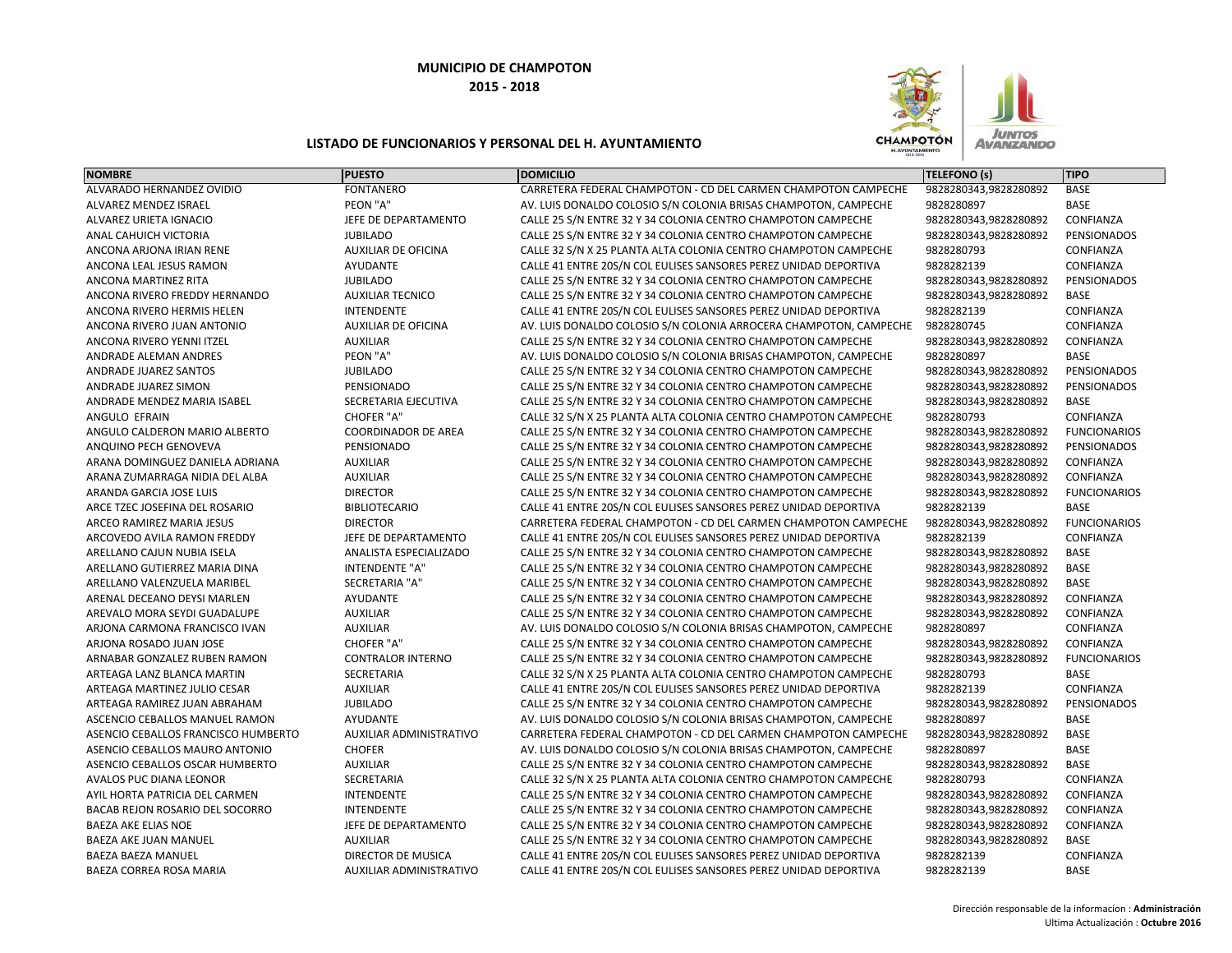

| <b>NOMBRE</b>                          | <b>PUESTO</b>                  | <b>DOMICILIO</b>                                                                            | <b>TELEFONO (s)</b>   | <b>TIPO</b>         |
|----------------------------------------|--------------------------------|---------------------------------------------------------------------------------------------|-----------------------|---------------------|
| BAEZA REALPOZO JORGE EMMANUEL          | JEFE DE DEPARTAMENTO           | CALLE 41 ENTRE 20S/N COL EULISES SANSORES PEREZ UNIDAD DEPORTIVA                            | 9828282139            | CONFIANZA           |
| BALAN CHAN ALBERTO DANIEL              | <b>COORDINADOR DE AREA</b>     | CALLE 25 S/N ENTRE 32 Y 34 COLONIA CENTRO CHAMPOTON CAMPECHE                                | 9828280343,9828280892 | <b>FUNCIONARIOS</b> |
| BALAN GANZO JOSE DEL CARMEN            | <b>ANALISTA</b>                | CALLE 32 S/N X 25 PLANTA ALTA COLONIA CENTRO CHAMPOTON CAMPECHE                             | 9828280793            | CONFIANZA           |
| BAÑALES QUINTERO CARMEN                | PENSIONADO                     | CALLE 25 S/N ENTRE 32 Y 34 COLONIA CENTRO CHAMPOTON CAMPECHE                                | 9828280343,9828280892 | PENSIONADOS         |
| <b>BARAHONA CEH LAYDA</b>              | SECRETARIA                     | CALLE 25 S/N ENTRE 32 Y 34 COLONIA CENTRO CHAMPOTON CAMPECHE                                | 9828280343,9828280892 | <b>BASE</b>         |
| BARAHONA CEH QUERBI DEL ROSARIO        | <b>AUXILIAR</b>                | CALLE 25 S/N ENTRE 32 Y 34 COLONIA CENTRO CHAMPOTON CAMPECHE                                | 9828280343,9828280892 | CONFIANZA           |
| <b>BARAHONA MORENO EDITH</b>           | <b>JUBILADO</b>                | CALLE 25 S/N ENTRE 32 Y 34 COLONIA CENTRO CHAMPOTON CAMPECHE                                | 9828280343,9828280892 | <b>PENSIONADOS</b>  |
| BARCENAS URIBE ILEANA DEL CARMEN       |                                | JEFE DE DEPARTAMENTO DE ENLACI CALLE 25 S/N ENTRE 32 Y 34 COLONIA CENTRO CHAMPOTON CAMPECHE | 9828280343,9828280892 | <b>FUNCIONARIOS</b> |
| <b>BARCENAS URIBE LUCELY DEL JESUS</b> | JEFE DE DEPARTAMENTO           | CALLE 25 S/N ENTRE 32 Y 34 COLONIA CENTRO CHAMPOTON CAMPECHE                                | 9828280343,9828280892 | CONFIANZA           |
| <b>BASTAR AGUILAR ARACELI</b>          | AUXILIAR ADMINISTRATIVO        | CALLE 25 S/N ENTRE 32 Y 34 COLONIA CENTRO CHAMPOTON CAMPECHE                                | 9828280343,9828280892 | CONFIANZA           |
| <b>BASULTO UC JOSE ELISEO</b>          | <b>AUXILIAR</b>                | AV. LUIS DONALDO COLOSIO S/N COLONIA BRISAS CHAMPOTON, CAMPECHE                             | 9828280897            | <b>BASE</b>         |
| BAUTISTA CARDENAS GUADALUPE            | SECRETARIA                     | CALLE 25 S/N ENTRE 32 Y 34 COLONIA CENTRO CHAMPOTON CAMPECHE                                | 9828280343,9828280892 | BASE                |
| BEBERAJE COSGALLA DAYANA NAYROVI       | <b>SECRETARIA</b>              | CALLE 25 S/N ENTRE 32 Y 34 COLONIA CENTRO CHAMPOTON CAMPECHE                                | 9828280343,9828280892 | CONFIANZA           |
| BELTRAN AGUILAR ISABEL                 | AUXILIAR ADMINISTRATIVO        | CALLE 25 S/N ENTRE 32 Y 34 COLONIA CENTRO CHAMPOTON CAMPECHE                                | 9828280343,9828280892 | BASE                |
| <b>BERGANZA NAAL ISAIAS</b>            | PEON                           | AV. LUIS DONALDO COLOSIO S/N COLONIA BRISAS CHAMPOTON, CAMPECHE                             | 9828280897            | CONFIANZA           |
| BERNABE CAMBRANIS JUANA DE LOS LAGOS   | ANALISTA ESPECIALIZADO         | CARRETERA FEDERAL CHAMPOTON - CD DEL CARMEN CHAMPOTON CAMPECHE                              | 9828280343,9828280892 | <b>BASE</b>         |
| BERNES COLLADO ANDRES DE ATOCHA        | JEFE DE OFICINA                | CALLE 25 S/N ENTRE 32 Y 34 COLONIA CENTRO CHAMPOTON CAMPECHE                                | 9828280343,9828280892 | CONFIANZA           |
| BEYTIA MENA JOSE MANUEL                | <b>COORDINADOR DE AREA</b>     | CALLE 25 S/N ENTRE 32 Y 34 COLONIA CENTRO CHAMPOTON CAMPECHE                                | 9828280343,9828280892 | <b>FUNCIONARIOS</b> |
| BEYTIA MENA MARTIN ALBERTO             | <b>AUXILIAR</b>                | CALLE 25 S/N ENTRE 32 Y 34 COLONIA CENTRO CHAMPOTON CAMPECHE                                | 9828280343,9828280892 | CONFIANZA           |
| BEYTIA PACHECO ELEAB SILVANO           | JEFE DE DEPARTAMENTO           | CARRETERA CHAMPOTON - ULUMAL CHAMPOTON CAMPECHE                                             | 9828280343,9828280892 | CONFIANZA           |
| BOJORQUEZ ARGAEZ ROSA BEATRIZ          | SECRETARIA                     | CALLE 25 S/N ENTRE 32 Y 34 COLONIA CENTRO CHAMPOTON CAMPECHE                                | 9828280343,9828280892 | <b>BASE</b>         |
| <b>BORGES PACHECO ANA LUISA</b>        | SECRETARIA                     | CALLE 25 S/N ENTRE 32 Y 34 COLONIA CENTRO CHAMPOTON CAMPECHE                                | 9828280343,9828280892 | <b>BASE</b>         |
| BORGES PACHECO FILOMENA ORAIMA         | <b>SECRETARIA</b>              | CALLE 25 S/N ENTRE 32 Y 34 COLONIA CENTRO CHAMPOTON CAMPECHE                                | 9828280343,9828280892 | <b>BASE</b>         |
| <b>BORGES PACHECO TAYDE ELENA</b>      | SECRETARIA EJECUTIVA           | CALLE 25 S/N ENTRE 32 Y 34 COLONIA CENTRO CHAMPOTON CAMPECHE                                | 9828280343,9828280892 | <b>BASE</b>         |
| <b>BRICEÑO BUENFIL ANGEL</b>           | <b>MAESTRO AUXILIAR</b>        | CALLE 25 S/N ENTRE 32 Y 34 COLONIA CENTRO CHAMPOTON CAMPECHE                                | 9828280343,9828280892 | CONFIANZA           |
| BRICEÑO TALANGO LILIA LETICIA          |                                | JEFE DE DEPARTAMENTO DE ENLACI CALLE 25 S/N ENTRE 32 Y 34 COLONIA CENTRO CHAMPOTON CAMPECHE | 9828280343,9828280892 | <b>FUNCIONARIOS</b> |
| BRITO CAMPOS MARTHA ELENA              | <b>AUXILIAR</b>                | CALLE 25 S/N ENTRE 32 Y 34 COLONIA CENTRO CHAMPOTON CAMPECHE                                | 9828280343,9828280892 | CONFIANZA           |
| <b>BRITO DAMIAN RAUL</b>               | MECANICO                       | AV. LUIS DONALDO COLOSIO S/N COLONIA BRISAS CHAMPOTON, CAMPECHE                             | 9828280897            | <b>BASE</b>         |
| BRITO DE LA CRUZ MANUEL                | PENSIONADO                     | CALLE 25 S/N ENTRE 32 Y 34 COLONIA CENTRO CHAMPOTON CAMPECHE                                | 9828280343,9828280892 | PENSIONADOS         |
| BRITO HERNANDEZ ROSA ELENA             | SECRETARIA "A"                 | CALLE 41 ENTRE 20S/N COL EULISES SANSORES PEREZ UNIDAD DEPORTIVA                            | 9828282139            | <b>BASE</b>         |
| <b>BRITO MONTUY ESTHER</b>             | <b>JUBILADO</b>                | CALLE 25 S/N ENTRE 32 Y 34 COLONIA CENTRO CHAMPOTON CAMPECHE                                | 9828280343,9828280892 | PENSIONADOS         |
| BRITO MOO BERNARDINO                   | <b>INSPECTOR</b>               | AV. LUIS DONALDO COLOSIO S/N COLONIA BRISAS CHAMPOTON, CAMPECHE                             | 9828280897            | CONFIANZA           |
| BRITO MOO SAN FELIPE DE JESUS          | <b>PEON</b>                    | AV. LUIS DONALDO COLOSIO S/N COLONIA BRISAS CHAMPOTON, CAMPECHE                             | 9828280897            | <b>BASE</b>         |
| <b>BUENAVAD ESCOBAR MARIVEL</b>        | <b>SECRETARIA "B"</b>          | CALLE 41 ENTRE 20S/N COL EULISES SANSORES PEREZ UNIDAD DEPORTIVA                            | 9828282139            | <b>BASE</b>         |
| BUENFIL ABREU EVELIA DEL CARMEN        | AUXILIAR ADMINISTRATIVO        | CALLE 25 S/N ENTRE 32 Y 34 COLONIA CENTRO CHAMPOTON CAMPECHE                                | 9828280343,9828280892 | <b>BASE</b>         |
| <b>BUENFIL ABREU PORFIRIO</b>          | PEON                           | CALLE 25 S/N ENTRE 32 Y 34 COLONIA CENTRO CHAMPOTON CAMPECHE                                | 9828280343,9828280892 | CONFIANZA           |
| BUENFIL DELGADO CARLOS DAVID           | <b>AUXILIAR</b>                | CALLE 41 ENTRE 20S/N COL EULISES SANSORES PEREZ UNIDAD DEPORTIVA                            | 9828282139            | CONFIANZA           |
| BUENFIL DELGADO IRMA YOLANDA           | SECRETARIA EJECUTIVA           | CALLE 41 ENTRE 20S/N COL EULISES SANSORES PEREZ UNIDAD DEPORTIVA                            | 9828282139            | CONFIANZA           |
| BUENFIL DELGADO NIDIA MARIA            | SECRETARIA EJECUTIVA           | CALLE 25 S/N ENTRE 32 Y 34 COLONIA CENTRO CHAMPOTON CAMPECHE                                | 9828280343,9828280892 | CONFIANZA           |
| BUENFIL MENDEZ VALENTINA DEL CARMEN    | <b>AUXILIAR</b>                | CALLE 32 S/N X 25 PLANTA ALTA COLONIA CENTRO CHAMPOTON CAMPECHE                             | 9828280793            | CONFIANZA           |
| <b>BUENFIL NEGRON MELCHOR</b>          | <b>PEON</b>                    | AV. LUIS DONALDO COLOSIO S/N COLONIA BRISAS CHAMPOTON, CAMPECHE                             | 9828280897            | CONFIANZA           |
| <b>BUENFIL VERA YOLANDA</b>            | AUXILIAR ADMINISTRATIVO        | CALLE 41 ENTRE 20S/N COL EULISES SANSORES PEREZ UNIDAD DEPORTIVA                            | 9828282139            | CONFIANZA           |
| <b>BURGOS JIMENEZ JOSE LUIS</b>        | <b>AUXILIAR</b>                | CALLE 25 S/N ENTRE 32 Y 34 COLONIA CENTRO CHAMPOTON CAMPECHE                                | 9828280343,9828280892 | <b>BASE</b>         |
| CAAMAL ARCE ERNESTO ALONSO             | JEFE DE AREA                   | CALLE 25 S/N ENTRE 32 Y 34 COLONIA CENTRO CHAMPOTON CAMPECHE                                | 9828280343,9828280892 | CONFIANZA           |
| CAAMAL BARRERA NORMA DEL CARMEN        | <b>INTENDENTE "A"</b>          | CALLE 25 S/N ENTRE 32 Y 34 COLONIA CENTRO CHAMPOTON CAMPECHE                                | 9828280343,9828280892 | <b>BASE</b>         |
| CAAMAL CAMBRANIS IRMA ELENA            | <b>AUXILIAR ADMINISTRATIVO</b> | CALLE 41 ENTRE 20S/N COL EULISES SANSORES PEREZ UNIDAD DEPORTIVA                            | 9828282139            | <b>BASE</b>         |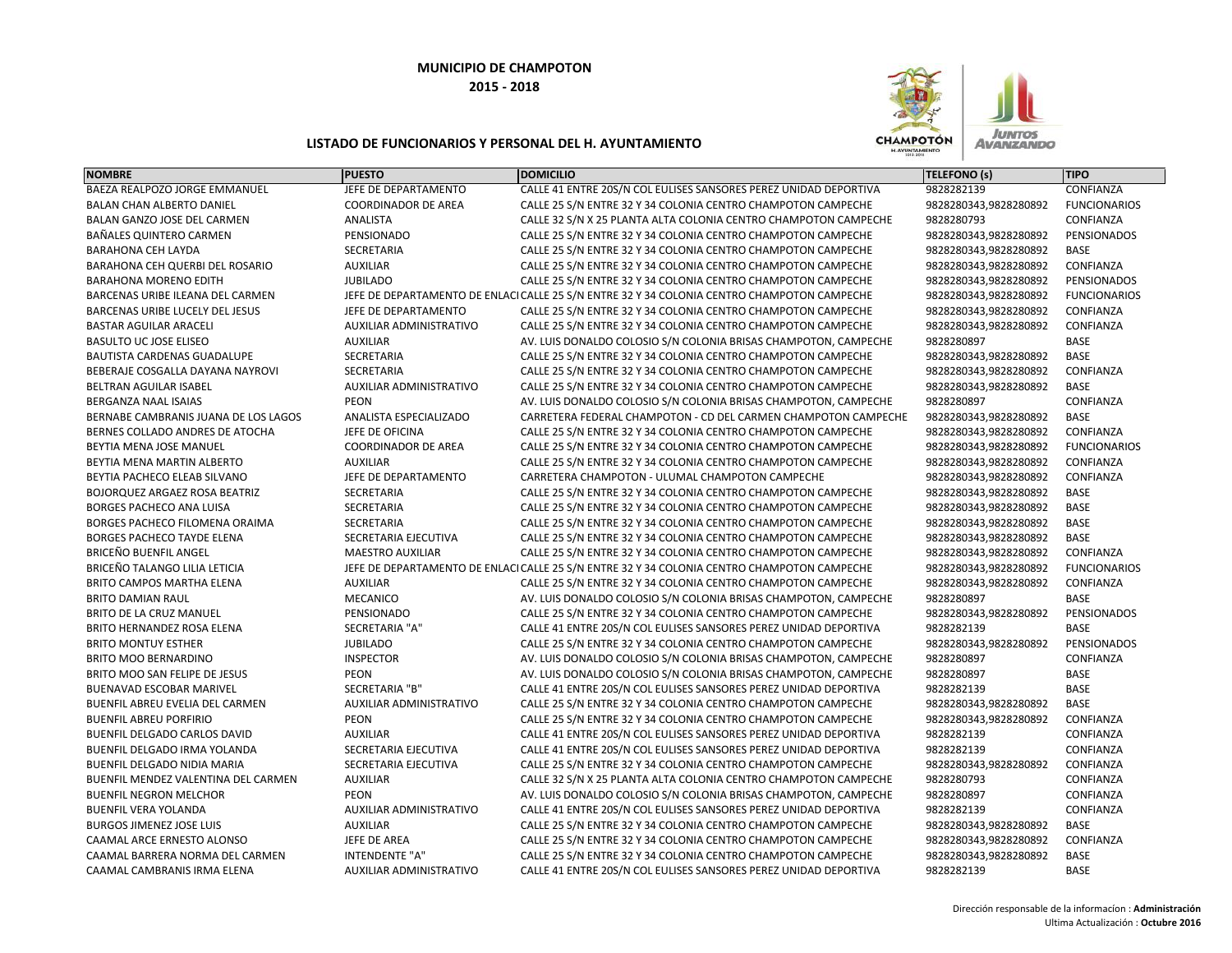

| <b>NOMBRE</b>                                      | <b>PUESTO</b>                  | <b>DOMICILIO</b>                                                 | <b>TELEFONO (s)</b>   | <b>TIPO</b>         |
|----------------------------------------------------|--------------------------------|------------------------------------------------------------------|-----------------------|---------------------|
| CAAMAL KU ZOILA DEL SOCORRO                        | <b>AUXILIAR</b>                | CALLE 25 S/N ENTRE 32 Y 34 COLONIA CENTRO CHAMPOTON CAMPECHE     | 9828280343,9828280892 | CONFIANZA           |
| CAAMAL PECH ENRIQUE JAVIER                         | <b>INSPECTOR</b>               | AV. LUIS DONALDO COLOSIO S/N COLONIA BRISAS CHAMPOTON, CAMPECHE  | 9828280897            | BASE                |
| CAAMAL RODRIGUEZ MANUEL                            | <b>AUXILIAR</b>                | CALLE 25 S/N ENTRE 32 Y 34 COLONIA CENTRO CHAMPOTON CAMPECHE     | 9828280343,9828280892 | CONFIANZA           |
| CABALLERO CACH LIBIA NELLY                         | <b>INTENDENTE "A"</b>          | CALLE 25 S/N ENTRE 32 Y 34 COLONIA CENTRO CHAMPOTON CAMPECHE     | 9828280343,9828280892 | <b>BASE</b>         |
| CABALLERO CAHUICH ROSA ANGELICA                    | <b>INTENDENTE</b>              | CALLE 25 S/N ENTRE 32 Y 34 COLONIA CENTRO CHAMPOTON CAMPECHE     | 9828280343,9828280892 | CONFIANZA           |
| CABALLERO OJEDA MARIA                              | PENSIONADO                     | CALLE 25 S/N ENTRE 32 Y 34 COLONIA CENTRO CHAMPOTON CAMPECHE     | 9828280343,9828280892 | PENSIONADOS         |
| CABRERA CASTAÑEDA ERICK ELIAS                      | <b>INTENDENTE</b>              | CALLE 25 S/N ENTRE 32 Y 34 COLONIA CENTRO CHAMPOTON CAMPECHE     | 9828280343,9828280892 | CONFIANZA           |
| CABRERA CASTILLO ALONSO                            | PEON "A"                       | CALLE 25 S/N ENTRE 32 Y 34 COLONIA CENTRO CHAMPOTON CAMPECHE     | 9828280343,9828280892 | BASE                |
| CAHUICH ADELINA DEL ROSARIO                        | INTENDENTE "A"                 | CALLE 25 S/N ENTRE 32 Y 34 COLONIA CENTRO CHAMPOTON CAMPECHE     | 9828280343,9828280892 | BASE                |
| CAHUICH ESTRELLA SOFIA DEL ROSARIO                 | <b>INSPECTOR</b>               | CALLE 25 S/N ENTRE 32 Y 34 COLONIA CENTRO CHAMPOTON CAMPECHE     | 9828280343,9828280892 | CONFIANZA           |
| CAHUICH GAMBOA VIRGINIA GUADALUPE                  | <b>INTENDENTE</b>              | CALLE 25 S/N ENTRE 32 Y 34 COLONIA CENTRO CHAMPOTON CAMPECHE     | 9828280343,9828280892 | CONFIANZA           |
| CAHUICH YAM NELSON IVAN                            | JEFE DE OFICINA                | CARRETERA FEDERAL CHAMPOTON - CD DEL CARMEN CHAMPOTON CAMPECHE   | 9828280343,9828280892 | CONFIANZA           |
| CAJUN SOLIS FRANCISCO                              | <b>INTENDENTE</b>              | CALLE 25 S/N ENTRE 32 Y 34 COLONIA CENTRO CHAMPOTON CAMPECHE     | 9828280343,9828280892 | CONFIANZA           |
| CALDERON AGUILAR SOLEDAD DEL CARMEN                | PENSIONADO                     | CALLE 25 S/N ENTRE 32 Y 34 COLONIA CENTRO CHAMPOTON CAMPECHE     | 9828280343,9828280892 | PENSIONADOS         |
| CALDERON ALEJO JOSE LIBORIO                        | <b>VELADOR</b>                 | CALLE 25 S/N ENTRE 32 Y 34 COLONIA CENTRO CHAMPOTON CAMPECHE     | 9828280343,9828280892 | CONFIANZA           |
| CALDERON AVILA RAUL ALEJANDRO                      | <b>AUXILIAR</b>                | CALLE 25 S/N ENTRE 32 Y 34 COLONIA CENTRO CHAMPOTON CAMPECHE     | 9828280343,9828280892 | CONFIANZA           |
| CALDERON CABRERA GRACIELA                          | <b>AUXILIAR ADMINISTRATIVO</b> | CALLE 25 S/N ENTRE 32 Y 34 COLONIA CENTRO CHAMPOTON CAMPECHE     | 9828280343,9828280892 | BASE                |
| CALDERON DIAZ MANUEL JESUS                         | PEON "A"                       | AV. LUIS DONALDO COLOSIO S/N COLONIA BRISAS CHAMPOTON, CAMPECHE  | 9828280897            | <b>BASE</b>         |
| CALDERON GOMEZ JOSE DEL CARMEN                     | <b>AUXILIAR</b>                | CALLE 25 S/N ENTRE 32 Y 34 COLONIA CENTRO CHAMPOTON CAMPECHE     | 9828280343,9828280892 | BASE                |
| CALDERON LISCANO ATILANO DEL CARMEN                | PEON "A"                       | CARRETERA CHAMPOTON - ULUMAL CHAMPOTON CAMPECHE                  | 9828280343,9828280892 | <b>BASE</b>         |
| CALDERON MARTINEZ JOSE PAUL                        | <b>AUXILIAR</b>                | CALLE 25 S/N ENTRE 32 Y 34 COLONIA CENTRO CHAMPOTON CAMPECHE     | 9828280343,9828280892 | CONFIANZA           |
| CALDERON MARTINEZ RAUL ALBERTO                     | AUXILIAR ADMINISTRATIVO        | CALLE 25 S/N ENTRE 32 Y 34 COLONIA CENTRO CHAMPOTON CAMPECHE     | 9828280343,9828280892 | CONFIANZA           |
| CALDERON VELA MARTIN JAVIER                        | <b>AUXILIAR</b>                | CALLE 25 S/N ENTRE 32 Y 34 COLONIA CENTRO CHAMPOTON CAMPECHE     | 9828280343,9828280892 | CONFIANZA           |
| CAMARA ESTRELLA OMAR JERONIMO                      | ANALISTA ESPECIALIZADO         | CALLE 25 S/N ENTRE 32 Y 34 COLONIA CENTRO CHAMPOTON CAMPECHE     | 9828280343,9828280892 | CONFIANZA           |
| CAMARA MORALES JUAN CARLOS                         | <b>PODADOR</b>                 | AV. LUIS DONALDO COLOSIO S/N COLONIA BRISAS CHAMPOTON, CAMPECHE  | 9828280897            | <b>BASE</b>         |
| CAMARA PEREZ MANUEL JESUS                          | AUXILIAR ADMINISTRATIVO        | AV. LUIS DONALDO COLOSIO S/N COLONIA BRISAS CHAMPOTON, CAMPECHE  | 9828280897            | <b>BASE</b>         |
| CAMARGO GONZALEZ CARMELINA DE LOS ANGELES AUXILIAR |                                | CALLE 25 S/N ENTRE 32 Y 34 COLONIA CENTRO CHAMPOTON CAMPECHE     | 9828280343,9828280892 | CONFIANZA           |
| CAMPOS AGUILAR ENRIQUETA DE JESUS                  | <b>REGIDOR</b>                 | CALLE 25 S/N ENTRE 32 Y 34 COLONIA CENTRO CHAMPOTON CAMPECHE     | 9828280343,9828280892 | <b>FUNCIONARIOS</b> |
| CAMPOS AGUILAR JORGE LUIS                          | AUXILIAR ADMINISTRATIVO        | CALLE 25 S/N ENTRE 32 Y 34 COLONIA CENTRO CHAMPOTON CAMPECHE     | 9828280343,9828280892 | BASE                |
| CAMPOS AGUILAR MARIO MANUEL                        | CHOFER "A"                     | AV. LUIS DONALDO COLOSIO S/N COLONIA BRISAS CHAMPOTON, CAMPECHE  | 9828280897            | <b>BASE</b>         |
| CAMPOS CANUL JOSE ANTONIO                          | <b>PEON</b>                    | CARRETERA FEDERAL CHAMPOTON - CD DEL CARMEN CHAMPOTON CAMPECHE   | 9828280343,9828280892 | CONFIANZA           |
| CAMPOS CHI JUAN                                    | <b>BRIGADISTA</b>              | CALLE 25 S/N ENTRE 32 Y 34 COLONIA CENTRO CHAMPOTON CAMPECHE     | 9828280343,9828280892 | <b>BASE</b>         |
| CAMPOS NAVARRO JORGE RENE                          | <b>COORDINADOR DE AREA</b>     | CALLE 41 ENTRE 20S/N COL EULISES SANSORES PEREZ UNIDAD DEPORTIVA | 9828282139            | <b>FUNCIONARIOS</b> |
| CAMPOS PEREZ JESUS MARTIN                          | AUXILIAR ADMINISTRATIVO        | AV. LUIS DONALDO COLOSIO S/N COLONIA BRISAS CHAMPOTON, CAMPECHE  | 9828280897            | CONFIANZA           |
| <b>CAMPOS VARGAS BLAS</b>                          | PEON                           | AV. LUIS DONALDO COLOSIO S/N COLONIA BRISAS CHAMPOTON, CAMPECHE  | 9828280897            | <b>BASE</b>         |
| CAMPOS YGOMEZ SABAS ANTONIO                        | <b>AUXILIAR DE DEPORTES</b>    | CALLE 41 ENTRE 20S/N COL EULISES SANSORES PEREZ UNIDAD DEPORTIVA | 9828282139            | <b>BASE</b>         |
| <b>CAN PINTO BENJAMIN</b>                          | <b>INTENDENTE "A"</b>          | CALLE 25 S/N ENTRE 32 Y 34 COLONIA CENTRO CHAMPOTON CAMPECHE     | 9828280343,9828280892 | <b>BASE</b>         |
| CANCHE ARELLANO SILVIA                             | <b>BRIGADISTA</b>              | CALLE 25 S/N ENTRE 32 Y 34 COLONIA CENTRO CHAMPOTON CAMPECHE     | 9828280343,9828280892 | <b>BASE</b>         |
| CANCHE CANCHE JORGE ALBERTO                        | JEFE DE AREA                   | CALLE 25 S/N ENTRE 32 Y 34 COLONIA CENTRO CHAMPOTON CAMPECHE     | 9828280343,9828280892 | CONFIANZA           |
| CANCHE CARRILLO PAULINO                            | PENSIONADO                     | CALLE 25 S/N ENTRE 32 Y 34 COLONIA CENTRO CHAMPOTON CAMPECHE     | 9828280343,9828280892 | PENSIONADOS         |
| CANCHE FLORES OMAR DEL JESUS                       | <b>COORDINADOR DE AREA</b>     | CALLE 25 S/N ENTRE 32 Y 34 COLONIA CENTRO CHAMPOTON CAMPECHE     | 9828280343,9828280892 | <b>FUNCIONARIOS</b> |
| <b>CANCHE TAMAY IVIS YOSELINE</b>                  | <b>AUXILIAR</b>                | CALLE 32 S/N X 25 PLANTA ALTA COLONIA CENTRO CHAMPOTON CAMPECHE  | 9828280793            | CONFIANZA           |
| CANCHE TUN ISIDRO ANTONIO                          | AUXILIAR ADMINISTRATIVO        | CALLE 25 S/N ENTRE 32 Y 34 COLONIA CENTRO CHAMPOTON CAMPECHE     | 9828280343,9828280892 | BASE                |
| CANEPA CARDEÑA KARINA DEL ROSARIO                  | <b>AUXILIAR</b>                | CALLE 25 S/N ENTRE 32 Y 34 COLONIA CENTRO CHAMPOTON CAMPECHE     | 9828280343,9828280892 | CONFIANZA           |
| CANEPA GOMEZ JOSE GUADALUPE                        | <b>INTENDENTE "A"</b>          | CALLE 25 S/N ENTRE 32 Y 34 COLONIA CENTRO CHAMPOTON CAMPECHE     | 9828280343,9828280892 | <b>BASE</b>         |
| CANEPA LORIA JORGE CANDELARIO                      | <b>AUXILIAR ADMINISTRATIVO</b> | CALLE 25 S/N ENTRE 32 Y 34 COLONIA CENTRO CHAMPOTON CAMPECHE     | 9828280343,9828280892 | CONFIANZA           |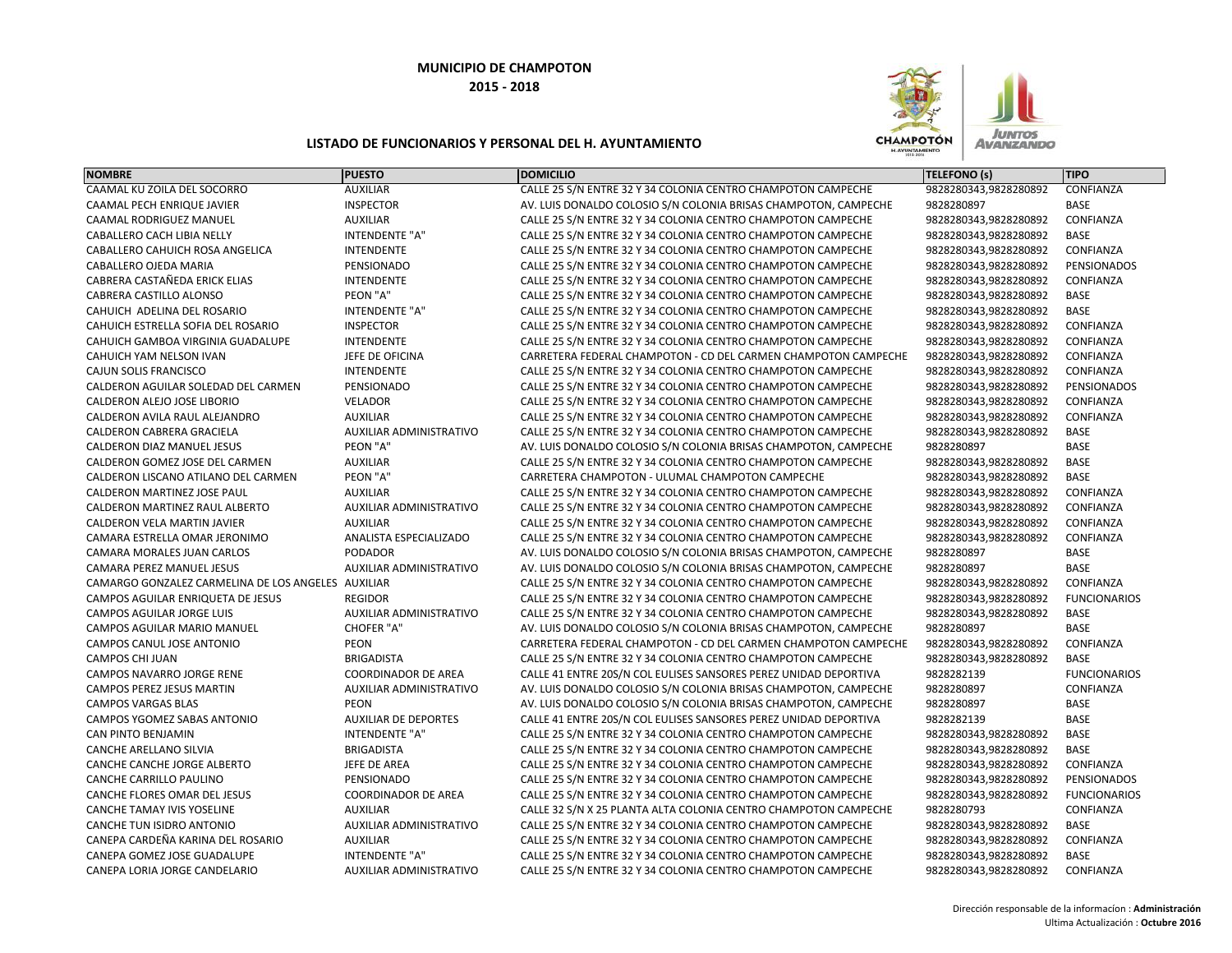

| <b>NOMBRE</b>                         | <b>PUESTO</b>                  | <b>DOMICILIO</b>                                                 | <b>TELEFONO (s)</b>   | <b>TIPO</b>         |
|---------------------------------------|--------------------------------|------------------------------------------------------------------|-----------------------|---------------------|
| CANEPA LORIA OFELIA                   | PENSIONADO                     | CALLE 25 S/N ENTRE 32 Y 34 COLONIA CENTRO CHAMPOTON CAMPECHE     | 9828280343,9828280892 | PENSIONADOS         |
| CANEPA ROSADO CINTHIA VANESSA         | CAJERO                         | CALLE 25 S/N ENTRE 32 Y 34 COLONIA CENTRO CHAMPOTON CAMPECHE     | 9828280343,9828280892 | CONFIANZA           |
| CANEPA ROSADO MARTHA ELISA            | SECRETARIA                     | CALLE 25 S/N ENTRE 32 Y 34 COLONIA CENTRO CHAMPOTON CAMPECHE     | 9828280343,9828280892 | BASE                |
| CANTO CORREA LETICIA                  | <b>SECRETARIA</b>              | CALLE 25 S/N ENTRE 32 Y 34 COLONIA CENTRO CHAMPOTON CAMPECHE     | 9828280343,9828280892 | <b>BASE</b>         |
| <b>CANTO CORREA PEDRO</b>             | <b>AUXILIAR TECNICO</b>        | AV. LUIS DONALDO COLOSIO S/N COLONIA BRISAS CHAMPOTON, CAMPECHE  | 9828280897            | <b>BASE</b>         |
| CANTO SOSA JOSE ADALBERTO             | <b>DIRECTOR</b>                | CALLE 25 S/N ENTRE 32 Y 34 COLONIA CENTRO CHAMPOTON CAMPECHE     | 9828280343,9828280892 | <b>FUNCIONARIOS</b> |
| CANUL CANUL JOSE ISMAEL ENRIQUE       | SINDICO JURIDICO               | CALLE 25 S/N ENTRE 32 Y 34 COLONIA CENTRO CHAMPOTON CAMPECHE     | 9828280343,9828280892 | <b>FUNCIONARIOS</b> |
| CANUL PECH NORMA ANGELICA             | SECRETARIA "A"                 | CALLE 25 S/N ENTRE 32 Y 34 COLONIA CENTRO CHAMPOTON CAMPECHE     | 9828280343,9828280892 | <b>BASE</b>         |
| CANUL TREJO ELIZABETH                 | AYUDANTE                       | CARRETERA CHAMPOTON - ULUMAL CHAMPOTON CAMPECHE                  | 9828280343,9828280892 | CONFIANZA           |
| CANUL UC MARIA CONCEPCION             | <b>INTENDENTE "A"</b>          | CALLE 25 S/N ENTRE 32 Y 34 COLONIA CENTRO CHAMPOTON CAMPECHE     | 9828280343,9828280892 | <b>BASE</b>         |
| CARBALLO YCHAN LIDIA                  | <b>INTENDENTE</b>              | CALLE 25 S/N ENTRE 32 Y 34 COLONIA CENTRO CHAMPOTON CAMPECHE     | 9828280343,9828280892 | CONFIANZA           |
| <b>CARDENAS GARCIA JUAN ANTONIO</b>   | <b>AUXILIAR ADMINISTRATIVO</b> | CALLE 16 ENTRE 23 Y 25 COLONIA LAS BRISAS                        | 9828280343,9828280892 | <b>BASE</b>         |
| CARDENAS MATEO ROSA MARIA             | <b>JUBILADO</b>                | CALLE 25 S/N ENTRE 32 Y 34 COLONIA CENTRO CHAMPOTON CAMPECHE     | 9828280343,9828280892 | PENSIONADOS         |
| CARDEÑAS URIBE JOAQUIN                | MAESTRO DE MUSICA              | CALLE 41 ENTRE 20S/N COL EULISES SANSORES PEREZ UNIDAD DEPORTIVA | 9828282139            | <b>BASE</b>         |
| CARENZO TRUJEQUE MARIA ISABEL         | <b>AUXILIAR</b>                | CALLE 25 S/N ENTRE 32 Y 34 COLONIA CENTRO CHAMPOTON CAMPECHE     | 9828280343,9828280892 | CONFIANZA           |
| CARPIO CHAVEZ JOSE DIMAS              | JEFE DE UNIDAD                 | AV. LUIS DONALDO COLOSIO S/N COLONIA BRISAS CHAMPOTON, CAMPECHE  | 9828280897            | <b>BASE</b>         |
| <b>CARPIO SANSORES ELVIA</b>          | <b>AUXILIAR DE OFICINA</b>     | CALLE 25 S/N ENTRE 32 Y 34 COLONIA CENTRO CHAMPOTON CAMPECHE     | 9828280343,9828280892 | CONFIANZA           |
| CARPIO SANSORES JOSE JESUS            | PODADOR                        | AV. LUIS DONALDO COLOSIO S/N COLONIA BRISAS CHAMPOTON, CAMPECHE  | 9828280897            | <b>BASE</b>         |
| CARPIO SANSORES MARIO EDUARDO         | <b>AUXILIAR</b>                | AV. LUIS DONALDO COLOSIO S/N COLONIA BRISAS CHAMPOTON, CAMPECHE  | 9828280897            | <b>BASE</b>         |
| CARPIO SANSORES YADIRA NOHEMI         | <b>MAESTRO AUXILIAR</b>        | CALLE 25 S/N ENTRE 32 Y 34 COLONIA CENTRO CHAMPOTON CAMPECHE     | 9828280343,9828280892 | CONFIANZA           |
| <b>CARRILLO CAMPOS FIDEL</b>          | <b>JUBILADO</b>                | CALLE 25 S/N ENTRE 32 Y 34 COLONIA CENTRO CHAMPOTON CAMPECHE     | 9828280343,9828280892 | PENSIONADOS         |
| CARRILLO CUEVAS JOSE FIDEL            | <b>FONTANERO</b>               | CARRETERA FEDERAL CHAMPOTON - CD DEL CARMEN CHAMPOTON CAMPECHE   | 9828280343,9828280892 | <b>BASE</b>         |
| CARRILLO QUIJANO MITZI ANNEL          | AUXILIAR ADMINISTRATIVO        | CARRETERA FEDERAL CHAMPOTON - CD DEL CARMEN CHAMPOTON CAMPECHE   | 9828280343,9828280892 | CONFIANZA           |
| CARRILLO TURRIZA JOSE ALONZO          | AYUDANTE                       | CALLE 25 S/N ENTRE 32 Y 34 COLONIA CENTRO CHAMPOTON CAMPECHE     | 9828280343,9828280892 | CONFIANZA           |
| CASANOVA AVILA MANUEL ENRIQUE         | <b>JUBILADO</b>                | CALLE 25 S/N ENTRE 32 Y 34 COLONIA CENTRO CHAMPOTON CAMPECHE     | 9828280343,9828280892 | PENSIONADOS         |
| CASANOVA AVILA MARIA DEL CARMEN       | PENSIONADO                     | CALLE 25 S/N ENTRE 32 Y 34 COLONIA CENTRO CHAMPOTON CAMPECHE     | 9828280343,9828280892 | PENSIONADOS         |
| CASANOVA BRITO ROMANA DEL CARMEN      | SECRETARIA                     | CALLE 25 S/N ENTRE 32 Y 34 COLONIA CENTRO CHAMPOTON CAMPECHE     | 9828280343,9828280892 | BASE                |
| CASANOVA MORENO JUAN CARLOS           | <b>AYUDANTE</b>                | AV. LUIS DONALDO COLOSIO S/N COLONIA BRISAS CHAMPOTON, CAMPECHE  | 9828280897            | BASE                |
| CASANOVA NOVELO GLORIA EDITH          | <b>INTENDENTE "A"</b>          | CALLE 25 S/N ENTRE 32 Y 34 COLONIA CENTRO CHAMPOTON CAMPECHE     | 9828280343,9828280892 | <b>BASE</b>         |
| CASANOVA NOVELO MARIA URSULA JOSEFA   | <b>AUXILIAR</b>                | CALLE 25 S/N ENTRE 32 Y 34 COLONIA CENTRO CHAMPOTON CAMPECHE     | 9828280343,9828280892 | CONFIANZA           |
| CASTILLO BORGES BERNARDINO RAMON      | CHOFER "A"                     | AV. LUIS DONALDO COLOSIO S/N COLONIA BRISAS CHAMPOTON, CAMPECHE  | 9828280897            | <b>BASE</b>         |
| CASTILLO CASTILLO ALEJANDRO RAMON     | <b>ASESOR</b>                  | CALLE 25 S/N ENTRE 32 Y 34 COLONIA CENTRO CHAMPOTON CAMPECHE     | 9828280343,9828280892 | CONFIANZA           |
| CASTILLO CASTRO LORENZO               | JEFE DE DEPARTAMENTO           | CALLE 25 S/N ENTRE 32 Y 34 COLONIA CENTRO CHAMPOTON CAMPECHE     | 9828280343,9828280892 | CONFIANZA           |
| CASTILLO CORTEZ ARBELIA YADIRA        | <b>AUXILIAR</b>                | CALLE 25 S/N ENTRE 32 Y 34 COLONIA CENTRO CHAMPOTON CAMPECHE     | 9828280343,9828280892 | CONFIANZA           |
| CASTILLO FLORES JOSE ONECIFORO        | AUXILIAR ADMINISTRATIVO        | CALLE 41 ENTRE 20S/N COL EULISES SANSORES PEREZ UNIDAD DEPORTIVA | 9828282139            | <b>BASE</b>         |
| CASTILLO GONGORA MARIA MARTHA         | <b>INTENDENTE</b>              | CALLE 25 S/N ENTRE 32 Y 34 COLONIA CENTRO CHAMPOTON CAMPECHE     | 9828280343,9828280892 | CONFIANZA           |
| CASTILLO NAVARRO ANASTACIO            | PENSIONADO                     | CALLE 25 S/N ENTRE 32 Y 34 COLONIA CENTRO CHAMPOTON CAMPECHE     | 9828280343,9828280892 | PENSIONADOS         |
| CASTILLO SANTANA GUADALUPE CONCEPCION | <b>AUXILIAR</b>                | CALLE 25 S/N ENTRE 32 Y 34 COLONIA CENTRO CHAMPOTON CAMPECHE     | 9828280343,9828280892 | CONFIANZA           |
| CASTRO ARAUGO CARMEN GREGORIO         | <b>JUBILADO</b>                | CALLE 25 S/N ENTRE 32 Y 34 COLONIA CENTRO CHAMPOTON CAMPECHE     | 9828280343,9828280892 | PENSIONADOS         |
| CASTRO DE LA PORTILLA LUIS ALONZO     | JEFE DE DEPARTAMENTO           | AV. LUIS DONALDO COLOSIO S/N COLONIA BRISAS CHAMPOTON, CAMPECHE  | 9828280897            | CONFIANZA           |
| CASTRO DOMINGUEZ ALVARO RAFAEL        | AUXILIAR ADMINISTRATIVO        | CARRETERA FEDERAL CHAMPOTON - CD DEL CARMEN CHAMPOTON CAMPECHE   | 9828280343,9828280892 | BASE                |
| CASTRO HAYDAR JOSE ANTONIO            | <b>AUXILIAR DE DEPORTES</b>    | CALLE 25 S/N ENTRE 32 Y 34 COLONIA CENTRO CHAMPOTON CAMPECHE     | 9828280343,9828280892 | CONFIANZA           |
| CASTRO NAVARRO JORGE ENRIQUE          | CHOFER "A"                     | CALLE 25 S/N ENTRE 32 Y 34 COLONIA CENTRO CHAMPOTON CAMPECHE     | 9828280343,9828280892 | <b>BASE</b>         |
| CASTRO SUSANO ANASTACIO               | <b>JUBILADO</b>                | CALLE 25 S/N ENTRE 32 Y 34 COLONIA CENTRO CHAMPOTON CAMPECHE     | 9828280343,9828280892 | PENSIONADOS         |
| CASTRO VALDEZ ALVARO ISABEL           | <b>MECANICO</b>                | AV. LUIS DONALDO COLOSIO S/N COLONIA BRISAS CHAMPOTON, CAMPECHE  | 9828280897            | <b>BASE</b>         |
| CASTRO VALDEZ LOURDES DEL SOCORRO     | SECRETARIA                     | CALLE 25 S/N ENTRE 32 Y 34 COLONIA CENTRO CHAMPOTON CAMPECHE     | 9828280343,9828280892 | <b>BASE</b>         |
|                                       |                                |                                                                  |                       |                     |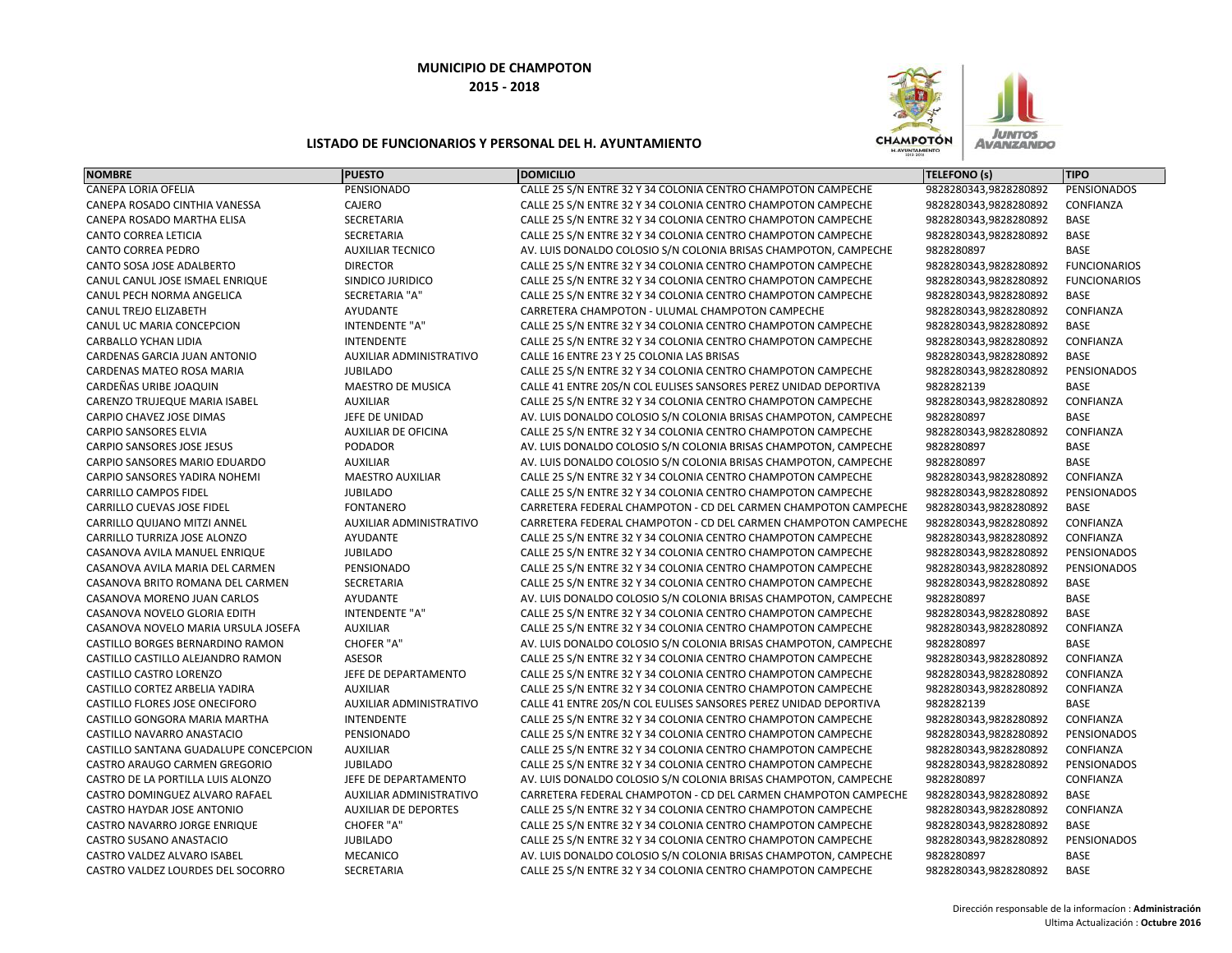

| <b>NOMBRE</b>                             | <b>PUESTO</b>                  | <b>DOMICILIO</b>                                                 | <b>TELEFONO (s)</b>   | <b>TIPO</b>         |
|-------------------------------------------|--------------------------------|------------------------------------------------------------------|-----------------------|---------------------|
| <b>CEBALLOS MORENO MARIA DOLORES</b>      | PENSIONADO                     | CALLE 25 S/N ENTRE 32 Y 34 COLONIA CENTRO CHAMPOTON CAMPECHE     | 9828280343,9828280892 | PENSIONADOS         |
| CEH GONGORA GENI MAGDALENA                | <b>AUXILIAR</b>                | CALLE 25 S/N ENTRE 32 Y 34 COLONIA CENTRO CHAMPOTON CAMPECHE     | 9828280343,9828280892 | <b>BASE</b>         |
| CEH GONGORA MIRIAM CATALINA               | <b>AYUDANTE</b>                | CALLE 25 S/N ENTRE 32 Y 34 COLONIA CENTRO CHAMPOTON CAMPECHE     | 9828280343,9828280892 | <b>BASE</b>         |
| CENTENO KANTUN MAXIMO MIGUEL              | JEFE DE AREA                   | CALLE 25 S/N ENTRE 32 Y 34 COLONIA CENTRO CHAMPOTON CAMPECHE     | 9828280343,9828280892 | CONFIANZA           |
| <b>CENTENO KU MIGUEL ANGEL</b>            | <b>AUXILIAR</b>                | CALLE 25 S/N ENTRE 32 Y 34 COLONIA CENTRO CHAMPOTON CAMPECHE     | 9828280343,9828280892 | CONFIANZA           |
| CENTURION CAMARA BENIGNO                  | <b>CHOFER "A"</b>              | CARRETERA FEDERAL CHAMPOTON - CD DEL CARMEN CHAMPOTON CAMPECHE   | 9828280343,9828280892 | <b>BASE</b>         |
| CERVANTES CORTES MA. GLORIA               | PENSIONADO                     | CALLE 25 S/N ENTRE 32 Y 34 COLONIA CENTRO CHAMPOTON CAMPECHE     | 9828280343,9828280892 | PENSIONADOS         |
| <b>CERVANTES MENDEZ PEDRO</b>             | PEON "A"                       | AV. LUIS DONALDO COLOSIO S/N COLONIA BRISAS CHAMPOTON, CAMPECHE  | 9828280897            | <b>BASE</b>         |
| CERVANTES SARAVIA LETICIA BEATRIZ         | PREFECTO                       | CALLE 25 S/N ENTRE 32 Y 34 COLONIA CENTRO CHAMPOTON CAMPECHE     | 9828280343,9828280892 | CONFIANZA           |
| CERVANTES VAZQUEZ ROMANA                  | <b>CAPTURISTA DE DATOS</b>     | CALLE 25 S/N ENTRE 32 Y 34 COLONIA CENTRO CHAMPOTON CAMPECHE     | 9828280343,9828280892 | <b>BASE</b>         |
| CERVERA CACERES JOSE FRANCISCO            | <b>COORDINADOR DE AREA</b>     | CALLE 25 S/N ENTRE 32 Y 34 COLONIA CENTRO CHAMPOTON CAMPECHE     | 9828280343,9828280892 | CONFIANZA           |
| CERVERA GARCIA GLADYS YOLANDA             | <b>ANALISTA</b>                | CALLE 25 S/N ENTRE 32 Y 34 COLONIA CENTRO CHAMPOTON CAMPECHE     | 9828280343,9828280892 | BASE                |
| CERVERA RAMIREZ EDITH MARBELLA            | SECRETARIA                     | CALLE 25 S/N ENTRE 32 Y 34 COLONIA CENTRO CHAMPOTON CAMPECHE     | 9828280343,9828280892 | BASE                |
| <b>CHABLE CHI MARGARITA</b>               | SECRETARIA                     | CALLE 25 S/N ENTRE 32 Y 34 COLONIA CENTRO CHAMPOTON CAMPECHE     | 9828280343,9828280892 | <b>BASE</b>         |
| <b>CHACON CHUC MARIO RAMON</b>            | <b>ALMACENISTA</b>             | AV. LUIS DONALDO COLOSIO S/N COLONIA BRISAS CHAMPOTON, CAMPECHE  | 9828280897            | <b>BASE</b>         |
| CHACON MORALES CLAUDIA DEL CARMEN         | SECRETARIA                     | CALLE 25 S/N ENTRE 32 Y 34 COLONIA CENTRO CHAMPOTON CAMPECHE     | 9828280343,9828280892 | <b>BASE</b>         |
| CHALE COBOS GERARDO ESTEBAN               | PEON "A"                       | AV. LUIS DONALDO COLOSIO S/N COLONIA BRISAS CHAMPOTON, CAMPECHE  | 9828280897            | BASE                |
| <b>CHALE COBOS JESUS ANTONIO</b>          | CHOFER "A"                     | CALLE 25 S/N ENTRE 32 Y 34 COLONIA CENTRO CHAMPOTON CAMPECHE     | 9828280343,9828280892 | <b>BASE</b>         |
| CHALE SOBERANIS CONCEPCION DE LOS ANGELES | SECRETARIA "A"                 | CALLE 25 S/N ENTRE 32 Y 34 COLONIA CENTRO CHAMPOTON CAMPECHE     | 9828280343,9828280892 | CONFIANZA           |
| CHALE SOBERANIS JOSE GUADALUPE            | JEFE DE DEPARTAMENTO           | CALLE 25 S/N ENTRE 32 Y 34 COLONIA CENTRO CHAMPOTON CAMPECHE     | 9828280343,9828280892 | CONFIANZA           |
| CHAN AGUIRRE LORENZO ANTONIO              | PENSIONADO                     | CALLE 25 S/N ENTRE 32 Y 34 COLONIA CENTRO CHAMPOTON CAMPECHE     | 9828280343,9828280892 | PENSIONADOS         |
| <b>CHAN CHI GREGORIO</b>                  | AUXILIAR ADMINISTRATIVO        | AV. LUIS DONALDO COLOSIO S/N COLONIA BRISAS CHAMPOTON, CAMPECHE  | 9828280897            | <b>BASE</b>         |
| <b>CHAN COCOM GUSTAVO</b>                 | <b>REGIDOR</b>                 | CALLE 25 S/N ENTRE 32 Y 34 COLONIA CENTRO CHAMPOTON CAMPECHE     | 9828280343,9828280892 | <b>FUNCIONARIOS</b> |
| CHAN DZIB JORGE ANTONIO                   | <b>VELADOR</b>                 | CALLE 25 S/N ENTRE 32 Y 34 COLONIA CENTRO CHAMPOTON CAMPECHE     | 9828280343,9828280892 | BASE                |
| CHAN DZUL VICENTE ARCENIO                 | <b>JUBILADO</b>                | CALLE 25 S/N ENTRE 32 Y 34 COLONIA CENTRO CHAMPOTON CAMPECHE     | 9828280343,9828280892 | PENSIONADOS         |
| CHAN NAAL JUAN MANUEL                     | <b>PEON</b>                    | CARRETERA FEDERAL CHAMPOTON - CD DEL CARMEN CHAMPOTON CAMPECHE   | 9828280343,9828280892 | CONFIANZA           |
| CHAN PECH MARIA CONCEPCION                | <b>AUXILIAR ADMINISTRATIVO</b> | CALLE 25 S/N ENTRE 32 Y 34 COLONIA CENTRO CHAMPOTON CAMPECHE     | 9828280343,9828280892 | <b>BASE</b>         |
| CHAN UCAN CARLOS DESIDERIO                | <b>PEON</b>                    | AV. LUIS DONALDO COLOSIO S/N COLONIA BRISAS CHAMPOTON, CAMPECHE  | 9828280897            | <b>BASE</b>         |
| CHAN UCAN MAURICIO                        | <b>ELECTRICISTA</b>            | CARRETERA FEDERAL CHAMPOTON - CD DEL CARMEN CHAMPOTON CAMPECHE   | 9828280343,9828280892 | <b>BASE</b>         |
| CHAN UCAN SAN ISIDRO                      | PEON "A"                       | CARRETERA FEDERAL CHAMPOTON - CD DEL CARMEN CHAMPOTON CAMPECHE   | 9828280343,9828280892 | <b>BASE</b>         |
| CHAN UTRERA MARIA DEL CARMEN              | INTENDENTE "A"                 | CALLE 25 S/N ENTRE 32 Y 34 COLONIA CENTRO CHAMPOTON CAMPECHE     | 9828280343,9828280892 | CONFIANZA           |
| CHAVEZ BARRERA MARIA ISABEL               | <b>INTENDENTE "A"</b>          | CALLE 25 S/N ENTRE 32 Y 34 COLONIA CENTRO CHAMPOTON CAMPECHE     | 9828280343,9828280892 | <b>BASE</b>         |
| <b>CHAVEZ BRITO MARIA GUADALUPE</b>       | <b>SECRETARIA</b>              | CALLE 25 S/N ENTRE 32 Y 34 COLONIA CENTRO CHAMPOTON CAMPECHE     | 9828280343,9828280892 | BASE                |
| CHAVEZ CHAN ELVIRA DEL CARMEN             | <b>AUXILIAR</b>                | CALLE 25 S/N ENTRE 32 Y 34 COLONIA CENTRO CHAMPOTON CAMPECHE     | 9828280343,9828280892 | CONFIANZA           |
| <b>CHAVEZ CHAN URSULA</b>                 | <b>AUXILIAR</b>                | CALLE 25 S/N ENTRE 32 Y 34 COLONIA CENTRO CHAMPOTON CAMPECHE     | 9828280343,9828280892 | CONFIANZA           |
| <b>CHAVIRA GUADIAN JOSE SOCORRO</b>       | <b>AUXILIAR</b>                | CARRETERA CHAMPOTON - ULUMAL CHAMPOTON CAMPECHE                  | 9828280343,9828280892 | CONFIANZA           |
| CHAY LEON CLAUDIA MARISOL                 | <b>SECRETARIA</b>              | CALLE 25 S/N ENTRE 32 Y 34 COLONIA CENTRO CHAMPOTON CAMPECHE     | 9828280343,9828280892 | BASE                |
| CHI ALVAREZ JORGE MANUEL                  | JEFE DE DEPARTAMENTO           | CALLE 25 S/N ENTRE 32 Y 34 COLONIA CENTRO CHAMPOTON CAMPECHE     | 9828280343,9828280892 | CONFIANZA           |
| CHI BORGES ALBERTO ROMAN                  | <b>AUXILIAR</b>                | CALLE 25 S/N ENTRE 32 Y 34 COLONIA CENTRO CHAMPOTON CAMPECHE     | 9828280343,9828280892 | CONFIANZA           |
| CHI CAAMAL ANTONIO                        | AYUDANTE                       | CALLE 41 ENTRE 20S/N COL EULISES SANSORES PEREZ UNIDAD DEPORTIVA | 9828282139            | CONFIANZA           |
| CHI CHABLE ANA LUISA                      | <b>AUXILIAR</b>                | CALLE 25 S/N ENTRE 32 Y 34 COLONIA CENTRO CHAMPOTON CAMPECHE     | 9828280343,9828280892 | CONFIANZA           |
| CHI CHAN ANA MARIA                        | VELADOR                        | CALLE 25 S/N ENTRE 32 Y 34 COLONIA CENTRO CHAMPOTON CAMPECHE     | 9828280343,9828280892 | <b>BASE</b>         |
| CHI CHI ADULIO                            | PENSIONADO                     | CALLE 25 S/N ENTRE 32 Y 34 COLONIA CENTRO CHAMPOTON CAMPECHE     | 9828280343,9828280892 | PENSIONADOS         |
| CHI GONZALEZ JUAN MANUEL                  | OPERADOR DE MAQUINARIA         | AV. LUIS DONALDO COLOSIO S/N COLONIA BRISAS CHAMPOTON, CAMPECHE  | 9828280897            | <b>BASE</b>         |
| CHI HUCHIN WUILBERTH EDUARDO              | <b>AUXILIAR</b>                | CALLE 25 S/N ENTRE 32 Y 34 COLONIA CENTRO CHAMPOTON CAMPECHE     | 9828280343,9828280892 | CONFIANZA           |
| CHI KU HILARIO                            | <b>JUBILADO</b>                | CALLE 25 S/N ENTRE 32 Y 34 COLONIA CENTRO CHAMPOTON CAMPECHE     | 9828280343,9828280892 | PENSIONADOS         |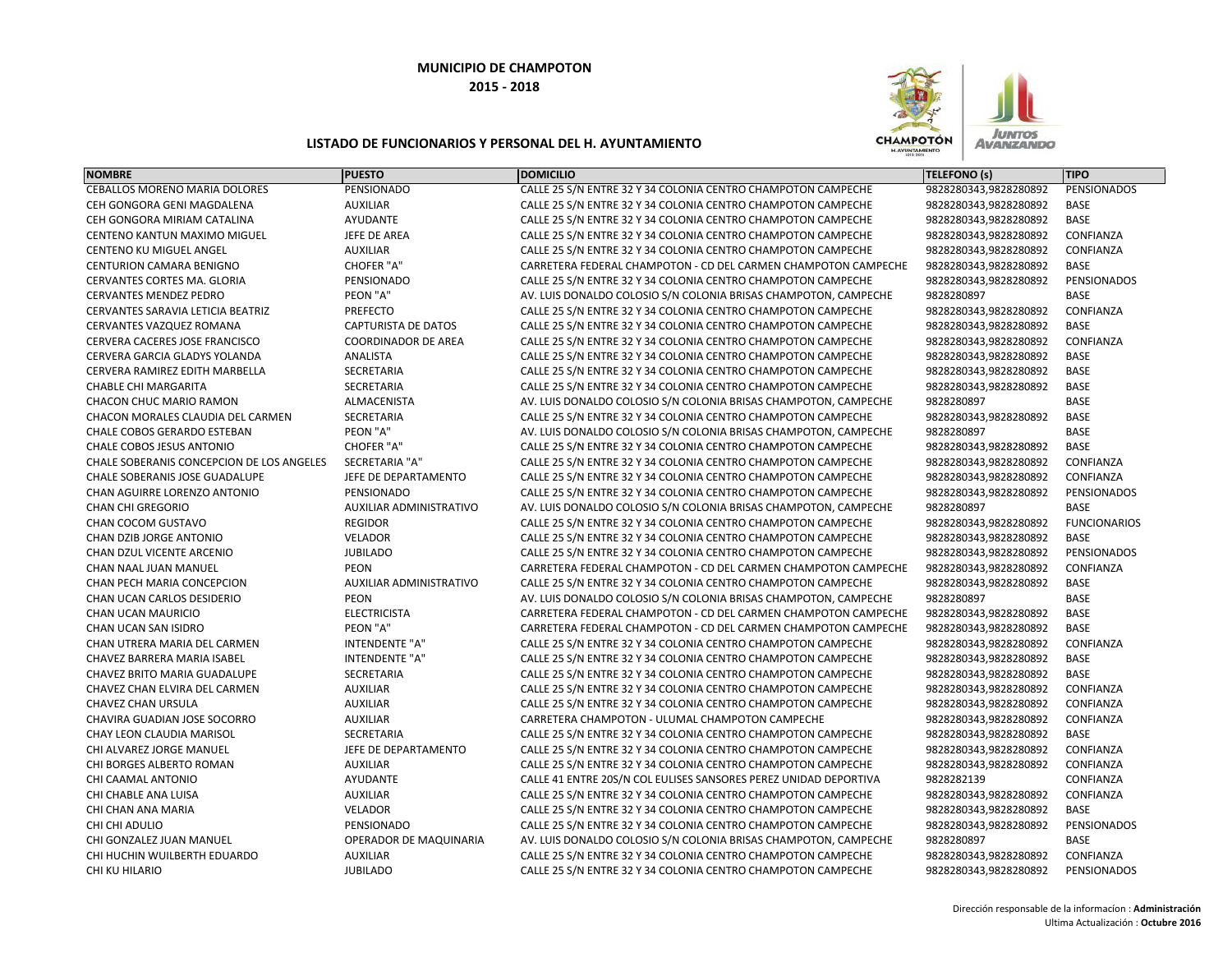

| <b>NOMBRE</b>                        | <b>PUESTO</b>                  | <b>DOMICILIO</b>                                                         | TELEFONO (s)          | <b>TIPO</b> |
|--------------------------------------|--------------------------------|--------------------------------------------------------------------------|-----------------------|-------------|
| CHI LOPEZ ALFREDO                    | MAESTRO DE MUSICA              | CALLE 41 ENTRE 20S/N COL EULISES SANSORES PEREZ UNIDAD DEPORTIVA         | 9828282139            | <b>BASE</b> |
| CHI LOPEZ SARA MARIA                 | <b>AUXILIAR ADMINISTRATIVO</b> | CALLE 25 S/N ENTRE 32 Y 34 COLONIA CENTRO CHAMPOTON CAMPECHE             | 9828280343,9828280892 | <b>BASE</b> |
| CHI MAAS HERNAN                      | <b>CHOFER "A"</b>              | CALLE 25 S/N ENTRE 32 Y 34 COLONIA CENTRO CHAMPOTON CAMPECHE             | 9828280343,9828280892 | <b>BASE</b> |
| CHI MATEO BEATRIZ ADRIANA            |                                | JEFE DE DEPARTAMENTO DE ENLACI CALLE 16 ENTRE 23 Y 25 COLONIA LAS BRISAS | 9828280343,9828280892 | CONFIANZA   |
| CHI NIÑO MARIA DEL CARMEN            | <b>INTENDENTE "A"</b>          | CALLE 25 S/N ENTRE 32 Y 34 COLONIA CENTRO CHAMPOTON CAMPECHE             | 9828280343,9828280892 | BASE        |
| CHI PEREZ IVAN DEL JESUS             | <b>AUXILIAR</b>                | CALLE 32 S/N X 25 PLANTA ALTA COLONIA CENTRO CHAMPOTON CAMPECHE          | 9828280793            | CONFIANZA   |
| CHI QUETZAL ANA JOSEFA               | <b>AUXILIAR</b>                | CALLE 25 S/N ENTRE 32 Y 34 COLONIA CENTRO CHAMPOTON CAMPECHE             | 9828280343,9828280892 | CONFIANZA   |
| CHI QUETZAL FILADELFIA               | <b>AUXILIAR ADMINISTRATIVO</b> | CALLE 25 S/N ENTRE 32 Y 34 COLONIA CENTRO CHAMPOTON CAMPECHE             | 9828280343,9828280892 | <b>BASE</b> |
| CHI YAN JOSE                         | AUXILIAR DE MANTENIMIENTO      | AV. LUIS DONALDO COLOSIO S/N COLONIA BRISAS CHAMPOTON, CAMPECHE          | 9828280897            | BASE        |
| CHIO HAYDAR JORGE RAUL               | <b>AUXILIAR</b>                | CALLE 32 S/N X 25 PLANTA ALTA COLONIA CENTRO CHAMPOTON CAMPECHE          | 9828280793            | CONFIANZA   |
| CHIO LOPEZ LORENA GUADALUPE          | SECRETARIA "A"                 | CALLE 25 S/N ENTRE 32 Y 34 COLONIA CENTRO CHAMPOTON CAMPECHE             | 9828280343,9828280892 | <b>BASE</b> |
| CHONG ALPUCHE JUAN AARON             | JEFE DE OFICINA                | CALLE 32 S/N X 25 PLANTA ALTA COLONIA CENTRO CHAMPOTON CAMPECHE          | 9828280793            | CONFIANZA   |
| CHONG HONG JUAN AARON                | COORDINADOR ADMINISTRATIVO     | CALLE 25 S/N ENTRE 32 Y 34 COLONIA CENTRO CHAMPOTON CAMPECHE             | 9828280343,9828280892 | CONFIANZA   |
| <b>CHONG NAAL ANDRES</b>             | <b>ELECTRICISTA</b>            | CALLE 25 S/N ENTRE 32 Y 34 COLONIA CENTRO CHAMPOTON CAMPECHE             | 9828280343,9828280892 | <b>BASE</b> |
| <b>CHONG SARMIENTO OMAR RENE</b>     | <b>MEDICO GENERAL</b>          | CALLE 32 S/N X 25 PLANTA ALTA COLONIA CENTRO CHAMPOTON CAMPECHE          | 9828280793            | CONFIANZA   |
| CHONG VAZQUEZ WILBERTH MANUEL        | JEFE DE DEPARTAMENTO           | CALLE 25 S/N ENTRE 32 Y 34 COLONIA CENTRO CHAMPOTON CAMPECHE             | 9828280343,9828280892 | CONFIANZA   |
| CHONG VIDAL SILVIA GUADALUPE         | INTENDENTE "A"                 | CALLE 25 S/N ENTRE 32 Y 34 COLONIA CENTRO CHAMPOTON CAMPECHE             | 9828280343,9828280892 | BASE        |
| CHUC CAHUICH PABLO                   | PENSIONADO                     | CALLE 25 S/N ENTRE 32 Y 34 COLONIA CENTRO CHAMPOTON CAMPECHE             | 9828280343,9828280892 | PENSIONADOS |
| CIMA CASTILLO JOSE ISAAC             | INTENDENTE "A"                 | CALLE 25 S/N ENTRE 32 Y 34 COLONIA CENTRO CHAMPOTON CAMPECHE             | 9828280343,9828280892 | <b>BASE</b> |
| CIMA CASTILLO JUAN MOISES            | PEON "A"                       | AV. LUIS DONALDO COLOSIO S/N COLONIA BRISAS CHAMPOTON, CAMPECHE          | 9828280897            | <b>BASE</b> |
| CIME PAT WILLIAM ALBERTO             | JEFE DE DEPARTAMENTO           | CALLE 25 S/N ENTRE 32 Y 34 COLONIA CENTRO CHAMPOTON CAMPECHE             | 9828280343,9828280892 | CONFIANZA   |
| <b>COB PANTI LUIS FIDENCIO</b>       | <b>JUBILADO</b>                | CALLE 25 S/N ENTRE 32 Y 34 COLONIA CENTRO CHAMPOTON CAMPECHE             | 9828280343,9828280892 | PENSIONADOS |
| COBOS NARCEDALIA DEL ROSARIO         | <b>JUBILADO</b>                | CALLE 25 S/N ENTRE 32 Y 34 COLONIA CENTRO CHAMPOTON CAMPECHE             | 9828280343,9828280892 | PENSIONADOS |
| <b>COBOS RIVERO SANTIAGO</b>         | <b>ELECTRICISTA</b>            | AV. LUIS DONALDO COLOSIO S/N COLONIA BRISAS CHAMPOTON, CAMPECHE          | 9828280897            | CONFIANZA   |
| COBOS TUN MANUEL GUADALUPE           | PENSIONADO                     | CALLE 25 S/N ENTRE 32 Y 34 COLONIA CENTRO CHAMPOTON CAMPECHE             | 9828280343,9828280892 | PENSIONADOS |
| COCOM EUAN MANUEL GUADALUPE          | PENSIONADO                     | CALLE 25 S/N ENTRE 32 Y 34 COLONIA CENTRO CHAMPOTON CAMPECHE             | 9828280343,9828280892 | PENSIONADOS |
| COCOM ROSADO PABLO JOSE              | <b>AUXILIAR DE DEPORTES</b>    | CALLE 25 S/N ENTRE 32 Y 34 COLONIA CENTRO CHAMPOTON CAMPECHE             | 9828280343,9828280892 | CONFIANZA   |
| COCON ALVAREZ ROSARIO LIZBETH        | JEFE DE DEPARTAMENTO           | CALLE 25 S/N ENTRE 32 Y 34 COLONIA CENTRO CHAMPOTON CAMPECHE             | 9828280343,9828280892 | CONFIANZA   |
| COHUO COLLI LEONARDA ELIZEA          | PENSIONADO                     | CALLE 25 S/N ENTRE 32 Y 34 COLONIA CENTRO CHAMPOTON CAMPECHE             | 9828280343,9828280892 | PENSIONADOS |
| <b>COLI ROMAN NOE</b>                | <b>PEON</b>                    | CALLE 25 S/N ENTRE 32 Y 34 COLONIA CENTRO CHAMPOTON CAMPECHE             | 9828280343,9828280892 | CONFIANZA   |
| COLIS GUZMAN MARTHA ELENA            | <b>MAESTRO DE MANUALIDADES</b> | CALLE 41 ENTRE 20S/N COL EULISES SANSORES PEREZ UNIDAD DEPORTIVA         | 9828282139            | <b>BASE</b> |
| <b>COLLI LARA MARIO ALBERTO</b>      | AUXILIAR ADMINISTRATIVO        | CALLE 25 S/N ENTRE 32 Y 34 COLONIA CENTRO CHAMPOTON CAMPECHE             | 9828280343,9828280892 | CONFIANZA   |
| <b>COLORADO RODRIGUEZ GILBERTO</b>   | <b>MAESTRO AUXILIAR</b>        | CALLE 32 S/N X 25 PLANTA ALTA COLONIA CENTRO CHAMPOTON CAMPECHE          | 9828280793            | CONFIANZA   |
| <b>CONTRERAS BARRIOS JOSE MANUEL</b> | AUXILIAR ADMINISTRATIVO        | CARRETERA FEDERAL CHAMPOTON - CD DEL CARMEN CHAMPOTON CAMPECHE           | 9828280343,9828280892 | CONFIANZA   |
| CONTRERAS DE LA CRUZ ROGER EDUARDO   | AUXILIAR ADMINISTRATIVO        | CALLE 25 S/N ENTRE 32 Y 34 COLONIA CENTRO CHAMPOTON CAMPECHE             | 9828280343,9828280892 | BASE        |
| CORDOVA CAPORALI JOSE LUIS           | CHOFER "B"                     | CALLE 25 S/N ENTRE 32 Y 34 COLONIA CENTRO CHAMPOTON CAMPECHE             | 9828280343,9828280892 | <b>BASE</b> |
| CORDOVA VALENCIA ELIAS               | <b>BOMBERO</b>                 | CARRETERA FEDERAL CHAMPOTON - CD DEL CARMEN CHAMPOTON CAMPECHE           | 9828280343,9828280892 | <b>BASE</b> |
| CORDOVA VALENCIA JOSE ANGEL          | <b>CHOFER "A"</b>              | CALLE 25 S/N ENTRE 32 Y 34 COLONIA CENTRO CHAMPOTON CAMPECHE             | 9828280343,9828280892 | <b>BASE</b> |
| CORDOVA VALENCIA MARCOS              | <b>AUXILIAR</b>                | CARRETERA FEDERAL CHAMPOTON - CD DEL CARMEN CHAMPOTON CAMPECHE           | 9828280343,9828280892 | <b>BASE</b> |
| CORDOVA VALENCIA YNOCENTE            | <b>BOMBERO</b>                 | CARRETERA FEDERAL CHAMPOTON - CD DEL CARMEN CHAMPOTON CAMPECHE           | 9828280343,9828280892 | <b>BASE</b> |
| CORONA CORONA LUCIANO                | VELADOR "A"                    | CALLE 41 ENTRE 20S/N COL EULISES SANSORES PEREZ UNIDAD DEPORTIVA         | 9828282139            | CONFIANZA   |
| <b>CORSO JIMENEZ ILDENFONSO</b>      | <b>BOMBERO</b>                 | CARRETERA FEDERAL CHAMPOTON - CD DEL CARMEN CHAMPOTON CAMPECHE           | 9828280343,9828280892 | <b>BASE</b> |
| COSGALLA CAMPOS MARIA JOSE           | <b>SECRETARIA</b>              | CALLE 25 S/N ENTRE 32 Y 34 COLONIA CENTRO CHAMPOTON CAMPECHE             | 9828280343,9828280892 | CONFIANZA   |
| COSGALLA CHIO MARCO ANTONIO          | JEFE DE DEPARTAMENTO           | CALLE 25 S/N ENTRE 32 Y 34 COLONIA CENTRO CHAMPOTON CAMPECHE             | 9828280343,9828280892 | CONFIANZA   |
| COSGALLA CHONG MARTHA IMELDA         | <b>INTENDENTE "A"</b>          | CALLE 25 S/N ENTRE 32 Y 34 COLONIA CENTRO CHAMPOTON CAMPECHE             | 9828280343,9828280892 | BASE        |
| COSGALLA DELGADO CARLOS RENE         | <b>AUXILIAR ADMINISTRATIVO</b> | CALLE 25 S/N ENTRE 32 Y 34 COLONIA CENTRO CHAMPOTON CAMPECHE             | 9828280343,9828280892 | <b>BASE</b> |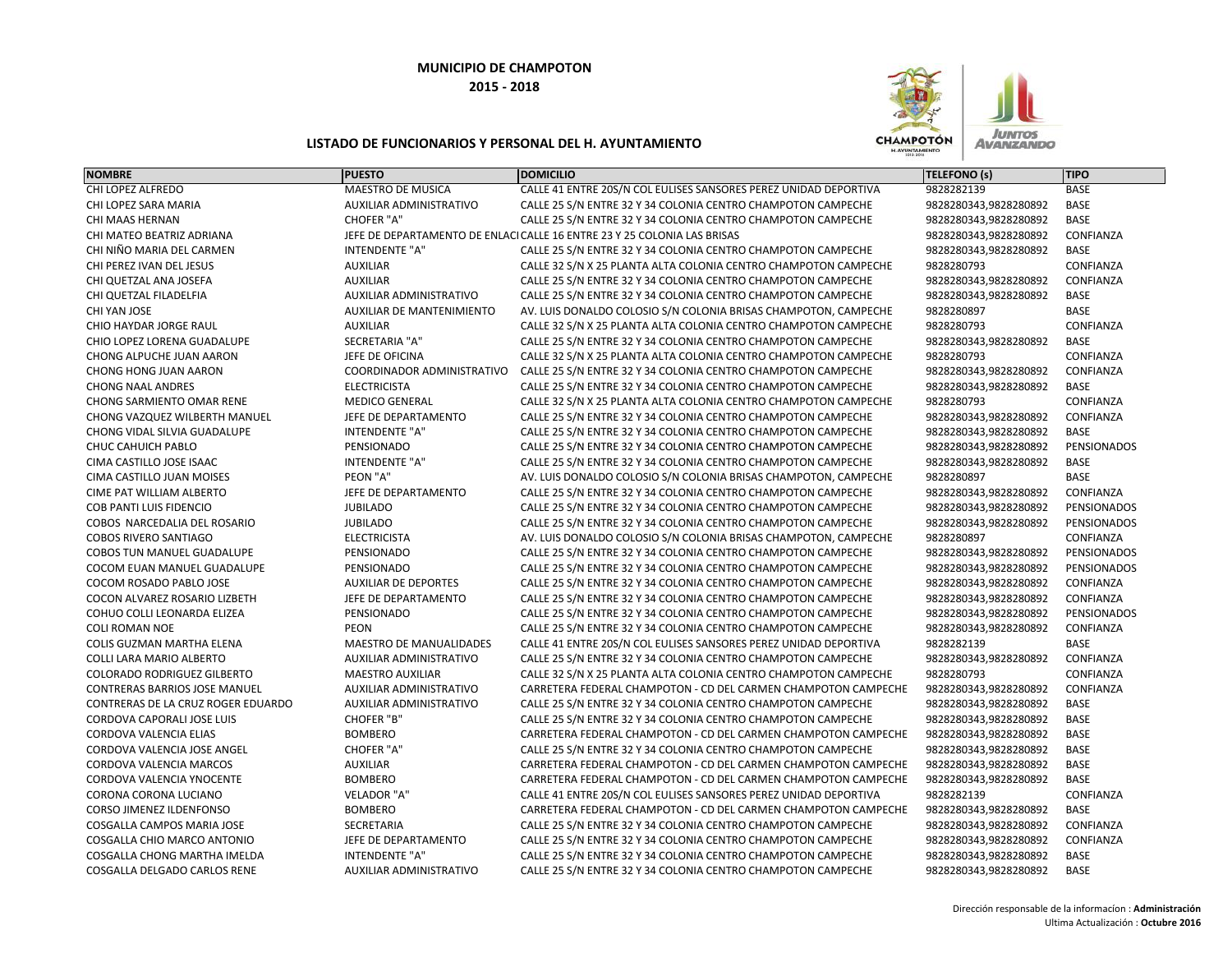

| <b>NOMBRE</b>                                           | <b>PUESTO</b>                  | <b>DOMICILIO</b>                                                 | <b>TELEFONO (s)</b>   | <b>TIPO</b>        |
|---------------------------------------------------------|--------------------------------|------------------------------------------------------------------|-----------------------|--------------------|
| COSGALLA DELGADO JUAN MANUEL                            | <b>AUXILIAR ADMINISTRATIVO</b> | CALLE 25 S/N ENTRE 32 Y 34 COLONIA CENTRO CHAMPOTON CAMPECHE     | 9828280343,9828280892 | <b>BASE</b>        |
| COSGALLA GOMEZ DOMITILO                                 | <b>JUBILADO</b>                | CALLE 25 S/N ENTRE 32 Y 34 COLONIA CENTRO CHAMPOTON CAMPECHE     | 9828280343,9828280892 | PENSIONADOS        |
| COSGALLA LEON BEATRIZ DEL CARMEN                        | SECRETARIA                     | CALLE 25 S/N ENTRE 32 Y 34 COLONIA CENTRO CHAMPOTON CAMPECHE     | 9828280343,9828280892 | <b>BASE</b>        |
| <b>COSGALLA ZARATE JOSE MANUEL</b>                      | <b>AUXILIAR</b>                | CALLE 41 ENTRE 20S/N COL EULISES SANSORES PEREZ UNIDAD DEPORTIVA | 9828282139            | <b>BASE</b>        |
| COSGAYA DELGADO ANA ESTHER                              | <b>AUXILIAR</b>                | CALLE 25 S/N ENTRE 32 Y 34 COLONIA CENTRO CHAMPOTON CAMPECHE     | 9828280343,9828280892 | CONFIANZA          |
| COSGAYA JIMENEZ HUMBERTO                                | <b>JUBILADO</b>                | CALLE 25 S/N ENTRE 32 Y 34 COLONIA CENTRO CHAMPOTON CAMPECHE     | 9828280343,9828280892 | <b>PENSIONADOS</b> |
| COSGAYA SANTINI GERARDO AUGUSTO                         | <b>AUXILIAR ADMINISTRATIVO</b> | CALLE 25 S/N ENTRE 32 Y 34 COLONIA CENTRO CHAMPOTON CAMPECHE     | 9828280343,9828280892 | <b>BASE</b>        |
| COSGAYA TORREZ DOMITILA DEL SOCORRO                     | <b>JUBILADO</b>                | CALLE 25 S/N ENTRE 32 Y 34 COLONIA CENTRO CHAMPOTON CAMPECHE     | 9828280343,9828280892 | PENSIONADOS        |
| COSGAYA ZARATE SONIA LETICIA                            | <b>SECRETARIA</b>              | CALLE 25 S/N ENTRE 32 Y 34 COLONIA CENTRO CHAMPOTON CAMPECHE     | 9828280343,9828280892 | <b>BASE</b>        |
| CRISTOBAL SANCHEZ PAULA                                 | <b>AUXILIAR</b>                | CALLE 41 ENTRE 20S/N COL EULISES SANSORES PEREZ UNIDAD DEPORTIVA | 9828282139            | CONFIANZA          |
| <b>CRUZ FERMIN</b>                                      | PENSIONADO                     | CALLE 25 S/N ENTRE 32 Y 34 COLONIA CENTRO CHAMPOTON CAMPECHE     | 9828280343,9828280892 | PENSIONADOS        |
| CRUZ ARJONA JESUS ANTONIO                               | JEFE DE OFICINA                | CALLE 25 S/N ENTRE 32 Y 34 COLONIA CENTRO CHAMPOTON CAMPECHE     | 9828280343,9828280892 | CONFIANZA          |
| <b>CRUZ GARCIA ADRIANA</b>                              | <b>AUXILIAR</b>                | CALLE 25 S/N ENTRE 32 Y 34 COLONIA CENTRO CHAMPOTON CAMPECHE     | 9828280343,9828280892 | CONFIANZA          |
| CRUZ GOMEZ JUAN                                         | <b>JUBILADO</b>                | CALLE 25 S/N ENTRE 32 Y 34 COLONIA CENTRO CHAMPOTON CAMPECHE     | 9828280343,9828280892 | PENSIONADOS        |
| CRUZ HERNANDEZ JESUS URIEL                              | AUXILIAR ADMINISTRATIVO        | CALLE 25 S/N ENTRE 32 Y 34 COLONIA CENTRO CHAMPOTON CAMPECHE     | 9828280343,9828280892 | CONFIANZA          |
| CRUZ JIMENEZ ABIMAEL                                    | AYUDANTE                       | AV. LUIS DONALDO COLOSIO S/N COLONIA BRISAS CHAMPOTON, CAMPECHE  | 9828280897            | <b>BASE</b>        |
| CUEVAS CALDERON YARA GIOVANNA                           | <b>AUXILIAR</b>                | CALLE 32 S/N X 25 PLANTA ALTA COLONIA CENTRO CHAMPOTON CAMPECHE  | 9828280793            | CONFIANZA          |
| <b>CUEVAS SULUB CANDELARIO</b>                          | <b>MAESTRO DE MUSICA</b>       | CALLE 41 ENTRE 20S/N COL EULISES SANSORES PEREZ UNIDAD DEPORTIVA | 9828282139            | <b>BASE</b>        |
| <b>CURMINA ORTEGON MARIA LUISA</b>                      | <b>SUBDIRECTOR</b>             | CALLE 25 S/N ENTRE 32 Y 34 COLONIA CENTRO CHAMPOTON CAMPECHE     | 9828280343,9828280892 | CONFIANZA          |
| DE DIOS HERNANDEZ MIGUEL ANGEL                          | <b>AUXILIAR</b>                | AV. LUIS DONALDO COLOSIO S/N COLONIA BRISAS CHAMPOTON, CAMPECHE  | 9828280897            | <b>BASE</b>        |
| DE LA CRUZ LECHUGA JAVIER                               | <b>MECANICO "A"</b>            | AV. LUIS DONALDO COLOSIO S/N COLONIA BRISAS CHAMPOTON, CAMPECHE  | 9828280897            | <b>BASE</b>        |
| DE LA CRUZ PECH ROSARIO DEL SOCORRO                     | SECRETARIA                     | CALLE 25 S/N ENTRE 32 Y 34 COLONIA CENTRO CHAMPOTON CAMPECHE     | 9828280343,9828280892 | BASE               |
| DE LA CRUZ PEVA ISIDORO ANTONIO                         | <b>AUXILIAR</b>                | AV. LUIS DONALDO COLOSIO S/N COLONIA BRISAS CHAMPOTON, CAMPECHE  | 9828280897            | CONFIANZA          |
| DE LA CRUZ PEVA MARIA DEL CARMEN GUADALUPE JEFE DE AREA |                                | CALLE 41 ENTRE 20S/N COL EULISES SANSORES PEREZ UNIDAD DEPORTIVA | 9828282139            | CONFIANZA          |
| DE LA CRUZ SANCHEZ CARLOS EDUARDO                       | AUXILIAR ADMINISTRATIVO        | CALLE 25 S/N ENTRE 32 Y 34 COLONIA CENTRO CHAMPOTON CAMPECHE     | 9828280343,9828280892 | <b>BASE</b>        |
| DEL RIVERO IRIGOYEN CARLOS JONATHAN                     | ANALISTA ESPECIALIZADO         | CALLE 25 S/N ENTRE 32 Y 34 COLONIA CENTRO CHAMPOTON CAMPECHE     | 9828280343,9828280892 | CONFIANZA          |
| DEL VALLE SANDOVAL ARMANDO JOSE                         | <b>AUXILIAR</b>                | CALLE 41 ENTRE 20S/N COL EULISES SANSORES PEREZ UNIDAD DEPORTIVA | 9828282139            | CONFIANZA          |
| DELGADO AGUILAR CRISTINA ARACELY                        | SECRETARIA                     | CALLE 25 S/N ENTRE 32 Y 34 COLONIA CENTRO CHAMPOTON CAMPECHE     | 9828280343,9828280892 | <b>BASE</b>        |
| DELGADO AGUILAR IRIS DEL CARMEN                         | AUXILIAR ADMINISTRATIVO        | CALLE 25 S/N ENTRE 32 Y 34 COLONIA CENTRO CHAMPOTON CAMPECHE     | 9828280343,9828280892 | CONFIANZA          |
| DELGADO AGUILAR RAMON                                   | <b>AUXILIAR</b>                | CALLE 41 ENTRE 20S/N COL EULISES SANSORES PEREZ UNIDAD DEPORTIVA | 9828282139            | <b>BASE</b>        |
| DELGADO ALVAREZ VICTORIA MILITZA                        | <b>BIBLIOTECARIO</b>           | CALLE 25 S/N ENTRE 32 Y 34 COLONIA CENTRO CHAMPOTON CAMPECHE     | 9828280343,9828280892 | <b>BASE</b>        |
| DELGADO CALDERON MARIA ANGELICA                         | SECRETARIA                     | CALLE 25 S/N ENTRE 32 Y 34 COLONIA CENTRO CHAMPOTON CAMPECHE     | 9828280343,9828280892 | <b>BASE</b>        |
| DELGADO ESTRELLA MARIA CRISTINA                         | <b>AUXILIAR</b>                | CALLE 25 S/N ENTRE 32 Y 34 COLONIA CENTRO CHAMPOTON CAMPECHE     | 9828280343,9828280892 | CONFIANZA          |
| DELGADO HERNANDEZ JAVIER                                | AYUDANTE                       | AV. LUIS DONALDO COLOSIO S/N COLONIA BRISAS CHAMPOTON, CAMPECHE  | 9828280897            | CONFIANZA          |
| <b>DELGADO MATEO JESUS</b>                              | PENSIONADO                     | CALLE 25 S/N ENTRE 32 Y 34 COLONIA CENTRO CHAMPOTON CAMPECHE     | 9828280343,9828280892 | PENSIONADOS        |
| DELGADO NOVELO ERIKA GUADALUPE                          | <b>AUXILIAR ADMINISTRATIVO</b> | CALLE 25 S/N ENTRE 32 Y 34 COLONIA CENTRO CHAMPOTON CAMPECHE     | 9828280343,9828280892 | CONFIANZA          |
| <b>DELGADO URIBE HUMBERTO</b>                           | JEFE DE AREA                   | CALLE 25 S/N ENTRE 32 Y 34 COLONIA CENTRO CHAMPOTON CAMPECHE     | 9828280343,9828280892 | CONFIANZA          |
| DELGADO VAZQUEZ ISAIAS                                  | JEFE DE AREA                   | CALLE 25 S/N ENTRE 32 Y 34 COLONIA CENTRO CHAMPOTON CAMPECHE     | 9828280343,9828280892 | CONFIANZA          |
| DIAZ ACOSTA CLEMENTE                                    | <b>JUBILADO</b>                | CALLE 25 S/N ENTRE 32 Y 34 COLONIA CENTRO CHAMPOTON CAMPECHE     | 9828280343,9828280892 | PENSIONADOS        |
| DIAZ ACOSTA MANUEL                                      | <b>JUBILADO</b>                | CALLE 25 S/N ENTRE 32 Y 34 COLONIA CENTRO CHAMPOTON CAMPECHE     | 9828280343,9828280892 | PENSIONADOS        |
| DIAZ BAEZA NUBIA ESTELA                                 | <b>MAESTRO AUXILIAR</b>        | CALLE 32 S/N X 25 PLANTA ALTA COLONIA CENTRO CHAMPOTON CAMPECHE  | 9828280793            | CONFIANZA          |
| DIAZ BRITO GRISSEL BERENICE                             | JEFE DE DEPARTAMENTO           | CALLE 25 S/N ENTRE 32 Y 34 COLONIA CENTRO CHAMPOTON CAMPECHE     | 9828280343,9828280892 | CONFIANZA          |
| DIAZ CAMARA MARIA RAQUEL                                | INTENDENTE "A"                 | CALLE 25 S/N ENTRE 32 Y 34 COLONIA CENTRO CHAMPOTON CAMPECHE     | 9828280343,9828280892 | <b>BASE</b>        |
| DIAZ CORREA CANDELARIA DEL CARMEN                       | <b>ANALISTA</b>                | CALLE 25 S/N ENTRE 32 Y 34 COLONIA CENTRO CHAMPOTON CAMPECHE     | 9828280343,9828280892 | CONFIANZA          |
| <b>DIAZ CRUZ ANTONIO</b>                                | AUXILIAR ADMINISTRATIVO        | AV. LUIS DONALDO COLOSIO S/N COLONIA BRISAS CHAMPOTON, CAMPECHE  | 9828280897            | <b>BASE</b>        |
| DIAZ GARCIA JOSE DE LA ROSA                             | VELADOR "A"                    | CALLE 25 S/N ENTRE 32 Y 34 COLONIA CENTRO CHAMPOTON CAMPECHE     | 9828280343,9828280892 | CONFIANZA          |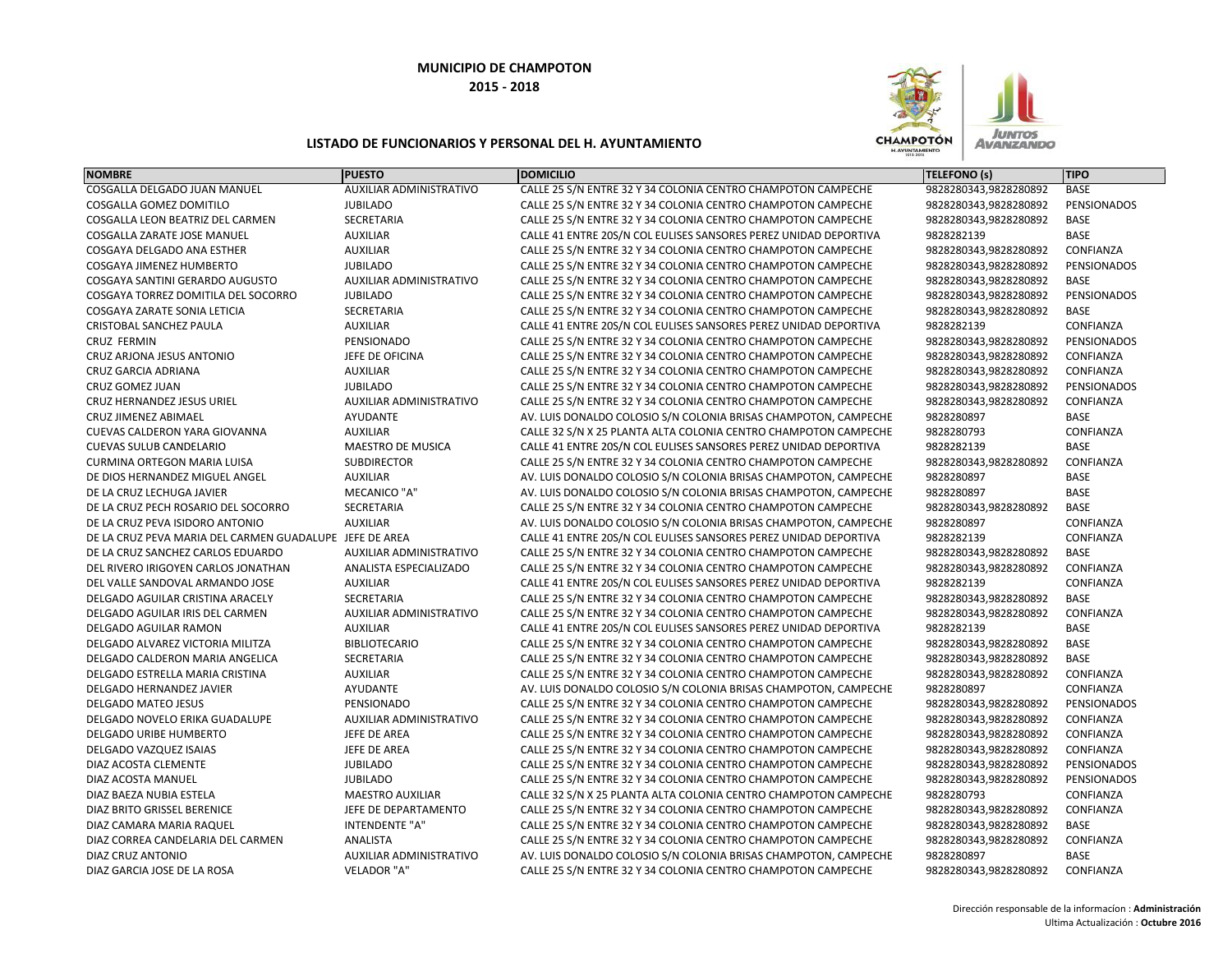

| <b>NOMBRE</b>                       | <b>PUESTO</b>                  | <b>DOMICILIO</b>                                                  | <b>TELEFONO (s)</b>   | <b>TIPO</b>         |
|-------------------------------------|--------------------------------|-------------------------------------------------------------------|-----------------------|---------------------|
| DIAZ GARCIA JUAN MANUEL             | <b>AUXILIAR</b>                | CALLE 25 S/N ENTRE 32 Y 34 COLONIA CENTRO CHAMPOTON CAMPECHE      | 9828280343,9828280892 | <b>BASE</b>         |
| DIAZ PEREZ GEORGIA EDITH            | <b>AUXILIAR DE OFICINA</b>     | CALLE 25 S/N ENTRE 32 Y 34 COLONIA CENTRO CHAMPOTON CAMPECHE      | 9828280343,9828280892 | CONFIANZA           |
| DIAZ SANCHEZ CARLOS ALBERTO         | <b>AUXILIAR TECNICO</b>        | CALLE 25 S/N ENTRE 32 Y 34 COLONIA CENTRO CHAMPOTON CAMPECHE      | 9828280343,9828280892 | <b>BASE</b>         |
| DIAZ SANTANA ORFELINA               | <b>JUBILADO</b>                | CALLE 25 S/N ENTRE 32 Y 34 COLONIA CENTRO CHAMPOTON CAMPECHE      | 9828280343,9828280892 | PENSIONADOS         |
| DIAZ SOLANO NICOLAS                 | AYUDANTE                       | AV. LUIS DONALDO COLOSIO S/N COLONIA BRISAS CHAMPOTON, CAMPECHE   | 9828280897            | CONFIANZA           |
| DIAZ YAM ROBERTO CARLOS             | OPERADOR DE MAQUINARIA         | CALLE 25 S/N ENTRE 32 Y 34 COLONIA CENTRO CHAMPOTON CAMPECHE      | 9828280343,9828280892 | <b>BASE</b>         |
| DIONISIO VILLASIS JAVIER            | VELADOR "A"                    | CALLE 25 S/N ENTRE 32 Y 34 COLONIA CENTRO CHAMPOTON CAMPECHE      | 9828280343,9828280892 | CONFIANZA           |
| <b>DOMINGUEZ ALEJO BENJAMIN</b>     | PEON "A"                       | CARRETERA CHAMPOTON - ULUMAL CHAMPOTON CAMPECHE                   | 9828280343,9828280892 | <b>BASE</b>         |
| DOMINGUEZ CABAÑA LEONIDES           | INTENDENTE "A"                 | AV. LUIS DONALDO COLOSIO S/N COLONIA ARROCERA CHAMPOTON, CAMPECHE | 9828280745            | BASE                |
| DOMINGUEZ DIAZ GERMAIN              | <b>AUXILIAR</b>                | CALLE 25 S/N ENTRE 32 Y 34 COLONIA CENTRO CHAMPOTON CAMPECHE      | 9828280343,9828280892 | <b>BASE</b>         |
| DOMINGUEZ POOT FERNANDO             | AUXILIAR ADMINISTRATIVO        | CALLE 25 S/N ENTRE 32 Y 34 COLONIA CENTRO CHAMPOTON CAMPECHE      | 9828280343,9828280892 | <b>BASE</b>         |
| DOMINGUEZ SANTOS ANA GRACIELA       | <b>INTENDENTE</b>              | CARRETERA FEDERAL CHAMPOTON - CD DEL CARMEN CHAMPOTON CAMPECHE    | 9828280343,9828280892 | CONFIANZA           |
| DOMINGUEZ SILVANO ELIZABETH         | AYUDANTE                       | CALLE 25 S/N ENTRE 32 Y 34 COLONIA CENTRO CHAMPOTON CAMPECHE      | 9828280343,9828280892 | CONFIANZA           |
| DOMINGUEZ TURRIZA IMER OBED         | ANALISTA ESPECIALIZADO         | CALLE 32 S/N X 25 PLANTA ALTA COLONIA CENTRO CHAMPOTON CAMPECHE   | 9828280793            | CONFIANZA           |
| <b>DURAN ARCEO JUSTO</b>            | <b>VELADOR</b>                 | CALLE 41 ENTRE 20S/N COL EULISES SANSORES PEREZ UNIDAD DEPORTIVA  | 9828282139            | CONFIANZA           |
| DURAN CACH JUAN MANUEL              | <b>AUXILIAR</b>                | AV. LUIS DONALDO COLOSIO S/N COLONIA BRISAS CHAMPOTON, CAMPECHE   | 9828280897            | <b>BASE</b>         |
| DURAN CACH OLEGARIO                 | <b>JUBILADO</b>                | CALLE 25 S/N ENTRE 32 Y 34 COLONIA CENTRO CHAMPOTON CAMPECHE      | 9828280343,9828280892 | PENSIONADOS         |
| DURAN CACH SANTIAGO                 | <b>CHOFER</b>                  | AV. LUIS DONALDO COLOSIO S/N COLONIA BRISAS CHAMPOTON, CAMPECHE   | 9828280897            | BASE                |
| DURAN CANEPA HECTOR MANUEL          | <b>REGIDOR</b>                 | CALLE 25 S/N ENTRE 32 Y 34 COLONIA CENTRO CHAMPOTON CAMPECHE      | 9828280343,9828280892 | <b>FUNCIONARIOS</b> |
| DURAN CASTRO EDDIE DEL CARMEN       | PENSIONADO                     | CALLE 25 S/N ENTRE 32 Y 34 COLONIA CENTRO CHAMPOTON CAMPECHE      | 9828280343,9828280892 | PENSIONADOS         |
| DURAN CHI LIMBER ANTONIO            | AUXILIAR ADMINISTRATIVO        | CALLE 25 S/N ENTRE 32 Y 34 COLONIA CENTRO CHAMPOTON CAMPECHE      | 9828280343,9828280892 | CONFIANZA           |
| DURAN DIAZ ANDRES ROMAN             | AUXILIAR ADMINISTRATIVO        | CALLE 25 S/N ENTRE 32 Y 34 COLONIA CENTRO CHAMPOTON CAMPECHE      | 9828280343,9828280892 | BASE                |
| DURAN DURAN PATRICIA MARIA          | SECRETARIA                     | CALLE 25 S/N ENTRE 32 Y 34 COLONIA CENTRO CHAMPOTON CAMPECHE      | 9828280343,9828280892 | <b>BASE</b>         |
| DURAN DURAN ROGELIO DAVID           | <b>ELECTRICISTA</b>            | CALLE 25 S/N ENTRE 32 Y 34 COLONIA CENTRO CHAMPOTON CAMPECHE      | 9828280343,9828280892 | BASE                |
| DURAN GONGORA HILARIO               | AUXILIAR ADMINISTRATIVO        | AV. LUIS DONALDO COLOSIO S/N COLONIA BRISAS CHAMPOTON, CAMPECHE   | 9828280897            | <b>BASE</b>         |
| DURAN GONGORA IRMA DEL SOCORRO      | PENSIONADO                     | CALLE 25 S/N ENTRE 32 Y 34 COLONIA CENTRO CHAMPOTON CAMPECHE      | 9828280343,9828280892 | <b>PENSIONADOS</b>  |
| DURAN MAY FRANCISCO JAVIER          | PEON "A"                       | AV. LUIS DONALDO COLOSIO S/N COLONIA BRISAS CHAMPOTON, CAMPECHE   | 9828280897            | BASE                |
| DURAN ROCHA RAUL ALFONSO            | ANALISTA ESPECIALIZADO         | CALLE 25 S/N ENTRE 32 Y 34 COLONIA CENTRO CHAMPOTON CAMPECHE      | 9828280343,9828280892 | <b>BASE</b>         |
| DZIB CAAMAL NAZARIA                 | PENSIONADO                     | CALLE 25 S/N ENTRE 32 Y 34 COLONIA CENTRO CHAMPOTON CAMPECHE      | 9828280343,9828280892 | PENSIONADOS         |
| DZIB NOH CECILIA DEL YANET          | <b>INTENDENTE</b>              | CALLE 25 S/N ENTRE 32 Y 34 COLONIA CENTRO CHAMPOTON CAMPECHE      | 9828280343,9828280892 | CONFIANZA           |
| <b>DZIB NOH DEMETRIO</b>            | PEON "A"                       | AV. LUIS DONALDO COLOSIO S/N COLONIA BRISAS CHAMPOTON, CAMPECHE   | 9828280897            | <b>BASE</b>         |
| DZUL AGUILAR BERNARDO               | AUXILIAR ADMINISTRATIVO        | CALLE 25 S/N ENTRE 32 Y 34 COLONIA CENTRO CHAMPOTON CAMPECHE      | 9828280343,9828280892 | CONFIANZA           |
| DZUL QUIAB MARIA CANDELARIA         | PENSIONADO                     | CALLE 25 S/N ENTRE 32 Y 34 COLONIA CENTRO CHAMPOTON CAMPECHE      | 9828280343,9828280892 | PENSIONADOS         |
| EHUAN CAHUICH IRMA MARIA            | <b>INTENDENTE</b>              | CALLE 25 S/N ENTRE 32 Y 34 COLONIA CENTRO CHAMPOTON CAMPECHE      | 9828280343,9828280892 | CONFIANZA           |
| EHUAN VERA EDUARDO ABIGAIL          | OPERADOR DE MAQUINARIA         | AV. LUIS DONALDO COLOSIO S/N COLONIA BRISAS CHAMPOTON, CAMPECHE   | 9828280897            | <b>BASE</b>         |
| EK BAAS JAVIER ANTONIO              | <b>AUXILIAR</b>                | CALLE 25 S/N ENTRE 32 Y 34 COLONIA CENTRO CHAMPOTON CAMPECHE      | 9828280343,9828280892 | CONFIANZA           |
| <b>ELIGIO RAMIREZ LUIS ALBERTO</b>  | <b>MAESTRO DE MANUALIDADES</b> | CALLE 41 ENTRE 20S/N COL EULISES SANSORES PEREZ UNIDAD DEPORTIVA  | 9828282139            | CONFIANZA           |
| ESCALANTE LOPEZ PATRICIA DEL CARMEN | <b>AUXILIAR</b>                | CALLE 25 S/N ENTRE 32 Y 34 COLONIA CENTRO CHAMPOTON CAMPECHE      | 9828280343,9828280892 | CONFIANZA           |
| ESCALANTE SABIDO MERLY DEL JESUS    | JEFE DE DEPARTAMENTO           | CALLE 25 S/N ENTRE 32 Y 34 COLONIA CENTRO CHAMPOTON CAMPECHE      | 9828280343,9828280892 | CONFIANZA           |
| ESCAMILLA GOMEZ ROSA ELENA          | PENSIONADO                     | CALLE 25 S/N ENTRE 32 Y 34 COLONIA CENTRO CHAMPOTON CAMPECHE      | 9828280343,9828280892 | PENSIONADOS         |
| ESCOBAR GOMEZ MIGUEL ANTONIO        | VELADOR                        | CALLE 25 S/N ENTRE 32 Y 34 COLONIA CENTRO CHAMPOTON CAMPECHE      | 9828280343,9828280892 | CONFIANZA           |
| <b>ESCOBAR SANCHEZ FERNANDO</b>     | SOBRESTANTE                    | CARRETERA CHAMPOTON - ULUMAL CHAMPOTON CAMPECHE                   | 9828280343,9828280892 | BASE                |
| <b>ESCOVAR SANCHEZ ANIBAL</b>       | <b>AUXILIAR</b>                | CALLE 25 S/N ENTRE 32 Y 34 COLONIA CENTRO CHAMPOTON CAMPECHE      | 9828280343,9828280892 | <b>BASE</b>         |
| ESPAÑA AVILEZ LORENZA               | <b>JUBILADO</b>                | CALLE 25 S/N ENTRE 32 Y 34 COLONIA CENTRO CHAMPOTON CAMPECHE      | 9828280343,9828280892 | PENSIONADOS         |
| ESPINOZA YABUR JOSE MAXIMILIANO     | AUXILIAR ADMINISTRATIVO        | CALLE 25 S/N ENTRE 32 Y 34 COLONIA CENTRO CHAMPOTON CAMPECHE      | 9828280343,9828280892 | CONFIANZA           |
| <b>ESTRADA LUNA MOISES</b>          | <b>AUXILIAR ADMINISTRATIVO</b> | CARRETERA FEDERAL CHAMPOTON - CD DEL CARMEN CHAMPOTON CAMPECHE    | 9828280343,9828280892 | CONFIANZA           |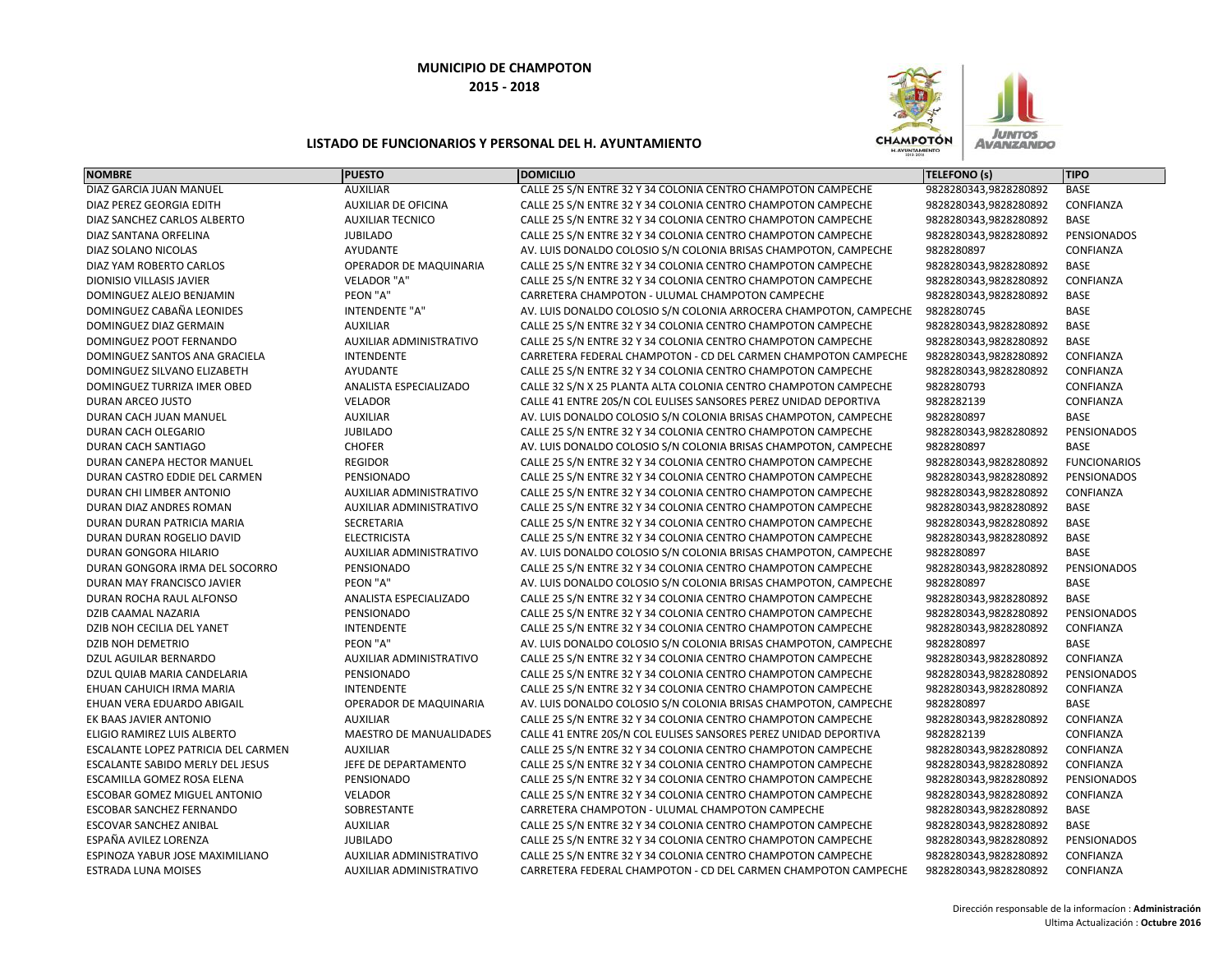

| <b>NOMBRE</b>                                          | <b>PUESTO</b>                  | <b>DOMICILIO</b>                                                  | <b>TELEFONO (s)</b>   | <b>TIPO</b>         |
|--------------------------------------------------------|--------------------------------|-------------------------------------------------------------------|-----------------------|---------------------|
| ESTRELLA CABALLERO ELISEO                              | <b>AUXILIAR</b>                | AV. LUIS DONALDO COLOSIO S/N COLONIA BRISAS CHAMPOTON, CAMPECHE   | 9828280897            | CONFIANZA           |
| ESTRELLA CABALLERO MIRNA SELENE                        | SECRETARIA "B"                 | CALLE 25 S/N ENTRE 32 Y 34 COLONIA CENTRO CHAMPOTON CAMPECHE      | 9828280343,9828280892 | BASE                |
| <b>ESTRELLA LEON GABRIELA</b>                          | <b>INTENDENTE</b>              | CALLE 41 ENTRE 20S/N COL EULISES SANSORES PEREZ UNIDAD DEPORTIVA  | 9828282139            | CONFIANZA           |
| <b>ESTRELLA LEON PEDRO</b>                             | AUXILIAR ADMINISTRATIVO        | CALLE 25 S/N ENTRE 32 Y 34 COLONIA CENTRO CHAMPOTON CAMPECHE      | 9828280343,9828280892 | <b>BASE</b>         |
| ESTRELLA LEON PERFECTA DEL SOCORRO                     | <b>AUXILIAR</b>                | CALLE 25 S/N ENTRE 32 Y 34 COLONIA CENTRO CHAMPOTON CAMPECHE      | 9828280343,9828280892 | CONFIANZA           |
| ESTRELLA MEDINA SOCORRO DEL ROSARIO                    | <b>INTENDENTE</b>              | CALLE 25 S/N ENTRE 32 Y 34 COLONIA CENTRO CHAMPOTON CAMPECHE      | 9828280343,9828280892 | CONFIANZA           |
| <b>EUAN COYOC PEDRO</b>                                | SINDICO DE HACIENDA            | CALLE 25 S/N ENTRE 32 Y 34 COLONIA CENTRO CHAMPOTON CAMPECHE      | 9828280343,9828280892 | <b>FUNCIONARIOS</b> |
| EUAN ORTEGON JEANINE EMPERATRIZ DE LOS ANGEISECRETARIA |                                | CALLE 25 S/N ENTRE 32 Y 34 COLONIA CENTRO CHAMPOTON CAMPECHE      | 9828280343,9828280892 | <b>BASE</b>         |
| EUAN POOT XIOMARA DENESSIE                             | JEFE DE DEPARTAMENTO           | CALLE 25 S/N ENTRE 32 Y 34 COLONIA CENTRO CHAMPOTON CAMPECHE      | 9828280343,9828280892 | CONFIANZA           |
| FLORES HERNANDEZ MARIO ALBERTO                         | ANALISTA                       | AV. LUIS DONALDO COLOSIO S/N COLONIA BRISAS CHAMPOTON, CAMPECHE   | 9828280897            | BASE                |
| FRANCO HUCHIN PATRICIA GUADALUPE                       | SECRETARIA                     | CALLE 25 S/N ENTRE 32 Y 34 COLONIA CENTRO CHAMPOTON CAMPECHE      | 9828280343,9828280892 | CONFIANZA           |
| FRIAS EK LILIANA GUADALUPE                             | JEFE DE DEPARTAMENTO           | CALLE 25 S/N ENTRE 32 Y 34 COLONIA CENTRO CHAMPOTON CAMPECHE      | 9828280343,9828280892 | CONFIANZA           |
| <b>FUENTES JAIR IVAN</b>                               | <b>DIRECTOR</b>                | CALLE 25 S/N ENTRE 32 Y 34 COLONIA CENTRO CHAMPOTON CAMPECHE      | 9828280343,9828280892 | <b>FUNCIONARIOS</b> |
| GALVEZ EVIA MARIA DEL CARMEN                           | PENSIONADO                     | CALLE 25 S/N ENTRE 32 Y 34 COLONIA CENTRO CHAMPOTON CAMPECHE      | 9828280343,9828280892 | PENSIONADOS         |
| <b>GAMBOA BASTO CARLOS RAUL</b>                        | PENSIONADO                     | CALLE 25 S/N ENTRE 32 Y 34 COLONIA CENTRO CHAMPOTON CAMPECHE      | 9828280343,9828280892 | PENSIONADOS         |
| GAMBOA ECHAZARRETA CANDELARIA DEL JESUS                | ANALISTA                       | CALLE 41 ENTRE 20S/N COL EULISES SANSORES PEREZ UNIDAD DEPORTIVA  | 9828282139            | CONFIANZA           |
| <b>GAMBOA MATOS GASPAR</b>                             | <b>BOMBERO</b>                 | CARRETERA FEDERAL CHAMPOTON - CD DEL CARMEN CHAMPOTON CAMPECHE    | 9828280343,9828280892 | <b>BASE</b>         |
| GANZO SANTANA WENDY DE LA CRUZ                         | PENSIONADO                     | CALLE 25 S/N ENTRE 32 Y 34 COLONIA CENTRO CHAMPOTON CAMPECHE      | 9828280343,9828280892 | PENSIONADOS         |
| GARCIA ALEJO LUCERO DEL ALBA                           | <b>AUXILIAR</b>                | CALLE 25 S/N ENTRE 32 Y 34 COLONIA CENTRO CHAMPOTON CAMPECHE      | 9828280343,9828280892 | CONFIANZA           |
| <b>GARCIA CAMPOS ANGEL RAFAEL</b>                      | <b>COORDINADOR DE AREA</b>     | CALLE 25 S/N ENTRE 32 Y 34 COLONIA CENTRO CHAMPOTON CAMPECHE      | 9828280343,9828280892 | <b>FUNCIONARIOS</b> |
| <b>GARCIA CARDOZO HECTOR</b>                           | AUXILIAR ADMINISTRATIVO        | CALLE 25 S/N ENTRE 32 Y 34 COLONIA CENTRO CHAMPOTON CAMPECHE      | 9828280343,9828280892 | CONFIANZA           |
| <b>GARCIA DAMIAN AUDELIA</b>                           | <b>INTENDENTE "A"</b>          | CALLE 25 S/N ENTRE 32 Y 34 COLONIA CENTRO CHAMPOTON CAMPECHE      | 9828280343,9828280892 | <b>BASE</b>         |
| <b>GARCIA DIAZ JUSTO</b>                               | <b>AUXILIAR</b>                | CALLE 16 ENTRE 23 Y 25 COLONIA LAS BRISAS                         | 9828280343,9828280892 | CONFIANZA           |
| <b>GARCIA DIAZ MARIZOL</b>                             | SECRETARIA                     | CALLE 25 S/N ENTRE 32 Y 34 COLONIA CENTRO CHAMPOTON CAMPECHE      | 9828280343,9828280892 | BASE                |
| <b>GARCIA DIAZ RUBI ELIZABETH</b>                      | SECRETARIA                     | CALLE 25 S/N ENTRE 32 Y 34 COLONIA CENTRO CHAMPOTON CAMPECHE      | 9828280343,9828280892 | CONFIANZA           |
| GARCIA GUTIERREZ BELGICA DE LA MERCED                  | <b>AUXILIAR ADMINISTRATIVO</b> | CALLE 25 S/N ENTRE 32 Y 34 COLONIA CENTRO CHAMPOTON CAMPECHE      | 9828280343,9828280892 | BASE                |
| GARCIA GUTIERREZ CARMEN MARIA                          | <b>JUBILADO</b>                | CALLE 25 S/N ENTRE 32 Y 34 COLONIA CENTRO CHAMPOTON CAMPECHE      | 9828280343,9828280892 | PENSIONADOS         |
| <b>GARCIA GUTIERREZ CONSUELO</b>                       | AYUDANTE                       | CALLE 25 S/N ENTRE 32 Y 34 COLONIA CENTRO CHAMPOTON CAMPECHE      | 9828280343,9828280892 | <b>BASE</b>         |
| <b>GARCIA GUTIERREZ MAURA ANTONIA</b>                  | ANALISTA ESPECIALIZADO         | CALLE 25 S/N ENTRE 32 Y 34 COLONIA CENTRO CHAMPOTON CAMPECHE      | 9828280343,9828280892 | <b>BASE</b>         |
| GARCIA LARA MARIA DEL CARMEN                           | AUXILIAR ADMINISTRATIVO        | CALLE 25 S/N ENTRE 32 Y 34 COLONIA CENTRO CHAMPOTON CAMPECHE      | 9828280343,9828280892 | <b>BASE</b>         |
| <b>GARCIA LUIS JOSEFINA</b>                            | <b>AUXILIAR</b>                | CALLE 25 S/N ENTRE 32 Y 34 COLONIA CENTRO CHAMPOTON CAMPECHE      | 9828280343,9828280892 | CONFIANZA           |
| <b>GARCIA MANRIQUE ANA MERCEDES</b>                    | JEFE DE DEPARTAMENTO           | CALLE 41 ENTRE 20S/N COL EULISES SANSORES PEREZ UNIDAD DEPORTIVA  | 9828282139            | CONFIANZA           |
| <b>GARCIA MORALES MARIA DEL JESUS</b>                  | PENSIONADO                     | CALLE 25 S/N ENTRE 32 Y 34 COLONIA CENTRO CHAMPOTON CAMPECHE      | 9828280343,9828280892 | PENSIONADOS         |
| GARCIA MORALES NATIVIDAD MARIA CRISTINA                | <b>AUXILIAR ADMINISTRATIVO</b> | CALLE 25 S/N ENTRE 32 Y 34 COLONIA CENTRO CHAMPOTON CAMPECHE      | 9828280343,9828280892 | <b>BASE</b>         |
| <b>GARCIA OROZCO LUIS ALBERTO</b>                      | AUXILIAR ADMINISTRATIVO        | CALLE 25 S/N ENTRE 32 Y 34 COLONIA CENTRO CHAMPOTON CAMPECHE      | 9828280343,9828280892 | <b>BASE</b>         |
| <b>GARCIA ROSADO MARIA GERTRUDIS</b>                   | <b>INTENDENTE "A"</b>          | CALLE 25 S/N ENTRE 32 Y 34 COLONIA CENTRO CHAMPOTON CAMPECHE      | 9828280343,9828280892 | <b>BASE</b>         |
| <b>GARCIA TEJERO ANA CRISTINA</b>                      | <b>CAPTURISTA DE DATOS</b>     | AV. LUIS DONALDO COLOSIO S/N COLONIA BRISAS CHAMPOTON, CAMPECHE   | 9828280897            | <b>BASE</b>         |
| <b>GARCIA VALLE FRANCISCO JAVIER</b>                   | AUXILIAR ADMINISTRATIVO        | AV. LUIS DONALDO COLOSIO S/N COLONIA ARROCERA CHAMPOTON, CAMPECHE | 9828280745            | <b>BASE</b>         |
| <b>GARCIA VALLE MARTIN</b>                             | AUXILIAR ADMINISTRATIVO        | CARRETERA FEDERAL CHAMPOTON - CD DEL CARMEN CHAMPOTON CAMPECHE    | 9828280343,9828280892 | <b>BASE</b>         |
| <b>GARCIA VARGAS ELIZABETH</b>                         | <b>AUXILIAR TECNICO</b>        | CALLE 25 S/N ENTRE 32 Y 34 COLONIA CENTRO CHAMPOTON CAMPECHE      | 9828280343,9828280892 | <b>BASE</b>         |
| GARMA AGUILAR MAYRA DANIELA                            | SECRETARIA                     | CALLE 25 S/N ENTRE 32 Y 34 COLONIA CENTRO CHAMPOTON CAMPECHE      | 9828280343,9828280892 | CONFIANZA           |
| GOMEZ CATALAN JOSE HUMBERTO                            | OPERADOR DE MAQUINARIA         | AV. LUIS DONALDO COLOSIO S/N COLONIA BRISAS CHAMPOTON, CAMPECHE   | 9828280897            | <b>BASE</b>         |
| GOMEZ COJULUN MARCO ANTONIO                            | COORDINADOR ADMINISTRATIVO     | AV. LUIS DONALDO COLOSIO S/N COLONIA BRISAS CHAMPOTON, CAMPECHE   | 9828280897            | CONFIANZA           |
| GOMEZ GOMEZ MARCO ANTONIO                              | <b>AUXILIAR TECNICO</b>        | AV. LUIS DONALDO COLOSIO S/N COLONIA BRISAS CHAMPOTON, CAMPECHE   | 9828280897            | BASE                |
| <b>GOMEZ MELO AURA NINIVE</b>                          | <b>DIRECTOR</b>                | CALLE 32 S/N X 25 PLANTA ALTA COLONIA CENTRO CHAMPOTON CAMPECHE   | 9828280793            | <b>FUNCIONARIOS</b> |
| <b>GOMEZ MOLAS THELMA AURORA</b>                       | <b>AUXILIAR ADMINISTRATIVO</b> | CALLE 25 S/N ENTRE 32 Y 34 COLONIA CENTRO CHAMPOTON CAMPECHE      | 9828280343,9828280892 | CONFIANZA           |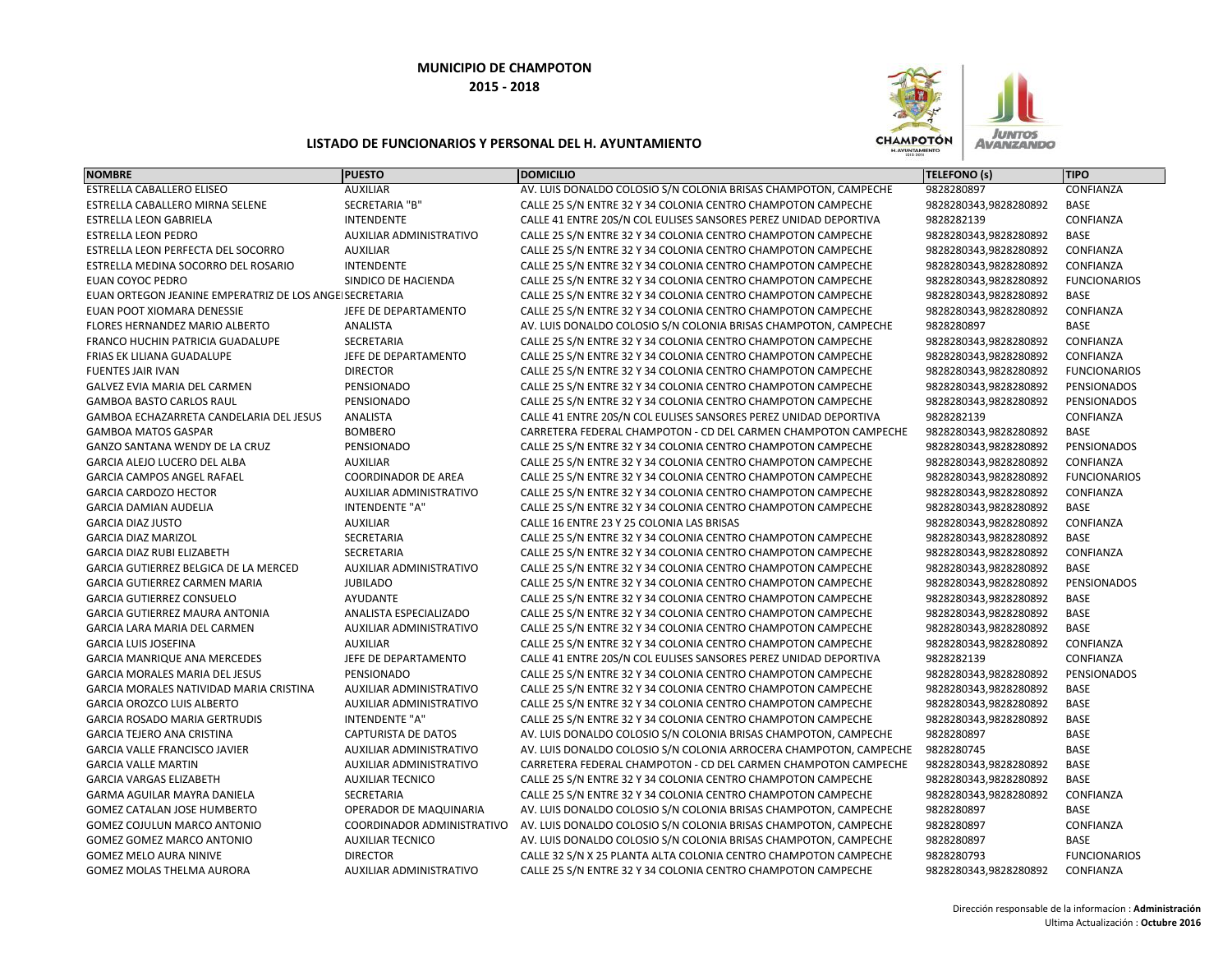

| <b>NOMBRE</b>                            | <b>PUESTO</b>                    | <b>DOMICILIO</b>                                                 | <b>TELEFONO (s)</b>   | <b>TIPO</b>         |
|------------------------------------------|----------------------------------|------------------------------------------------------------------|-----------------------|---------------------|
| <b>GOMEZ PEREZ BELIZARIO</b>             | <b>AUXILIAR</b>                  | CALLE 41 ENTRE 20S/N COL EULISES SANSORES PEREZ UNIDAD DEPORTIVA | 9828282139            | CONFIANZA           |
| <b>GOMEZ VALLE NELLY</b>                 | <b>INTENDENTE "A"</b>            | CALLE 25 S/N ENTRE 32 Y 34 COLONIA CENTRO CHAMPOTON CAMPECHE     | 9828280343,9828280892 | <b>BASE</b>         |
| <b>GOMEZ YE LUBIA ADELIS</b>             | INTENDENTE "A"                   | CALLE 25 S/N ENTRE 32 Y 34 COLONIA CENTRO CHAMPOTON CAMPECHE     | 9828280343,9828280892 | <b>BASE</b>         |
| <b>GONGORA ARONES CARLOS RAUL</b>        | <b>AUXILIAR ADMINISTRATIVO</b>   | CALLE 25 S/N ENTRE 32 Y 34 COLONIA CENTRO CHAMPOTON CAMPECHE     | 9828280343,9828280892 | <b>BASE</b>         |
| GONGORA CARDEÑAS KLAUDETH CRISTAL        | <b>SECRETARIA "A"</b>            | CALLE 41 ENTRE 20S/N COL EULISES SANSORES PEREZ UNIDAD DEPORTIVA | 9828282139            | <b>BASE</b>         |
| GONGORA GARCIA JORGE CARLOS              | <b>AUXILIAR DE MANTENIMIENTO</b> | AV. LUIS DONALDO COLOSIO S/N COLONIA BRISAS CHAMPOTON, CAMPECHE  | 9828280897            | <b>BASE</b>         |
| <b>GONGORA GARCIA LUIS MANUEL</b>        | <b>VELADOR</b>                   | AV. LUIS DONALDO COLOSIO S/N COLONIA BRISAS CHAMPOTON, CAMPECHE  | 9828280897            | <b>BASE</b>         |
| <b>GONGORA MENDEZ JOSE</b>               | CHOFER "A"                       | CALLE 32 S/N X 25 PLANTA ALTA COLONIA CENTRO CHAMPOTON CAMPECHE  | 9828280793            | CONFIANZA           |
| <b>GONGORA NICK YAMILE ISABEL</b>        | <b>AUXILIAR</b>                  | CALLE 25 S/N ENTRE 32 Y 34 COLONIA CENTRO CHAMPOTON CAMPECHE     | 9828280343,9828280892 | <b>BASE</b>         |
| <b>GONGORA ORTEGON EMIR ERNESTO</b>      | <b>AUDITOR</b>                   | CALLE 25 S/N ENTRE 32 Y 34 COLONIA CENTRO CHAMPOTON CAMPECHE     | 9828280343,9828280892 | CONFIANZA           |
| <b>GONGORA SALAZAR CARLOS</b>            | <b>AUXILIAR</b>                  | CALLE 25 S/N ENTRE 32 Y 34 COLONIA CENTRO CHAMPOTON CAMPECHE     | 9828280343,9828280892 | CONFIANZA           |
| GONZALEZ ALVAREZ NATIVIDAD DEL CARMEN    | INTENDENTE                       | CALLE 25 S/N ENTRE 32 Y 34 COLONIA CENTRO CHAMPOTON CAMPECHE     | 9828280343,9828280892 | CONFIANZA           |
| GONZALEZ BEJARANO GERARDO                | <b>COBRATARIO</b>                | CALLE 25 S/N ENTRE 32 Y 34 COLONIA CENTRO CHAMPOTON CAMPECHE     | 9828280343,9828280892 | CONFIANZA           |
| <b>GONZALEZ BUENFIL JAIME</b>            | <b>AUXILIAR</b>                  | AV. LUIS DONALDO COLOSIO S/N COLONIA BRISAS CHAMPOTON, CAMPECHE  | 9828280897            | BASE                |
| GONZALEZ BUENFIL RITA FILADELFIA         | <b>AUXILIAR</b>                  | CALLE 25 S/N ENTRE 32 Y 34 COLONIA CENTRO CHAMPOTON CAMPECHE     | 9828280343,9828280892 | <b>BASE</b>         |
| <b>GONZALEZ BUENFIL TRANCITO</b>         | <b>COORDINADOR DE AREA</b>       | CALLE 25 S/N ENTRE 32 Y 34 COLONIA CENTRO CHAMPOTON CAMPECHE     | 9828280343,9828280892 | CONFIANZA           |
| GONZALEZ CAHUICH EDGAR TRINIDAD          | <b>AUXILIAR</b>                  | CALLE 25 S/N ENTRE 32 Y 34 COLONIA CENTRO CHAMPOTON CAMPECHE     | 9828280343,9828280892 | CONFIANZA           |
| <b>GONZALEZ CAHUICH WILBERTH</b>         | <b>AYUDANTE</b>                  | AV. LUIS DONALDO COLOSIO S/N COLONIA BRISAS CHAMPOTON, CAMPECHE  | 9828280897            | CONFIANZA           |
| GONZALEZ CAMARA BRENDA OLIVIA            | <b>AUXILIAR</b>                  | CALLE 25 S/N ENTRE 32 Y 34 COLONIA CENTRO CHAMPOTON CAMPECHE     | 9828280343,9828280892 | CONFIANZA           |
| GONZALEZ CARDOZO JOSE FRANCISCO          | <b>CHOFER</b>                    | AV. LUIS DONALDO COLOSIO S/N COLONIA BRISAS CHAMPOTON, CAMPECHE  | 9828280897            | BASE                |
| <b>GONZALEZ CHI ANTONIO</b>              | <b>CHOFER</b>                    | AV. LUIS DONALDO COLOSIO S/N COLONIA BRISAS CHAMPOTON, CAMPECHE  | 9828280897            | <b>BASE</b>         |
| GONZALEZ CRUZ GEORGINA DEL JESUS         | <b>SECRETARIA</b>                | CALLE 32 S/N X 25 PLANTA ALTA COLONIA CENTRO CHAMPOTON CAMPECHE  | 9828280793            | CONFIANZA           |
| <b>GONZALEZ DEL CARMEN JOSE REMBERTO</b> | ANALISTA ESPECIALIZADO           | CALLE 25 S/N ENTRE 32 Y 34 COLONIA CENTRO CHAMPOTON CAMPECHE     | 9828280343,9828280892 | CONFIANZA           |
| GONZALEZ LIRA MANUEL DE ATOCHA           | PEON                             | CALLE 25 S/N ENTRE 32 Y 34 COLONIA CENTRO CHAMPOTON CAMPECHE     | 9828280343,9828280892 | CONFIANZA           |
| GONZALEZ MENDEZ EDUARDO ALFONSO          | <b>CHOFER "A"</b>                | AV. LUIS DONALDO COLOSIO S/N COLONIA BRISAS CHAMPOTON, CAMPECHE  | 9828280897            | <b>BASE</b>         |
| <b>GONZALEZ MORALES RAMON ANDRES</b>     | <b>AUXILIAR</b>                  | CALLE 25 S/N ENTRE 32 Y 34 COLONIA CENTRO CHAMPOTON CAMPECHE     | 9828280343,9828280892 | CONFIANZA           |
| GONZALEZ NAVARRETE JUAN MANUEL           | <b>REGIDOR</b>                   | CALLE 25 S/N ENTRE 32 Y 34 COLONIA CENTRO CHAMPOTON CAMPECHE     | 9828280343,9828280892 | <b>FUNCIONARIOS</b> |
| <b>GONZALEZ ROBLES JOSE MANUEL</b>       | <b>AUXILIAR</b>                  | CALLE 41 ENTRE 20S/N COL EULISES SANSORES PEREZ UNIDAD DEPORTIVA | 9828282139            | CONFIANZA           |
| GONZALEZ ROSARIO FLORENCIO               | PEON                             | CALLE 25 S/N ENTRE 32 Y 34 COLONIA CENTRO CHAMPOTON CAMPECHE     | 9828280343,9828280892 | CONFIANZA           |
| <b>GONZALEZ TORRES RAFAEL MANUEL</b>     | <b>SUBDIRECTOR</b>               | AV. LUIS DONALDO COLOSIO S/N COLONIA BRISAS CHAMPOTON, CAMPECHE  | 9828280897            | CONFIANZA           |
| <b>GONZALEZ VILLEGAS MANUEL JESUS</b>    | <b>JUBILADO</b>                  | CALLE 25 S/N ENTRE 32 Y 34 COLONIA CENTRO CHAMPOTON CAMPECHE     | 9828280343,9828280892 | PENSIONADOS         |
| <b>GONZALEZ YAN WILBER</b>               | <b>AUXILIAR</b>                  | CALLE 25 S/N ENTRE 32 Y 34 COLONIA CENTRO CHAMPOTON CAMPECHE     | 9828280343,9828280892 | CONFIANZA           |
| <b>GRANADOS CORDOVA LUIS REY</b>         | AUXILIAR ADMINISTRATIVO          | CALLE 25 S/N ENTRE 32 Y 34 COLONIA CENTRO CHAMPOTON CAMPECHE     | 9828280343,9828280892 | <b>BASE</b>         |
| <b>GUEVARA TORRES MARIA ELENA</b>        | <b>INTENDENTE "A"</b>            | CALLE 25 S/N ENTRE 32 Y 34 COLONIA CENTRO CHAMPOTON CAMPECHE     | 9828280343,9828280892 | <b>BASE</b>         |
| GUTIERREZ AYALA REYNALDO                 | <b>CHOFER</b>                    | AV. LUIS DONALDO COLOSIO S/N COLONIA BRISAS CHAMPOTON, CAMPECHE  | 9828280897            | BASE                |
| GUTIERREZ COSGALLA CRISTAL BEATRIZ       | <b>AUXILIAR</b>                  | CALLE 25 S/N ENTRE 32 Y 34 COLONIA CENTRO CHAMPOTON CAMPECHE     | 9828280343,9828280892 | CONFIANZA           |
| <b>GUTIERREZ GARCIA CARLOS DANIEL</b>    | PEON "A"                         | AV. LUIS DONALDO COLOSIO S/N COLONIA BRISAS CHAMPOTON, CAMPECHE  | 9828280897            | <b>BASE</b>         |
| <b>GUTIERREZ GUTIERREZ TERESA</b>        | <b>JUBILADO</b>                  | CALLE 25 S/N ENTRE 32 Y 34 COLONIA CENTRO CHAMPOTON CAMPECHE     | 9828280343,9828280892 | PENSIONADOS         |
| GUTIERREZ SANTOS ROXANA ELIZABETH        | ANALISTA                         | CALLE 25 S/N ENTRE 32 Y 34 COLONIA CENTRO CHAMPOTON CAMPECHE     | 9828280343,9828280892 | CONFIANZA           |
| <b>GUZMAN EULOGIO CANDIDO</b>            | PEON "A"                         | CALLE 41 ENTRE 20S/N COL EULISES SANSORES PEREZ UNIDAD DEPORTIVA | 9828282139            | <b>BASE</b>         |
| <b>GUZMAN CHAVEZ MARIBEL</b>             | <b>MAESTRO AUXILIAR</b>          | CALLE 25 S/N ENTRE 32 Y 34 COLONIA CENTRO CHAMPOTON CAMPECHE     | 9828280343,9828280892 | CONFIANZA           |
| <b>GUZMAN MARTINEZ HECTOR</b>            | <b>INSPECTOR</b>                 | CALLE 25 S/N ENTRE 32 Y 34 COLONIA CENTRO CHAMPOTON CAMPECHE     | 9828280343,9828280892 | BASE                |
| <b>GUZMAN QUE HERMES RUTILO</b>          | ANALISTA                         | CALLE 25 S/N ENTRE 32 Y 34 COLONIA CENTRO CHAMPOTON CAMPECHE     | 9828280343,9828280892 | <b>BASE</b>         |
| <b>GUZMAN QUE IRVING OSIRIS</b>          | PEON                             | AV. LUIS DONALDO COLOSIO S/N COLONIA BRISAS CHAMPOTON, CAMPECHE  | 9828280897            | CONFIANZA           |
| HAAS CHI ARTEMIO                         | VELADOR "A"                      | CALLE 41 ENTRE 20S/N COL EULISES SANSORES PEREZ UNIDAD DEPORTIVA | 9828282139            | <b>BASE</b>         |
| <b>HAAS RIVERO JORGE ANTONIO</b>         | <b>AUXILIAR</b>                  | CALLE 25 S/N ENTRE 32 Y 34 COLONIA CENTRO CHAMPOTON CAMPECHE     | 9828280343.9828280892 | CONFIANZA           |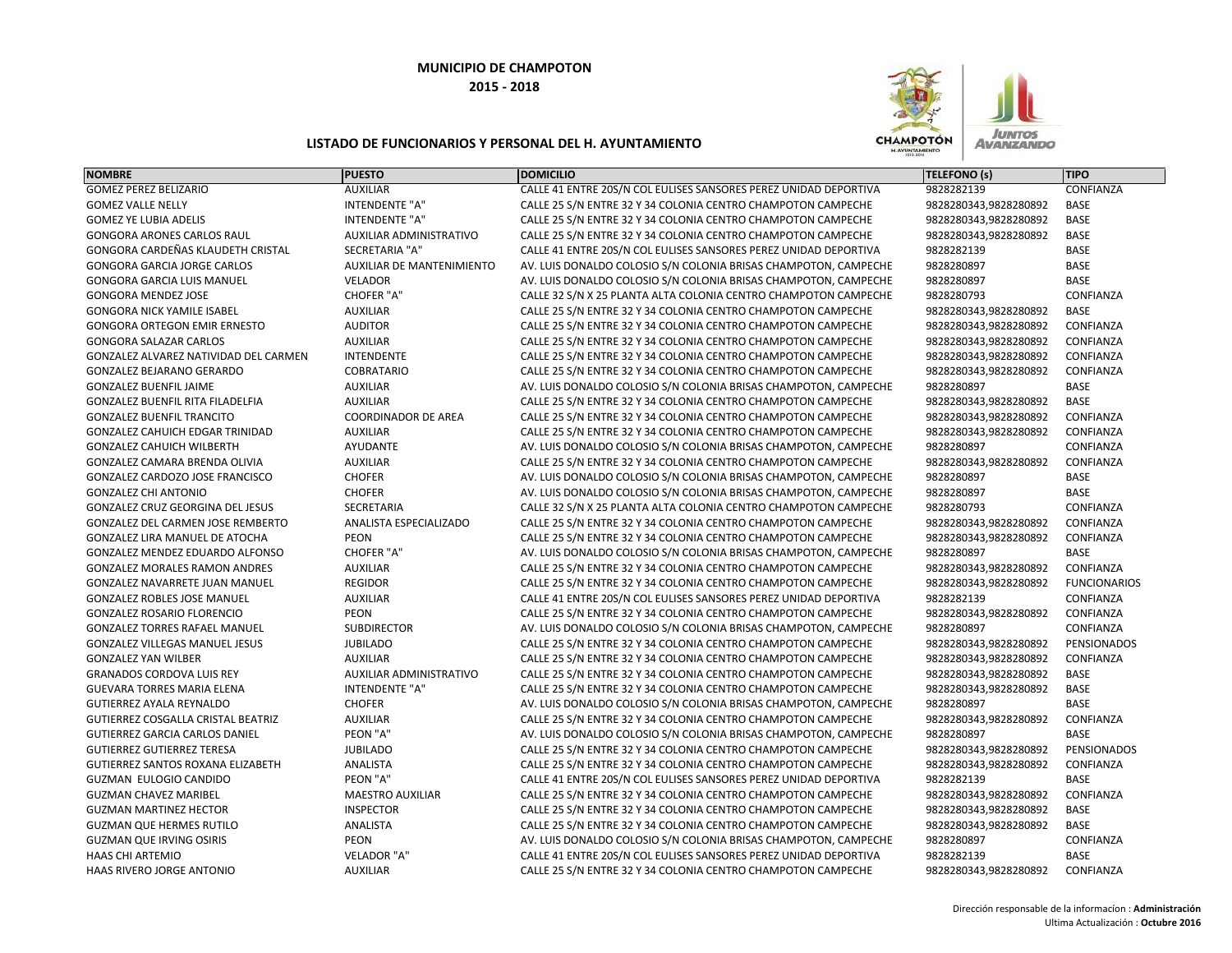

| <b>NOMBRE</b>                        | <b>PUESTO</b>                   | <b>DOMICILIO</b>                                                 | TELEFONO (s)          | <b>TIPO</b>         |
|--------------------------------------|---------------------------------|------------------------------------------------------------------|-----------------------|---------------------|
| HAAZ TUZ REYNA ALICIA                | <b>INTENDENTE "A"</b>           | CALLE 25 S/N ENTRE 32 Y 34 COLONIA CENTRO CHAMPOTON CAMPECHE     | 9828280343,9828280892 | <b>BASE</b>         |
| HAU INTERIAN MARIA IMELDA            | <b>INTENDENTE "A"</b>           | CALLE 25 S/N ENTRE 32 Y 34 COLONIA CENTRO CHAMPOTON CAMPECHE     | 9828280343,9828280892 | CONFIANZA           |
| HAYDAR RIVERO MAURICIA DEL ROSARIO   | <b>INTENDENTE</b>               | CALLE 25 S/N ENTRE 32 Y 34 COLONIA CENTRO CHAMPOTON CAMPECHE     | 9828280343,9828280892 | CONFIANZA           |
| HEREDIA GONZALEZ ANGELICA DEL CARMEN | SECRETARIA                      | CALLE 41 ENTRE 20S/N COL EULISES SANSORES PEREZ UNIDAD DEPORTIVA | 9828282139            | CONFIANZA           |
| HEREDIA ITZA JOHNNY ALEJANDRO        | <b>REGIDOR</b>                  | CALLE 25 S/N ENTRE 32 Y 34 COLONIA CENTRO CHAMPOTON CAMPECHE     | 9828280343,9828280892 | <b>FUNCIONARIOS</b> |
| HEREDIA REJON FLORENCIO RAFAEL       | AUXILIAR ADMINISTRATIVO         | CALLE 25 S/N ENTRE 32 Y 34 COLONIA CENTRO CHAMPOTON CAMPECHE     | 9828280343,9828280892 | CONFIANZA           |
| HEREDIA RODRIGUEZ FLORENCIO          | <b>AUXILIAR ADMINISTRATIVO</b>  | CALLE 25 S/N ENTRE 32 Y 34 COLONIA CENTRO CHAMPOTON CAMPECHE     | 9828280343,9828280892 | BASE                |
| HERNANDEZ BASULTO ARTURO             | PEON                            | AV. LUIS DONALDO COLOSIO S/N COLONIA BRISAS CHAMPOTON, CAMPECHE  | 9828280897            | CONFIANZA           |
| HERNANDEZ BUENFIL JOVITA DEL CARMEN  | <b>COBRATARIO</b>               | CALLE 25 S/N ENTRE 32 Y 34 COLONIA CENTRO CHAMPOTON CAMPECHE     | 9828280343,9828280892 | CONFIANZA           |
| HERNANDEZ CABRERA MARIA CRISTAL      | JEFE DE DEPARTAMENTO            | CALLE 32 S/N X 25 PLANTA ALTA COLONIA CENTRO CHAMPOTON CAMPECHE  | 9828280793            | CONFIANZA           |
| HERNANDEZ DE LA CRUZ JESUS OCTAVIO   | <b>AUXILIAR</b>                 | CARRETERA FEDERAL CHAMPOTON - CD DEL CARMEN CHAMPOTON CAMPECHE   | 9828280343,9828280892 | BASE                |
| HERNANDEZ DELGADO LUIS ANTONIO       | <b>AUXILIAR</b>                 | CALLE 25 S/N ENTRE 32 Y 34 COLONIA CENTRO CHAMPOTON CAMPECHE     | 9828280343,9828280892 | CONFIANZA           |
| HERNANDEZ EQUIS MARGARITO            | <b>JUBILADO</b>                 | CALLE 25 S/N ENTRE 32 Y 34 COLONIA CENTRO CHAMPOTON CAMPECHE     | 9828280343,9828280892 | PENSIONADOS         |
| HERNANDEZ ESCALANTE SANDY KARIDMA    | <b>AYUDANTE</b>                 | CALLE 25 S/N ENTRE 32 Y 34 COLONIA CENTRO CHAMPOTON CAMPECHE     | 9828280343,9828280892 | CONFIANZA           |
| <b>HERNANDEZ GAMBOA EUSTORGIO</b>    | AUXILIAR ADMINISTRATIVO         | CALLE 25 S/N ENTRE 32 Y 34 COLONIA CENTRO CHAMPOTON CAMPECHE     | 9828280343,9828280892 | <b>BASE</b>         |
| HERNANDEZ GAMBOA MA. DE LA CRUZ      | <b>AUXILIAR</b>                 | CALLE 25 S/N ENTRE 32 Y 34 COLONIA CENTRO CHAMPOTON CAMPECHE     | 9828280343,9828280892 | <b>BASE</b>         |
| HERNANDEZ GAMBOA MARIO               | PEON "A"                        | CALLE 25 S/N ENTRE 32 Y 34 COLONIA CENTRO CHAMPOTON CAMPECHE     | 9828280343,9828280892 | <b>BASE</b>         |
| HERNANDEZ GAMBOA WENCESLAO           | <b>VELADOR</b>                  | AV. LUIS DONALDO COLOSIO S/N COLONIA BRISAS CHAMPOTON, CAMPECHE  | 9828280897            | CONFIANZA           |
| HERNANDEZ GARCIA EBIMAEL             | <b>INTENDENTE</b>               | CALLE 25 S/N ENTRE 32 Y 34 COLONIA CENTRO CHAMPOTON CAMPECHE     | 9828280343,9828280892 | CONFIANZA           |
| HERNANDEZ GARCIA OSCAR               | AUXILIAR ADMINISTRATIVO         | CALLE 25 S/N ENTRE 32 Y 34 COLONIA CENTRO CHAMPOTON CAMPECHE     | 9828280343,9828280892 | <b>BASE</b>         |
| HERNANDEZ GUTIERREZ SEBASTIAN        | <b>MECANICO</b>                 | CARRETERA FEDERAL CHAMPOTON - CD DEL CARMEN CHAMPOTON CAMPECHE   | 9828280343,9828280892 | <b>BASE</b>         |
| HERNANDEZ HERNANDEZ FAUSTO FRANCISCO | <b>ENCARGADO DE INTENDENCIA</b> | CALLE 41 ENTRE 20S/N COL EULISES SANSORES PEREZ UNIDAD DEPORTIVA | 9828282139            | <b>BASE</b>         |
| HERNANDEZ LARA ARTURO                | PENSIONADO                      | CALLE 25 S/N ENTRE 32 Y 34 COLONIA CENTRO CHAMPOTON CAMPECHE     | 9828280343,9828280892 | PENSIONADOS         |
| HERNANDEZ LOPEZ MANUEL JESUS         | <b>OPERADOR</b>                 | AV. LUIS DONALDO COLOSIO S/N COLONIA BRISAS CHAMPOTON, CAMPECHE  | 9828280897            | <b>BASE</b>         |
| <b>HERNANDEZ MISS CARMELINDA</b>     | <b>AUXILIAR</b>                 | CALLE 32 S/N X 25 PLANTA ALTA COLONIA CENTRO CHAMPOTON CAMPECHE  | 9828280793            | CONFIANZA           |
| HERNANDEZ MORALES FAUSTO VALENTIN    | <b>INTENDENTE "A"</b>           | CALLE 25 S/N ENTRE 32 Y 34 COLONIA CENTRO CHAMPOTON CAMPECHE     | 9828280343,9828280892 | <b>BASE</b>         |
| HERNANDEZ PEREZ DAVID                | <b>INTENDENTE "A"</b>           | CALLE 25 S/N ENTRE 32 Y 34 COLONIA CENTRO CHAMPOTON CAMPECHE     | 9828280343,9828280892 | BASE                |
| <b>HERNANDEZ PEREZ ROMAN</b>         | <b>AUXILIAR</b>                 | CALLE 25 S/N ENTRE 32 Y 34 COLONIA CENTRO CHAMPOTON CAMPECHE     | 9828280343,9828280892 | CONFIANZA           |
| HERNANDEZ REYES MARIA                | PENSIONADO                      | CALLE 25 S/N ENTRE 32 Y 34 COLONIA CENTRO CHAMPOTON CAMPECHE     | 9828280343,9828280892 | PENSIONADOS         |
| HERNANDEZ RODRIGUEZ RODOLFO          | <b>BOMBERO</b>                  | CARRETERA FEDERAL CHAMPOTON - CD DEL CARMEN CHAMPOTON CAMPECHE   | 9828280343,9828280892 | CONFIANZA           |
| HERNANDEZ ROSADO MARIA DEL ROSARIO   | <b>JUBILADO</b>                 | CALLE 25 S/N ENTRE 32 Y 34 COLONIA CENTRO CHAMPOTON CAMPECHE     | 9828280343,9828280892 | PENSIONADOS         |
| <b>HERNANDEZ SERVIN REMIGIO</b>      | <b>AUXILIAR</b>                 | AV. LUIS DONALDO COLOSIO S/N COLONIA BRISAS CHAMPOTON, CAMPECHE  | 9828280897            | CONFIANZA           |
| HERNANDEZ SOSA MIGUEL ANGEL          | AUXILIAR ADMINISTRATIVO         | CALLE 25 S/N ENTRE 32 Y 34 COLONIA CENTRO CHAMPOTON CAMPECHE     | 9828280343,9828280892 | CONFIANZA           |
| HERNANDEZ TREJO AZALIA GUADALUPE     | <b>INTENDENTE</b>               | CALLE 25 S/N ENTRE 32 Y 34 COLONIA CENTRO CHAMPOTON CAMPECHE     | 9828280343,9828280892 | CONFIANZA           |
| HERRERA DURAN CARLA JANETH           | JEFE DE AREA                    | CALLE 32 S/N X 25 PLANTA ALTA COLONIA CENTRO CHAMPOTON CAMPECHE  | 9828280793            | CONFIANZA           |
| HERRERA DURAN JORGE ISAAC            | ANALISTA ESPECIALIZADO          | AV. LUIS DONALDO COLOSIO S/N COLONIA BRISAS CHAMPOTON, CAMPECHE  | 9828280897            | CONFIANZA           |
| HERRERA LEON LUIS ERNESTO            | AUXILIAR ADMINISTRATIVO         | CALLE 25 S/N ENTRE 32 Y 34 COLONIA CENTRO CHAMPOTON CAMPECHE     | 9828280343,9828280892 | CONFIANZA           |
| <b>HERRERA LEON RAUL ENRIQUE</b>     | <b>AUXILIAR</b>                 | CALLE 25 S/N ENTRE 32 Y 34 COLONIA CENTRO CHAMPOTON CAMPECHE     | 9828280343,9828280892 | CONFIANZA           |
| <b>HERRERA RAMIREZ OTILIO</b>        | PEON                            | CALLE 25 S/N ENTRE 32 Y 34 COLONIA CENTRO CHAMPOTON CAMPECHE     | 9828280343,9828280892 | CONFIANZA           |
| HERRERA SIERRA GASPAR                | <b>JUBILADO</b>                 | CALLE 25 S/N ENTRE 32 Y 34 COLONIA CENTRO CHAMPOTON CAMPECHE     | 9828280343,9828280892 | PENSIONADOS         |
| HOIL ZAMBRANO MAGDALENA              | <b>JUBILADO</b>                 | CALLE 25 S/N ENTRE 32 Y 34 COLONIA CENTRO CHAMPOTON CAMPECHE     | 9828280343,9828280892 | PENSIONADOS         |
| HU CHABLE ENRIQUE                    | PENSIONADO                      | CALLE 25 S/N ENTRE 32 Y 34 COLONIA CENTRO CHAMPOTON CAMPECHE     | 9828280343,9828280892 | PENSIONADOS         |
| HU MAY LUIS MIGUEL                   | JEFE DE AREA                    | CALLE 41 ENTRE 20S/N COL EULISES SANSORES PEREZ UNIDAD DEPORTIVA | 9828282139            | CONFIANZA           |
| HUCHIN BAEZA MARIA TERESA            | <b>JUBILADO</b>                 | CALLE 25 S/N ENTRE 32 Y 34 COLONIA CENTRO CHAMPOTON CAMPECHE     | 9828280343,9828280892 | PENSIONADOS         |
| HUCHIN COHUO FRANCISCO               | <b>CHOFER</b>                   | CARRETERA FEDERAL CHAMPOTON - CD DEL CARMEN CHAMPOTON CAMPECHE   | 9828280343,9828280892 | <b>BASE</b>         |
| HUCHIN DZIB CANDELARIA GUADALUPE     | <b>AUXILIAR</b>                 | CALLE 25 S/N ENTRE 32 Y 34 COLONIA CENTRO CHAMPOTON CAMPECHE     | 9828280343,9828280892 | CONFIANZA           |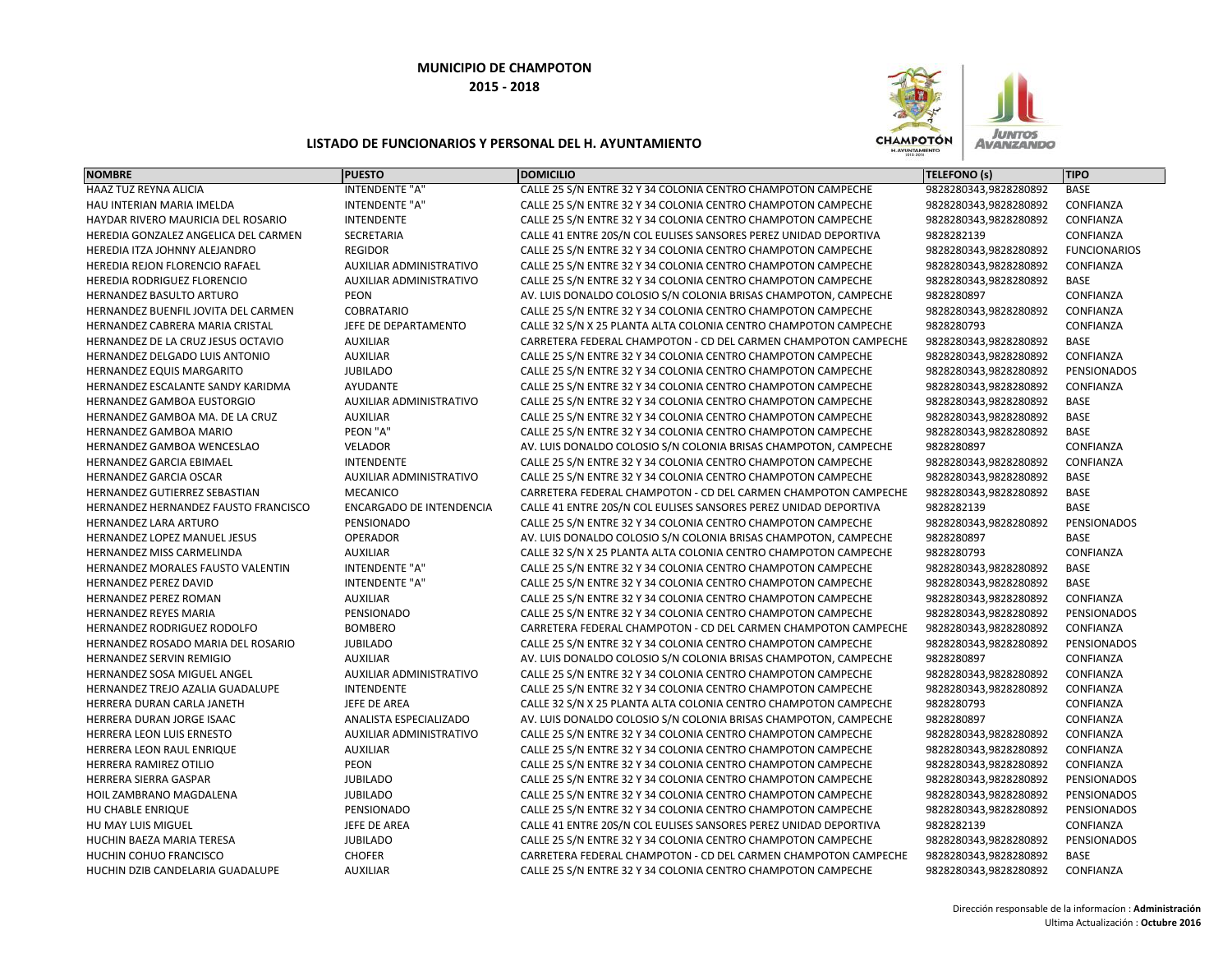

| <b>NOMBRE</b>                           | <b>PUESTO</b>              | <b>DOMICILIO</b>                                                                            | <b>TELEFONO (s)</b>   | <b>TIPO</b>         |
|-----------------------------------------|----------------------------|---------------------------------------------------------------------------------------------|-----------------------|---------------------|
| HUCHIN DZIB MARTIN GILBERTO             | <b>AUXILIAR</b>            | CALLE 41 ENTRE 20S/N COL EULISES SANSORES PEREZ UNIDAD DEPORTIVA                            | 9828282139            | CONFIANZA           |
| HUICAB DZIB YOLANDA                     | PENSIONADO                 | CALLE 25 S/N ENTRE 32 Y 34 COLONIA CENTRO CHAMPOTON CAMPECHE                                | 9828280343,9828280892 | PENSIONADOS         |
| ITZA SUNZA JOSE ALEJANDRO               | <b>AUXILIAR</b>            | AV. LUIS DONALDO COLOSIO S/N COLONIA BRISAS CHAMPOTON, CAMPECHE                             | 9828280897            | BASE                |
| <b>JAIME NEGRON MANUEL</b>              | <b>PEON</b>                | AV. LUIS DONALDO COLOSIO S/N COLONIA BRISAS CHAMPOTON, CAMPECHE                             | 9828280897            | CONFIANZA           |
| JAIMES CRUZ ELSI MARIA                  | SECRETARIA EJECUTIVA       | CALLE 25 S/N ENTRE 32 Y 34 COLONIA CENTRO CHAMPOTON CAMPECHE                                | 9828280343,9828280892 | <b>BASE</b>         |
| JIMENEZ ACOSTA JOSE                     | <b>BOMBERO</b>             | CARRETERA FEDERAL CHAMPOTON - CD DEL CARMEN CHAMPOTON CAMPECHE                              | 9828280343,9828280892 | CONFIANZA           |
| JIMENEZ AGUILAR VIRGEN ISABEL DE CHUINA | <b>AUXILIAR</b>            | CALLE 25 S/N ENTRE 32 Y 34 COLONIA CENTRO CHAMPOTON CAMPECHE                                | 9828280343,9828280892 | CONFIANZA           |
| JIMENEZ ALEJO LUCIO                     | <b>VELADOR</b>             | CARRETERA FEDERAL CHAMPOTON - CD DEL CARMEN CHAMPOTON CAMPECHE                              | 9828280343,9828280892 | CONFIANZA           |
| JIMENEZ CASTILLO JOSE ANTONIO           | ALMACENISTA                | CALLE 25 S/N ENTRE 32 Y 34 COLONIA CENTRO CHAMPOTON CAMPECHE                                | 9828280343,9828280892 | <b>BASE</b>         |
| JIMENEZ MENDOZA LUCAS                   | <b>AUXILIAR</b>            | CARRETERA CHAMPOTON - ULUMAL CHAMPOTON CAMPECHE                                             | 9828280343,9828280892 | CONFIANZA           |
| JIMENEZ MORENO EDUARDA                  | PENSIONADO                 | CALLE 25 S/N ENTRE 32 Y 34 COLONIA CENTRO CHAMPOTON CAMPECHE                                | 9828280343,9828280892 | PENSIONADOS         |
| JIMENEZ RUIZ YASMIN DEL CARMEN          | ANALISTA ESPECIALIZADO     | CALLE 25 S/N ENTRE 32 Y 34 COLONIA CENTRO CHAMPOTON CAMPECHE                                | 9828280343,9828280892 | CONFIANZA           |
| JIMENEZ VILLASEÑOR ABELARDO             | VELADOR                    | CALLE 41 ENTRE 20S/N COL EULISES SANSORES PEREZ UNIDAD DEPORTIVA                            | 9828282139            | CONFIANZA           |
| JIMENEZ VILLASEÑOR ADOLFO               | <b>MECANICO "A"</b>        | AV. LUIS DONALDO COLOSIO S/N COLONIA BRISAS CHAMPOTON, CAMPECHE                             | 9828280897            | BASE                |
| JUAREZ CASTELLANOS NOEL                 |                            | SECRETARIO DEL H. AYUNTAMIENT( CALLE 25 S/N ENTRE 32 Y 34 COLONIA CENTRO CHAMPOTON CAMPECHE | 9828280343,9828280892 | <b>FUNCIONARIOS</b> |
| JUAREZ GAMBOA YESICA DEL CARMEN         | <b>AUXILIAR DE OFICINA</b> | CALLE 25 S/N ENTRE 32 Y 34 COLONIA CENTRO CHAMPOTON CAMPECHE                                | 9828280343,9828280892 | CONFIANZA           |
| JUAREZ LOPEZ ETELVINA JANET             | ANALISTA                   | CALLE 25 S/N ENTRE 32 Y 34 COLONIA CENTRO CHAMPOTON CAMPECHE                                | 9828280343,9828280892 | BASE                |
| JUAREZ LOPEZ MANUELA DE ATOCHA          | PENSIONADO                 | CALLE 25 S/N ENTRE 32 Y 34 COLONIA CENTRO CHAMPOTON CAMPECHE                                | 9828280343,9828280892 | PENSIONADOS         |
| KANTUN BRITO CESAR DEL CARMEN           | OPERADOR DE MAQUINARIA     | AV. LUIS DONALDO COLOSIO S/N COLONIA BRISAS CHAMPOTON, CAMPECHE                             | 9828280897            | CONFIANZA           |
| KANTUN MOO MARCELINO                    | <b>AUXILIAR</b>            | AV. LUIS DONALDO COLOSIO S/N COLONIA BRISAS CHAMPOTON, CAMPECHE                             | 9828280897            | BASE                |
| KOH CASTILLO MARIA JOSEFINA             | PENSIONADO                 | CALLE 25 S/N ENTRE 32 Y 34 COLONIA CENTRO CHAMPOTON CAMPECHE                                | 9828280343,9828280892 | PENSIONADOS         |
| KOYOC MOO DAMIAN                        | CHOFER "A"                 | CALLE 32 S/N X 25 PLANTA ALTA COLONIA CENTRO CHAMPOTON CAMPECHE                             | 9828280793            | CONFIANZA           |
| <b>KU PUC EMILIA</b>                    | PENSIONADO                 | CALLE 25 S/N ENTRE 32 Y 34 COLONIA CENTRO CHAMPOTON CAMPECHE                                | 9828280343,9828280892 | PENSIONADOS         |
| LAINEZ TOLOSA MARLENE ESTHER            | ANALISTA ESPECIALIZADO     | AV. LUIS DONALDO COLOSIO S/N COLONIA BRISAS CHAMPOTON, CAMPECHE                             | 9828280897            | CONFIANZA           |
| LANDEROS ZARATE RAMON ALEJANDRO         | <b>AUXILIAR</b>            | CALLE 25 S/N ENTRE 32 Y 34 COLONIA CENTRO CHAMPOTON CAMPECHE                                | 9828280343,9828280892 | CONFIANZA           |
| LARA CALDERON ROBERTO                   | <b>CHOFER "A"</b>          | CARRETERA FEDERAL CHAMPOTON - CD DEL CARMEN CHAMPOTON CAMPECHE                              | 9828280343,9828280892 | BASE                |
| LARA CUEVAS ENEYDA ASUNCION             | <b>BRIGADISTA</b>          | CALLE 25 S/N ENTRE 32 Y 34 COLONIA CENTRO CHAMPOTON CAMPECHE                                | 9828280343,9828280892 | <b>BASE</b>         |
| LARA JIMENEZ ELIZABETH DEL CARMEN       | JEFE DE OFICINA            | CARRETERA FEDERAL CHAMPOTON - CD DEL CARMEN CHAMPOTON CAMPECHE                              | 9828280343,9828280892 | CONFIANZA           |
| LAUREANO ALVAREZ LUIS JESUS             | <b>AUXILIAR TECNICO</b>    | CARRETERA FEDERAL CHAMPOTON - CD DEL CARMEN CHAMPOTON CAMPECHE                              | 9828280343,9828280892 | CONFIANZA           |
| LEAL CAMARA RAYMUNDO ANTONIO            | <b>PEON</b>                | AV. LUIS DONALDO COLOSIO S/N COLONIA BRISAS CHAMPOTON, CAMPECHE                             | 9828280897            | CONFIANZA           |
| LEON CANUL MARTHA ELENA                 | <b>INTENDENTE</b>          | CALLE 25 S/N ENTRE 32 Y 34 COLONIA CENTRO CHAMPOTON CAMPECHE                                | 9828280343,9828280892 | CONFIANZA           |
| LEON ESTRADA MARIO ENRIQUE              | ANALISTA ESPECIALIZADO     | CALLE 25 S/N ENTRE 32 Y 34 COLONIA CENTRO CHAMPOTON CAMPECHE                                | 9828280343,9828280892 | CONFIANZA           |
| LEON OLIVARES ALBERTO ALEJANDRO         | CHOFER "A"                 | CALLE 25 S/N ENTRE 32 Y 34 COLONIA CENTRO CHAMPOTON CAMPECHE                                | 9828280343,9828280892 | CONFIANZA           |
| LEON PACHO ANGELICA                     | AUXILIAR ADMINISTRATIVO    | CALLE 25 S/N ENTRE 32 Y 34 COLONIA CENTRO CHAMPOTON CAMPECHE                                | 9828280343,9828280892 | CONFIANZA           |
| LEON PEREZ ENRIQUE JAVIER               | <b>AUXILIAR</b>            | CALLE 25 S/N ENTRE 32 Y 34 COLONIA CENTRO CHAMPOTON CAMPECHE                                | 9828280343,9828280892 | CONFIANZA           |
| <b>LEON PEREZ HIGINIO</b>               | <b>CHOFER</b>              | AV. LUIS DONALDO COLOSIO S/N COLONIA BRISAS CHAMPOTON, CAMPECHE                             | 9828280897            | BASE                |
| <b>LEON PEREZ HIGINIO</b>               | <b>VELADOR</b>             | CALLE 25 S/N ENTRE 32 Y 34 COLONIA CENTRO CHAMPOTON CAMPECHE                                | 9828280343,9828280892 | BASE                |
| LEON PEREZ ROCIO DEL CARMEN             | <b>SECRETARIA "A"</b>      | CALLE 25 S/N ENTRE 32 Y 34 COLONIA CENTRO CHAMPOTON CAMPECHE                                | 9828280343,9828280892 | <b>BASE</b>         |
| <b>LEON PEREZ TOMASITA</b>              | <b>AUXILIAR</b>            | CALLE 25 S/N ENTRE 32 Y 34 COLONIA CENTRO CHAMPOTON CAMPECHE                                | 9828280343,9828280892 | CONFIANZA           |
| LEZAMA MARTINEZ YESENIA DEL CARMEN      | SECRETARIA                 | CALLE 25 S/N ENTRE 32 Y 34 COLONIA CENTRO CHAMPOTON CAMPECHE                                | 9828280343,9828280892 | <b>BASE</b>         |
| LIZCANO HERNANDEZ GUADALUPE             | <b>AUXILIAR</b>            | CALLE 25 S/N ENTRE 32 Y 34 COLONIA CENTRO CHAMPOTON CAMPECHE                                | 9828280343,9828280892 | <b>BASE</b>         |
| LLANEZ MARTINEZ WILBERTH RAUL           | PEON                       | CALLE 25 S/N ENTRE 32 Y 34 COLONIA CENTRO CHAMPOTON CAMPECHE                                | 9828280343,9828280892 | CONFIANZA           |
| LOPEZ CAMPOS JOSE                       | <b>CHOFER "A"</b>          | AV. LUIS DONALDO COLOSIO S/N COLONIA BRISAS CHAMPOTON, CAMPECHE                             | 9828280897            | CONFIANZA           |
| LOPEZ CHIN ARIANA ARELY                 | <b>AUXILIAR</b>            | CALLE 25 S/N ENTRE 32 Y 34 COLONIA CENTRO CHAMPOTON CAMPECHE                                | 9828280343,9828280892 | CONFIANZA           |
| LOPEZ CHIN GASPAR                       | <b>AUXILIAR</b>            | CALLE 25 S/N ENTRE 32 Y 34 COLONIA CENTRO CHAMPOTON CAMPECHE                                | 9828280343,9828280892 | <b>BASE</b>         |
| <b>LOPEZ DIAZ CENOBIA</b>               | <b>INTENDENTE "A"</b>      | CALLE 41 ENTRE 20S/N COL EULISES SANSORES PEREZ UNIDAD DEPORTIVA                            | 9828282139            | <b>BASE</b>         |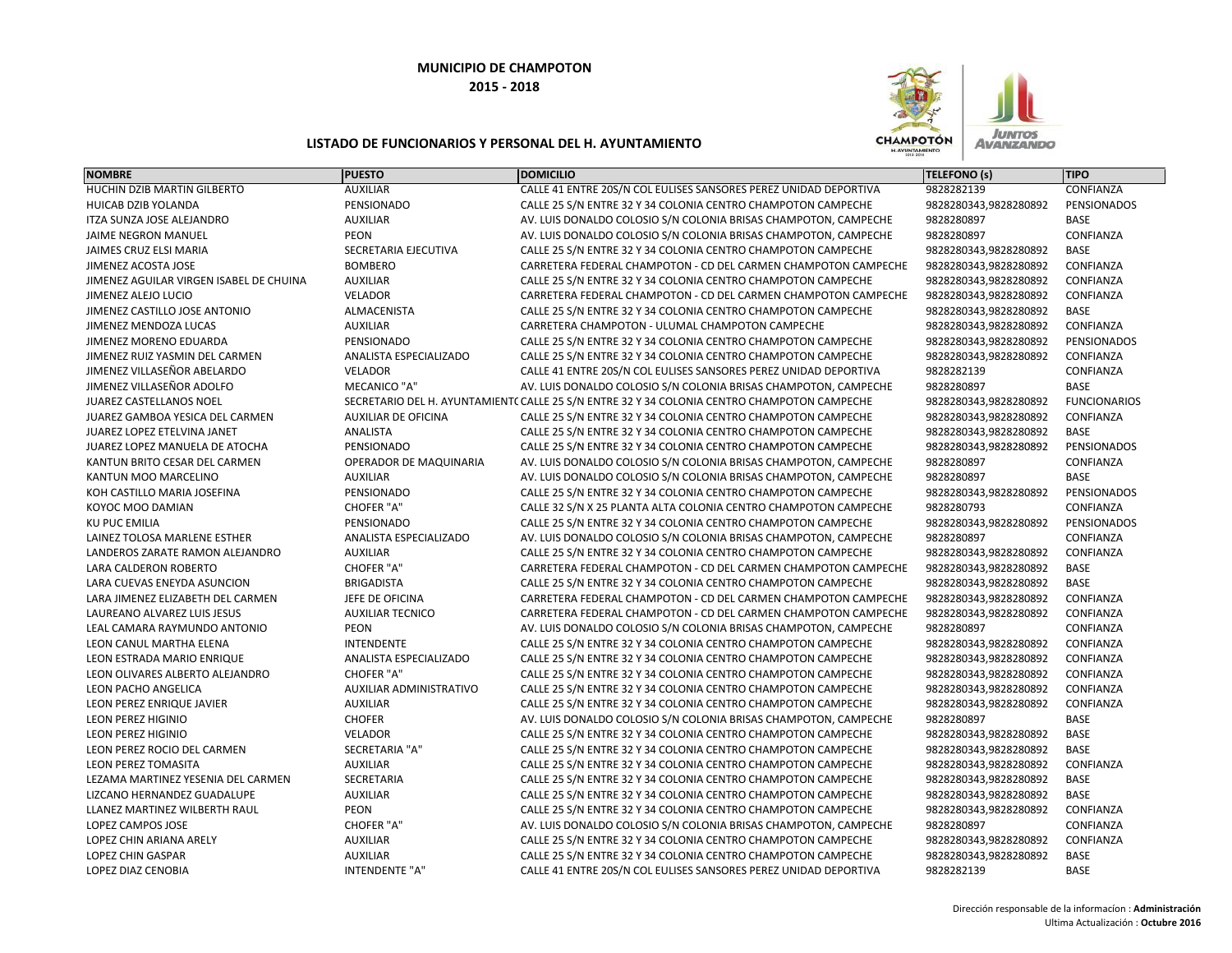

| <b>NOMBRE</b>                           | <b>PUESTO</b>               | <b>DOMICILIO</b>                                                 | <b>TELEFONO (s)</b>   | <b>TIPO</b>         |
|-----------------------------------------|-----------------------------|------------------------------------------------------------------|-----------------------|---------------------|
| LOPEZ DOMINGUEZ VIRNA                   | <b>COORDINADOR DE AREA</b>  | CALLE 25 S/N ENTRE 32 Y 34 COLONIA CENTRO CHAMPOTON CAMPECHE     | 9828280343,9828280892 | <b>FUNCIONARIOS</b> |
| LOPEZ ESTRADA PABLO                     | <b>VELADOR</b>              | CALLE 41 ENTRE 20S/N COL EULISES SANSORES PEREZ UNIDAD DEPORTIVA | 9828282139            | CONFIANZA           |
| <b>LOPEZ FLORES LAURA</b>               | PSICOLOGA                   | CALLE 25 S/N ENTRE 32 Y 34 COLONIA CENTRO CHAMPOTON CAMPECHE     | 9828280343,9828280892 | CONFIANZA           |
| <b>LOPEZ HUERTA SARITA</b>              | SECRETARIA "A"              | CARRETERA FEDERAL CHAMPOTON - CD DEL CARMEN CHAMPOTON CAMPECHE   | 9828280343,9828280892 | <b>BASE</b>         |
| LOPEZ MAY CINDY YAMIN                   | JEFE DE DEPARTAMENTO        | CALLE 25 S/N ENTRE 32 Y 34 COLONIA CENTRO CHAMPOTON CAMPECHE     | 9828280343,9828280892 | CONFIANZA           |
| LOPEZ MORA CONSUELO                     | <b>JUBILADO</b>             | CALLE 25 S/N ENTRE 32 Y 34 COLONIA CENTRO CHAMPOTON CAMPECHE     | 9828280343,9828280892 | PENSIONADOS         |
| LOPEZ MORALES NATIVIDAD                 | INTENDENTE "A"              | CALLE 25 S/N ENTRE 32 Y 34 COLONIA CENTRO CHAMPOTON CAMPECHE     | 9828280343,9828280892 | BASE                |
| LOPEZ PECH GENISES BELEN                | <b>CAPTURISTA DE DATOS</b>  | CALLE 25 S/N ENTRE 32 Y 34 COLONIA CENTRO CHAMPOTON CAMPECHE     | 9828280343,9828280892 | CONFIANZA           |
| LOPEZ SAN ROMAN ROBERTO                 | JEFE DE DEPARTAMENTO        | CALLE 16 ENTRE 23 Y 25 COLONIA LAS BRISAS                        | 9828280343,9828280892 | CONFIANZA           |
| LOPEZ SANCHEZ GUADALUPE DEL ROSARIO     | AUXILIAR ADMINISTRATIVO     | CALLE 41 ENTRE 20S/N COL EULISES SANSORES PEREZ UNIDAD DEPORTIVA | 9828282139            | CONFIANZA           |
| LOPEZ ULIN RAMONA                       | PENSIONADO                  | CALLE 25 S/N ENTRE 32 Y 34 COLONIA CENTRO CHAMPOTON CAMPECHE     | 9828280343,9828280892 | PENSIONADOS         |
| LOPEZ VAZQUEZ FRANCISCO                 | <b>AUXILIAR</b>             | CALLE 25 S/N ENTRE 32 Y 34 COLONIA CENTRO CHAMPOTON CAMPECHE     | 9828280343,9828280892 | BASE                |
| LOPEZ VELA WILLIAM DEL CARMEN           | <b>AUXILIAR TECNICO</b>     | CARRETERA CHAMPOTON - ULUMAL CHAMPOTON CAMPECHE                  | 9828280343,9828280892 | <b>BASE</b>         |
| <b>LOPEZ ZETINA GUADALUPE</b>           | PENSIONADO                  | CALLE 25 S/N ENTRE 32 Y 34 COLONIA CENTRO CHAMPOTON CAMPECHE     | 9828280343,9828280892 | PENSIONADOS         |
| LOPEZ ZUMARRAGA MAURO NIDERVAN          | PEON "A"                    | AV. LUIS DONALDO COLOSIO S/N COLONIA BRISAS CHAMPOTON, CAMPECHE  | 9828280897            | <b>BASE</b>         |
| LUNA CAZERES ELOISA DEL JESUS           | <b>AUXILIAR</b>             | CALLE 25 S/N ENTRE 32 Y 34 COLONIA CENTRO CHAMPOTON CAMPECHE     | 9828280343,9828280892 | CONFIANZA           |
| <b>LUNA CORTES VICTOR</b>               | PEON                        | CALLE 25 S/N ENTRE 32 Y 34 COLONIA CENTRO CHAMPOTON CAMPECHE     | 9828280343,9828280892 | CONFIANZA           |
| LUNA RAMOS MERCEDES                     | <b>REGIDOR</b>              | CALLE 25 S/N ENTRE 32 Y 34 COLONIA CENTRO CHAMPOTON CAMPECHE     | 9828280343,9828280892 | <b>FUNCIONARIOS</b> |
| MADERA BALAN CYNTHIA YAZMIN             | SECRETARIA                  | CALLE 25 S/N ENTRE 32 Y 34 COLONIA CENTRO CHAMPOTON CAMPECHE     | 9828280343,9828280892 | CONFIANZA           |
| MADERA DELGADO RICARDO JAVIER           | <b>CAPTURISTA DE DATOS</b>  | CALLE 25 S/N ENTRE 32 Y 34 COLONIA CENTRO CHAMPOTON CAMPECHE     | 9828280343,9828280892 | CONFIANZA           |
| MADRID URIBE RAYMOND ALBERTO            | <b>AUXILIAR</b>             | CALLE 41 ENTRE 20S/N COL EULISES SANSORES PEREZ UNIDAD DEPORTIVA | 9828282139            | BASE                |
| MADRID URIBE RODNEY JESUS               | CHOFER "A"                  | CALLE 25 S/N ENTRE 32 Y 34 COLONIA CENTRO CHAMPOTON CAMPECHE     | 9828280343,9828280892 | CONFIANZA           |
| MADRID URIBE ROSENDO                    | <b>AUXILIAR</b>             | AV. LUIS DONALDO COLOSIO S/N COLONIA BRISAS CHAMPOTON, CAMPECHE  | 9828280897            | CONFIANZA           |
| MAGAÑA AGUILAR SAMUEL                   | <b>CAPTURISTA DE DATOS</b>  | CALLE 16 ENTRE 23 Y 25 COLONIA LAS BRISAS                        | 9828280343,9828280892 | CONFIANZA           |
| MAGAÑA HERRERA JUAN MARTIN              | AUXILIAR ADMINISTRATIVO     | CALLE 25 S/N ENTRE 32 Y 34 COLONIA CENTRO CHAMPOTON CAMPECHE     | 9828280343,9828280892 | CONFIANZA           |
| <b>MANCILLAS ROBLES MANUEL</b>          | <b>VELADOR</b>              | CALLE 25 S/N ENTRE 32 Y 34 COLONIA CENTRO CHAMPOTON CAMPECHE     | 9828280343,9828280892 | CONFIANZA           |
| MANZANERO TORALLA CRUZ ROGELIO          | <b>AUXILIAR</b>             | CALLE 25 S/N ENTRE 32 Y 34 COLONIA CENTRO CHAMPOTON CAMPECHE     | 9828280343,9828280892 | CONFIANZA           |
| MARIN BUENFIL LUCRECIA DEL SOCORRO      | AUXILIAR ADMINISTRATIVO     | CALLE 25 S/N ENTRE 32 Y 34 COLONIA CENTRO CHAMPOTON CAMPECHE     | 9828280343,9828280892 | BASE                |
| <b>MARIN SANTOS JOSE JESUS</b>          | <b>JUBILADO</b>             | CALLE 25 S/N ENTRE 32 Y 34 COLONIA CENTRO CHAMPOTON CAMPECHE     | 9828280343,9828280892 | PENSIONADOS         |
| MARQUEZ FUENTES ROMAN                   | <b>AUXILIAR</b>             | CARRETERA FEDERAL CHAMPOTON - CD DEL CARMEN CHAMPOTON CAMPECHE   | 9828280343,9828280892 | CONFIANZA           |
| MARQUEZ GONGORA MARIA GUADALUPE         | <b>AUXILIAR</b>             | CALLE 25 S/N ENTRE 32 Y 34 COLONIA CENTRO CHAMPOTON CAMPECHE     | 9828280343,9828280892 | CONFIANZA           |
| MARQUEZ GONGORA RODRIGO                 | <b>AUXILIAR</b>             | CALLE 32 S/N X 25 PLANTA ALTA COLONIA CENTRO CHAMPOTON CAMPECHE  | 9828280793            | CONFIANZA           |
| MARQUEZ RIVADENEYRA LIBERTAD CONCEPCION | <b>INTENDENTE</b>           | CALLE 25 S/N ENTRE 32 Y 34 COLONIA CENTRO CHAMPOTON CAMPECHE     | 9828280343,9828280892 | CONFIANZA           |
| MARROQUIN SANTOS JUAN CARLOS            | <b>AUXILIAR TECNICO "A"</b> | AV. LUIS DONALDO COLOSIO S/N COLONIA BRISAS CHAMPOTON, CAMPECHE  | 9828280897            | CONFIANZA           |
| <b>MARTIN JOSE HERLINDO</b>             | <b>INTENDENTE "A"</b>       | CALLE 25 S/N ENTRE 32 Y 34 COLONIA CENTRO CHAMPOTON CAMPECHE     | 9828280343,9828280892 | BASE                |
| MARTIN SANDOVAL OSWALDO ADRIAN          | <b>MECANICO "A"</b>         | CARRETERA FEDERAL CHAMPOTON - CD DEL CARMEN CHAMPOTON CAMPECHE   | 9828280343,9828280892 | <b>BASE</b>         |
| MARTINEZ BUENFIL JUAN DIEGO             | <b>AUXILIAR DE OFICINA</b>  | CALLE 25 S/N ENTRE 32 Y 34 COLONIA CENTRO CHAMPOTON CAMPECHE     | 9828280343,9828280892 | CONFIANZA           |
| MARTINEZ CAHUICH MANUELA DEL SOCORRO    | <b>AUXILIAR</b>             | CALLE 41 ENTRE 20S/N COL EULISES SANSORES PEREZ UNIDAD DEPORTIVA | 9828282139            | <b>BASE</b>         |
| MARTINEZ CASTILLO LUISA MARIA           | AUXILIAR ADMINISTRATIVO     | CALLE 32 S/N X 25 PLANTA ALTA COLONIA CENTRO CHAMPOTON CAMPECHE  | 9828280793            | CONFIANZA           |
| MARTINEZ COSGALLA MARIA DEL SOCORRO     | <b>AUXILIAR</b>             | CALLE 25 S/N ENTRE 32 Y 34 COLONIA CENTRO CHAMPOTON CAMPECHE     | 9828280343,9828280892 | CONFIANZA           |
| <b>MARTINEZ LOPEZ DARWIN</b>            | <b>INSPECTOR</b>            | CALLE 25 S/N ENTRE 32 Y 34 COLONIA CENTRO CHAMPOTON CAMPECHE     | 9828280343,9828280892 | <b>BASE</b>         |
| MARTINEZ MARTINEZ JUAN ANTONIO          | PEON                        | AV. LUIS DONALDO COLOSIO S/N COLONIA BRISAS CHAMPOTON, CAMPECHE  | 9828280897            | CONFIANZA           |
| <b>MARTINEZ MORALES SANTOS</b>          | <b>CHOFER</b>               | AV. LUIS DONALDO COLOSIO S/N COLONIA BRISAS CHAMPOTON, CAMPECHE  | 9828280897            | <b>BASE</b>         |
| <b>MARTINEZ MORANO CARLOS</b>           | <b>AUXILIAR</b>             | CALLE 41 ENTRE 20S/N COL EULISES SANSORES PEREZ UNIDAD DEPORTIVA | 9828282139            | CONFIANZA           |
| MARTINEZ NAVARRETE RIGOBERTO            | AYUDANTE                    | CALLE 41 ENTRE 20S/N COL EULISES SANSORES PEREZ UNIDAD DEPORTIVA | 9828282139            | CONFIANZA           |
| MARTINEZ PARRAO JOSE DE LOS ANGELES     | ALBAÑIL                     | CALLE 25 S/N ENTRE 32 Y 34 COLONIA CENTRO CHAMPOTON CAMPECHE     | 9828280343,9828280892 | <b>BASE</b>         |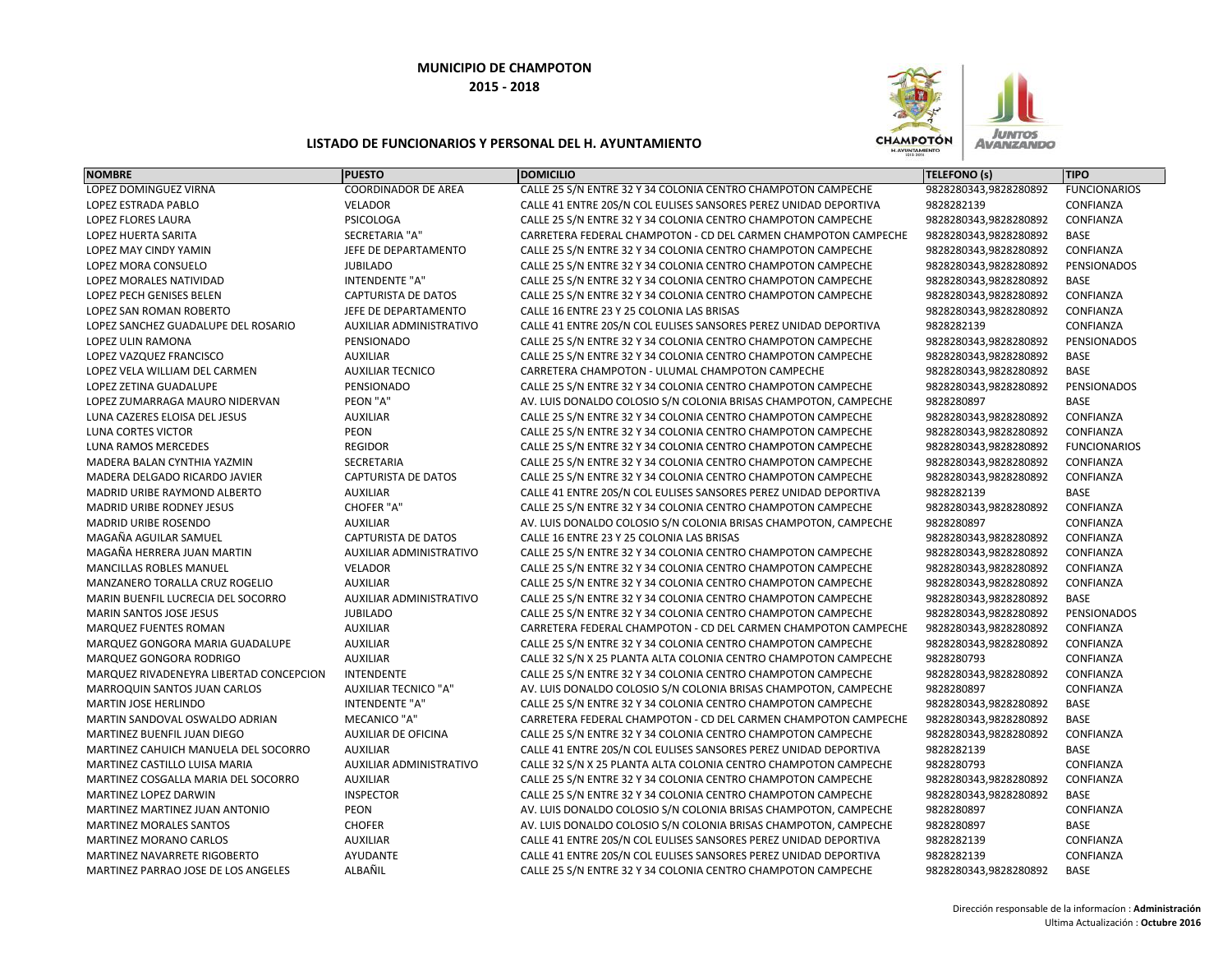

| <b>NOMBRE</b>                       | <b>PUESTO</b>              | <b>DOMICILIO</b>                                                  | <b>TELEFONO (s)</b>   | <b>TIPO</b>         |
|-------------------------------------|----------------------------|-------------------------------------------------------------------|-----------------------|---------------------|
| MARTINEZ PEREZ FAUSTINO             | <b>COORDINADOR DE AREA</b> | CALLE 25 S/N ENTRE 32 Y 34 COLONIA CENTRO CHAMPOTON CAMPECHE      | 9828280343,9828280892 | CONFIANZA           |
| MATOS CASANOVA ELSY NORA            | SECRETARIA                 | CALLE 25 S/N ENTRE 32 Y 34 COLONIA CENTRO CHAMPOTON CAMPECHE      | 9828280343,9828280892 | BASE                |
| MATOS RUIZ JOSE JUAN                | <b>CHOFER</b>              | AV. LUIS DONALDO COLOSIO S/N COLONIA BRISAS CHAMPOTON, CAMPECHE   | 9828280897            | <b>BASE</b>         |
| MATOS RUIZ JUAN PABLO               | <b>MAESTRO DE MUSICA</b>   | CALLE 25 S/N ENTRE 32 Y 34 COLONIA CENTRO CHAMPOTON CAMPECHE      | 9828280343,9828280892 | <b>BASE</b>         |
| <b>MATOS UC FREDY ROMAN</b>         | <b>AUXILIAR</b>            | CALLE 25 S/N ENTRE 32 Y 34 COLONIA CENTRO CHAMPOTON CAMPECHE      | 9828280343,9828280892 | CONFIANZA           |
| MAY BRITO ROMAN ANTONIO             | CHOFER "A"                 | CALLE 25 S/N ENTRE 32 Y 34 COLONIA CENTRO CHAMPOTON CAMPECHE      | 9828280343,9828280892 | CONFIANZA           |
| MAY CAHUICH MARIA JACINTA           | <b>INTENDENTE "A"</b>      | CALLE 25 S/N ENTRE 32 Y 34 COLONIA CENTRO CHAMPOTON CAMPECHE      | 9828280343,9828280892 | BASE                |
| MAY CASTILLEJO PABLO ALONSO         | <b>AUXILIAR</b>            | AV. LUIS DONALDO COLOSIO S/N COLONIA BRISAS CHAMPOTON, CAMPECHE   | 9828280897            | CONFIANZA           |
| MAY DOMINGUEZ MARIANA DEL SOCORRO   | <b>SECRETARIA</b>          | CALLE 25 S/N ENTRE 32 Y 34 COLONIA CENTRO CHAMPOTON CAMPECHE      | 9828280343,9828280892 | CONFIANZA           |
| <b>MAY EK ARTURO</b>                | <b>INSPECTOR</b>           | CALLE 25 S/N ENTRE 32 Y 34 COLONIA CENTRO CHAMPOTON CAMPECHE      | 9828280343,9828280892 | <b>BASE</b>         |
| MAY GARCIA AYDE NOHEMI              | SECRETARIA                 | CALLE 25 S/N ENTRE 32 Y 34 COLONIA CENTRO CHAMPOTON CAMPECHE      | 9828280343,9828280892 | <b>BASE</b>         |
| <b>MAY GARCIA JOSEFA MARIBEL</b>    | <b>JUBILADO</b>            | CALLE 25 S/N ENTRE 32 Y 34 COLONIA CENTRO CHAMPOTON CAMPECHE      | 9828280343,9828280892 | PENSIONADOS         |
| MAY GARCIA LAYDA ALICIA             | SECRETARIA                 | CALLE 41 ENTRE 20S/N COL EULISES SANSORES PEREZ UNIDAD DEPORTIVA  | 9828282139            | CONFIANZA           |
| MAY NOH JOSE ALFREDO                | PEON                       | AV. LUIS DONALDO COLOSIO S/N COLONIA BRISAS CHAMPOTON, CAMPECHE   | 9828280897            | <b>BASE</b>         |
| MAY POOT LOIDA ELIZABETH            | <b>AUXILIAR</b>            | CALLE 25 S/N ENTRE 32 Y 34 COLONIA CENTRO CHAMPOTON CAMPECHE      | 9828280343,9828280892 | CONFIANZA           |
| <b>MAY POOT NAZARIO</b>             | PEON "A"                   | AV. LUIS DONALDO COLOSIO S/N COLONIA BRISAS CHAMPOTON, CAMPECHE   | 9828280897            | BASE                |
| MAY RODRIGUEZ HUVER RICARDO         | AUXILIAR ADMINISTRATIVO    | CALLE 25 S/N ENTRE 32 Y 34 COLONIA CENTRO CHAMPOTON CAMPECHE      | 9828280343,9828280892 | CONFIANZA           |
| <b>MAY SOLIS SONIA</b>              | <b>INTENDENTE</b>          | CALLE 25 S/N ENTRE 32 Y 34 COLONIA CENTRO CHAMPOTON CAMPECHE      | 9828280343,9828280892 | CONFIANZA           |
| MAY SOSA JORGE AUGUSTO              | <b>AUXILIAR</b>            | CALLE 25 S/N ENTRE 32 Y 34 COLONIA CENTRO CHAMPOTON CAMPECHE      | 9828280343,9828280892 | CONFIANZA           |
| MAYA JIMENEZ ROMAN                  | <b>MEDICO GENERAL</b>      | CALLE 25 S/N ENTRE 32 Y 34 COLONIA CENTRO CHAMPOTON CAMPECHE      | 9828280343,9828280892 | BASE                |
| MAYA MUÑOZ LILIA XOCHITL            | <b>MAESTRO AUXILIAR</b>    | CALLE 25 S/N ENTRE 32 Y 34 COLONIA CENTRO CHAMPOTON CAMPECHE      | 9828280343,9828280892 | CONFIANZA           |
| MEDINA COYOC MARIA CANDELARIA       | AUXILIAR ADMINISTRATIVO    | CALLE 25 S/N ENTRE 32 Y 34 COLONIA CENTRO CHAMPOTON CAMPECHE      | 9828280343,9828280892 | CONFIANZA           |
| MEDINA HERNANDEZ CORNELIO MANUEL    | JEFE DE DEPARTAMENTO       | CALLE 25 S/N ENTRE 32 Y 34 COLONIA CENTRO CHAMPOTON CAMPECHE      | 9828280343,9828280892 | CONFIANZA           |
| <b>MEDINA MENDEZ CARLOS RAUL</b>    | AUXILIAR ADMINISTRATIVO    | CALLE 32 S/N X 25 PLANTA ALTA COLONIA CENTRO CHAMPOTON CAMPECHE   | 9828280793            | <b>BASE</b>         |
| MEDINA MENDEZ FREDY ALBERTO         | <b>PEON</b>                | CALLE 25 S/N ENTRE 32 Y 34 COLONIA CENTRO CHAMPOTON CAMPECHE      | 9828280343,9828280892 | CONFIANZA           |
| MEDINA VALENZUELA ERIKA GUADALUPE   | <b>REGIDOR</b>             | CALLE 25 S/N ENTRE 32 Y 34 COLONIA CENTRO CHAMPOTON CAMPECHE      | 9828280343,9828280892 | <b>FUNCIONARIOS</b> |
| MEDINA VILLASEÑOR NORA              | <b>MAESTRO AUXILIAR</b>    | CALLE 25 S/N ENTRE 32 Y 34 COLONIA CENTRO CHAMPOTON CAMPECHE      | 9828280343,9828280892 | CONFIANZA           |
| MEDINA VILLASEÑOR VERONICA          | ANALISTA ESPECIALIZADO     | CALLE 25 S/N ENTRE 32 Y 34 COLONIA CENTRO CHAMPOTON CAMPECHE      | 9828280343,9828280892 | BASE                |
| MELO HERNANDEZ RUBEN DARIO          | <b>COORDINADOR DE AREA</b> | AV. LUIS DONALDO COLOSIO S/N COLONIA ARROCERA CHAMPOTON, CAMPECHE | 9828280745            | <b>FUNCIONARIOS</b> |
| MELO JUAREZ FRANCISCO               | PENSIONADO                 | CALLE 25 S/N ENTRE 32 Y 34 COLONIA CENTRO CHAMPOTON CAMPECHE      | 9828280343,9828280892 | PENSIONADOS         |
| <b>MENA HILDA</b>                   | PENSIONADO                 | CALLE 25 S/N ENTRE 32 Y 34 COLONIA CENTRO CHAMPOTON CAMPECHE      | 9828280343,9828280892 | PENSIONADOS         |
| MENDEZ ABREU ALMA LORENA            | <b>AUXILIAR</b>            | CALLE 25 S/N ENTRE 32 Y 34 COLONIA CENTRO CHAMPOTON CAMPECHE      | 9828280343,9828280892 | CONFIANZA           |
| MENDEZ JUAREZ HECTOR MANUEL         | PEON "A"                   | AV. LUIS DONALDO COLOSIO S/N COLONIA BRISAS CHAMPOTON, CAMPECHE   | 9828280897            | <b>BASE</b>         |
| MENDEZ JUAREZ YOLANDA               | <b>BRIGADISTA</b>          | CALLE 25 S/N ENTRE 32 Y 34 COLONIA CENTRO CHAMPOTON CAMPECHE      | 9828280343,9828280892 | <b>BASE</b>         |
| MENDEZ RAMOS CARLOS RAUL            | ALBAÑIL                    | CALLE 25 S/N ENTRE 32 Y 34 COLONIA CENTRO CHAMPOTON CAMPECHE      | 9828280343,9828280892 | <b>BASE</b>         |
| <b>MENDEZ RIVERO JUAN RAMON</b>     | PEON "A"                   | AV. LUIS DONALDO COLOSIO S/N COLONIA BRISAS CHAMPOTON, CAMPECHE   | 9828280897            | <b>BASE</b>         |
| <b>MENDEZ RIVERO MANUEL JESUS</b>   | <b>CHOFER</b>              | AV. LUIS DONALDO COLOSIO S/N COLONIA BRISAS CHAMPOTON, CAMPECHE   | 9828280897            | <b>BASE</b>         |
| MEZA TRUJILLO MARIA MAGDALENA       | <b>AUXILIAR</b>            | AV. LUIS DONALDO COLOSIO S/N COLONIA BRISAS CHAMPOTON, CAMPECHE   | 9828280897            | CONFIANZA           |
| MIJANGOS JIMENEZ ALBERTH ANTONIO    | PEON "A"                   | AV. LUIS DONALDO COLOSIO S/N COLONIA BRISAS CHAMPOTON, CAMPECHE   | 9828280897            | <b>BASE</b>         |
| MIJANGOS JIMENEZ PATRICIA ELIZABETH | ANALISTA                   | CALLE 25 S/N ENTRE 32 Y 34 COLONIA CENTRO CHAMPOTON CAMPECHE      | 9828280343,9828280892 | CONFIANZA           |
| MIRRAS CASTRO PATRICIA JANNETH      | <b>INTENDENTE "A"</b>      | CALLE 25 S/N ENTRE 32 Y 34 COLONIA CENTRO CHAMPOTON CAMPECHE      | 9828280343,9828280892 | BASE                |
| MISS COHUO ELIAS                    | <b>INTENDENTE "A"</b>      | CALLE 25 S/N ENTRE 32 Y 34 COLONIA CENTRO CHAMPOTON CAMPECHE      | 9828280343,9828280892 | <b>BASE</b>         |
| MOGUEL MEDINA GASPAR DEL CARMEN     | <b>CHOFER</b>              | CARRETERA FEDERAL CHAMPOTON - CD DEL CARMEN CHAMPOTON CAMPECHE    | 9828280343,9828280892 | CONFIANZA           |
| MONTALVO ORTEGON ROGER FERNANDO     | <b>CAPTURISTA DE DATOS</b> | CALLE 25 S/N ENTRE 32 Y 34 COLONIA CENTRO CHAMPOTON CAMPECHE      | 9828280343,9828280892 | CONFIANZA           |
| <b>MONTEJO HERNANDEZ BERTALI</b>    | <b>AUXILIAR</b>            | CALLE 25 S/N ENTRE 32 Y 34 COLONIA CENTRO CHAMPOTON CAMPECHE      | 9828280343,9828280892 | CONFIANZA           |
| MONTERO AGUILAR YOLANDA DEL CARMEN  | <b>INTENDENTE "A"</b>      | CALLE 16 ENTRE 23 Y 25 COLONIA LAS BRISAS                         | 9828280343,9828280892 | CONFIANZA           |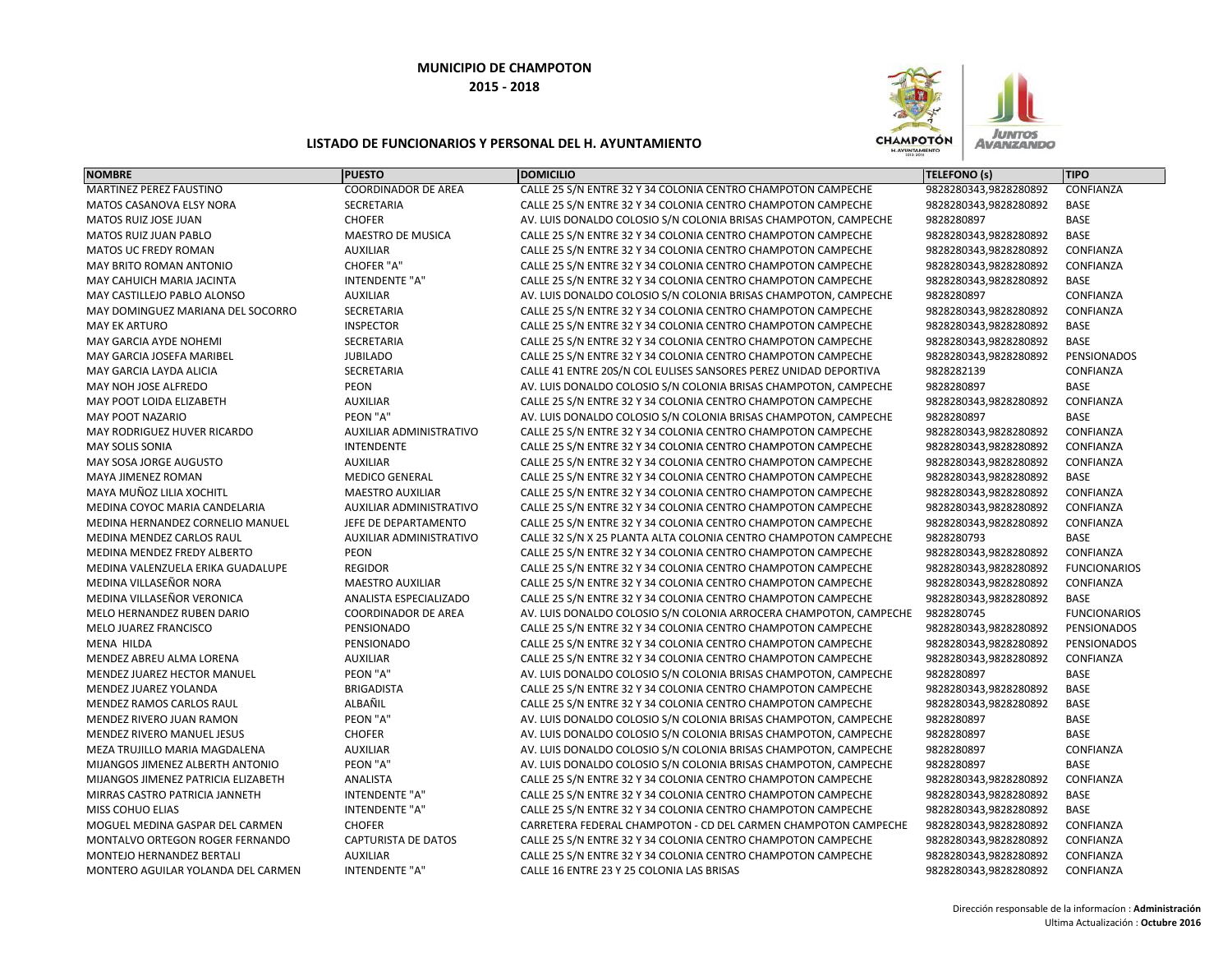

| <b>NOMBRE</b>                       | <b>PUESTO</b>                  | <b>DOMICILIO</b>                                                 | TELEFONO (s)          | <b>TIPO</b>         |
|-------------------------------------|--------------------------------|------------------------------------------------------------------|-----------------------|---------------------|
| MONTERO HERNANDEZ MARIA JESUS       | PENSIONADO                     | CALLE 25 S/N ENTRE 32 Y 34 COLONIA CENTRO CHAMPOTON CAMPECHE     | 9828280343,9828280892 | <b>PENSIONADOS</b>  |
| MONTORES GARCIA LILIANA DEL CARMEN  | <b>SECRETARIA</b>              | CALLE 25 S/N ENTRE 32 Y 34 COLONIA CENTRO CHAMPOTON CAMPECHE     | 9828280343,9828280892 | <b>BASE</b>         |
| MOO CHE EVELIO ALBERTO              | SUPERVISOR DE OBRAS            | CALLE 25 S/N ENTRE 32 Y 34 COLONIA CENTRO CHAMPOTON CAMPECHE     | 9828280343,9828280892 | CONFIANZA           |
| MOO MAY ESMERALDA                   | <b>SECRETARIA</b>              | CALLE 25 S/N ENTRE 32 Y 34 COLONIA CENTRO CHAMPOTON CAMPECHE     | 9828280343,9828280892 | <b>BASE</b>         |
| <b>MOO PAT MOISES</b>               | <b>AUXILIAR</b>                | AV. LUIS DONALDO COLOSIO S/N COLONIA BRISAS CHAMPOTON, CAMPECHE  | 9828280897            | CONFIANZA           |
| MOO REYES JUAN                      | <b>VELADOR "A"</b>             | CALLE 25 S/N ENTRE 32 Y 34 COLONIA CENTRO CHAMPOTON CAMPECHE     | 9828280343,9828280892 | <b>BASE</b>         |
| MORA BUENFIL EMIR NOE               | <b>COORDINADOR DE AREA</b>     | CALLE 25 S/N ENTRE 32 Y 34 COLONIA CENTRO CHAMPOTON CAMPECHE     | 9828280343,9828280892 | <b>FUNCIONARIOS</b> |
| MORALES ALEMAN DEYSI MARISOL        | AUXILIAR ADMINISTRATIVO        | CALLE 25 S/N ENTRE 32 Y 34 COLONIA CENTRO CHAMPOTON CAMPECHE     | 9828280343,9828280892 | BASE                |
| MORALES ALEMAN EVANGELINA           | AUXILIAR ADMINISTRATIVO        | CALLE 25 S/N ENTRE 32 Y 34 COLONIA CENTRO CHAMPOTON CAMPECHE     | 9828280343,9828280892 | <b>BASE</b>         |
| <b>MORALES CAMPOS JOSE LUIS</b>     | JEFE DE DEPARTAMENTO           | CALLE 25 S/N ENTRE 32 Y 34 COLONIA CENTRO CHAMPOTON CAMPECHE     | 9828280343,9828280892 | CONFIANZA           |
| MORALES CAMPOS MANUEL DE ATOCHA     | <b>CHOFER "A"</b>              | CALLE 32 S/N X 25 PLANTA ALTA COLONIA CENTRO CHAMPOTON CAMPECHE  | 9828280793            | CONFIANZA           |
| MORALES COCON IRMA YOLANDA          | SECRETARIA                     | CALLE 25 S/N ENTRE 32 Y 34 COLONIA CENTRO CHAMPOTON CAMPECHE     | 9828280343,9828280892 | BASE                |
| MORALES GONZALEZ ROSA NELLY         | <b>AUXILIAR ADMINISTRATIVO</b> | CALLE 25 S/N ENTRE 32 Y 34 COLONIA CENTRO CHAMPOTON CAMPECHE     | 9828280343,9828280892 | <b>BASE</b>         |
| <b>MORALES MAAS RAMIRO</b>          | <b>MEDICO VETERINARIO</b>      | CARRETERA CHAMPOTON - ULUMAL CHAMPOTON CAMPECHE                  | 9828280343,9828280892 | CONFIANZA           |
| MORENO JUAN DE LA CRUZ              | VELADOR "B"                    | AV. LUIS DONALDO COLOSIO S/N COLONIA BRISAS CHAMPOTON, CAMPECHE  | 9828280897            | CONFIANZA           |
| MORENO AREVALO ALVARO               | <b>AUXILIAR</b>                | CALLE 41 ENTRE 20S/N COL EULISES SANSORES PEREZ UNIDAD DEPORTIVA | 9828282139            | CONFIANZA           |
| MORENO CHAMIZ NADIA LIZET           | <b>COORDINADOR DE AREA</b>     | CALLE 25 S/N ENTRE 32 Y 34 COLONIA CENTRO CHAMPOTON CAMPECHE     | 9828280343,9828280892 | <b>FUNCIONARIOS</b> |
| MORENO GARCIA ADIEL DEL JESUS       | <b>AUXILIAR</b>                | CALLE 25 S/N ENTRE 32 Y 34 COLONIA CENTRO CHAMPOTON CAMPECHE     | 9828280343,9828280892 | CONFIANZA           |
| MORENO INURRETA MARY BENITA         | <b>CAPTURISTA DE DATOS</b>     | CALLE 25 S/N ENTRE 32 Y 34 COLONIA CENTRO CHAMPOTON CAMPECHE     | 9828280343,9828280892 | CONFIANZA           |
| MORENO JIMENEZ PABLO MIGUEL         | <b>AUXILIAR ADMINISTRATIVO</b> | CALLE 25 S/N ENTRE 32 Y 34 COLONIA CENTRO CHAMPOTON CAMPECHE     | 9828280343,9828280892 | CONFIANZA           |
| MORENO SARMIENTO FERNANDO GUILLERMO | <b>DIRECTOR</b>                | CALLE 25 S/N ENTRE 32 Y 34 COLONIA CENTRO CHAMPOTON CAMPECHE     | 9828280343,9828280892 | <b>FUNCIONARIOS</b> |
| MORENO VAZQUEZ MARTIN               | AUXILIAR ADMINISTRATIVO        | CALLE 41 ENTRE 20S/N COL EULISES SANSORES PEREZ UNIDAD DEPORTIVA | 9828282139            | <b>BASE</b>         |
| MORENO ZAPATA REYNA ILIANA          | <b>SECRETARIA</b>              | CALLE 25 S/N ENTRE 32 Y 34 COLONIA CENTRO CHAMPOTON CAMPECHE     | 9828280343,9828280892 | CONFIANZA           |
| MOSQUEDA JIMENEZ JOSE MANUEL        | ALBAÑIL                        | AV. LUIS DONALDO COLOSIO S/N COLONIA BRISAS CHAMPOTON, CAMPECHE  | 9828280897            | <b>BASE</b>         |
| MOSQUEDA JIMENEZ MANUEL JESUS       | JEFE DE OFICINA                | AV. LUIS DONALDO COLOSIO S/N COLONIA BRISAS CHAMPOTON, CAMPECHE  | 9828280897            | CONFIANZA           |
| MUÑOZ TRUJILLO MARGARITA DE JESUS   | PENSIONADO                     | CALLE 25 S/N ENTRE 32 Y 34 COLONIA CENTRO CHAMPOTON CAMPECHE     | 9828280343,9828280892 | PENSIONADOS         |
| NAAL SALAZAR ROSA DEL CARMEN        | <b>AUXILIAR</b>                | CALLE 25 S/N ENTRE 32 Y 34 COLONIA CENTRO CHAMPOTON CAMPECHE     | 9828280343,9828280892 | <b>BASE</b>         |
| NAH CASTILLO TOMAS ANDRES           | AYUDANTE                       | AV. LUIS DONALDO COLOSIO S/N COLONIA BRISAS CHAMPOTON, CAMPECHE  | 9828280897            | CONFIANZA           |
| NAH EUAN MARIA DE JESUS             | <b>INTENDENTE "A"</b>          | CALLE 25 S/N ENTRE 32 Y 34 COLONIA CENTRO CHAMPOTON CAMPECHE     | 9828280343,9828280892 | CONFIANZA           |
| NAH POOL MARTIN JULIAN              | JEFE DE DEPARTAMENTO           | CALLE 25 S/N ENTRE 32 Y 34 COLONIA CENTRO CHAMPOTON CAMPECHE     | 9828280343,9828280892 | CONFIANZA           |
| NAR CORDOVA EDUARDO                 | <b>AUXILIAR</b>                | CALLE 25 S/N ENTRE 32 Y 34 COLONIA CENTRO CHAMPOTON CAMPECHE     | 9828280343,9828280892 | <b>BASE</b>         |
| NAR MEDINA EDUARDO                  | ALBAÑIL                        | CALLE 25 S/N ENTRE 32 Y 34 COLONIA CENTRO CHAMPOTON CAMPECHE     | 9828280343,9828280892 | CONFIANZA           |
| NAR TZEL ALEJANDRO JOSE             | <b>AUXILIAR</b>                | CALLE 25 S/N ENTRE 32 Y 34 COLONIA CENTRO CHAMPOTON CAMPECHE     | 9828280343,9828280892 | BASE                |
| NAR TZEL DANIELA DEL CARMEN         | JEFE DE DEPARTAMENTO           | CALLE 25 S/N ENTRE 32 Y 34 COLONIA CENTRO CHAMPOTON CAMPECHE     | 9828280343,9828280892 | CONFIANZA           |
| NAR TZEL JOSE ADRIAN                | <b>AUXILIAR DE OFICINA</b>     | CALLE 25 S/N ENTRE 32 Y 34 COLONIA CENTRO CHAMPOTON CAMPECHE     | 9828280343,9828280892 | CONFIANZA           |
| <b>NAR UC MARIO LUIS</b>            | ALBAÑIL                        | CALLE 25 S/N ENTRE 32 Y 34 COLONIA CENTRO CHAMPOTON CAMPECHE     | 9828280343,9828280892 | CONFIANZA           |
| <b>NAR UC RAUL ARMANDO</b>          | PEON "A"                       | AV. LUIS DONALDO COLOSIO S/N COLONIA BRISAS CHAMPOTON, CAMPECHE  | 9828280897            | BASE                |
| NARVAEZ SANDOVAL RUBI ORQUIDEA      | SECRETARIA                     | CALLE 41 ENTRE 20S/N COL EULISES SANSORES PEREZ UNIDAD DEPORTIVA | 9828282139            | <b>BASE</b>         |
| NAVARRO FRANCO DEYSI NOEMI          | PSICOLOGA                      | CALLE 25 S/N ENTRE 32 Y 34 COLONIA CENTRO CHAMPOTON CAMPECHE     | 9828280343,9828280892 | CONFIANZA           |
| NAVARRO VASQUEZ LUIS FERNANDO       | AUXILIAR ADMINISTRATIVO        | CALLE 25 S/N ENTRE 32 Y 34 COLONIA CENTRO CHAMPOTON CAMPECHE     | 9828280343,9828280892 | <b>BASE</b>         |
| NAVARRO VAZQUEZ BEATRIZ EUGENIA     | JEFE DE AREA                   | CALLE 41 ENTRE 20S/N COL EULISES SANSORES PEREZ UNIDAD DEPORTIVA | 9828282139            | CONFIANZA           |
| NAVARRO VAZQUEZ IRMA DE JESUS       | AUXILIAR ADMINISTRATIVO        | CALLE 41 ENTRE 20S/N COL EULISES SANSORES PEREZ UNIDAD DEPORTIVA | 9828282139            | CONFIANZA           |
| NOVELO CRUZ JOAQUINA                | PENSIONADO                     | CALLE 25 S/N ENTRE 32 Y 34 COLONIA CENTRO CHAMPOTON CAMPECHE     | 9828280343,9828280892 | PENSIONADOS         |
| <b>NOVELO PECH JACINTO</b>          | VELADOR "A"                    | AV. LUIS DONALDO COLOSIO S/N COLONIA BRISAS CHAMPOTON, CAMPECHE  | 9828280897            | <b>BASE</b>         |
| NOVELO SANTOS MANUEL                | PENSIONADO                     | CALLE 25 S/N ENTRE 32 Y 34 COLONIA CENTRO CHAMPOTON CAMPECHE     | 9828280343,9828280892 | PENSIONADOS         |
| NOVELO ZARATE FLOR ANALIA           | <b>AUXILIAR ADMINISTRATIVO</b> | CALLE 25 S/N ENTRE 32 Y 34 COLONIA CENTRO CHAMPOTON CAMPECHE     | 9828280343,9828280892 | <b>BASE</b>         |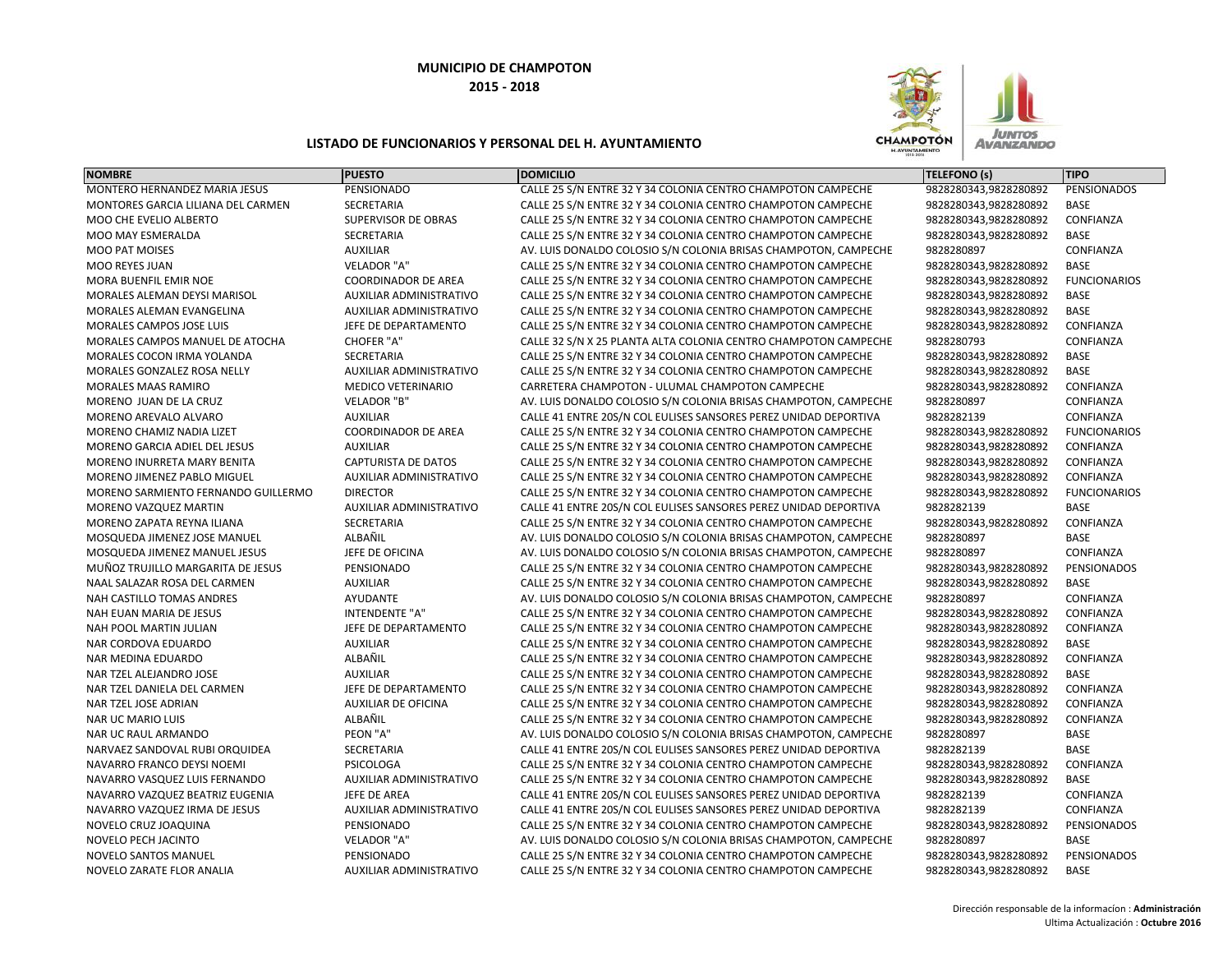

| <b>NOMBRE</b>                           | <b>PUESTO</b>                    | <b>DOMICILIO</b>                                                 | TELEFONO (s)          | <b>TIPO</b> |
|-----------------------------------------|----------------------------------|------------------------------------------------------------------|-----------------------|-------------|
| NOVELO ZARATE MANUEL DE ATOCHA          | <b>AUXILIAR DE DEPORTES</b>      | CALLE 25 S/N ENTRE 32 Y 34 COLONIA CENTRO CHAMPOTON CAMPECHE     | 9828280343,9828280892 | <b>BASE</b> |
| OJEDA MAY MARGARITA                     | <b>AUXILIAR</b>                  | CALLE 25 S/N ENTRE 32 Y 34 COLONIA CENTRO CHAMPOTON CAMPECHE     | 9828280343,9828280892 | CONFIANZA   |
| OROPEZA VEGA MARCELINO                  | PEON                             | CALLE 25 S/N ENTRE 32 Y 34 COLONIA CENTRO CHAMPOTON CAMPECHE     | 9828280343,9828280892 | CONFIANZA   |
| ORTEGA ESTEBAN BRENDA DE LOS ANGELES    | <b>SECRETARIA "A"</b>            | CALLE 25 S/N ENTRE 32 Y 34 COLONIA CENTRO CHAMPOTON CAMPECHE     | 9828280343,9828280892 | <b>BASE</b> |
| ORTEGA ESTEBAN YADIRA DEL JESUS         | <b>SECRETARIA</b>                | CALLE 25 S/N ENTRE 32 Y 34 COLONIA CENTRO CHAMPOTON CAMPECHE     | 9828280343,9828280892 | <b>BASE</b> |
| ORTEGON BARBOSA MANUELA AURORA DE JESUS | <b>AUXILIAR</b>                  | CALLE 25 S/N ENTRE 32 Y 34 COLONIA CENTRO CHAMPOTON CAMPECHE     | 9828280343,9828280892 | CONFIANZA   |
| ORTEGON HERRERA FRANCISCO JAVIER        | JEFE DE AREA                     | CALLE 25 S/N ENTRE 32 Y 34 COLONIA CENTRO CHAMPOTON CAMPECHE     | 9828280343,9828280892 | CONFIANZA   |
| ORTEGON OLVERA EDER JESUS               | <b>AUXILIAR</b>                  | CALLE 41 ENTRE 20S/N COL EULISES SANSORES PEREZ UNIDAD DEPORTIVA | 9828282139            | CONFIANZA   |
| ORTIZ AGUILERA PASTOR                   | <b>BOMBERO</b>                   | CARRETERA FEDERAL CHAMPOTON - CD DEL CARMEN CHAMPOTON CAMPECHE   | 9828280343,9828280892 | <b>BASE</b> |
| ORTIZ OCAÑA ORLANDI                     | PEON                             | AV. LUIS DONALDO COLOSIO S/N COLONIA BRISAS CHAMPOTON, CAMPECHE  | 9828280897            | CONFIANZA   |
| ORTIZ VALENCIA LUIS                     | <b>JUBILADO</b>                  | CALLE 25 S/N ENTRE 32 Y 34 COLONIA CENTRO CHAMPOTON CAMPECHE     | 9828280343,9828280892 | PENSIONADOS |
| OSORNO VELA RAMON                       | <b>AUXILIAR</b>                  | AV. LUIS DONALDO COLOSIO S/N COLONIA BRISAS CHAMPOTON, CAMPECHE  | 9828280897            | <b>BASE</b> |
| <b>OVIEDO MORALES SERGIO</b>            | <b>AUXILIAR</b>                  | AV. LUIS DONALDO COLOSIO S/N COLONIA BRISAS CHAMPOTON, CAMPECHE  | 9828280897            | BASE        |
| OYARZABAL ROSADO ELISA MONSSERRAT       | JEFE DE DEPARTAMENTO             | CALLE 25 S/N ENTRE 32 Y 34 COLONIA CENTRO CHAMPOTON CAMPECHE     | 9828280343,9828280892 | CONFIANZA   |
| PACHECO DIONICIO OMAR ALEJANDRO         | <b>FONTANERO</b>                 | CALLE 25 S/N ENTRE 32 Y 34 COLONIA CENTRO CHAMPOTON CAMPECHE     | 9828280343,9828280892 | <b>BASE</b> |
| PACHECO GARCIA SONNI MARTIN             | JEFE DE DEPARTAMENTO             | CALLE 25 S/N ENTRE 32 Y 34 COLONIA CENTRO CHAMPOTON CAMPECHE     | 9828280343,9828280892 | CONFIANZA   |
| PACHECO GARMA TERESITA DEL JESUS        | SECRETARIA "A"                   | CALLE 25 S/N ENTRE 32 Y 34 COLONIA CENTRO CHAMPOTON CAMPECHE     | 9828280343,9828280892 | CONFIANZA   |
| PACHECO MARTINEZ MARIBEL DEL CARMEN     | <b>SECRETARIA "A"</b>            | CALLE 25 S/N ENTRE 32 Y 34 COLONIA CENTRO CHAMPOTON CAMPECHE     | 9828280343,9828280892 | CONFIANZA   |
| PADILLA ELIGIO LUIS ALFREDO             | AUXILIAR ADMINISTRATIVO          | CALLE 25 S/N ENTRE 32 Y 34 COLONIA CENTRO CHAMPOTON CAMPECHE     | 9828280343,9828280892 | <b>BASE</b> |
| PALOMO COBOS VICTOR JAVIER              | <b>PODADOR</b>                   | AV. LUIS DONALDO COLOSIO S/N COLONIA BRISAS CHAMPOTON, CAMPECHE  | 9828280897            | <b>BASE</b> |
| PALOMO MEDINA MARIA TERESA              | <b>BRIGADISTA</b>                | CALLE 25 S/N ENTRE 32 Y 34 COLONIA CENTRO CHAMPOTON CAMPECHE     | 9828280343,9828280892 | <b>BASE</b> |
| PANTI ZETINA ANTONIO                    | <b>FONTANERO</b>                 | CARRETERA FEDERAL CHAMPOTON - CD DEL CARMEN CHAMPOTON CAMPECHE   | 9828280343,9828280892 | <b>BASE</b> |
| PANTI ZETINA JOSE DAVID                 | <b>AUXILIAR ADMINISTRATIVO</b>   | AV. LUIS DONALDO COLOSIO S/N COLONIA BRISAS CHAMPOTON, CAMPECHE  | 9828280897            | <b>BASE</b> |
| PANTI ZETINA JOSE DEL CARMEN            | <b>AUXILIAR</b>                  | CALLE 25 S/N ENTRE 32 Y 34 COLONIA CENTRO CHAMPOTON CAMPECHE     | 9828280343,9828280892 | CONFIANZA   |
| PECH CAJUN AUDOMARO                     | <b>AUXILIAR TECNICO</b>          | AV. LUIS DONALDO COLOSIO S/N COLONIA BRISAS CHAMPOTON, CAMPECHE  | 9828280897            | <b>BASE</b> |
| PECH CAMPOS DEBORA LETICIA              | INTENDENTE                       | CALLE 25 S/N ENTRE 32 Y 34 COLONIA CENTRO CHAMPOTON CAMPECHE     | 9828280343,9828280892 | CONFIANZA   |
| PECH CAMPOS ELVER MANUEL                | ANALISTA ESPECIALIZADO           | CALLE 25 S/N ENTRE 32 Y 34 COLONIA CENTRO CHAMPOTON CAMPECHE     | 9828280343,9828280892 | CONFIANZA   |
| PECH CAN FELIPE                         | <b>VELADOR</b>                   | CALLE 25 S/N ENTRE 32 Y 34 COLONIA CENTRO CHAMPOTON CAMPECHE     | 9828280343,9828280892 | CONFIANZA   |
| PECH CASTILLO FRANCISCO ESTEBLENCO      | INTENDENTE "A"                   | CALLE 25 S/N ENTRE 32 Y 34 COLONIA CENTRO CHAMPOTON CAMPECHE     | 9828280343,9828280892 | BASE        |
| PECH CRUZ GABRIELA                      | <b>SECRETARIA "A"</b>            | CALLE 25 S/N ENTRE 32 Y 34 COLONIA CENTRO CHAMPOTON CAMPECHE     | 9828280343,9828280892 | <b>BASE</b> |
| PECH HERRERA MAXIMILIANO                | <b>CHOFER "A"</b>                | CARRETERA FEDERAL CHAMPOTON - CD DEL CARMEN CHAMPOTON CAMPECHE   | 9828280343,9828280892 | <b>BASE</b> |
| PECH LOPEZ MARCIANO                     | SOBRESTANTE                      | AV. LUIS DONALDO COLOSIO S/N COLONIA BRISAS CHAMPOTON, CAMPECHE  | 9828280897            | <b>BASE</b> |
| PECH RAMIREZ MIGUEL JESUS               | <b>VELADOR</b>                   | CALLE 41 ENTRE 20S/N COL EULISES SANSORES PEREZ UNIDAD DEPORTIVA | 9828282139            | CONFIANZA   |
| PELAEZ PALOMO JUAN FRANCISCO            | <b>CHOFER "A"</b>                | CALLE 25 S/N ENTRE 32 Y 34 COLONIA CENTRO CHAMPOTON CAMPECHE     | 9828280343,9828280892 | CONFIANZA   |
| PELAEZ PALOMO MARTHA LILIA              | PENSIONADO                       | CALLE 25 S/N ENTRE 32 Y 34 COLONIA CENTRO CHAMPOTON CAMPECHE     | 9828280343,9828280892 | PENSIONADOS |
| PERALTA AZCORRA MARTINA IRACENA         | <b>INTENDENTE</b>                | CALLE 41 ENTRE 20S/N COL EULISES SANSORES PEREZ UNIDAD DEPORTIVA | 9828282139            | CONFIANZA   |
| PERALTA CANCHE CARLOS AMADO             | AYUDANTE                         | AV. LUIS DONALDO COLOSIO S/N COLONIA BRISAS CHAMPOTON, CAMPECHE  | 9828280897            | BASE        |
| PERAZA MANUEL ILDEFONSO                 | <b>AUXILIAR DE MANTENIMIENTO</b> | CALLE 41 ENTRE 20S/N COL EULISES SANSORES PEREZ UNIDAD DEPORTIVA | 9828282139            | <b>BASE</b> |
| PERAZA ROSADO CATALINA DE JESUS         | <b>SECRETARIA "A"</b>            | CALLE 25 S/N ENTRE 32 Y 34 COLONIA CENTRO CHAMPOTON CAMPECHE     | 9828280343,9828280892 | <b>BASE</b> |
| PEREYRA CHUC RUTH MARIA DEL CARMEN      | AYUDANTE                         | CALLE 25 S/N ENTRE 32 Y 34 COLONIA CENTRO CHAMPOTON CAMPECHE     | 9828280343,9828280892 | CONFIANZA   |
| PEREYRA MARTIN MANUEL JESUS             | AYUDANTE                         | CARRETERA FEDERAL CHAMPOTON - CD DEL CARMEN CHAMPOTON CAMPECHE   | 9828280343,9828280892 | <b>BASE</b> |
| PEREZ BAUTISTA DANIEL ALEJANDRO         | <b>AUXILIAR</b>                  | CALLE 25 S/N ENTRE 32 Y 34 COLONIA CENTRO CHAMPOTON CAMPECHE     | 9828280343,9828280892 | CONFIANZA   |
| PEREZ BRITO JORGE ALBERTO               | <b>CHOFER</b>                    | AV. LUIS DONALDO COLOSIO S/N COLONIA BRISAS CHAMPOTON, CAMPECHE  | 9828280897            | <b>BASE</b> |
| PEREZ CAAMAL ISAI                       | AYUDANTE                         | CARRETERA FEDERAL CHAMPOTON - CD DEL CARMEN CHAMPOTON CAMPECHE   | 9828280343,9828280892 | BASE        |
| PEREZ CERON JORGE HUMBERTO              | <b>INTENDENTE "A"</b>            | CALLE 32 S/N X 25 PLANTA ALTA COLONIA CENTRO CHAMPOTON CAMPECHE  | 9828280793            | <b>BASE</b> |
| PEREZ DURAN AARON ENRIQUE               | PENSIONADO                       | CALLE 25 S/N ENTRE 32 Y 34 COLONIA CENTRO CHAMPOTON CAMPECHE     | 9828280343,9828280892 | PENSIONADOS |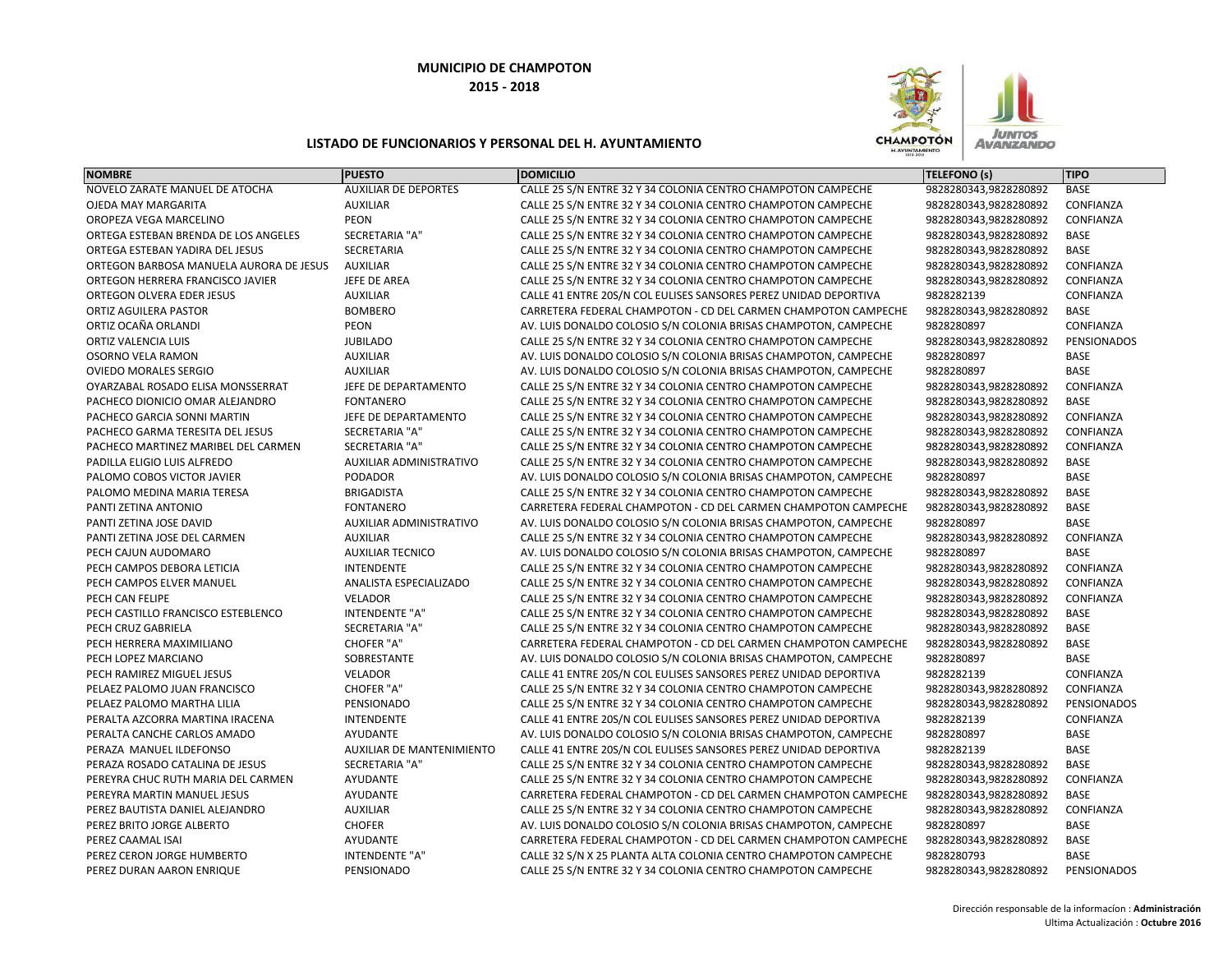

| <b>NOMBRE</b>                       | <b>PUESTO</b>                  | <b>DOMICILIO</b>                                                 | TELEFONO (s)          | <b>TIPO</b>         |
|-------------------------------------|--------------------------------|------------------------------------------------------------------|-----------------------|---------------------|
| PEREZ DURAN ADIB MANUEL             | PENSIONADO                     | CALLE 25 S/N ENTRE 32 Y 34 COLONIA CENTRO CHAMPOTON CAMPECHE     | 9828280343,9828280892 | <b>PENSIONADOS</b>  |
| PEREZ GONZALEZ AQUILINO             | PENSIONADO                     | CALLE 25 S/N ENTRE 32 Y 34 COLONIA CENTRO CHAMPOTON CAMPECHE     | 9828280343,9828280892 | PENSIONADOS         |
| PEREZ HAYDAR PEDRO FRANCISCO        | JEFE DE DEPARTAMENTO           | CALLE 41 ENTRE 20S/N COL EULISES SANSORES PEREZ UNIDAD DEPORTIVA | 9828282139            | CONFIANZA           |
| PEREZ HERNANDEZ JENNY DALILA        | <b>AUXILIAR</b>                | CALLE 25 S/N ENTRE 32 Y 34 COLONIA CENTRO CHAMPOTON CAMPECHE     | 9828280343,9828280892 | CONFIANZA           |
| PEREZ HERRERA MIGUEL ANGEL          | <b>PEON</b>                    | AV. LUIS DONALDO COLOSIO S/N COLONIA BRISAS CHAMPOTON, CAMPECHE  | 9828280897            | CONFIANZA           |
| PEREZ LANZ MARCO ANTONIO            | <b>AUXILIAR DE DEPORTES</b>    | CALLE 41 ENTRE 20S/N COL EULISES SANSORES PEREZ UNIDAD DEPORTIVA | 9828282139            | <b>BASE</b>         |
| PEREZ LOPEZ JORGE EDUARDO           | <b>CHOFER "A"</b>              | CALLE 25 S/N ENTRE 32 Y 34 COLONIA CENTRO CHAMPOTON CAMPECHE     | 9828280343,9828280892 | CONFIANZA           |
| PEREZ MEDINA CARLOS MANUEL          | PENSIONADO                     | CALLE 25 S/N ENTRE 32 Y 34 COLONIA CENTRO CHAMPOTON CAMPECHE     | 9828280343,9828280892 | <b>PENSIONADOS</b>  |
| PEREZ MEDINA TOMAS                  | <b>AUXILIAR TECNICO</b>        | CALLE 25 S/N ENTRE 32 Y 34 COLONIA CENTRO CHAMPOTON CAMPECHE     | 9828280343,9828280892 | <b>BASE</b>         |
| PEREZ PEREZ MANUEL MARTIN           | AYUDANTE                       | AV. LUIS DONALDO COLOSIO S/N COLONIA BRISAS CHAMPOTON, CAMPECHE  | 9828280897            | CONFIANZA           |
| PEREZ PEREZ YENI YESMIN             | <b>SECRETARIA "A"</b>          | CALLE 25 S/N ENTRE 32 Y 34 COLONIA CENTRO CHAMPOTON CAMPECHE     | 9828280343,9828280892 | <b>BASE</b>         |
| PEREZ PUGA MARGARITA DEL SOCORRO    | <b>CAPTURISTA DE DATOS</b>     | CALLE 25 S/N ENTRE 32 Y 34 COLONIA CENTRO CHAMPOTON CAMPECHE     | 9828280343,9828280892 | CONFIANZA           |
| PEREZ RAMIREZ MARIA DEL CARMEN      | PENSIONADO                     | CALLE 25 S/N ENTRE 32 Y 34 COLONIA CENTRO CHAMPOTON CAMPECHE     | 9828280343,9828280892 | PENSIONADOS         |
| PEREZ SIERRA MANUEL DAVID           | <b>AUXILIAR</b>                | CALLE 25 S/N ENTRE 32 Y 34 COLONIA CENTRO CHAMPOTON CAMPECHE     | 9828280343,9828280892 | CONFIANZA           |
| PEREZ VAZQUEZ THALIA KELINA         | <b>AUXILIAR</b>                | CALLE 25 S/N ENTRE 32 Y 34 COLONIA CENTRO CHAMPOTON CAMPECHE     | 9828280343,9828280892 | CONFIANZA           |
| PEREZ ZAPATA HILDA DEL CARMEN       | PENSIONADO                     | CALLE 25 S/N ENTRE 32 Y 34 COLONIA CENTRO CHAMPOTON CAMPECHE     | 9828280343,9828280892 | PENSIONADOS         |
| PEVIA ROSADO LEILANI DEL CARMEN     | AUXILIAR ADMINISTRATIVO        | CALLE 25 S/N ENTRE 32 Y 34 COLONIA CENTRO CHAMPOTON CAMPECHE     | 9828280343,9828280892 | <b>BASE</b>         |
| PEVIA ROSADO RUTH YAHAIRA           | <b>SECRETARIA</b>              | CALLE 25 S/N ENTRE 32 Y 34 COLONIA CENTRO CHAMPOTON CAMPECHE     | 9828280343,9828280892 | CONFIANZA           |
| PINZON BEBERAJE ELEONORA DEL CARMEN | <b>MAESTRO AUXILIAR</b>        | CALLE 32 S/N X 25 PLANTA ALTA COLONIA CENTRO CHAMPOTON CAMPECHE  | 9828280793            | CONFIANZA           |
| PINZON HERRERA EDWIN ALFREDO        | <b>INTENDENTE "A"</b>          | CALLE 25 S/N ENTRE 32 Y 34 COLONIA CENTRO CHAMPOTON CAMPECHE     | 9828280343,9828280892 | <b>BASE</b>         |
| PINZON HERRERA RAUL MANUEL          | <b>INTENDENTE "A"</b>          | CALLE 25 S/N ENTRE 32 Y 34 COLONIA CENTRO CHAMPOTON CAMPECHE     | 9828280343,9828280892 | BASE                |
| PISTE PACHECO JEFFREY JOSUE         | <b>AUXILIAR</b>                | CALLE 25 S/N ENTRE 32 Y 34 COLONIA CENTRO CHAMPOTON CAMPECHE     | 9828280343,9828280892 | CONFIANZA           |
| PISTE PACHECO SINDY MANUEL          | JEFE DE DEPARTAMENTO           | CALLE 25 S/N ENTRE 32 Y 34 COLONIA CENTRO CHAMPOTON CAMPECHE     | 9828280343,9828280892 | CONFIANZA           |
| POLANCO GANZO JOSE ARTURO           | PEON "A"                       | AV. LUIS DONALDO COLOSIO S/N COLONIA BRISAS CHAMPOTON, CAMPECHE  | 9828280897            | <b>BASE</b>         |
| POOL MOO RUBI DEL CARMEN            | AUXILIAR ADMINISTRATIVO        | CALLE 25 S/N ENTRE 32 Y 34 COLONIA CENTRO CHAMPOTON CAMPECHE     | 9828280343,9828280892 | <b>BASE</b>         |
| POOT BUENFIL RICARDO ALEXANDRO      | <b>CHOFER "A"</b>              | CALLE 25 S/N ENTRE 32 Y 34 COLONIA CENTRO CHAMPOTON CAMPECHE     | 9828280343,9828280892 | CONFIANZA           |
| POOT EUAN JOSE GUADALUPE            | OPERADOR DE MAQUINARIA         | AV. LUIS DONALDO COLOSIO S/N COLONIA BRISAS CHAMPOTON, CAMPECHE  | 9828280897            | BASE                |
| POX CIMA DEISY MARIA DEL CARMEN     | <b>AUXILIAR</b>                | CALLE 32 S/N X 25 PLANTA ALTA COLONIA CENTRO CHAMPOTON CAMPECHE  | 9828280793            | <b>BASE</b>         |
| PRIEGO ZETINA MAXIMINO              | <b>SUBDIRECTOR</b>             | CARRETERA CHAMPOTON - ULUMAL CHAMPOTON CAMPECHE                  | 9828280343,9828280892 | <b>FUNCIONARIOS</b> |
| PRIETO CRUZ ALEJANDRINA             | SECRETARIA "A"                 | CALLE 16 ENTRE 23 Y 25 COLONIA LAS BRISAS                        | 9828280343,9828280892 | CONFIANZA           |
| PUC HAU SUEMIA                      | <b>INTENDENTE</b>              | CALLE 25 S/N ENTRE 32 Y 34 COLONIA CENTRO CHAMPOTON CAMPECHE     | 9828280343,9828280892 | CONFIANZA           |
| PUC PECH JOSE FRANCISCO             | PEON "A"                       | AV. LUIS DONALDO COLOSIO S/N COLONIA BRISAS CHAMPOTON, CAMPECHE  | 9828280897            | <b>BASE</b>         |
| PUC PECH KARINA DEL CARMEN          | AUXILIAR ADMINISTRATIVO        | CALLE 25 S/N ENTRE 32 Y 34 COLONIA CENTRO CHAMPOTON CAMPECHE     | 9828280343,9828280892 | CONFIANZA           |
| PUC SANTOS FLOR DEL CARMEN          | <b>AUXILIAR ADMINISTRATIVO</b> | CALLE 25 S/N ENTRE 32 Y 34 COLONIA CENTRO CHAMPOTON CAMPECHE     | 9828280343,9828280892 | CONFIANZA           |
| PUERTO DZULUB FELIPE DEL JESUS      | CHOFER "A"                     | CALLE 25 S/N ENTRE 32 Y 34 COLONIA CENTRO CHAMPOTON CAMPECHE     | 9828280343,9828280892 | CONFIANZA           |
| <b>QUE GOMEZ MARIO DEL JESUS</b>    | <b>OPERADOR</b>                | CALLE 32 S/N X 25 PLANTA ALTA COLONIA CENTRO CHAMPOTON CAMPECHE  | 9828280793            | CONFIANZA           |
| QUE VALLADARES LETICIA GUADALUPE    | <b>JUBILADO</b>                | CALLE 25 S/N ENTRE 32 Y 34 COLONIA CENTRO CHAMPOTON CAMPECHE     | 9828280343,9828280892 | PENSIONADOS         |
| <b>QUEB CAAMAL LUCIA</b>            | SECRETARIA                     | CALLE 25 S/N ENTRE 32 Y 34 COLONIA CENTRO CHAMPOTON CAMPECHE     | 9828280343,9828280892 | <b>BASE</b>         |
| <b>QUEB QUETZ FERNANDO</b>          | <b>JUBILADO</b>                | CALLE 25 S/N ENTRE 32 Y 34 COLONIA CENTRO CHAMPOTON CAMPECHE     | 9828280343,9828280892 | PENSIONADOS         |
| <b>QUEB SANTOYO LEANDRO</b>         | <b>JUBILADO</b>                | CALLE 25 S/N ENTRE 32 Y 34 COLONIA CENTRO CHAMPOTON CAMPECHE     | 9828280343,9828280892 | PENSIONADOS         |
| QUEB SOSA ESMERALDA GUADALUPE       | <b>AUXILIAR</b>                | CALLE 25 S/N ENTRE 32 Y 34 COLONIA CENTRO CHAMPOTON CAMPECHE     | 9828280343,9828280892 | <b>BASE</b>         |
| <b>QUEJ TZUC ANDRES</b>             | <b>AUXILIAR</b>                | CALLE 25 S/N ENTRE 32 Y 34 COLONIA CENTRO CHAMPOTON CAMPECHE     | 9828280343,9828280892 | BASE                |
| <b>QUEN FLORES SERGIO</b>           | AUXILIAR ADMINISTRATIVO        | CALLE 25 S/N ENTRE 32 Y 34 COLONIA CENTRO CHAMPOTON CAMPECHE     | 9828280343,9828280892 | <b>BASE</b>         |
| QUEN VILLACIS FRAZIER DE LA CRUZ    | <b>AUXILIAR</b>                | CARRETERA CHAMPOTON - ULUMAL CHAMPOTON CAMPECHE                  | 9828280343,9828280892 | BASE                |
| <b>QUETZ MORENO ISAURA MARIA</b>    | SECRETARIA                     | CALLE 25 S/N ENTRE 32 Y 34 COLONIA CENTRO CHAMPOTON CAMPECHE     | 9828280343,9828280892 | <b>BASE</b>         |
| <b>QUETZAL CAB FLORENTINO</b>       | PENSIONADO                     | CALLE 25 S/N ENTRE 32 Y 34 COLONIA CENTRO CHAMPOTON CAMPECHE     | 9828280343,9828280892 | PENSIONADOS         |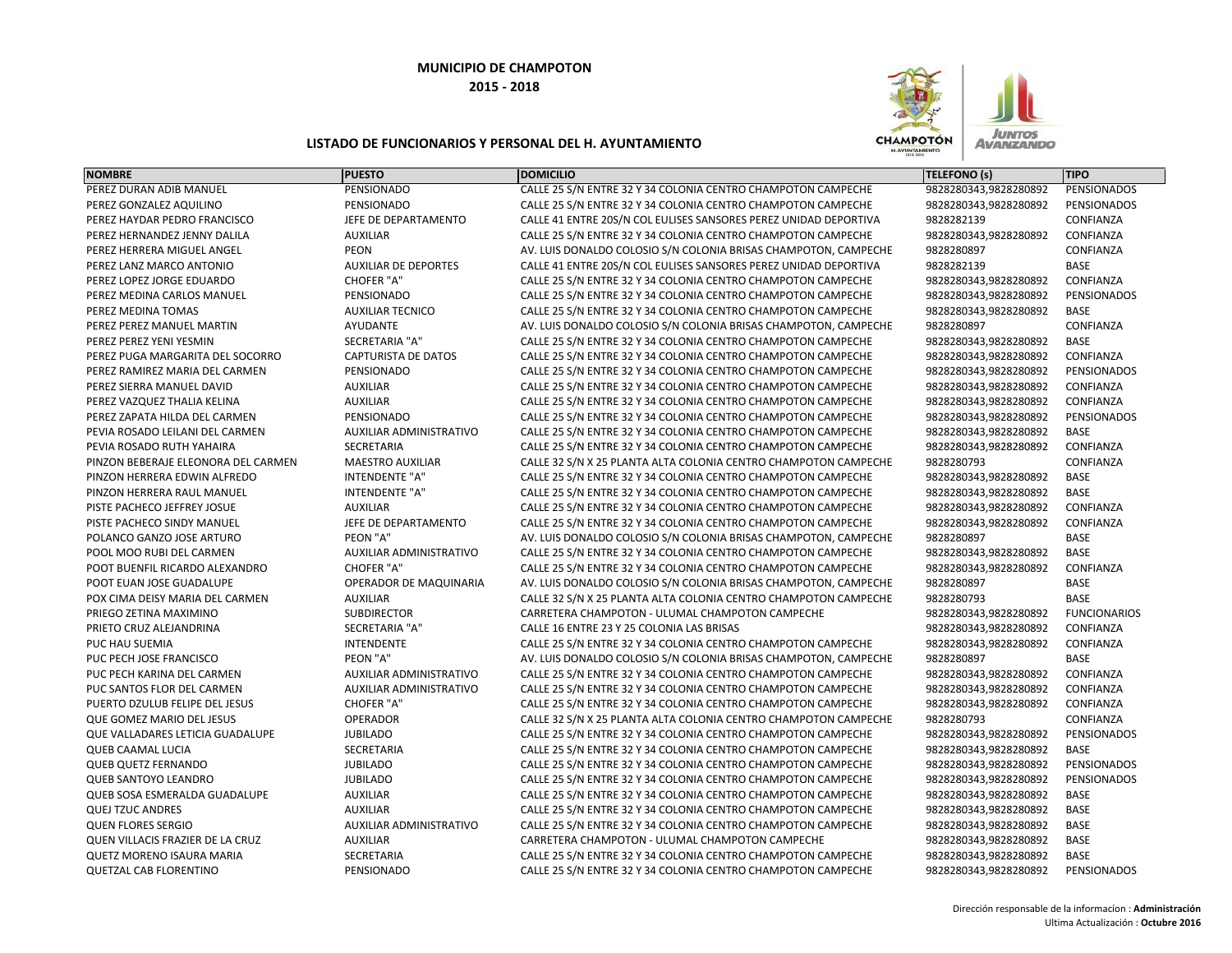

| <b>NOMBRE</b>                      | <b>PUESTO</b>                  | <b>DOMICILIO</b>                                                 | <b>TELEFONO (s)</b>   | <b>TIPO</b>         |
|------------------------------------|--------------------------------|------------------------------------------------------------------|-----------------------|---------------------|
| QUEVEDO DELGADO ANA EURIDECE       | ANALISTA                       | CALLE 25 S/N ENTRE 32 Y 34 COLONIA CENTRO CHAMPOTON CAMPECHE     | 9828280343,9828280892 | <b>BASE</b>         |
| <b>QUIJANO FARFAN ROSA ELIA</b>    | <b>BRIGADISTA</b>              | CALLE 25 S/N ENTRE 32 Y 34 COLONIA CENTRO CHAMPOTON CAMPECHE     | 9828280343,9828280892 | BASE                |
| QUIROZ AGUILAR HECTOR MANUEL       | <b>AUXILIAR</b>                | CALLE 41 ENTRE 20S/N COL EULISES SANSORES PEREZ UNIDAD DEPORTIVA | 9828282139            | CONFIANZA           |
| RAMAGNOLI SOSA ERIKA DEL CARMEN    | <b>COORDINADOR DE AREA</b>     | CALLE 25 S/N ENTRE 32 Y 34 COLONIA CENTRO CHAMPOTON CAMPECHE     | 9828280343,9828280892 | <b>FUNCIONARIOS</b> |
| RAMIREZ BARRERA SALOMON            | <b>AUXILIAR</b>                | CALLE 25 S/N ENTRE 32 Y 34 COLONIA CENTRO CHAMPOTON CAMPECHE     | 9828280343,9828280892 | CONFIANZA           |
| RAMIREZ CARDENAS MARTHA            | PENSIONADO                     | CALLE 25 S/N ENTRE 32 Y 34 COLONIA CENTRO CHAMPOTON CAMPECHE     | 9828280343,9828280892 | PENSIONADOS         |
| RAMIREZ DOMINGUEZ SALOMON          | <b>JUBILADO</b>                | CALLE 25 S/N ENTRE 32 Y 34 COLONIA CENTRO CHAMPOTON CAMPECHE     | 9828280343,9828280892 | PENSIONADOS         |
| RAMIREZ FERNANDEZ MADAI            | AUXILIAR ADMINISTRATIVO        | CALLE 25 S/N ENTRE 32 Y 34 COLONIA CENTRO CHAMPOTON CAMPECHE     | 9828280343,9828280892 | CONFIANZA           |
| RAMIREZ PEREZ ANGEL IVAN           | <b>INTENDENTE</b>              | CALLE 41 ENTRE 20S/N COL EULISES SANSORES PEREZ UNIDAD DEPORTIVA | 9828282139            | CONFIANZA           |
| RAMIREZ PEREZ CARLOS MARIO         | <b>FONTANERO</b>               | CARRETERA FEDERAL CHAMPOTON - CD DEL CARMEN CHAMPOTON CAMPECHE   | 9828280343,9828280892 | <b>BASE</b>         |
| RAMIREZ QUINTANA GENOVEVA          | <b>AUXILIAR</b>                | CALLE 25 S/N ENTRE 32 Y 34 COLONIA CENTRO CHAMPOTON CAMPECHE     | 9828280343,9828280892 | <b>BASE</b>         |
| RAMIREZ RODRIGUEZ EVA              | PENSIONADO                     | CALLE 25 S/N ENTRE 32 Y 34 COLONIA CENTRO CHAMPOTON CAMPECHE     | 9828280343,9828280892 | PENSIONADOS         |
| RAMIREZ VASQUEZ LUIS ALFONSO       | <b>AUXILIAR TECNICO</b>        | CALLE 25 S/N ENTRE 32 Y 34 COLONIA CENTRO CHAMPOTON CAMPECHE     | 9828280343,9828280892 | <b>BASE</b>         |
| RAMIREZ VELA ALBERTINA DEL ROSARIO | SECRETARIA EJECUTIVA           | CALLE 25 S/N ENTRE 32 Y 34 COLONIA CENTRO CHAMPOTON CAMPECHE     | 9828280343,9828280892 | BASE                |
| RAMIREZ VELA JORGE MIGUEL          | <b>AUXILIAR</b>                | CALLE 25 S/N ENTRE 32 Y 34 COLONIA CENTRO CHAMPOTON CAMPECHE     | 9828280343,9828280892 | CONFIANZA           |
| RAMON CRUZ ARMANDO AGUSTIN         | AUXILIAR ADMINISTRATIVO        | CALLE 25 S/N ENTRE 32 Y 34 COLONIA CENTRO CHAMPOTON CAMPECHE     | 9828280343,9828280892 | CONFIANZA           |
| RAMOS CAHUICH MARGARITA            | <b>AUXILIAR ENFERMERIA</b>     | CALLE 25 S/N ENTRE 32 Y 34 COLONIA CENTRO CHAMPOTON CAMPECHE     | 9828280343,9828280892 | <b>BASE</b>         |
| RANGEL COSGALLA LORENA TAMARA      | JEFE DE OFICINA                | CALLE 25 S/N ENTRE 32 Y 34 COLONIA CENTRO CHAMPOTON CAMPECHE     | 9828280343,9828280892 | CONFIANZA           |
| RANGEL COSGAYA MARINA GUADALUPE    | AUXILIAR ADMINISTRATIVO        | CALLE 25 S/N ENTRE 32 Y 34 COLONIA CENTRO CHAMPOTON CAMPECHE     | 9828280343,9828280892 | CONFIANZA           |
| RANGEL OCEGUERA ELSA DEL CARMEN    | <b>AUXILIAR ADMINISTRATIVO</b> | CALLE 25 S/N ENTRE 32 Y 34 COLONIA CENTRO CHAMPOTON CAMPECHE     | 9828280343,9828280892 | <b>BASE</b>         |
| RANGEL OCEGUERA FRANCISCO JAVIER   | <b>CHOFER "A"</b>              | CARRETERA CHAMPOTON - ULUMAL CHAMPOTON CAMPECHE                  | 9828280343,9828280892 | CONFIANZA           |
| RANGEL OCEGUERA MARTHA LETICIA     | SECRETARIA                     | CALLE 25 S/N ENTRE 32 Y 34 COLONIA CENTRO CHAMPOTON CAMPECHE     | 9828280343,9828280892 | <b>BASE</b>         |
| RANGEL UC RUSSELL IVAN             | <b>CHOFER "A"</b>              | CALLE 25 S/N ENTRE 32 Y 34 COLONIA CENTRO CHAMPOTON CAMPECHE     | 9828280343,9828280892 | CONFIANZA           |
| RANGEL UC VICTOR HUGO              | AUXILIAR ADMINISTRATIVO        | CALLE 25 S/N ENTRE 32 Y 34 COLONIA CENTRO CHAMPOTON CAMPECHE     | 9828280343,9828280892 | CONFIANZA           |
| REALPOZO ANGULO HILDA GABRIELA     | <b>MAESTRO AUXILIAR</b>        | CALLE 32 S/N X 25 PLANTA ALTA COLONIA CENTRO CHAMPOTON CAMPECHE  | 9828280793            | CONFIANZA           |
| REBOLLEDO LEON ANASTACIO           | <b>AUXILIAR</b>                | CALLE 32 S/N X 25 PLANTA ALTA COLONIA CENTRO CHAMPOTON CAMPECHE  | 9828280793            | CONFIANZA           |
| REINA YAM MARISELA                 | <b>SECRETARIA "A"</b>          | CALLE 25 S/N ENTRE 32 Y 34 COLONIA CENTRO CHAMPOTON CAMPECHE     | 9828280343,9828280892 | <b>BASE</b>         |
| REYES GALINDO VICTOR               | <b>AUXILIAR</b>                | CALLE 25 S/N ENTRE 32 Y 34 COLONIA CENTRO CHAMPOTON CAMPECHE     | 9828280343,9828280892 | CONFIANZA           |
| REYES HEREDIA FELIPE               | PEON                           | AV. LUIS DONALDO COLOSIO S/N COLONIA BRISAS CHAMPOTON, CAMPECHE  | 9828280897            | <b>BASE</b>         |
| REYES HERNANDEZ JUAN CARLOS        | AUXILIAR ADMINISTRATIVO        | CALLE 16 ENTRE 23 Y 25 COLONIA LAS BRISAS                        | 9828280343,9828280892 | <b>BASE</b>         |
| REYES MUÑOZ NARCEDALIA             | <b>INTENDENTE "A"</b>          | CALLE 32 S/N X 25 PLANTA ALTA COLONIA CENTRO CHAMPOTON CAMPECHE  | 9828280793            | CONFIANZA           |
| RIOS COLORADO DIANA MARIA          | <b>AUXILIAR</b>                | CALLE 25 S/N ENTRE 32 Y 34 COLONIA CENTRO CHAMPOTON CAMPECHE     | 9828280343,9828280892 | <b>BASE</b>         |
| RIOS EK JOSE MARIA                 | VELADOR "A"                    | CALLE 25 S/N ENTRE 32 Y 34 COLONIA CENTRO CHAMPOTON CAMPECHE     | 9828280343,9828280892 | CONFIANZA           |
| RIOS LOZANO MARCOS ANTONIO         | <b>VELADOR</b>                 | CALLE 25 S/N ENTRE 32 Y 34 COLONIA CENTRO CHAMPOTON CAMPECHE     | 9828280343,9828280892 | CONFIANZA           |
| RIOS NAJERA JACINTO JESUS          | <b>COORDINADOR DE AREA</b>     | CALLE 25 S/N ENTRE 32 Y 34 COLONIA CENTRO CHAMPOTON CAMPECHE     | 9828280343,9828280892 | <b>FUNCIONARIOS</b> |
| RIOS NAVARRETE FREYA DEL JESUS     | SECRETARIA                     | CALLE 25 S/N ENTRE 32 Y 34 COLONIA CENTRO CHAMPOTON CAMPECHE     | 9828280343,9828280892 | CONFIANZA           |
| RIVERA AGUILAR MARTHA              | <b>SECRETARIA</b>              | CALLE 25 S/N ENTRE 32 Y 34 COLONIA CENTRO CHAMPOTON CAMPECHE     | 9828280343,9828280892 | BASE                |
| RIVERA MEDINA ISIDRO RICARDO       | <b>INTENDENTE "A"</b>          | CALLE 25 S/N ENTRE 32 Y 34 COLONIA CENTRO CHAMPOTON CAMPECHE     | 9828280343,9828280892 | <b>BASE</b>         |
| RIVERO VILLASIS HERBE              | JEFE DE DEPARTAMENTO           | AV. LUIS DONALDO COLOSIO S/N COLONIA BRISAS CHAMPOTON, CAMPECHE  | 9828280897            | CONFIANZA           |
| RIVERO VILLASIS LIRIO ESMERALDA    | <b>AUXILIAR</b>                | CALLE 25 S/N ENTRE 32 Y 34 COLONIA CENTRO CHAMPOTON CAMPECHE     | 9828280343,9828280892 | CONFIANZA           |
| RIVERO VIVAS FULVIA CONCEPCION     | <b>AUXILIAR</b>                | CALLE 25 S/N ENTRE 32 Y 34 COLONIA CENTRO CHAMPOTON CAMPECHE     | 9828280343,9828280892 | CONFIANZA           |
| RODRIGUEZ CARREÑO JAIME            | <b>AUXILIAR</b>                | CARRETERA FEDERAL CHAMPOTON - CD DEL CARMEN CHAMPOTON CAMPECHE   | 9828280343,9828280892 | CONFIANZA           |
| RODRIGUEZ GUILLEN EIMI SARAI       | JEFE DE DEPARTAMENTO           | CALLE 25 S/N ENTRE 32 Y 34 COLONIA CENTRO CHAMPOTON CAMPECHE     | 9828280343,9828280892 | CONFIANZA           |
| RODRIGUEZ PEREZ TITO               | PENSIONADO                     | CALLE 25 S/N ENTRE 32 Y 34 COLONIA CENTRO CHAMPOTON CAMPECHE     | 9828280343,9828280892 | PENSIONADOS         |
| ROMERO AHUMADA PABLO               | <b>VELADOR</b>                 | CALLE 41 ENTRE 20S/N COL EULISES SANSORES PEREZ UNIDAD DEPORTIVA | 9828282139            | CONFIANZA           |
| ROMERO GONZALEZ JOSE GUADALUPE     | <b>AUXILIAR</b>                | CALLE 25 S/N ENTRE 32 Y 34 COLONIA CENTRO CHAMPOTON CAMPECHE     | 9828280343,9828280892 | CONFIANZA           |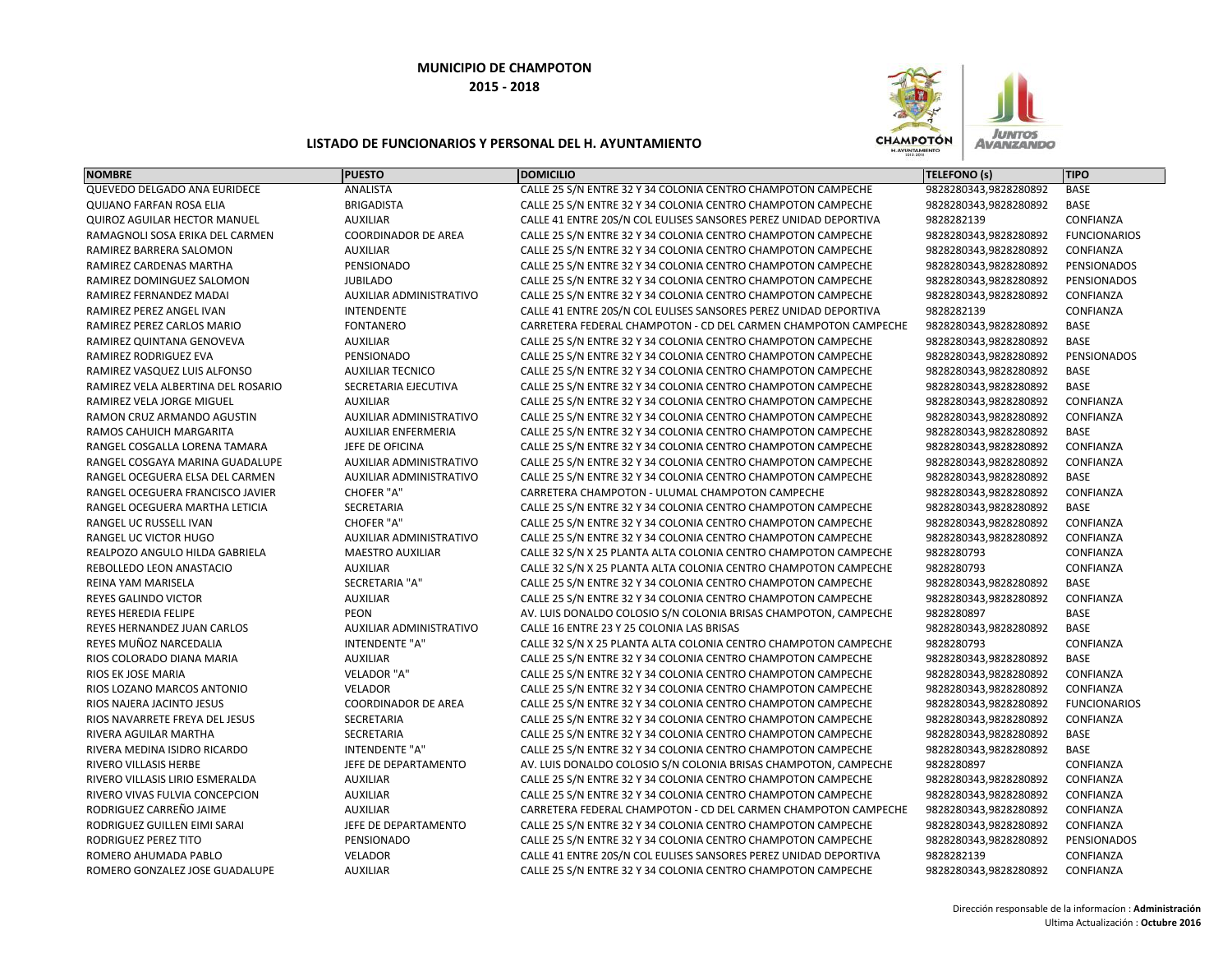

| <b>CAPTURISTA DE DATOS</b><br><b>CONFIANZA</b><br>ROSADO BERNABE JUANA GUADALUPE<br>CALLE 25 S/N ENTRE 32 Y 34 COLONIA CENTRO CHAMPOTON CAMPECHE<br>9828280343,9828280892<br>ROSADO BERNABE SELMI CONCEPCION<br><b>AUXILIAR ADMINISTRATIVO</b><br>CALLE 25 S/N ENTRE 32 Y 34 COLONIA CENTRO CHAMPOTON CAMPECHE<br>9828280343,9828280892<br>BASE<br>CONFIANZA<br>ROSADO GARCIA LUIS ENRIQUE<br><b>INSPECTOR</b><br>CALLE 25 S/N ENTRE 32 Y 34 COLONIA CENTRO CHAMPOTON CAMPECHE<br>9828280343,9828280892<br><b>SECRETARIA "A"</b><br>CALLE 25 S/N ENTRE 32 Y 34 COLONIA CENTRO CHAMPOTON CAMPECHE<br>9828280343,9828280892<br><b>BASE</b><br>ROSADO JIMENEZ ANA ABRIL<br>CONFIANZA<br>ROSADO JIMENEZ CRISTOBAL<br>AUXILIAR ADMINISTRATIVO<br>CALLE 25 S/N ENTRE 32 Y 34 COLONIA CENTRO CHAMPOTON CAMPECHE<br>9828280343,9828280892<br><b>AUXILIAR ADMINISTRATIVO</b><br>CALLE 25 S/N ENTRE 32 Y 34 COLONIA CENTRO CHAMPOTON CAMPECHE<br>9828280343,9828280892<br>CONFIANZA<br>ROSADO JIMENEZ ENRIQUE JESUS<br>CALLE 41 ENTRE 20S/N COL EULISES SANSORES PEREZ UNIDAD DEPORTIVA<br>9828282139<br>ROSADO PEREZ JOSE DEL CARMEN<br>MAESTRO DE MUSICA<br>CONFIANZA<br>9828280897<br>ROSADO ROMERO FACUNDO MANUEL<br><b>PODADOR</b><br>AV. LUIS DONALDO COLOSIO S/N COLONIA BRISAS CHAMPOTON, CAMPECHE<br>BASE<br>9828282139<br>ROSADO URIBE IVAN ANTONIO<br><b>COORDINADOR DE AREA</b><br>CALLE 41 ENTRE 20S/N COL EULISES SANSORES PEREZ UNIDAD DEPORTIVA<br><b>FUNCIONARIOS</b><br>ROSADO URIBE NADIA ALEJANDRA<br>ANALISTA ESPECIALIZADO<br>CALLE 25 S/N ENTRE 32 Y 34 COLONIA CENTRO CHAMPOTON CAMPECHE<br>CONFIANZA<br>9828280343,9828280892<br>PEON "A"<br><b>BASE</b><br>ROSADO VALLE LUIS ENRIQUE<br>AV. LUIS DONALDO COLOSIO S/N COLONIA BRISAS CHAMPOTON, CAMPECHE<br>9828280897<br>ROSADO VELA OSCAR MANUEL<br>ANALISTA<br>CALLE 25 S/N ENTRE 32 Y 34 COLONIA CENTRO CHAMPOTON CAMPECHE<br>9828280343,9828280892<br>CONFIANZA<br><b>AUXILIAR</b><br>CARRETERA FEDERAL CHAMPOTON - CD DEL CARMEN CHAMPOTON CAMPECHE<br>9828280343,9828280892<br>CONFIANZA<br>ROSAS GARRIDO JAIME<br><b>BASE</b><br><b>CAPTURISTA DE DATOS</b><br>CALLE 25 S/N ENTRE 32 Y 34 COLONIA CENTRO CHAMPOTON CAMPECHE<br>9828280343,9828280892<br>ROSAS GARRIDO JUAN JOSE<br><b>BASE</b><br><b>MECANICO "A"</b><br>9828280897<br>ROSAS PADILLA SALVADOR<br>AV. LUIS DONALDO COLOSIO S/N COLONIA BRISAS CHAMPOTON, CAMPECHE<br>ROSAS RIOS SUSANA DEL RUBI<br><b>INTENDENTE</b><br>9828280343,9828280892<br>CONFIANZA<br>CALLE 25 S/N ENTRE 32 Y 34 COLONIA CENTRO CHAMPOTON CAMPECHE<br><b>INTENDENTE</b><br>RUFINO REQUENA MARTINA<br>CALLE 25 S/N ENTRE 32 Y 34 COLONIA CENTRO CHAMPOTON CAMPECHE<br>9828280343,9828280892<br>CONFIANZA<br>RUIBAL MARTINEZ AURORA<br>PENSIONADO<br>CALLE 25 S/N ENTRE 32 Y 34 COLONIA CENTRO CHAMPOTON CAMPECHE<br>9828280343,9828280892<br>PENSIONADOS<br>PENSIONADO<br>9828280343,9828280892<br>PENSIONADOS<br>RUIBAL MARTINEZ CELIA MARIA<br>CALLE 25 S/N ENTRE 32 Y 34 COLONIA CENTRO CHAMPOTON CAMPECHE<br>RUIZ TOBIAS EVA MARIA<br>PENSIONADO<br>CALLE 25 S/N ENTRE 32 Y 34 COLONIA CENTRO CHAMPOTON CAMPECHE<br>9828280343,9828280892<br>PENSIONADOS<br><b>RUIZ TORRES JOSE RAFAEL</b><br><b>FONTANERO</b><br>CARRETERA CHAMPOTON - ULUMAL CHAMPOTON CAMPECHE<br>9828280343,9828280892<br>CONFIANZA<br>SABIDO GONGORA GILBERTO<br><b>SUPERVISOR DE OBRAS</b><br>CALLE 25 S/N ENTRE 32 Y 34 COLONIA CENTRO CHAMPOTON CAMPECHE<br>9828280343,9828280892<br>CONFIANZA<br>9828282139<br><b>BASE</b><br>SABIDO GONGORA MIGUEL ANGEL<br>AUXILIAR ADMINISTRATIVO<br>CALLE 41 ENTRE 20S/N COL EULISES SANSORES PEREZ UNIDAD DEPORTIVA<br>CONFIANZA<br>SAGUILAN ARELLANES LUCIANO<br><b>AUXILIAR</b><br>CALLE 25 S/N ENTRE 32 Y 34 COLONIA CENTRO CHAMPOTON CAMPECHE<br>9828280343,9828280892<br>ANALISTA ESPECIALIZADO<br>9828280343,9828280892<br><b>BASE</b><br>SAGUILAN ARELLANES SERGIO<br>CALLE 25 S/N ENTRE 32 Y 34 COLONIA CENTRO CHAMPOTON CAMPECHE<br><b>ELECTRICISTA</b><br>9828280897<br>CONFIANZA<br>SAGUILAN GOMEZ ALFONSO<br>AV. LUIS DONALDO COLOSIO S/N COLONIA BRISAS CHAMPOTON, CAMPECHE<br><b>SECRETARIA</b><br>9828280343,9828280892<br><b>BASE</b><br>SAGUILAN GOMEZ PATRICIA GERTRUDIS<br>CALLE 25 S/N ENTRE 32 Y 34 COLONIA CENTRO CHAMPOTON CAMPECHE<br>SAGUILAN OVANDO CLARITA DEL CARMEN<br>INTENDENTE "A"<br>9828280343,9828280892<br>BASE<br>CALLE 25 S/N ENTRE 32 Y 34 COLONIA CENTRO CHAMPOTON CAMPECHE<br><b>INTENDENTE</b><br>9828280343,9828280892<br>CONFIANZA<br>SAGUILAN OVANDO ESTELA DE JESUS<br>CALLE 25 S/N ENTRE 32 Y 34 COLONIA CENTRO CHAMPOTON CAMPECHE<br>CONFIANZA<br>SALAZAR MENDOZA JORGE LUIS<br><b>AUXILIAR</b><br>CALLE 25 S/N ENTRE 32 Y 34 COLONIA CENTRO CHAMPOTON CAMPECHE<br>9828280343,9828280892<br>SALAZAR RIOS JOSEFITA<br>AYUDANTE<br>CALLE 25 S/N ENTRE 32 Y 34 COLONIA CENTRO CHAMPOTON CAMPECHE<br>9828280343,9828280892<br><b>BASE</b><br><b>JUBILADO</b><br>9828280343,9828280892<br>PENSIONADOS<br>SALAZAR RIOS JUANA<br>CALLE 25 S/N ENTRE 32 Y 34 COLONIA CENTRO CHAMPOTON CAMPECHE<br>INTENDENTE "A"<br>AV. LUIS DONALDO COLOSIO S/N COLONIA BRISAS CHAMPOTON, CAMPECHE<br>9828280897<br><b>BASE</b><br>SAMOS DE LA CRUZ JOSEFINA<br>PEON "A"<br>9828280343,9828280892<br>BASE<br>SANCHEZ CARLOS RAUL<br>CALLE 25 S/N ENTRE 32 Y 34 COLONIA CENTRO CHAMPOTON CAMPECHE<br>CALLE 25 S/N ENTRE 32 Y 34 COLONIA CENTRO CHAMPOTON CAMPECHE<br>9828280343,9828280892<br>CONFIANZA<br>SANCHEZ AVILA SELENE DEL ROSARIO<br><b>AUXILIAR</b><br>SANCHEZ CHABLE MARCOS MANUEL<br>JEFE DE AREA<br>CALLE 25 S/N ENTRE 32 Y 34 COLONIA CENTRO CHAMPOTON CAMPECHE<br>9828280343,9828280892<br>CONFIANZA<br>PEON<br>9828280897<br>CONFIANZA<br>SANCHEZ CHABLE RUBEN<br>AV. LUIS DONALDO COLOSIO S/N COLONIA BRISAS CHAMPOTON, CAMPECHE<br><b>INSPECTOR</b><br>9828280343,9828280892<br><b>BASE</b><br>SANCHEZ GARCIA ABIGAIL<br>CALLE 25 S/N ENTRE 32 Y 34 COLONIA CENTRO CHAMPOTON CAMPECHE<br>CONFIANZA<br>ANALISTA ESPECIALIZADO<br>CALLE 25 S/N ENTRE 32 Y 34 COLONIA CENTRO CHAMPOTON CAMPECHE<br>9828280343,9828280892<br>SANCHEZ GARCIA JUAN ARTURO<br>ANALISTA ESPECIALIZADO<br>9828280343,9828280892<br>CONFIANZA<br>SANCHEZ LEON MIGUEL<br>CALLE 25 S/N ENTRE 32 Y 34 COLONIA CENTRO CHAMPOTON CAMPECHE<br><b>AUXILIAR</b><br>9828282139<br>BASE<br>SANCHEZ LOPEZ BEATRIZ EUGENIA<br>CALLE 41 ENTRE 20S/N COL EULISES SANSORES PEREZ UNIDAD DEPORTIVA<br><b>AUXILIAR ADMINISTRATIVO</b><br>9828280793<br>CONFIANZA<br>SANCHEZ MARRUFO ESMERALDA<br>CALLE 32 S/N X 25 PLANTA ALTA COLONIA CENTRO CHAMPOTON CAMPECHE<br>SANCHEZ RIVERA ERIKA DEL SOCORRO<br>AUXILIAR ADMINISTRATIVO<br>CALLE 25 S/N ENTRE 32 Y 34 COLONIA CENTRO CHAMPOTON CAMPECHE<br>BASE<br>9828280343,9828280892<br><b>AUXILIAR</b><br>CONFIANZA<br>SANCHEZ TALANGO MARTHA MIREYA<br>CALLE 25 S/N ENTRE 32 Y 34 COLONIA CENTRO CHAMPOTON CAMPECHE<br>9828280343,9828280892<br><b>AUXILIAR</b><br>CALLE 25 S/N ENTRE 32 Y 34 COLONIA CENTRO CHAMPOTON CAMPECHE<br>9828280343,9828280892<br>BASE<br>SANCHEZ UC BALDEMAR | <b>NOMBRE</b>                  | <b>PUESTO</b>   | <b>DOMICILIO</b>                                             | TELEFONO (s)          | <b>TIPO</b> |
|----------------------------------------------------------------------------------------------------------------------------------------------------------------------------------------------------------------------------------------------------------------------------------------------------------------------------------------------------------------------------------------------------------------------------------------------------------------------------------------------------------------------------------------------------------------------------------------------------------------------------------------------------------------------------------------------------------------------------------------------------------------------------------------------------------------------------------------------------------------------------------------------------------------------------------------------------------------------------------------------------------------------------------------------------------------------------------------------------------------------------------------------------------------------------------------------------------------------------------------------------------------------------------------------------------------------------------------------------------------------------------------------------------------------------------------------------------------------------------------------------------------------------------------------------------------------------------------------------------------------------------------------------------------------------------------------------------------------------------------------------------------------------------------------------------------------------------------------------------------------------------------------------------------------------------------------------------------------------------------------------------------------------------------------------------------------------------------------------------------------------------------------------------------------------------------------------------------------------------------------------------------------------------------------------------------------------------------------------------------------------------------------------------------------------------------------------------------------------------------------------------------------------------------------------------------------------------------------------------------------------------------------------------------------------------------------------------------------------------------------------------------------------------------------------------------------------------------------------------------------------------------------------------------------------------------------------------------------------------------------------------------------------------------------------------------------------------------------------------------------------------------------------------------------------------------------------------------------------------------------------------------------------------------------------------------------------------------------------------------------------------------------------------------------------------------------------------------------------------------------------------------------------------------------------------------------------------------------------------------------------------------------------------------------------------------------------------------------------------------------------------------------------------------------------------------------------------------------------------------------------------------------------------------------------------------------------------------------------------------------------------------------------------------------------------------------------------------------------------------------------------------------------------------------------------------------------------------------------------------------------------------------------------------------------------------------------------------------------------------------------------------------------------------------------------------------------------------------------------------------------------------------------------------------------------------------------------------------------------------------------------------------------------------------------------------------------------------------------------------------------------------------------------------------------------------------------------------------------------------------------------------------------------------------------------------------------------------------------------------------------------------------------------------------------------------------------------------------------------------------------------------------------------------------------------------------------------------------------------------------------------------------------------------------------------------------------------------------------------------------------------------------------------------------------------------------------------------------------------------------------------------------------------------------------------------------------------------------------------------------------------------------------------------------------------------------------------------------------------------------------------------------------------------------------------------------------------------------------------------------------------------------------------------------------------------------------------------------------------------------------------------------------------------------------------------------------------------------------------------------------------------------------------------------------------------------------------------------------------------------------------------------------------------------------------------------------------------------------------------------------------------------------------------------------------------------------------------------------------------------------------------------------------------------------------------------------------------------------------------------------------------------------------------------------------------------------------------------------------------------------------------------------------------------------------------------------------------------------------------------------------------------------------------------------------------------------------------------------------------------------------------------------------------------------------------------|--------------------------------|-----------------|--------------------------------------------------------------|-----------------------|-------------|
|                                                                                                                                                                                                                                                                                                                                                                                                                                                                                                                                                                                                                                                                                                                                                                                                                                                                                                                                                                                                                                                                                                                                                                                                                                                                                                                                                                                                                                                                                                                                                                                                                                                                                                                                                                                                                                                                                                                                                                                                                                                                                                                                                                                                                                                                                                                                                                                                                                                                                                                                                                                                                                                                                                                                                                                                                                                                                                                                                                                                                                                                                                                                                                                                                                                                                                                                                                                                                                                                                                                                                                                                                                                                                                                                                                                                                                                                                                                                                                                                                                                                                                                                                                                                                                                                                                                                                                                                                                                                                                                                                                                                                                                                                                                                                                                                                                                                                                                                                                                                                                                                                                                                                                                                                                                                                                                                                                                                                                                                                                                                                                                                                                                                                                                                                                                                                                                                                                                                                                                                                                                                                                                                                                                                                                                                                                                                                                                                                                                                                                                                                                                                                                                                                                                                                                                                                                                                                                                                                                                                                                                                      |                                |                 |                                                              |                       |             |
|                                                                                                                                                                                                                                                                                                                                                                                                                                                                                                                                                                                                                                                                                                                                                                                                                                                                                                                                                                                                                                                                                                                                                                                                                                                                                                                                                                                                                                                                                                                                                                                                                                                                                                                                                                                                                                                                                                                                                                                                                                                                                                                                                                                                                                                                                                                                                                                                                                                                                                                                                                                                                                                                                                                                                                                                                                                                                                                                                                                                                                                                                                                                                                                                                                                                                                                                                                                                                                                                                                                                                                                                                                                                                                                                                                                                                                                                                                                                                                                                                                                                                                                                                                                                                                                                                                                                                                                                                                                                                                                                                                                                                                                                                                                                                                                                                                                                                                                                                                                                                                                                                                                                                                                                                                                                                                                                                                                                                                                                                                                                                                                                                                                                                                                                                                                                                                                                                                                                                                                                                                                                                                                                                                                                                                                                                                                                                                                                                                                                                                                                                                                                                                                                                                                                                                                                                                                                                                                                                                                                                                                                      |                                |                 |                                                              |                       |             |
|                                                                                                                                                                                                                                                                                                                                                                                                                                                                                                                                                                                                                                                                                                                                                                                                                                                                                                                                                                                                                                                                                                                                                                                                                                                                                                                                                                                                                                                                                                                                                                                                                                                                                                                                                                                                                                                                                                                                                                                                                                                                                                                                                                                                                                                                                                                                                                                                                                                                                                                                                                                                                                                                                                                                                                                                                                                                                                                                                                                                                                                                                                                                                                                                                                                                                                                                                                                                                                                                                                                                                                                                                                                                                                                                                                                                                                                                                                                                                                                                                                                                                                                                                                                                                                                                                                                                                                                                                                                                                                                                                                                                                                                                                                                                                                                                                                                                                                                                                                                                                                                                                                                                                                                                                                                                                                                                                                                                                                                                                                                                                                                                                                                                                                                                                                                                                                                                                                                                                                                                                                                                                                                                                                                                                                                                                                                                                                                                                                                                                                                                                                                                                                                                                                                                                                                                                                                                                                                                                                                                                                                                      |                                |                 |                                                              |                       |             |
|                                                                                                                                                                                                                                                                                                                                                                                                                                                                                                                                                                                                                                                                                                                                                                                                                                                                                                                                                                                                                                                                                                                                                                                                                                                                                                                                                                                                                                                                                                                                                                                                                                                                                                                                                                                                                                                                                                                                                                                                                                                                                                                                                                                                                                                                                                                                                                                                                                                                                                                                                                                                                                                                                                                                                                                                                                                                                                                                                                                                                                                                                                                                                                                                                                                                                                                                                                                                                                                                                                                                                                                                                                                                                                                                                                                                                                                                                                                                                                                                                                                                                                                                                                                                                                                                                                                                                                                                                                                                                                                                                                                                                                                                                                                                                                                                                                                                                                                                                                                                                                                                                                                                                                                                                                                                                                                                                                                                                                                                                                                                                                                                                                                                                                                                                                                                                                                                                                                                                                                                                                                                                                                                                                                                                                                                                                                                                                                                                                                                                                                                                                                                                                                                                                                                                                                                                                                                                                                                                                                                                                                                      |                                |                 |                                                              |                       |             |
|                                                                                                                                                                                                                                                                                                                                                                                                                                                                                                                                                                                                                                                                                                                                                                                                                                                                                                                                                                                                                                                                                                                                                                                                                                                                                                                                                                                                                                                                                                                                                                                                                                                                                                                                                                                                                                                                                                                                                                                                                                                                                                                                                                                                                                                                                                                                                                                                                                                                                                                                                                                                                                                                                                                                                                                                                                                                                                                                                                                                                                                                                                                                                                                                                                                                                                                                                                                                                                                                                                                                                                                                                                                                                                                                                                                                                                                                                                                                                                                                                                                                                                                                                                                                                                                                                                                                                                                                                                                                                                                                                                                                                                                                                                                                                                                                                                                                                                                                                                                                                                                                                                                                                                                                                                                                                                                                                                                                                                                                                                                                                                                                                                                                                                                                                                                                                                                                                                                                                                                                                                                                                                                                                                                                                                                                                                                                                                                                                                                                                                                                                                                                                                                                                                                                                                                                                                                                                                                                                                                                                                                                      |                                |                 |                                                              |                       |             |
|                                                                                                                                                                                                                                                                                                                                                                                                                                                                                                                                                                                                                                                                                                                                                                                                                                                                                                                                                                                                                                                                                                                                                                                                                                                                                                                                                                                                                                                                                                                                                                                                                                                                                                                                                                                                                                                                                                                                                                                                                                                                                                                                                                                                                                                                                                                                                                                                                                                                                                                                                                                                                                                                                                                                                                                                                                                                                                                                                                                                                                                                                                                                                                                                                                                                                                                                                                                                                                                                                                                                                                                                                                                                                                                                                                                                                                                                                                                                                                                                                                                                                                                                                                                                                                                                                                                                                                                                                                                                                                                                                                                                                                                                                                                                                                                                                                                                                                                                                                                                                                                                                                                                                                                                                                                                                                                                                                                                                                                                                                                                                                                                                                                                                                                                                                                                                                                                                                                                                                                                                                                                                                                                                                                                                                                                                                                                                                                                                                                                                                                                                                                                                                                                                                                                                                                                                                                                                                                                                                                                                                                                      |                                |                 |                                                              |                       |             |
|                                                                                                                                                                                                                                                                                                                                                                                                                                                                                                                                                                                                                                                                                                                                                                                                                                                                                                                                                                                                                                                                                                                                                                                                                                                                                                                                                                                                                                                                                                                                                                                                                                                                                                                                                                                                                                                                                                                                                                                                                                                                                                                                                                                                                                                                                                                                                                                                                                                                                                                                                                                                                                                                                                                                                                                                                                                                                                                                                                                                                                                                                                                                                                                                                                                                                                                                                                                                                                                                                                                                                                                                                                                                                                                                                                                                                                                                                                                                                                                                                                                                                                                                                                                                                                                                                                                                                                                                                                                                                                                                                                                                                                                                                                                                                                                                                                                                                                                                                                                                                                                                                                                                                                                                                                                                                                                                                                                                                                                                                                                                                                                                                                                                                                                                                                                                                                                                                                                                                                                                                                                                                                                                                                                                                                                                                                                                                                                                                                                                                                                                                                                                                                                                                                                                                                                                                                                                                                                                                                                                                                                                      |                                |                 |                                                              |                       |             |
|                                                                                                                                                                                                                                                                                                                                                                                                                                                                                                                                                                                                                                                                                                                                                                                                                                                                                                                                                                                                                                                                                                                                                                                                                                                                                                                                                                                                                                                                                                                                                                                                                                                                                                                                                                                                                                                                                                                                                                                                                                                                                                                                                                                                                                                                                                                                                                                                                                                                                                                                                                                                                                                                                                                                                                                                                                                                                                                                                                                                                                                                                                                                                                                                                                                                                                                                                                                                                                                                                                                                                                                                                                                                                                                                                                                                                                                                                                                                                                                                                                                                                                                                                                                                                                                                                                                                                                                                                                                                                                                                                                                                                                                                                                                                                                                                                                                                                                                                                                                                                                                                                                                                                                                                                                                                                                                                                                                                                                                                                                                                                                                                                                                                                                                                                                                                                                                                                                                                                                                                                                                                                                                                                                                                                                                                                                                                                                                                                                                                                                                                                                                                                                                                                                                                                                                                                                                                                                                                                                                                                                                                      |                                |                 |                                                              |                       |             |
|                                                                                                                                                                                                                                                                                                                                                                                                                                                                                                                                                                                                                                                                                                                                                                                                                                                                                                                                                                                                                                                                                                                                                                                                                                                                                                                                                                                                                                                                                                                                                                                                                                                                                                                                                                                                                                                                                                                                                                                                                                                                                                                                                                                                                                                                                                                                                                                                                                                                                                                                                                                                                                                                                                                                                                                                                                                                                                                                                                                                                                                                                                                                                                                                                                                                                                                                                                                                                                                                                                                                                                                                                                                                                                                                                                                                                                                                                                                                                                                                                                                                                                                                                                                                                                                                                                                                                                                                                                                                                                                                                                                                                                                                                                                                                                                                                                                                                                                                                                                                                                                                                                                                                                                                                                                                                                                                                                                                                                                                                                                                                                                                                                                                                                                                                                                                                                                                                                                                                                                                                                                                                                                                                                                                                                                                                                                                                                                                                                                                                                                                                                                                                                                                                                                                                                                                                                                                                                                                                                                                                                                                      |                                |                 |                                                              |                       |             |
|                                                                                                                                                                                                                                                                                                                                                                                                                                                                                                                                                                                                                                                                                                                                                                                                                                                                                                                                                                                                                                                                                                                                                                                                                                                                                                                                                                                                                                                                                                                                                                                                                                                                                                                                                                                                                                                                                                                                                                                                                                                                                                                                                                                                                                                                                                                                                                                                                                                                                                                                                                                                                                                                                                                                                                                                                                                                                                                                                                                                                                                                                                                                                                                                                                                                                                                                                                                                                                                                                                                                                                                                                                                                                                                                                                                                                                                                                                                                                                                                                                                                                                                                                                                                                                                                                                                                                                                                                                                                                                                                                                                                                                                                                                                                                                                                                                                                                                                                                                                                                                                                                                                                                                                                                                                                                                                                                                                                                                                                                                                                                                                                                                                                                                                                                                                                                                                                                                                                                                                                                                                                                                                                                                                                                                                                                                                                                                                                                                                                                                                                                                                                                                                                                                                                                                                                                                                                                                                                                                                                                                                                      |                                |                 |                                                              |                       |             |
|                                                                                                                                                                                                                                                                                                                                                                                                                                                                                                                                                                                                                                                                                                                                                                                                                                                                                                                                                                                                                                                                                                                                                                                                                                                                                                                                                                                                                                                                                                                                                                                                                                                                                                                                                                                                                                                                                                                                                                                                                                                                                                                                                                                                                                                                                                                                                                                                                                                                                                                                                                                                                                                                                                                                                                                                                                                                                                                                                                                                                                                                                                                                                                                                                                                                                                                                                                                                                                                                                                                                                                                                                                                                                                                                                                                                                                                                                                                                                                                                                                                                                                                                                                                                                                                                                                                                                                                                                                                                                                                                                                                                                                                                                                                                                                                                                                                                                                                                                                                                                                                                                                                                                                                                                                                                                                                                                                                                                                                                                                                                                                                                                                                                                                                                                                                                                                                                                                                                                                                                                                                                                                                                                                                                                                                                                                                                                                                                                                                                                                                                                                                                                                                                                                                                                                                                                                                                                                                                                                                                                                                                      |                                |                 |                                                              |                       |             |
|                                                                                                                                                                                                                                                                                                                                                                                                                                                                                                                                                                                                                                                                                                                                                                                                                                                                                                                                                                                                                                                                                                                                                                                                                                                                                                                                                                                                                                                                                                                                                                                                                                                                                                                                                                                                                                                                                                                                                                                                                                                                                                                                                                                                                                                                                                                                                                                                                                                                                                                                                                                                                                                                                                                                                                                                                                                                                                                                                                                                                                                                                                                                                                                                                                                                                                                                                                                                                                                                                                                                                                                                                                                                                                                                                                                                                                                                                                                                                                                                                                                                                                                                                                                                                                                                                                                                                                                                                                                                                                                                                                                                                                                                                                                                                                                                                                                                                                                                                                                                                                                                                                                                                                                                                                                                                                                                                                                                                                                                                                                                                                                                                                                                                                                                                                                                                                                                                                                                                                                                                                                                                                                                                                                                                                                                                                                                                                                                                                                                                                                                                                                                                                                                                                                                                                                                                                                                                                                                                                                                                                                                      |                                |                 |                                                              |                       |             |
|                                                                                                                                                                                                                                                                                                                                                                                                                                                                                                                                                                                                                                                                                                                                                                                                                                                                                                                                                                                                                                                                                                                                                                                                                                                                                                                                                                                                                                                                                                                                                                                                                                                                                                                                                                                                                                                                                                                                                                                                                                                                                                                                                                                                                                                                                                                                                                                                                                                                                                                                                                                                                                                                                                                                                                                                                                                                                                                                                                                                                                                                                                                                                                                                                                                                                                                                                                                                                                                                                                                                                                                                                                                                                                                                                                                                                                                                                                                                                                                                                                                                                                                                                                                                                                                                                                                                                                                                                                                                                                                                                                                                                                                                                                                                                                                                                                                                                                                                                                                                                                                                                                                                                                                                                                                                                                                                                                                                                                                                                                                                                                                                                                                                                                                                                                                                                                                                                                                                                                                                                                                                                                                                                                                                                                                                                                                                                                                                                                                                                                                                                                                                                                                                                                                                                                                                                                                                                                                                                                                                                                                                      |                                |                 |                                                              |                       |             |
|                                                                                                                                                                                                                                                                                                                                                                                                                                                                                                                                                                                                                                                                                                                                                                                                                                                                                                                                                                                                                                                                                                                                                                                                                                                                                                                                                                                                                                                                                                                                                                                                                                                                                                                                                                                                                                                                                                                                                                                                                                                                                                                                                                                                                                                                                                                                                                                                                                                                                                                                                                                                                                                                                                                                                                                                                                                                                                                                                                                                                                                                                                                                                                                                                                                                                                                                                                                                                                                                                                                                                                                                                                                                                                                                                                                                                                                                                                                                                                                                                                                                                                                                                                                                                                                                                                                                                                                                                                                                                                                                                                                                                                                                                                                                                                                                                                                                                                                                                                                                                                                                                                                                                                                                                                                                                                                                                                                                                                                                                                                                                                                                                                                                                                                                                                                                                                                                                                                                                                                                                                                                                                                                                                                                                                                                                                                                                                                                                                                                                                                                                                                                                                                                                                                                                                                                                                                                                                                                                                                                                                                                      |                                |                 |                                                              |                       |             |
|                                                                                                                                                                                                                                                                                                                                                                                                                                                                                                                                                                                                                                                                                                                                                                                                                                                                                                                                                                                                                                                                                                                                                                                                                                                                                                                                                                                                                                                                                                                                                                                                                                                                                                                                                                                                                                                                                                                                                                                                                                                                                                                                                                                                                                                                                                                                                                                                                                                                                                                                                                                                                                                                                                                                                                                                                                                                                                                                                                                                                                                                                                                                                                                                                                                                                                                                                                                                                                                                                                                                                                                                                                                                                                                                                                                                                                                                                                                                                                                                                                                                                                                                                                                                                                                                                                                                                                                                                                                                                                                                                                                                                                                                                                                                                                                                                                                                                                                                                                                                                                                                                                                                                                                                                                                                                                                                                                                                                                                                                                                                                                                                                                                                                                                                                                                                                                                                                                                                                                                                                                                                                                                                                                                                                                                                                                                                                                                                                                                                                                                                                                                                                                                                                                                                                                                                                                                                                                                                                                                                                                                                      |                                |                 |                                                              |                       |             |
|                                                                                                                                                                                                                                                                                                                                                                                                                                                                                                                                                                                                                                                                                                                                                                                                                                                                                                                                                                                                                                                                                                                                                                                                                                                                                                                                                                                                                                                                                                                                                                                                                                                                                                                                                                                                                                                                                                                                                                                                                                                                                                                                                                                                                                                                                                                                                                                                                                                                                                                                                                                                                                                                                                                                                                                                                                                                                                                                                                                                                                                                                                                                                                                                                                                                                                                                                                                                                                                                                                                                                                                                                                                                                                                                                                                                                                                                                                                                                                                                                                                                                                                                                                                                                                                                                                                                                                                                                                                                                                                                                                                                                                                                                                                                                                                                                                                                                                                                                                                                                                                                                                                                                                                                                                                                                                                                                                                                                                                                                                                                                                                                                                                                                                                                                                                                                                                                                                                                                                                                                                                                                                                                                                                                                                                                                                                                                                                                                                                                                                                                                                                                                                                                                                                                                                                                                                                                                                                                                                                                                                                                      |                                |                 |                                                              |                       |             |
|                                                                                                                                                                                                                                                                                                                                                                                                                                                                                                                                                                                                                                                                                                                                                                                                                                                                                                                                                                                                                                                                                                                                                                                                                                                                                                                                                                                                                                                                                                                                                                                                                                                                                                                                                                                                                                                                                                                                                                                                                                                                                                                                                                                                                                                                                                                                                                                                                                                                                                                                                                                                                                                                                                                                                                                                                                                                                                                                                                                                                                                                                                                                                                                                                                                                                                                                                                                                                                                                                                                                                                                                                                                                                                                                                                                                                                                                                                                                                                                                                                                                                                                                                                                                                                                                                                                                                                                                                                                                                                                                                                                                                                                                                                                                                                                                                                                                                                                                                                                                                                                                                                                                                                                                                                                                                                                                                                                                                                                                                                                                                                                                                                                                                                                                                                                                                                                                                                                                                                                                                                                                                                                                                                                                                                                                                                                                                                                                                                                                                                                                                                                                                                                                                                                                                                                                                                                                                                                                                                                                                                                                      |                                |                 |                                                              |                       |             |
|                                                                                                                                                                                                                                                                                                                                                                                                                                                                                                                                                                                                                                                                                                                                                                                                                                                                                                                                                                                                                                                                                                                                                                                                                                                                                                                                                                                                                                                                                                                                                                                                                                                                                                                                                                                                                                                                                                                                                                                                                                                                                                                                                                                                                                                                                                                                                                                                                                                                                                                                                                                                                                                                                                                                                                                                                                                                                                                                                                                                                                                                                                                                                                                                                                                                                                                                                                                                                                                                                                                                                                                                                                                                                                                                                                                                                                                                                                                                                                                                                                                                                                                                                                                                                                                                                                                                                                                                                                                                                                                                                                                                                                                                                                                                                                                                                                                                                                                                                                                                                                                                                                                                                                                                                                                                                                                                                                                                                                                                                                                                                                                                                                                                                                                                                                                                                                                                                                                                                                                                                                                                                                                                                                                                                                                                                                                                                                                                                                                                                                                                                                                                                                                                                                                                                                                                                                                                                                                                                                                                                                                                      |                                |                 |                                                              |                       |             |
|                                                                                                                                                                                                                                                                                                                                                                                                                                                                                                                                                                                                                                                                                                                                                                                                                                                                                                                                                                                                                                                                                                                                                                                                                                                                                                                                                                                                                                                                                                                                                                                                                                                                                                                                                                                                                                                                                                                                                                                                                                                                                                                                                                                                                                                                                                                                                                                                                                                                                                                                                                                                                                                                                                                                                                                                                                                                                                                                                                                                                                                                                                                                                                                                                                                                                                                                                                                                                                                                                                                                                                                                                                                                                                                                                                                                                                                                                                                                                                                                                                                                                                                                                                                                                                                                                                                                                                                                                                                                                                                                                                                                                                                                                                                                                                                                                                                                                                                                                                                                                                                                                                                                                                                                                                                                                                                                                                                                                                                                                                                                                                                                                                                                                                                                                                                                                                                                                                                                                                                                                                                                                                                                                                                                                                                                                                                                                                                                                                                                                                                                                                                                                                                                                                                                                                                                                                                                                                                                                                                                                                                                      |                                |                 |                                                              |                       |             |
|                                                                                                                                                                                                                                                                                                                                                                                                                                                                                                                                                                                                                                                                                                                                                                                                                                                                                                                                                                                                                                                                                                                                                                                                                                                                                                                                                                                                                                                                                                                                                                                                                                                                                                                                                                                                                                                                                                                                                                                                                                                                                                                                                                                                                                                                                                                                                                                                                                                                                                                                                                                                                                                                                                                                                                                                                                                                                                                                                                                                                                                                                                                                                                                                                                                                                                                                                                                                                                                                                                                                                                                                                                                                                                                                                                                                                                                                                                                                                                                                                                                                                                                                                                                                                                                                                                                                                                                                                                                                                                                                                                                                                                                                                                                                                                                                                                                                                                                                                                                                                                                                                                                                                                                                                                                                                                                                                                                                                                                                                                                                                                                                                                                                                                                                                                                                                                                                                                                                                                                                                                                                                                                                                                                                                                                                                                                                                                                                                                                                                                                                                                                                                                                                                                                                                                                                                                                                                                                                                                                                                                                                      |                                |                 |                                                              |                       |             |
|                                                                                                                                                                                                                                                                                                                                                                                                                                                                                                                                                                                                                                                                                                                                                                                                                                                                                                                                                                                                                                                                                                                                                                                                                                                                                                                                                                                                                                                                                                                                                                                                                                                                                                                                                                                                                                                                                                                                                                                                                                                                                                                                                                                                                                                                                                                                                                                                                                                                                                                                                                                                                                                                                                                                                                                                                                                                                                                                                                                                                                                                                                                                                                                                                                                                                                                                                                                                                                                                                                                                                                                                                                                                                                                                                                                                                                                                                                                                                                                                                                                                                                                                                                                                                                                                                                                                                                                                                                                                                                                                                                                                                                                                                                                                                                                                                                                                                                                                                                                                                                                                                                                                                                                                                                                                                                                                                                                                                                                                                                                                                                                                                                                                                                                                                                                                                                                                                                                                                                                                                                                                                                                                                                                                                                                                                                                                                                                                                                                                                                                                                                                                                                                                                                                                                                                                                                                                                                                                                                                                                                                                      |                                |                 |                                                              |                       |             |
|                                                                                                                                                                                                                                                                                                                                                                                                                                                                                                                                                                                                                                                                                                                                                                                                                                                                                                                                                                                                                                                                                                                                                                                                                                                                                                                                                                                                                                                                                                                                                                                                                                                                                                                                                                                                                                                                                                                                                                                                                                                                                                                                                                                                                                                                                                                                                                                                                                                                                                                                                                                                                                                                                                                                                                                                                                                                                                                                                                                                                                                                                                                                                                                                                                                                                                                                                                                                                                                                                                                                                                                                                                                                                                                                                                                                                                                                                                                                                                                                                                                                                                                                                                                                                                                                                                                                                                                                                                                                                                                                                                                                                                                                                                                                                                                                                                                                                                                                                                                                                                                                                                                                                                                                                                                                                                                                                                                                                                                                                                                                                                                                                                                                                                                                                                                                                                                                                                                                                                                                                                                                                                                                                                                                                                                                                                                                                                                                                                                                                                                                                                                                                                                                                                                                                                                                                                                                                                                                                                                                                                                                      |                                |                 |                                                              |                       |             |
|                                                                                                                                                                                                                                                                                                                                                                                                                                                                                                                                                                                                                                                                                                                                                                                                                                                                                                                                                                                                                                                                                                                                                                                                                                                                                                                                                                                                                                                                                                                                                                                                                                                                                                                                                                                                                                                                                                                                                                                                                                                                                                                                                                                                                                                                                                                                                                                                                                                                                                                                                                                                                                                                                                                                                                                                                                                                                                                                                                                                                                                                                                                                                                                                                                                                                                                                                                                                                                                                                                                                                                                                                                                                                                                                                                                                                                                                                                                                                                                                                                                                                                                                                                                                                                                                                                                                                                                                                                                                                                                                                                                                                                                                                                                                                                                                                                                                                                                                                                                                                                                                                                                                                                                                                                                                                                                                                                                                                                                                                                                                                                                                                                                                                                                                                                                                                                                                                                                                                                                                                                                                                                                                                                                                                                                                                                                                                                                                                                                                                                                                                                                                                                                                                                                                                                                                                                                                                                                                                                                                                                                                      |                                |                 |                                                              |                       |             |
|                                                                                                                                                                                                                                                                                                                                                                                                                                                                                                                                                                                                                                                                                                                                                                                                                                                                                                                                                                                                                                                                                                                                                                                                                                                                                                                                                                                                                                                                                                                                                                                                                                                                                                                                                                                                                                                                                                                                                                                                                                                                                                                                                                                                                                                                                                                                                                                                                                                                                                                                                                                                                                                                                                                                                                                                                                                                                                                                                                                                                                                                                                                                                                                                                                                                                                                                                                                                                                                                                                                                                                                                                                                                                                                                                                                                                                                                                                                                                                                                                                                                                                                                                                                                                                                                                                                                                                                                                                                                                                                                                                                                                                                                                                                                                                                                                                                                                                                                                                                                                                                                                                                                                                                                                                                                                                                                                                                                                                                                                                                                                                                                                                                                                                                                                                                                                                                                                                                                                                                                                                                                                                                                                                                                                                                                                                                                                                                                                                                                                                                                                                                                                                                                                                                                                                                                                                                                                                                                                                                                                                                                      |                                |                 |                                                              |                       |             |
|                                                                                                                                                                                                                                                                                                                                                                                                                                                                                                                                                                                                                                                                                                                                                                                                                                                                                                                                                                                                                                                                                                                                                                                                                                                                                                                                                                                                                                                                                                                                                                                                                                                                                                                                                                                                                                                                                                                                                                                                                                                                                                                                                                                                                                                                                                                                                                                                                                                                                                                                                                                                                                                                                                                                                                                                                                                                                                                                                                                                                                                                                                                                                                                                                                                                                                                                                                                                                                                                                                                                                                                                                                                                                                                                                                                                                                                                                                                                                                                                                                                                                                                                                                                                                                                                                                                                                                                                                                                                                                                                                                                                                                                                                                                                                                                                                                                                                                                                                                                                                                                                                                                                                                                                                                                                                                                                                                                                                                                                                                                                                                                                                                                                                                                                                                                                                                                                                                                                                                                                                                                                                                                                                                                                                                                                                                                                                                                                                                                                                                                                                                                                                                                                                                                                                                                                                                                                                                                                                                                                                                                                      |                                |                 |                                                              |                       |             |
|                                                                                                                                                                                                                                                                                                                                                                                                                                                                                                                                                                                                                                                                                                                                                                                                                                                                                                                                                                                                                                                                                                                                                                                                                                                                                                                                                                                                                                                                                                                                                                                                                                                                                                                                                                                                                                                                                                                                                                                                                                                                                                                                                                                                                                                                                                                                                                                                                                                                                                                                                                                                                                                                                                                                                                                                                                                                                                                                                                                                                                                                                                                                                                                                                                                                                                                                                                                                                                                                                                                                                                                                                                                                                                                                                                                                                                                                                                                                                                                                                                                                                                                                                                                                                                                                                                                                                                                                                                                                                                                                                                                                                                                                                                                                                                                                                                                                                                                                                                                                                                                                                                                                                                                                                                                                                                                                                                                                                                                                                                                                                                                                                                                                                                                                                                                                                                                                                                                                                                                                                                                                                                                                                                                                                                                                                                                                                                                                                                                                                                                                                                                                                                                                                                                                                                                                                                                                                                                                                                                                                                                                      |                                |                 |                                                              |                       |             |
|                                                                                                                                                                                                                                                                                                                                                                                                                                                                                                                                                                                                                                                                                                                                                                                                                                                                                                                                                                                                                                                                                                                                                                                                                                                                                                                                                                                                                                                                                                                                                                                                                                                                                                                                                                                                                                                                                                                                                                                                                                                                                                                                                                                                                                                                                                                                                                                                                                                                                                                                                                                                                                                                                                                                                                                                                                                                                                                                                                                                                                                                                                                                                                                                                                                                                                                                                                                                                                                                                                                                                                                                                                                                                                                                                                                                                                                                                                                                                                                                                                                                                                                                                                                                                                                                                                                                                                                                                                                                                                                                                                                                                                                                                                                                                                                                                                                                                                                                                                                                                                                                                                                                                                                                                                                                                                                                                                                                                                                                                                                                                                                                                                                                                                                                                                                                                                                                                                                                                                                                                                                                                                                                                                                                                                                                                                                                                                                                                                                                                                                                                                                                                                                                                                                                                                                                                                                                                                                                                                                                                                                                      |                                |                 |                                                              |                       |             |
|                                                                                                                                                                                                                                                                                                                                                                                                                                                                                                                                                                                                                                                                                                                                                                                                                                                                                                                                                                                                                                                                                                                                                                                                                                                                                                                                                                                                                                                                                                                                                                                                                                                                                                                                                                                                                                                                                                                                                                                                                                                                                                                                                                                                                                                                                                                                                                                                                                                                                                                                                                                                                                                                                                                                                                                                                                                                                                                                                                                                                                                                                                                                                                                                                                                                                                                                                                                                                                                                                                                                                                                                                                                                                                                                                                                                                                                                                                                                                                                                                                                                                                                                                                                                                                                                                                                                                                                                                                                                                                                                                                                                                                                                                                                                                                                                                                                                                                                                                                                                                                                                                                                                                                                                                                                                                                                                                                                                                                                                                                                                                                                                                                                                                                                                                                                                                                                                                                                                                                                                                                                                                                                                                                                                                                                                                                                                                                                                                                                                                                                                                                                                                                                                                                                                                                                                                                                                                                                                                                                                                                                                      |                                |                 |                                                              |                       |             |
|                                                                                                                                                                                                                                                                                                                                                                                                                                                                                                                                                                                                                                                                                                                                                                                                                                                                                                                                                                                                                                                                                                                                                                                                                                                                                                                                                                                                                                                                                                                                                                                                                                                                                                                                                                                                                                                                                                                                                                                                                                                                                                                                                                                                                                                                                                                                                                                                                                                                                                                                                                                                                                                                                                                                                                                                                                                                                                                                                                                                                                                                                                                                                                                                                                                                                                                                                                                                                                                                                                                                                                                                                                                                                                                                                                                                                                                                                                                                                                                                                                                                                                                                                                                                                                                                                                                                                                                                                                                                                                                                                                                                                                                                                                                                                                                                                                                                                                                                                                                                                                                                                                                                                                                                                                                                                                                                                                                                                                                                                                                                                                                                                                                                                                                                                                                                                                                                                                                                                                                                                                                                                                                                                                                                                                                                                                                                                                                                                                                                                                                                                                                                                                                                                                                                                                                                                                                                                                                                                                                                                                                                      |                                |                 |                                                              |                       |             |
|                                                                                                                                                                                                                                                                                                                                                                                                                                                                                                                                                                                                                                                                                                                                                                                                                                                                                                                                                                                                                                                                                                                                                                                                                                                                                                                                                                                                                                                                                                                                                                                                                                                                                                                                                                                                                                                                                                                                                                                                                                                                                                                                                                                                                                                                                                                                                                                                                                                                                                                                                                                                                                                                                                                                                                                                                                                                                                                                                                                                                                                                                                                                                                                                                                                                                                                                                                                                                                                                                                                                                                                                                                                                                                                                                                                                                                                                                                                                                                                                                                                                                                                                                                                                                                                                                                                                                                                                                                                                                                                                                                                                                                                                                                                                                                                                                                                                                                                                                                                                                                                                                                                                                                                                                                                                                                                                                                                                                                                                                                                                                                                                                                                                                                                                                                                                                                                                                                                                                                                                                                                                                                                                                                                                                                                                                                                                                                                                                                                                                                                                                                                                                                                                                                                                                                                                                                                                                                                                                                                                                                                                      |                                |                 |                                                              |                       |             |
|                                                                                                                                                                                                                                                                                                                                                                                                                                                                                                                                                                                                                                                                                                                                                                                                                                                                                                                                                                                                                                                                                                                                                                                                                                                                                                                                                                                                                                                                                                                                                                                                                                                                                                                                                                                                                                                                                                                                                                                                                                                                                                                                                                                                                                                                                                                                                                                                                                                                                                                                                                                                                                                                                                                                                                                                                                                                                                                                                                                                                                                                                                                                                                                                                                                                                                                                                                                                                                                                                                                                                                                                                                                                                                                                                                                                                                                                                                                                                                                                                                                                                                                                                                                                                                                                                                                                                                                                                                                                                                                                                                                                                                                                                                                                                                                                                                                                                                                                                                                                                                                                                                                                                                                                                                                                                                                                                                                                                                                                                                                                                                                                                                                                                                                                                                                                                                                                                                                                                                                                                                                                                                                                                                                                                                                                                                                                                                                                                                                                                                                                                                                                                                                                                                                                                                                                                                                                                                                                                                                                                                                                      |                                |                 |                                                              |                       |             |
|                                                                                                                                                                                                                                                                                                                                                                                                                                                                                                                                                                                                                                                                                                                                                                                                                                                                                                                                                                                                                                                                                                                                                                                                                                                                                                                                                                                                                                                                                                                                                                                                                                                                                                                                                                                                                                                                                                                                                                                                                                                                                                                                                                                                                                                                                                                                                                                                                                                                                                                                                                                                                                                                                                                                                                                                                                                                                                                                                                                                                                                                                                                                                                                                                                                                                                                                                                                                                                                                                                                                                                                                                                                                                                                                                                                                                                                                                                                                                                                                                                                                                                                                                                                                                                                                                                                                                                                                                                                                                                                                                                                                                                                                                                                                                                                                                                                                                                                                                                                                                                                                                                                                                                                                                                                                                                                                                                                                                                                                                                                                                                                                                                                                                                                                                                                                                                                                                                                                                                                                                                                                                                                                                                                                                                                                                                                                                                                                                                                                                                                                                                                                                                                                                                                                                                                                                                                                                                                                                                                                                                                                      |                                |                 |                                                              |                       |             |
|                                                                                                                                                                                                                                                                                                                                                                                                                                                                                                                                                                                                                                                                                                                                                                                                                                                                                                                                                                                                                                                                                                                                                                                                                                                                                                                                                                                                                                                                                                                                                                                                                                                                                                                                                                                                                                                                                                                                                                                                                                                                                                                                                                                                                                                                                                                                                                                                                                                                                                                                                                                                                                                                                                                                                                                                                                                                                                                                                                                                                                                                                                                                                                                                                                                                                                                                                                                                                                                                                                                                                                                                                                                                                                                                                                                                                                                                                                                                                                                                                                                                                                                                                                                                                                                                                                                                                                                                                                                                                                                                                                                                                                                                                                                                                                                                                                                                                                                                                                                                                                                                                                                                                                                                                                                                                                                                                                                                                                                                                                                                                                                                                                                                                                                                                                                                                                                                                                                                                                                                                                                                                                                                                                                                                                                                                                                                                                                                                                                                                                                                                                                                                                                                                                                                                                                                                                                                                                                                                                                                                                                                      |                                |                 |                                                              |                       |             |
|                                                                                                                                                                                                                                                                                                                                                                                                                                                                                                                                                                                                                                                                                                                                                                                                                                                                                                                                                                                                                                                                                                                                                                                                                                                                                                                                                                                                                                                                                                                                                                                                                                                                                                                                                                                                                                                                                                                                                                                                                                                                                                                                                                                                                                                                                                                                                                                                                                                                                                                                                                                                                                                                                                                                                                                                                                                                                                                                                                                                                                                                                                                                                                                                                                                                                                                                                                                                                                                                                                                                                                                                                                                                                                                                                                                                                                                                                                                                                                                                                                                                                                                                                                                                                                                                                                                                                                                                                                                                                                                                                                                                                                                                                                                                                                                                                                                                                                                                                                                                                                                                                                                                                                                                                                                                                                                                                                                                                                                                                                                                                                                                                                                                                                                                                                                                                                                                                                                                                                                                                                                                                                                                                                                                                                                                                                                                                                                                                                                                                                                                                                                                                                                                                                                                                                                                                                                                                                                                                                                                                                                                      |                                |                 |                                                              |                       |             |
|                                                                                                                                                                                                                                                                                                                                                                                                                                                                                                                                                                                                                                                                                                                                                                                                                                                                                                                                                                                                                                                                                                                                                                                                                                                                                                                                                                                                                                                                                                                                                                                                                                                                                                                                                                                                                                                                                                                                                                                                                                                                                                                                                                                                                                                                                                                                                                                                                                                                                                                                                                                                                                                                                                                                                                                                                                                                                                                                                                                                                                                                                                                                                                                                                                                                                                                                                                                                                                                                                                                                                                                                                                                                                                                                                                                                                                                                                                                                                                                                                                                                                                                                                                                                                                                                                                                                                                                                                                                                                                                                                                                                                                                                                                                                                                                                                                                                                                                                                                                                                                                                                                                                                                                                                                                                                                                                                                                                                                                                                                                                                                                                                                                                                                                                                                                                                                                                                                                                                                                                                                                                                                                                                                                                                                                                                                                                                                                                                                                                                                                                                                                                                                                                                                                                                                                                                                                                                                                                                                                                                                                                      |                                |                 |                                                              |                       |             |
|                                                                                                                                                                                                                                                                                                                                                                                                                                                                                                                                                                                                                                                                                                                                                                                                                                                                                                                                                                                                                                                                                                                                                                                                                                                                                                                                                                                                                                                                                                                                                                                                                                                                                                                                                                                                                                                                                                                                                                                                                                                                                                                                                                                                                                                                                                                                                                                                                                                                                                                                                                                                                                                                                                                                                                                                                                                                                                                                                                                                                                                                                                                                                                                                                                                                                                                                                                                                                                                                                                                                                                                                                                                                                                                                                                                                                                                                                                                                                                                                                                                                                                                                                                                                                                                                                                                                                                                                                                                                                                                                                                                                                                                                                                                                                                                                                                                                                                                                                                                                                                                                                                                                                                                                                                                                                                                                                                                                                                                                                                                                                                                                                                                                                                                                                                                                                                                                                                                                                                                                                                                                                                                                                                                                                                                                                                                                                                                                                                                                                                                                                                                                                                                                                                                                                                                                                                                                                                                                                                                                                                                                      |                                |                 |                                                              |                       |             |
|                                                                                                                                                                                                                                                                                                                                                                                                                                                                                                                                                                                                                                                                                                                                                                                                                                                                                                                                                                                                                                                                                                                                                                                                                                                                                                                                                                                                                                                                                                                                                                                                                                                                                                                                                                                                                                                                                                                                                                                                                                                                                                                                                                                                                                                                                                                                                                                                                                                                                                                                                                                                                                                                                                                                                                                                                                                                                                                                                                                                                                                                                                                                                                                                                                                                                                                                                                                                                                                                                                                                                                                                                                                                                                                                                                                                                                                                                                                                                                                                                                                                                                                                                                                                                                                                                                                                                                                                                                                                                                                                                                                                                                                                                                                                                                                                                                                                                                                                                                                                                                                                                                                                                                                                                                                                                                                                                                                                                                                                                                                                                                                                                                                                                                                                                                                                                                                                                                                                                                                                                                                                                                                                                                                                                                                                                                                                                                                                                                                                                                                                                                                                                                                                                                                                                                                                                                                                                                                                                                                                                                                                      |                                |                 |                                                              |                       |             |
|                                                                                                                                                                                                                                                                                                                                                                                                                                                                                                                                                                                                                                                                                                                                                                                                                                                                                                                                                                                                                                                                                                                                                                                                                                                                                                                                                                                                                                                                                                                                                                                                                                                                                                                                                                                                                                                                                                                                                                                                                                                                                                                                                                                                                                                                                                                                                                                                                                                                                                                                                                                                                                                                                                                                                                                                                                                                                                                                                                                                                                                                                                                                                                                                                                                                                                                                                                                                                                                                                                                                                                                                                                                                                                                                                                                                                                                                                                                                                                                                                                                                                                                                                                                                                                                                                                                                                                                                                                                                                                                                                                                                                                                                                                                                                                                                                                                                                                                                                                                                                                                                                                                                                                                                                                                                                                                                                                                                                                                                                                                                                                                                                                                                                                                                                                                                                                                                                                                                                                                                                                                                                                                                                                                                                                                                                                                                                                                                                                                                                                                                                                                                                                                                                                                                                                                                                                                                                                                                                                                                                                                                      |                                |                 |                                                              |                       |             |
|                                                                                                                                                                                                                                                                                                                                                                                                                                                                                                                                                                                                                                                                                                                                                                                                                                                                                                                                                                                                                                                                                                                                                                                                                                                                                                                                                                                                                                                                                                                                                                                                                                                                                                                                                                                                                                                                                                                                                                                                                                                                                                                                                                                                                                                                                                                                                                                                                                                                                                                                                                                                                                                                                                                                                                                                                                                                                                                                                                                                                                                                                                                                                                                                                                                                                                                                                                                                                                                                                                                                                                                                                                                                                                                                                                                                                                                                                                                                                                                                                                                                                                                                                                                                                                                                                                                                                                                                                                                                                                                                                                                                                                                                                                                                                                                                                                                                                                                                                                                                                                                                                                                                                                                                                                                                                                                                                                                                                                                                                                                                                                                                                                                                                                                                                                                                                                                                                                                                                                                                                                                                                                                                                                                                                                                                                                                                                                                                                                                                                                                                                                                                                                                                                                                                                                                                                                                                                                                                                                                                                                                                      |                                |                 |                                                              |                       |             |
|                                                                                                                                                                                                                                                                                                                                                                                                                                                                                                                                                                                                                                                                                                                                                                                                                                                                                                                                                                                                                                                                                                                                                                                                                                                                                                                                                                                                                                                                                                                                                                                                                                                                                                                                                                                                                                                                                                                                                                                                                                                                                                                                                                                                                                                                                                                                                                                                                                                                                                                                                                                                                                                                                                                                                                                                                                                                                                                                                                                                                                                                                                                                                                                                                                                                                                                                                                                                                                                                                                                                                                                                                                                                                                                                                                                                                                                                                                                                                                                                                                                                                                                                                                                                                                                                                                                                                                                                                                                                                                                                                                                                                                                                                                                                                                                                                                                                                                                                                                                                                                                                                                                                                                                                                                                                                                                                                                                                                                                                                                                                                                                                                                                                                                                                                                                                                                                                                                                                                                                                                                                                                                                                                                                                                                                                                                                                                                                                                                                                                                                                                                                                                                                                                                                                                                                                                                                                                                                                                                                                                                                                      |                                |                 |                                                              |                       |             |
|                                                                                                                                                                                                                                                                                                                                                                                                                                                                                                                                                                                                                                                                                                                                                                                                                                                                                                                                                                                                                                                                                                                                                                                                                                                                                                                                                                                                                                                                                                                                                                                                                                                                                                                                                                                                                                                                                                                                                                                                                                                                                                                                                                                                                                                                                                                                                                                                                                                                                                                                                                                                                                                                                                                                                                                                                                                                                                                                                                                                                                                                                                                                                                                                                                                                                                                                                                                                                                                                                                                                                                                                                                                                                                                                                                                                                                                                                                                                                                                                                                                                                                                                                                                                                                                                                                                                                                                                                                                                                                                                                                                                                                                                                                                                                                                                                                                                                                                                                                                                                                                                                                                                                                                                                                                                                                                                                                                                                                                                                                                                                                                                                                                                                                                                                                                                                                                                                                                                                                                                                                                                                                                                                                                                                                                                                                                                                                                                                                                                                                                                                                                                                                                                                                                                                                                                                                                                                                                                                                                                                                                                      |                                |                 |                                                              |                       |             |
|                                                                                                                                                                                                                                                                                                                                                                                                                                                                                                                                                                                                                                                                                                                                                                                                                                                                                                                                                                                                                                                                                                                                                                                                                                                                                                                                                                                                                                                                                                                                                                                                                                                                                                                                                                                                                                                                                                                                                                                                                                                                                                                                                                                                                                                                                                                                                                                                                                                                                                                                                                                                                                                                                                                                                                                                                                                                                                                                                                                                                                                                                                                                                                                                                                                                                                                                                                                                                                                                                                                                                                                                                                                                                                                                                                                                                                                                                                                                                                                                                                                                                                                                                                                                                                                                                                                                                                                                                                                                                                                                                                                                                                                                                                                                                                                                                                                                                                                                                                                                                                                                                                                                                                                                                                                                                                                                                                                                                                                                                                                                                                                                                                                                                                                                                                                                                                                                                                                                                                                                                                                                                                                                                                                                                                                                                                                                                                                                                                                                                                                                                                                                                                                                                                                                                                                                                                                                                                                                                                                                                                                                      |                                |                 |                                                              |                       |             |
|                                                                                                                                                                                                                                                                                                                                                                                                                                                                                                                                                                                                                                                                                                                                                                                                                                                                                                                                                                                                                                                                                                                                                                                                                                                                                                                                                                                                                                                                                                                                                                                                                                                                                                                                                                                                                                                                                                                                                                                                                                                                                                                                                                                                                                                                                                                                                                                                                                                                                                                                                                                                                                                                                                                                                                                                                                                                                                                                                                                                                                                                                                                                                                                                                                                                                                                                                                                                                                                                                                                                                                                                                                                                                                                                                                                                                                                                                                                                                                                                                                                                                                                                                                                                                                                                                                                                                                                                                                                                                                                                                                                                                                                                                                                                                                                                                                                                                                                                                                                                                                                                                                                                                                                                                                                                                                                                                                                                                                                                                                                                                                                                                                                                                                                                                                                                                                                                                                                                                                                                                                                                                                                                                                                                                                                                                                                                                                                                                                                                                                                                                                                                                                                                                                                                                                                                                                                                                                                                                                                                                                                                      |                                |                 |                                                              |                       |             |
|                                                                                                                                                                                                                                                                                                                                                                                                                                                                                                                                                                                                                                                                                                                                                                                                                                                                                                                                                                                                                                                                                                                                                                                                                                                                                                                                                                                                                                                                                                                                                                                                                                                                                                                                                                                                                                                                                                                                                                                                                                                                                                                                                                                                                                                                                                                                                                                                                                                                                                                                                                                                                                                                                                                                                                                                                                                                                                                                                                                                                                                                                                                                                                                                                                                                                                                                                                                                                                                                                                                                                                                                                                                                                                                                                                                                                                                                                                                                                                                                                                                                                                                                                                                                                                                                                                                                                                                                                                                                                                                                                                                                                                                                                                                                                                                                                                                                                                                                                                                                                                                                                                                                                                                                                                                                                                                                                                                                                                                                                                                                                                                                                                                                                                                                                                                                                                                                                                                                                                                                                                                                                                                                                                                                                                                                                                                                                                                                                                                                                                                                                                                                                                                                                                                                                                                                                                                                                                                                                                                                                                                                      |                                |                 |                                                              |                       |             |
|                                                                                                                                                                                                                                                                                                                                                                                                                                                                                                                                                                                                                                                                                                                                                                                                                                                                                                                                                                                                                                                                                                                                                                                                                                                                                                                                                                                                                                                                                                                                                                                                                                                                                                                                                                                                                                                                                                                                                                                                                                                                                                                                                                                                                                                                                                                                                                                                                                                                                                                                                                                                                                                                                                                                                                                                                                                                                                                                                                                                                                                                                                                                                                                                                                                                                                                                                                                                                                                                                                                                                                                                                                                                                                                                                                                                                                                                                                                                                                                                                                                                                                                                                                                                                                                                                                                                                                                                                                                                                                                                                                                                                                                                                                                                                                                                                                                                                                                                                                                                                                                                                                                                                                                                                                                                                                                                                                                                                                                                                                                                                                                                                                                                                                                                                                                                                                                                                                                                                                                                                                                                                                                                                                                                                                                                                                                                                                                                                                                                                                                                                                                                                                                                                                                                                                                                                                                                                                                                                                                                                                                                      |                                |                 |                                                              |                       |             |
|                                                                                                                                                                                                                                                                                                                                                                                                                                                                                                                                                                                                                                                                                                                                                                                                                                                                                                                                                                                                                                                                                                                                                                                                                                                                                                                                                                                                                                                                                                                                                                                                                                                                                                                                                                                                                                                                                                                                                                                                                                                                                                                                                                                                                                                                                                                                                                                                                                                                                                                                                                                                                                                                                                                                                                                                                                                                                                                                                                                                                                                                                                                                                                                                                                                                                                                                                                                                                                                                                                                                                                                                                                                                                                                                                                                                                                                                                                                                                                                                                                                                                                                                                                                                                                                                                                                                                                                                                                                                                                                                                                                                                                                                                                                                                                                                                                                                                                                                                                                                                                                                                                                                                                                                                                                                                                                                                                                                                                                                                                                                                                                                                                                                                                                                                                                                                                                                                                                                                                                                                                                                                                                                                                                                                                                                                                                                                                                                                                                                                                                                                                                                                                                                                                                                                                                                                                                                                                                                                                                                                                                                      | SANDOVAL ANGULO THELMA MARIELA | <b>AUXILIAR</b> | CALLE 25 S/N ENTRE 32 Y 34 COLONIA CENTRO CHAMPOTON CAMPECHE | 9828280343,9828280892 | <b>BASE</b> |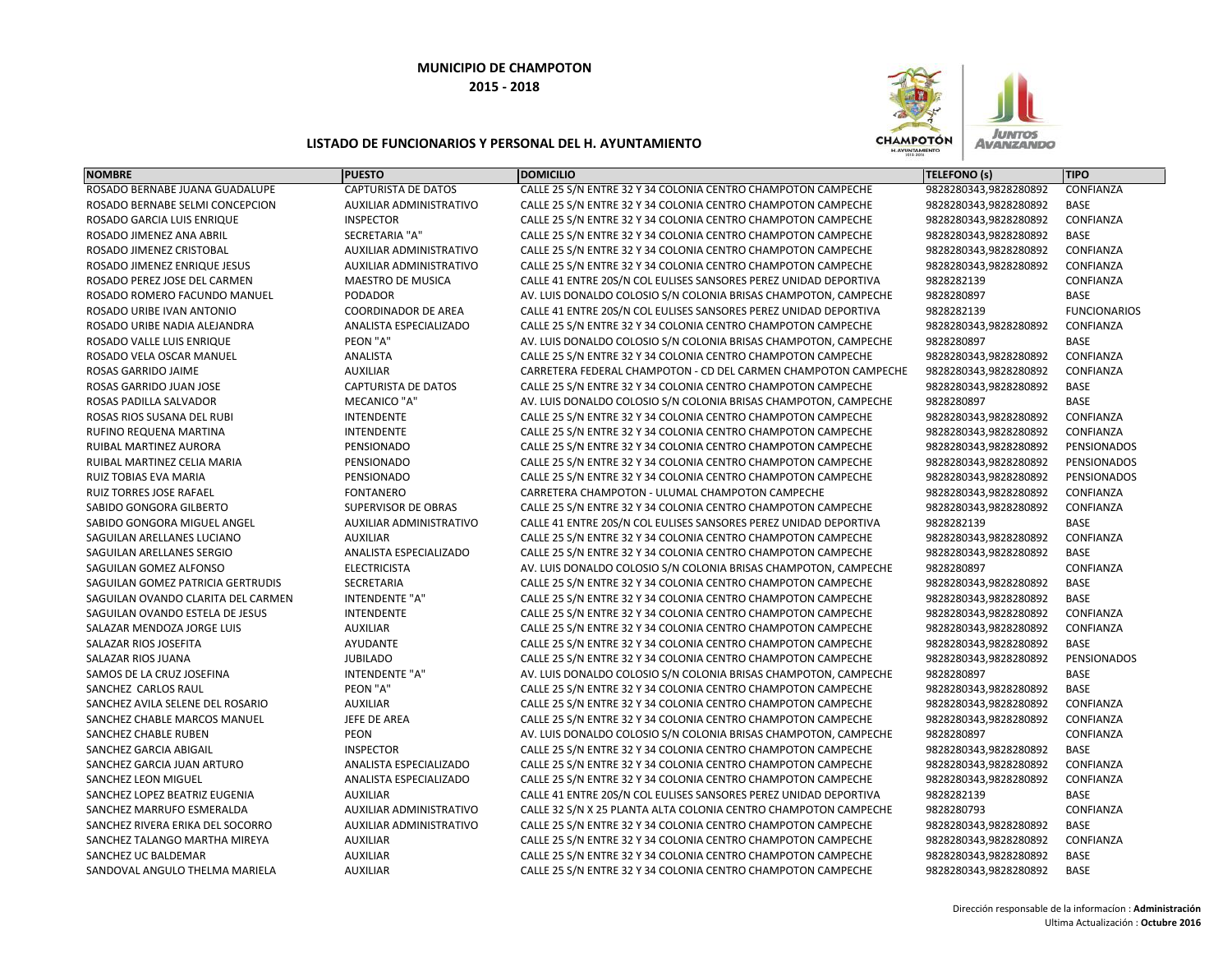

| <b>NOMBRE</b>                        | <b>PUESTO</b>              | <b>DOMICILIO</b>                                                | TELEFONO (s)          | <b>TIPO</b>         |
|--------------------------------------|----------------------------|-----------------------------------------------------------------|-----------------------|---------------------|
| SANDOVAL CENTURION BEATRIZ           | AUXILIAR ADMINISTRATIVO    | CALLE 32 S/N X 25 PLANTA ALTA COLONIA CENTRO CHAMPOTON CAMPECHE | 9828280793            | <b>CONFIANZA</b>    |
| SANDOVAL COSGAYA NELSON DEL JESUS    | AUXILIAR ADMINISTRATIVO    | CALLE 25 S/N ENTRE 32 Y 34 COLONIA CENTRO CHAMPOTON CAMPECHE    | 9828280343,9828280892 | CONFIANZA           |
| SANDOVAL HAYDAR ALMA LETICIA         | <b>SECRETARIA "A"</b>      | CALLE 25 S/N ENTRE 32 Y 34 COLONIA CENTRO CHAMPOTON CAMPECHE    | 9828280343,9828280892 | <b>BASE</b>         |
| SANDOVAL HERNANDEZ EBER DEL JESUS    | <b>AUXILIAR</b>            | CALLE 25 S/N ENTRE 32 Y 34 COLONIA CENTRO CHAMPOTON CAMPECHE    | 9828280343,9828280892 | CONFIANZA           |
| SANDOVAL RODRIGUEZ FERNANDO          | <b>VELADOR</b>             | CALLE 25 S/N ENTRE 32 Y 34 COLONIA CENTRO CHAMPOTON CAMPECHE    | 9828280343,9828280892 | <b>BASE</b>         |
| SANDOVAL SARMIENTO ELSY NOEMI        | JEFE DE OFICINA            | CALLE 32 S/N X 25 PLANTA ALTA COLONIA CENTRO CHAMPOTON CAMPECHE | 9828280793            | CONFIANZA           |
| SANDOVAL ZARATE RAUL ALEJANDRO       | <b>AUXILIAR</b>            | CALLE 25 S/N ENTRE 32 Y 34 COLONIA CENTRO CHAMPOTON CAMPECHE    | 9828280343,9828280892 | CONFIANZA           |
| SANSORES CHI MARIA LUISA             | SECRETARIA                 | CALLE 25 S/N ENTRE 32 Y 34 COLONIA CENTRO CHAMPOTON CAMPECHE    | 9828280343,9828280892 | <b>BASE</b>         |
| SANSORES CHI PORFIRIO                | <b>JUBILADO</b>            | CALLE 25 S/N ENTRE 32 Y 34 COLONIA CENTRO CHAMPOTON CAMPECHE    | 9828280343,9828280892 | <b>PENSIONADOS</b>  |
| SANSORES DOMINGUEZ JESUS             | <b>COORDINADOR DE AREA</b> | CALLE 25 S/N ENTRE 32 Y 34 COLONIA CENTRO CHAMPOTON CAMPECHE    | 9828280343,9828280892 | CONFIANZA           |
| SANSORES FLORES JESUS                | <b>JUBILADO</b>            | CALLE 25 S/N ENTRE 32 Y 34 COLONIA CENTRO CHAMPOTON CAMPECHE    | 9828280343,9828280892 | <b>PENSIONADOS</b>  |
| SANTAMARIA ESPAÑA LEYDI LUCELI       | <b>INTENDENTE "A"</b>      | CALLE 25 S/N ENTRE 32 Y 34 COLONIA CENTRO CHAMPOTON CAMPECHE    | 9828280343,9828280892 | BASE                |
| SANTANA PALOMO MARIBEL               | <b>SECRETARIA "B"</b>      | CALLE 25 S/N ENTRE 32 Y 34 COLONIA CENTRO CHAMPOTON CAMPECHE    | 9828280343,9828280892 | <b>BASE</b>         |
| SANTINI RUIBAL RODRIGO               | <b>MAESTRO DE GRUPO</b>    | CALLE 25 S/N ENTRE 32 Y 34 COLONIA CENTRO CHAMPOTON CAMPECHE    | 9828280343,9828280892 | BASE                |
| SANTOS MAY LIZBETH ARELY             | JEFE DE DEPARTAMENTO       | CALLE 25 S/N ENTRE 32 Y 34 COLONIA CENTRO CHAMPOTON CAMPECHE    | 9828280343,9828280892 | CONFIANZA           |
| <b>SANTOS MENA SARA</b>              | <b>INTENDENTE</b>          | CALLE 25 S/N ENTRE 32 Y 34 COLONIA CENTRO CHAMPOTON CAMPECHE    | 9828280343,9828280892 | CONFIANZA           |
| SANTOS SANCHEZ CLAUDIA SARAY         | <b>CAPTURISTA DE DATOS</b> | CALLE 32 S/N X 25 PLANTA ALTA COLONIA CENTRO CHAMPOTON CAMPECHE | 9828280793            | CONFIANZA           |
| SANTOYO MACES ANDRES                 | <b>CHOFER</b>              | CALLE 32 S/N X 25 PLANTA ALTA COLONIA CENTRO CHAMPOTON CAMPECHE | 9828280793            | <b>BASE</b>         |
| SARMIENTO ANGULO MELISSA             | <b>SUBDIRECTOR</b>         | CALLE 25 S/N ENTRE 32 Y 34 COLONIA CENTRO CHAMPOTON CAMPECHE    | 9828280343,9828280892 | <b>FUNCIONARIOS</b> |
| SARMIENTO BRICEÑO SANDRA LUZ         | <b>SECRETARIA</b>          | CALLE 25 S/N ENTRE 32 Y 34 COLONIA CENTRO CHAMPOTON CAMPECHE    | 9828280343,9828280892 | <b>BASE</b>         |
| SARMIENTO LEON SILVIA MARIA          | JEFE DE UNIDAD             | CALLE 25 S/N ENTRE 32 Y 34 COLONIA CENTRO CHAMPOTON CAMPECHE    | 9828280343,9828280892 | CONFIANZA           |
| SARMIENTO RODRIGUEZ ZAZIL-HA         | ANALISTA                   | CALLE 25 S/N ENTRE 32 Y 34 COLONIA CENTRO CHAMPOTON CAMPECHE    | 9828280343,9828280892 | CONFIANZA           |
| SARMIENTO URBINA RUBEN FRANCISCO     | <b>COORDINADOR DE AREA</b> | AV. LUIS DONALDO COLOSIO S/N COLONIA BRISAS CHAMPOTON, CAMPECHE | 9828280897            | <b>FUNCIONARIOS</b> |
| SARRICOLEA ROSADO CLAUDIO            | AYUDANTE                   | AV. LUIS DONALDO COLOSIO S/N COLONIA BRISAS CHAMPOTON, CAMPECHE | 9828280897            | CONFIANZA           |
| SAURI MADERA TERESA                  | <b>JUBILADO</b>            | CALLE 25 S/N ENTRE 32 Y 34 COLONIA CENTRO CHAMPOTON CAMPECHE    | 9828280343,9828280892 | PENSIONADOS         |
| SEGUNDO ALVAREZ MA TERESA            | <b>AUXILIAR</b>            | CALLE 32 S/N X 25 PLANTA ALTA COLONIA CENTRO CHAMPOTON CAMPECHE | 9828280793            | <b>BASE</b>         |
| SEGURA ALEMAN FIDEL                  | AUXILIAR ADMINISTRATIVO    | CALLE 25 S/N ENTRE 32 Y 34 COLONIA CENTRO CHAMPOTON CAMPECHE    | 9828280343,9828280892 | CONFIANZA           |
| SEGURA SANTOS ARTURO                 | <b>AUXILIAR</b>            | CALLE 25 S/N ENTRE 32 Y 34 COLONIA CENTRO CHAMPOTON CAMPECHE    | 9828280343,9828280892 | <b>BASE</b>         |
| SERNA LONJINOS ABRAHAM               | <b>AUXILIAR DE OFICINA</b> | CALLE 32 S/N X 25 PLANTA ALTA COLONIA CENTRO CHAMPOTON CAMPECHE | 9828280793            | CONFIANZA           |
| SILVA AVILA DALIA DEL CARMEN         | <b>SECRETARIA</b>          | CALLE 25 S/N ENTRE 32 Y 34 COLONIA CENTRO CHAMPOTON CAMPECHE    | 9828280343,9828280892 | <b>BASE</b>         |
| SILVA PEREZ CANDELARIA               | MAESTRO DE MECANOGRAFIA    | CALLE 25 S/N ENTRE 32 Y 34 COLONIA CENTRO CHAMPOTON CAMPECHE    | 9828280343,9828280892 | <b>BASE</b>         |
| SIMA COBOS NEHEMIAS                  | <b>AYUDANTE</b>            | AV. LUIS DONALDO COLOSIO S/N COLONIA BRISAS CHAMPOTON, CAMPECHE | 9828280897            | <b>BASE</b>         |
| SOBERANIS TREJO CECILIA              | <b>AUXILIAR</b>            | CALLE 25 S/N ENTRE 32 Y 34 COLONIA CENTRO CHAMPOTON CAMPECHE    | 9828280343,9828280892 | CONFIANZA           |
| SOBERANIS TREJO MIGUEL ANGEL         | <b>AUXILIAR</b>            | CALLE 25 S/N ENTRE 32 Y 34 COLONIA CENTRO CHAMPOTON CAMPECHE    | 9828280343,9828280892 | CONFIANZA           |
| SOLIS RODRIGUEZ ARMANDO              | AYUDANTE                   | AV. LUIS DONALDO COLOSIO S/N COLONIA BRISAS CHAMPOTON, CAMPECHE | 9828280897            | CONFIANZA           |
| SOLIS UC MARIANA DEL SOCORRO DOMINGA | AYUDANTE                   | CALLE 25 S/N ENTRE 32 Y 34 COLONIA CENTRO CHAMPOTON CAMPECHE    | 9828280343,9828280892 | CONFIANZA           |
| SORIANO ARTEAGA VERONICA             | AUXILIAR ADMINISTRATIVO    | CALLE 32 S/N X 25 PLANTA ALTA COLONIA CENTRO CHAMPOTON CAMPECHE | 9828280793            | <b>BASE</b>         |
| SOSA ABURTO VICTORIA ESPERANZA       | AUXILIAR ADMINISTRATIVO    | CALLE 25 S/N ENTRE 32 Y 34 COLONIA CENTRO CHAMPOTON CAMPECHE    | 9828280343,9828280892 | <b>BASE</b>         |
| SOSA ARRIETA YOLANDA                 | <b>AUXILIAR</b>            | CALLE 25 S/N ENTRE 32 Y 34 COLONIA CENTRO CHAMPOTON CAMPECHE    | 9828280343,9828280892 | CONFIANZA           |
| SOSA DIAZ NIDIA RUBI                 | INTENDENTE "A"             | CALLE 25 S/N ENTRE 32 Y 34 COLONIA CENTRO CHAMPOTON CAMPECHE    | 9828280343,9828280892 | BASE                |
| <b>SUAREZ CHAN FIDELINO</b>          | <b>BOMBERO</b>             | CARRETERA FEDERAL CHAMPOTON - CD DEL CARMEN CHAMPOTON CAMPECHE  | 9828280343,9828280892 | <b>BASE</b>         |
| <b>SUASTE MARRUFO AIDA MARIEL</b>    | <b>AUXILIAR</b>            | CALLE 25 S/N ENTRE 32 Y 34 COLONIA CENTRO CHAMPOTON CAMPECHE    | 9828280343,9828280892 | CONFIANZA           |
| TAPIA CARDENAS ROSA ELIDE            | <b>JUBILADO</b>            | CALLE 25 S/N ENTRE 32 Y 34 COLONIA CENTRO CHAMPOTON CAMPECHE    | 9828280343,9828280892 | PENSIONADOS         |
| TAPIA ESPINOZA JOSE TRINIDAD         | <b>JUBILADO</b>            | CALLE 25 S/N ENTRE 32 Y 34 COLONIA CENTRO CHAMPOTON CAMPECHE    | 9828280343,9828280892 | PENSIONADOS         |
| <b>TEC BORGES MARIA ISABEL</b>       | <b>AUXILIAR</b>            | CALLE 25 S/N ENTRE 32 Y 34 COLONIA CENTRO CHAMPOTON CAMPECHE    | 9828280343,9828280892 | CONFIANZA           |
| TEC MUÑOZ RODI EUNICE                | <b>SECRETARIA</b>          | CALLE 25 S/N ENTRE 32 Y 34 COLONIA CENTRO CHAMPOTON CAMPECHE    | 9828280343,9828280892 | <b>BASE</b>         |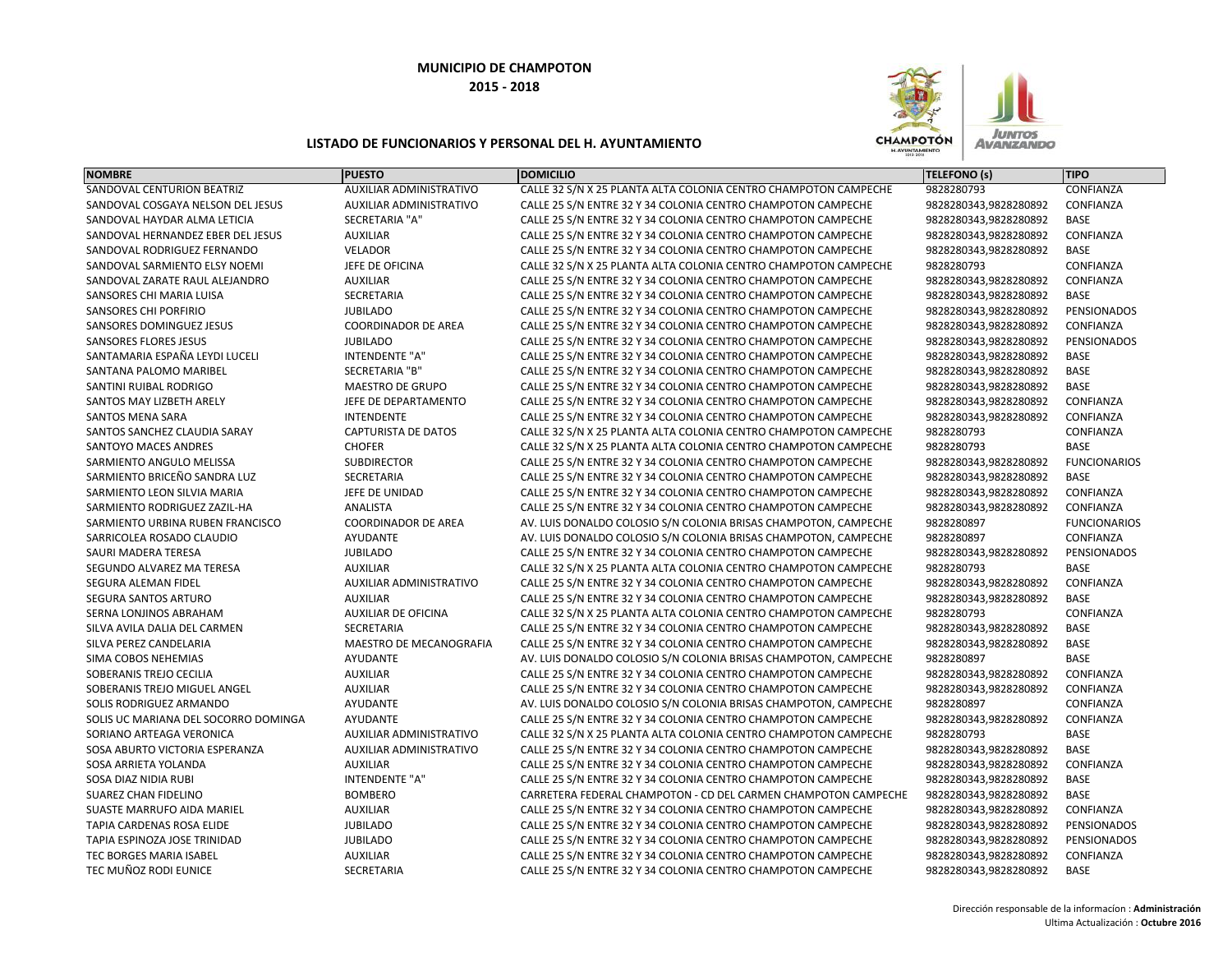

| <b>NOMBRE</b>                      | <b>PUESTO</b>                  | <b>DOMICILIO</b>                                                 | <b>TELEFONO (s)</b>   | <b>TIPO</b>         |
|------------------------------------|--------------------------------|------------------------------------------------------------------|-----------------------|---------------------|
| <b>TELLEZ FLORES RAMIRO</b>        | PENSIONADO                     | CALLE 25 S/N ENTRE 32 Y 34 COLONIA CENTRO CHAMPOTON CAMPECHE     | 9828280343,9828280892 | PENSIONADOS         |
| <b>TORRES JIMENEZ ALBERTINA</b>    | PENSIONADO                     | CALLE 25 S/N ENTRE 32 Y 34 COLONIA CENTRO CHAMPOTON CAMPECHE     | 9828280343,9828280892 | PENSIONADOS         |
| <b>TORRES JIMENEZ ALBERTO</b>      | <b>JUBILADO</b>                | CALLE 25 S/N ENTRE 32 Y 34 COLONIA CENTRO CHAMPOTON CAMPECHE     | 9828280343,9828280892 | PENSIONADOS         |
| TORRES ORDOÑEZ ROMAN               | <b>CHOFER</b>                  | AV. LUIS DONALDO COLOSIO S/N COLONIA BRISAS CHAMPOTON, CAMPECHE  | 9828280897            | <b>BASE</b>         |
| <b>TORRES VELA ROMAN</b>           | <b>NOTIFICADOR</b>             | CARRETERA FEDERAL CHAMPOTON - CD DEL CARMEN CHAMPOTON CAMPECHE   | 9828280343,9828280892 | CONFIANZA           |
| <b>TOVAR CEJA RIGOBERTO</b>        | <b>SUBDIRECTOR</b>             | CALLE 25 S/N ENTRE 32 Y 34 COLONIA CENTRO CHAMPOTON CAMPECHE     | 9828280343,9828280892 | <b>FUNCIONARIOS</b> |
| TREJO AKE CECILIA                  | SECRETARIA "A"                 | CALLE 32 S/N X 25 PLANTA ALTA COLONIA CENTRO CHAMPOTON CAMPECHE  | 9828280793            | CONFIANZA           |
| TREJO AKE MARICELA                 | AYUDANTE                       | CALLE 25 S/N ENTRE 32 Y 34 COLONIA CENTRO CHAMPOTON CAMPECHE     | 9828280343,9828280892 | BASE                |
| TRUJEQUE HUERTA CANDELARIA         | PENSIONADO                     | CALLE 25 S/N ENTRE 32 Y 34 COLONIA CENTRO CHAMPOTON CAMPECHE     | 9828280343,9828280892 | PENSIONADOS         |
| TUN MEDINA LUIS ENRIQUE            | SUPERVISOR DE OBRAS            | CALLE 25 S/N ENTRE 32 Y 34 COLONIA CENTRO CHAMPOTON CAMPECHE     | 9828280343,9828280892 | CONFIANZA           |
| TUN PINO HIPOLITO                  | <b>VELADOR</b>                 | AV. LUIS DONALDO COLOSIO S/N COLONIA BRISAS CHAMPOTON, CAMPECHE  | 9828280897            | <b>BASE</b>         |
| TUN SALAZAR MARLENY DEL SOCORRO    | <b>INTENDENTE "A"</b>          | CALLE 25 S/N ENTRE 32 Y 34 COLONIA CENTRO CHAMPOTON CAMPECHE     | 9828280343,9828280892 | <b>BASE</b>         |
| TURRIZA AKE MERARI SARAHI          | <b>AUXILIAR</b>                | CALLE 25 S/N ENTRE 32 Y 34 COLONIA CENTRO CHAMPOTON CAMPECHE     | 9828280343,9828280892 | CONFIANZA           |
| <b>TURRIZA CHI ANDRES</b>          | <b>AUXILIAR</b>                | CALLE 25 S/N ENTRE 32 Y 34 COLONIA CENTRO CHAMPOTON CAMPECHE     | 9828280343,9828280892 | CONFIANZA           |
| <b>TURRIZA CHI EVANGELINA</b>      | SECRETARIA EJECUTIVA           | CALLE 25 S/N ENTRE 32 Y 34 COLONIA CENTRO CHAMPOTON CAMPECHE     | 9828280343,9828280892 | CONFIANZA           |
| <b>TURRIZA CHI MOISES</b>          | PENSIONADO                     | CALLE 25 S/N ENTRE 32 Y 34 COLONIA CENTRO CHAMPOTON CAMPECHE     | 9828280343,9828280892 | PENSIONADOS         |
| TURRIZA LUNA JAIRO ANDRES          | AUXILIAR ADMINISTRATIVO        | AV. LUIS DONALDO COLOSIO S/N COLONIA BRISAS CHAMPOTON, CAMPECHE  | 9828280897            | CONFIANZA           |
| <b>TURRIZA POOX IVAN FRANCISCO</b> | <b>AUXILIAR ADMINISTRATIVO</b> | CALLE 25 S/N ENTRE 32 Y 34 COLONIA CENTRO CHAMPOTON CAMPECHE     | 9828280343,9828280892 | <b>BASE</b>         |
| <b>TURRIZA TAMAYO JOSUE</b>        | <b>AUXILIAR</b>                | CALLE 41 ENTRE 20S/N COL EULISES SANSORES PEREZ UNIDAD DEPORTIVA | 9828282139            | CONFIANZA           |
| TURRIZA TAMAYO RUTH CONCEPCION     | <b>INTENDENTE "A"</b>          | CALLE 25 S/N ENTRE 32 Y 34 COLONIA CENTRO CHAMPOTON CAMPECHE     | 9828280343,9828280892 | <b>BASE</b>         |
| <b>TZEL LOPEZ JOSE ARMANDO</b>     | JEFE DE DEPARTAMENTO           | CALLE 25 S/N ENTRE 32 Y 34 COLONIA CENTRO CHAMPOTON CAMPECHE     | 9828280343,9828280892 | CONFIANZA           |
| TZEL PAREDES LANDY MARBELLA        | AUXILIAR ADMINISTRATIVO        | CALLE 25 S/N ENTRE 32 Y 34 COLONIA CENTRO CHAMPOTON CAMPECHE     | 9828280343,9828280892 | BASE                |
| UC AKE CANDELARIA                  | <b>INTENDENTE "A"</b>          | CALLE 25 S/N ENTRE 32 Y 34 COLONIA CENTRO CHAMPOTON CAMPECHE     | 9828280343,9828280892 | <b>BASE</b>         |
| UC BASULTO JOSE CRECENCIO          | OPERADOR DE MAQUINARIA         | AV. LUIS DONALDO COLOSIO S/N COLONIA BRISAS CHAMPOTON, CAMPECHE  | 9828280897            | <b>BASE</b>         |
| UC CAAMAL RAMON FRANCISCO          | JEFE DE DEPARTAMENTO           | CALLE 25 S/N ENTRE 32 Y 34 COLONIA CENTRO CHAMPOTON CAMPECHE     | 9828280343,9828280892 | CONFIANZA           |
| UC CAL MIGUEL ENRIQUE              | JEFE DE OFICINA                | CALLE 25 S/N ENTRE 32 Y 34 COLONIA CENTRO CHAMPOTON CAMPECHE     | 9828280343,9828280892 | CONFIANZA           |
| UC CANCHE EUSEVIO                  | CHOFER "A"                     | CALLE 25 S/N ENTRE 32 Y 34 COLONIA CENTRO CHAMPOTON CAMPECHE     | 9828280343,9828280892 | CONFIANZA           |
| UC CHE MARCO ANTONIO               | <b>SUBDIRECTOR</b>             | AV. LUIS DONALDO COLOSIO S/N COLONIA BRISAS CHAMPOTON, CAMPECHE  | 9828280897            | CONFIANZA           |
| UC CHI ROBERTO JAVIER              | <b>ELECTRICISTA</b>            | AV. LUIS DONALDO COLOSIO S/N COLONIA BRISAS CHAMPOTON, CAMPECHE  | 9828280897            | CONFIANZA           |
| UC CHONG CRUZ FELIPA               | PENSIONADO                     | CALLE 25 S/N ENTRE 32 Y 34 COLONIA CENTRO CHAMPOTON CAMPECHE     | 9828280343,9828280892 | PENSIONADOS         |
| UC CIMA ERIK                       | <b>CAPTURISTA DE DATOS</b>     | CALLE 25 S/N ENTRE 32 Y 34 COLONIA CENTRO CHAMPOTON CAMPECHE     | 9828280343,9828280892 | BASE                |
| UC CUTZ WILBERTH                   | PODADOR                        | AV. LUIS DONALDO COLOSIO S/N COLONIA BRISAS CHAMPOTON, CAMPECHE  | 9828280897            | <b>BASE</b>         |
| UC MUÑOZ FERNANDO                  | <b>AUXILIAR</b>                | CALLE 25 S/N ENTRE 32 Y 34 COLONIA CENTRO CHAMPOTON CAMPECHE     | 9828280343,9828280892 | CONFIANZA           |
| UC NOVELO YOLANDA DEL SOCORRO      | <b>INTENDENTE</b>              | CALLE 25 S/N ENTRE 32 Y 34 COLONIA CENTRO CHAMPOTON CAMPECHE     | 9828280343,9828280892 | CONFIANZA           |
| UC ORTEGON JOSE LUIS               | ANALISTA                       | AV. LUIS DONALDO COLOSIO S/N COLONIA BRISAS CHAMPOTON, CAMPECHE  | 9828280897            | CONFIANZA           |
| <b>UC TALANGO FRANCISCO</b>        | <b>AUXILIAR</b>                | CALLE 25 S/N ENTRE 32 Y 34 COLONIA CENTRO CHAMPOTON CAMPECHE     | 9828280343,9828280892 | CONFIANZA           |
| <b>UCAN SAMUEL</b>                 | <b>JUBILADO</b>                | CALLE 25 S/N ENTRE 32 Y 34 COLONIA CENTRO CHAMPOTON CAMPECHE     | 9828280343,9828280892 | PENSIONADOS         |
| UCAN KUC MARIA DE LOS ANGELES      | <b>AUXILIAR</b>                | CALLE 25 S/N ENTRE 32 Y 34 COLONIA CENTRO CHAMPOTON CAMPECHE     | 9828280343,9828280892 | CONFIANZA           |
| URIBE BARRERA JOSE DEL CARMEN      | <b>MAESTRO DE MUSICA</b>       | CALLE 41 ENTRE 20S/N COL EULISES SANSORES PEREZ UNIDAD DEPORTIVA | 9828282139            | <b>BASE</b>         |
| URIBE BARRERA JUAN CARLOS          | <b>JUBILADO</b>                | CALLE 25 S/N ENTRE 32 Y 34 COLONIA CENTRO CHAMPOTON CAMPECHE     | 9828280343,9828280892 | PENSIONADOS         |
| URIBE BRICEÑO ALENCAR              | <b>MAESTRO AUXILIAR</b>        | CALLE 25 S/N ENTRE 32 Y 34 COLONIA CENTRO CHAMPOTON CAMPECHE     | 9828280343,9828280892 | CONFIANZA           |
| URIBE CRUZ CARLOS ALBERTO          | <b>CHOFER "A"</b>              | AV. LUIS DONALDO COLOSIO S/N COLONIA BRISAS CHAMPOTON, CAMPECHE  | 9828280897            | CONFIANZA           |
| URIBE HAYDAR RAUL ARMANDO          | PRESIDENTE MUNICIPAL           | CALLE 25 S/N ENTRE 32 Y 34 COLONIA CENTRO CHAMPOTON CAMPECHE     | 9828280343,9828280892 | <b>FUNCIONARIOS</b> |
| URIBE MARTINEZ IRMA YOLANDA        | <b>AUXILIAR</b>                | CALLE 25 S/N ENTRE 32 Y 34 COLONIA CENTRO CHAMPOTON CAMPECHE     | 9828280343,9828280892 | CONFIANZA           |
| URIBE MAY ERIC LEROY               | <b>AUXILIAR</b>                | CALLE 25 S/N ENTRE 32 Y 34 COLONIA CENTRO CHAMPOTON CAMPECHE     | 9828280343,9828280892 | <b>BASE</b>         |
| URIBE SANCHEZ CARLOS AZAEL         | <b>AYUDANTE</b>                | CALLE 25 S/N ENTRE 32 Y 34 COLONIA CENTRO CHAMPOTON CAMPECHE     | 9828280343,9828280892 | CONFIANZA           |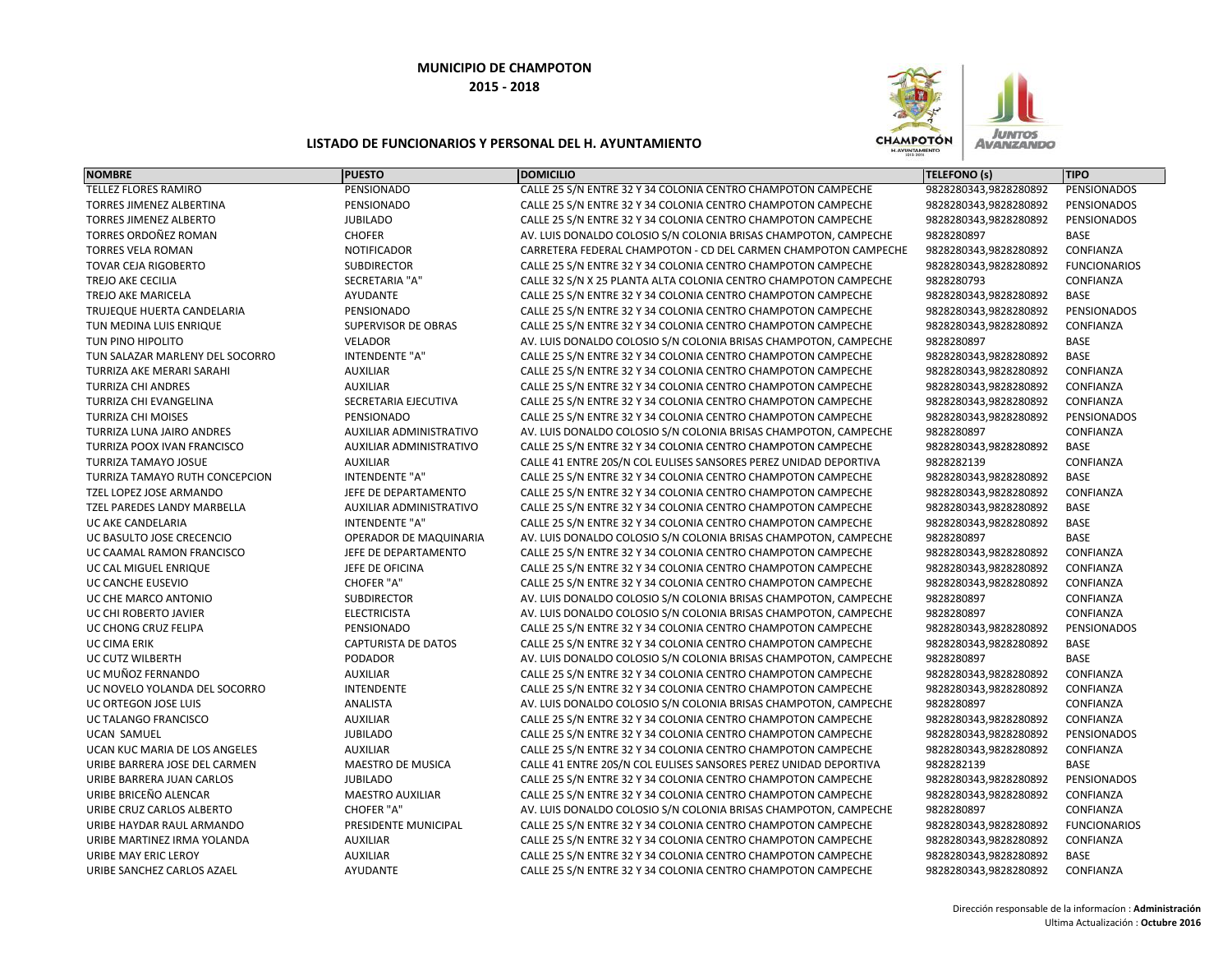

| UTRERA DELGADO NOEMI<br>CALLE 25 S/N ENTRE 32 Y 34 COLONIA CENTRO CHAMPOTON CAMPECHE<br>9828280343,9828280892<br>CONFIANZA<br><b>AUXILIAR</b><br>MAESTRO DE CORRESPONDENCIA<br>9828280343,9828280892<br>CONFIANZA<br>VALDESPINO MADERA ALEJANDRO<br>CALLE 25 S/N ENTRE 32 Y 34 COLONIA CENTRO CHAMPOTON CAMPECHE<br><b>AYUDANTE</b><br>9828280343,9828280892<br>CONFIANZA<br>VALDEZ BALDERAS JOSE DEL CARMEN<br>CALLE 25 S/N ENTRE 32 Y 34 COLONIA CENTRO CHAMPOTON CAMPECHE<br><b>AUXILIAR</b><br>VALDEZ JAVIER GUADALUPE<br>CALLE 25 S/N ENTRE 32 Y 34 COLONIA CENTRO CHAMPOTON CAMPECHE<br>9828280343,9828280892<br>CONFIANZA<br>VALENCIA MEDINA JOSE CARLOS<br>AYUDANTE<br>CALLE 25 S/N ENTRE 32 Y 34 COLONIA CENTRO CHAMPOTON CAMPECHE<br>9828280343,9828280892<br>CONFIANZA<br>PENSIONADO<br>9828280343,9828280892<br>PENSIONADOS<br>VALENCIA ROMERO ENRRIQUETA<br>CALLE 25 S/N ENTRE 32 Y 34 COLONIA CENTRO CHAMPOTON CAMPECHE |
|---------------------------------------------------------------------------------------------------------------------------------------------------------------------------------------------------------------------------------------------------------------------------------------------------------------------------------------------------------------------------------------------------------------------------------------------------------------------------------------------------------------------------------------------------------------------------------------------------------------------------------------------------------------------------------------------------------------------------------------------------------------------------------------------------------------------------------------------------------------------------------------------------------------------------------------|
|                                                                                                                                                                                                                                                                                                                                                                                                                                                                                                                                                                                                                                                                                                                                                                                                                                                                                                                                       |
|                                                                                                                                                                                                                                                                                                                                                                                                                                                                                                                                                                                                                                                                                                                                                                                                                                                                                                                                       |
|                                                                                                                                                                                                                                                                                                                                                                                                                                                                                                                                                                                                                                                                                                                                                                                                                                                                                                                                       |
|                                                                                                                                                                                                                                                                                                                                                                                                                                                                                                                                                                                                                                                                                                                                                                                                                                                                                                                                       |
|                                                                                                                                                                                                                                                                                                                                                                                                                                                                                                                                                                                                                                                                                                                                                                                                                                                                                                                                       |
|                                                                                                                                                                                                                                                                                                                                                                                                                                                                                                                                                                                                                                                                                                                                                                                                                                                                                                                                       |
| <b>AUXILIAR</b><br>VALENZUELA CALDERON MARIA GUADALUPE<br>CALLE 25 S/N ENTRE 32 Y 34 COLONIA CENTRO CHAMPOTON CAMPECHE<br>9828280343,9828280892<br>BASE                                                                                                                                                                                                                                                                                                                                                                                                                                                                                                                                                                                                                                                                                                                                                                               |
| VALENZUELA CALDERON SANTA DEL CARMEN<br>PENSIONADO<br>CALLE 25 S/N ENTRE 32 Y 34 COLONIA CENTRO CHAMPOTON CAMPECHE<br>9828280343,9828280892<br>PENSIONADOS                                                                                                                                                                                                                                                                                                                                                                                                                                                                                                                                                                                                                                                                                                                                                                            |
| SECRETARIA<br>VALENZUELA CANEPA ALEJANDRINA DEL SOCORRO<br>CALLE 25 S/N ENTRE 32 Y 34 COLONIA CENTRO CHAMPOTON CAMPECHE<br>9828280343,9828280892<br>BASE                                                                                                                                                                                                                                                                                                                                                                                                                                                                                                                                                                                                                                                                                                                                                                              |
| <b>AUXILIAR</b><br>CONFIANZA<br>VALENZUELA RODRIGUEZ JORGE RAUL<br>CARRETERA FEDERAL CHAMPOTON - CD DEL CARMEN CHAMPOTON CAMPECHE<br>9828280343,9828280892                                                                                                                                                                                                                                                                                                                                                                                                                                                                                                                                                                                                                                                                                                                                                                            |
| VALENZUELA RODRIGUEZ TANIA LISSET DEL JESUS<br>JEFE DE DEPARTAMENTO<br>9828280343,9828280892<br>CONFIANZA<br>CALLE 25 S/N ENTRE 32 Y 34 COLONIA CENTRO CHAMPOTON CAMPECHE                                                                                                                                                                                                                                                                                                                                                                                                                                                                                                                                                                                                                                                                                                                                                             |
| <b>BASE</b><br>VALENZUELA VAZQUEZ JORGE DEL CARMEN<br>AUXILIAR ADMINISTRATIVO<br>CALLE 25 S/N ENTRE 32 Y 34 COLONIA CENTRO CHAMPOTON CAMPECHE<br>9828280343,9828280892                                                                                                                                                                                                                                                                                                                                                                                                                                                                                                                                                                                                                                                                                                                                                                |
| CONFIANZA<br>VALERIO VALDEZ CARMEN<br><b>INTENDENTE</b><br>CALLE 25 S/N ENTRE 32 Y 34 COLONIA CENTRO CHAMPOTON CAMPECHE<br>9828280343,9828280892                                                                                                                                                                                                                                                                                                                                                                                                                                                                                                                                                                                                                                                                                                                                                                                      |
| VALLADARES ORLAYNETA MIRIAM<br>PENSIONADO<br>CALLE 25 S/N ENTRE 32 Y 34 COLONIA CENTRO CHAMPOTON CAMPECHE<br>9828280343,9828280892<br>PENSIONADOS                                                                                                                                                                                                                                                                                                                                                                                                                                                                                                                                                                                                                                                                                                                                                                                     |
| <b>BOMBERO</b><br>CARRETERA FEDERAL CHAMPOTON - CD DEL CARMEN CHAMPOTON CAMPECHE<br>BASE<br><b>VARGAS BERDON FERMIN</b><br>9828280343,9828280892                                                                                                                                                                                                                                                                                                                                                                                                                                                                                                                                                                                                                                                                                                                                                                                      |
| SECRETARIA EJECUTIVA<br>9828282139<br>CONFIANZA<br><b>VARGAS VILLACIS TARSIS MADEI</b><br>CALLE 41 ENTRE 20S/N COL EULISES SANSORES PEREZ UNIDAD DEPORTIVA                                                                                                                                                                                                                                                                                                                                                                                                                                                                                                                                                                                                                                                                                                                                                                            |
| VASQUEZ LOZANO ROSA<br><b>JUBILADO</b><br>9828280343,9828280892<br>PENSIONADOS<br>CALLE 25 S/N ENTRE 32 Y 34 COLONIA CENTRO CHAMPOTON CAMPECHE                                                                                                                                                                                                                                                                                                                                                                                                                                                                                                                                                                                                                                                                                                                                                                                        |
| SECRETARIA<br>9828280343,9828280892<br>VAZQUEZ CAMPOS ANA BRIGIDA<br>CALLE 25 S/N ENTRE 32 Y 34 COLONIA CENTRO CHAMPOTON CAMPECHE<br>BASE                                                                                                                                                                                                                                                                                                                                                                                                                                                                                                                                                                                                                                                                                                                                                                                             |
| <b>AUXILIAR</b><br>CONFIANZA<br>VAZQUEZ GARCIA JORGE HUMBERTO<br>CALLE 25 S/N ENTRE 32 Y 34 COLONIA CENTRO CHAMPOTON CAMPECHE<br>9828280343,9828280892                                                                                                                                                                                                                                                                                                                                                                                                                                                                                                                                                                                                                                                                                                                                                                                |
| <b>JUBILADO</b><br>VAZQUEZ JIMENEZ IRMA<br>CALLE 25 S/N ENTRE 32 Y 34 COLONIA CENTRO CHAMPOTON CAMPECHE<br>9828280343,9828280892<br>PENSIONADOS                                                                                                                                                                                                                                                                                                                                                                                                                                                                                                                                                                                                                                                                                                                                                                                       |
| AUXILIAR ADMINISTRATIVO<br>BASE<br>VAZQUEZ LEON AURA MERCEDES<br>CALLE 25 S/N ENTRE 32 Y 34 COLONIA CENTRO CHAMPOTON CAMPECHE<br>9828280343,9828280892                                                                                                                                                                                                                                                                                                                                                                                                                                                                                                                                                                                                                                                                                                                                                                                |
| CONFIANZA<br>VAZQUEZ MACIAS LUCIO<br>AYUDANTE<br>CALLE 25 S/N ENTRE 32 Y 34 COLONIA CENTRO CHAMPOTON CAMPECHE<br>9828280343,9828280892                                                                                                                                                                                                                                                                                                                                                                                                                                                                                                                                                                                                                                                                                                                                                                                                |
| PEON "A"<br>9828280343,9828280892<br><b>BASE</b><br>VAZQUEZ MATEO AUSTINANCIO<br>CARRETERA FEDERAL CHAMPOTON - CD DEL CARMEN CHAMPOTON CAMPECHE                                                                                                                                                                                                                                                                                                                                                                                                                                                                                                                                                                                                                                                                                                                                                                                       |
| <b>BASE</b><br>VAZQUEZ MAY ADELA<br><b>AUXILIAR</b><br>AV. LUIS DONALDO COLOSIO S/N COLONIA ARROCERA CHAMPOTON, CAMPECHE<br>9828280745                                                                                                                                                                                                                                                                                                                                                                                                                                                                                                                                                                                                                                                                                                                                                                                                |
| <b>AUXILIAR ADMINISTRATIVO</b><br>9828282139<br>CALLE 41 ENTRE 20S/N COL EULISES SANSORES PEREZ UNIDAD DEPORTIVA<br>CONFIANZA<br>VAZQUEZ UCAN WILLIAM ABRAHAM                                                                                                                                                                                                                                                                                                                                                                                                                                                                                                                                                                                                                                                                                                                                                                         |
| SECRETARIA<br>9828282139<br>BASE<br>VAZQUEZ VAZQUEZ WENDY ISABEL<br>CALLE 41 ENTRE 20S/N COL EULISES SANSORES PEREZ UNIDAD DEPORTIVA                                                                                                                                                                                                                                                                                                                                                                                                                                                                                                                                                                                                                                                                                                                                                                                                  |
| <b>JUBILADO</b><br>9828280343,9828280892<br>PENSIONADOS<br>VAZQUEZ XOOL CARLOS<br>CALLE 25 S/N ENTRE 32 Y 34 COLONIA CENTRO CHAMPOTON CAMPECHE                                                                                                                                                                                                                                                                                                                                                                                                                                                                                                                                                                                                                                                                                                                                                                                        |
| VAZQUEZ XOOL RODOLFO<br><b>JUBILADO</b><br>CALLE 25 S/N ENTRE 32 Y 34 COLONIA CENTRO CHAMPOTON CAMPECHE<br>9828280343,9828280892<br>PENSIONADOS                                                                                                                                                                                                                                                                                                                                                                                                                                                                                                                                                                                                                                                                                                                                                                                       |
| <b>DIRECTOR</b><br>CALLE 25 S/N ENTRE 32 Y 34 COLONIA CENTRO CHAMPOTON CAMPECHE<br>9828280343,9828280892<br><b>FUNCIONARIOS</b><br>VELA AGUILAR MANUEL ROMAN                                                                                                                                                                                                                                                                                                                                                                                                                                                                                                                                                                                                                                                                                                                                                                          |
| <b>CHOFER</b><br>AV. LUIS DONALDO COLOSIO S/N COLONIA BRISAS CHAMPOTON, CAMPECHE<br>9828280897<br>BASE<br><b>VELA DELGADO MELCHOR</b>                                                                                                                                                                                                                                                                                                                                                                                                                                                                                                                                                                                                                                                                                                                                                                                                 |
| VELA HERRERA FERNANDO ENRIQUE<br><b>AUXILIAR DE MANTENIMIENTO</b><br>CARRETERA FEDERAL CHAMPOTON - CD DEL CARMEN CHAMPOTON CAMPECHE<br>9828280343,9828280892<br>CONFIANZA                                                                                                                                                                                                                                                                                                                                                                                                                                                                                                                                                                                                                                                                                                                                                             |
| <b>BASE</b><br>VELA LEON CANDELARIO MANUEL<br>AUXILIAR ADMINISTRATIVO<br>CALLE 25 S/N ENTRE 32 Y 34 COLONIA CENTRO CHAMPOTON CAMPECHE<br>9828280343,9828280892                                                                                                                                                                                                                                                                                                                                                                                                                                                                                                                                                                                                                                                                                                                                                                        |
| <b>BASE</b><br>VELA LEON VERONICA PATRICIA<br>SECRETARIA<br>CALLE 25 S/N ENTRE 32 Y 34 COLONIA CENTRO CHAMPOTON CAMPECHE<br>9828280343,9828280892                                                                                                                                                                                                                                                                                                                                                                                                                                                                                                                                                                                                                                                                                                                                                                                     |
| <b>VELA MATEO MIRIAM DEL SOCORRO</b><br><b>SECRETARIA "B"</b><br>CALLE 25 S/N ENTRE 32 Y 34 COLONIA CENTRO CHAMPOTON CAMPECHE<br>9828280343,9828280892<br>BASE                                                                                                                                                                                                                                                                                                                                                                                                                                                                                                                                                                                                                                                                                                                                                                        |
| <b>AUXILIAR</b><br>CARRETERA CHAMPOTON - ULUMAL CHAMPOTON CAMPECHE<br>9828280343,9828280892<br>CONFIANZA<br>VELA MONTALVO MANUEL ELIFAR                                                                                                                                                                                                                                                                                                                                                                                                                                                                                                                                                                                                                                                                                                                                                                                               |
| <b>SECRETARIA "A"</b><br><b>VELA PEREZ EMILIA</b><br>CALLE 25 S/N ENTRE 32 Y 34 COLONIA CENTRO CHAMPOTON CAMPECHE<br>9828280343,9828280892<br>CONFIANZA                                                                                                                                                                                                                                                                                                                                                                                                                                                                                                                                                                                                                                                                                                                                                                               |
| VELA ROSADO MARIA LILIA<br>PENSIONADO<br>CALLE 25 S/N ENTRE 32 Y 34 COLONIA CENTRO CHAMPOTON CAMPECHE<br>9828280343,9828280892<br>PENSIONADOS                                                                                                                                                                                                                                                                                                                                                                                                                                                                                                                                                                                                                                                                                                                                                                                         |
| 9828280897<br><b>BASE</b><br><b>VELA TRUJEQUE WILBERT RAMON</b><br>AUXILIAR ADMINISTRATIVO<br>AV. LUIS DONALDO COLOSIO S/N COLONIA BRISAS CHAMPOTON, CAMPECHE                                                                                                                                                                                                                                                                                                                                                                                                                                                                                                                                                                                                                                                                                                                                                                         |
| <b>TESORERO</b><br><b>VERA COLORADO RUBI GUADALUPE</b><br>CALLE 25 S/N ENTRE 32 Y 34 COLONIA CENTRO CHAMPOTON CAMPECHE<br>9828280343,9828280892<br><b>FUNCIONARIOS</b>                                                                                                                                                                                                                                                                                                                                                                                                                                                                                                                                                                                                                                                                                                                                                                |
| VERA TALANGO JOSE DEL CARMEN<br>JEFE DE DEPARTAMENTO<br>9828280343,9828280892<br>CONFIANZA<br>CALLE 25 S/N ENTRE 32 Y 34 COLONIA CENTRO CHAMPOTON CAMPECHE                                                                                                                                                                                                                                                                                                                                                                                                                                                                                                                                                                                                                                                                                                                                                                            |
| VERDEJO TRUJEQUE RAUL ARMANDO<br><b>MEDICO GENERAL</b><br>9828280343,9828280892<br>CONFIANZA<br>CALLE 25 S/N ENTRE 32 Y 34 COLONIA CENTRO CHAMPOTON CAMPECHE                                                                                                                                                                                                                                                                                                                                                                                                                                                                                                                                                                                                                                                                                                                                                                          |
| <b>AUXILIAR</b><br>9828280343,9828280892<br>CONFIANZA<br>VIDAL AVILA ROSA ESMERALDA<br>CALLE 25 S/N ENTRE 32 Y 34 COLONIA CENTRO CHAMPOTON CAMPECHE                                                                                                                                                                                                                                                                                                                                                                                                                                                                                                                                                                                                                                                                                                                                                                                   |
| VIDAL FLORES EULOGIA<br><b>JUBILADO</b><br>CALLE 25 S/N ENTRE 32 Y 34 COLONIA CENTRO CHAMPOTON CAMPECHE<br>9828280343,9828280892<br>PENSIONADOS                                                                                                                                                                                                                                                                                                                                                                                                                                                                                                                                                                                                                                                                                                                                                                                       |
| VILLANUEVA GARCIA MIRIAM ARACELY<br>SECRETARIA<br>CALLE 25 S/N ENTRE 32 Y 34 COLONIA CENTRO CHAMPOTON CAMPECHE<br>9828280343,9828280892<br>BASE                                                                                                                                                                                                                                                                                                                                                                                                                                                                                                                                                                                                                                                                                                                                                                                       |
| <b>VILLASIS MANUEL ARCANGEL</b><br>PENSIONADO<br>CALLE 25 S/N ENTRE 32 Y 34 COLONIA CENTRO CHAMPOTON CAMPECHE<br>9828280343,9828280892<br>PENSIONADOS                                                                                                                                                                                                                                                                                                                                                                                                                                                                                                                                                                                                                                                                                                                                                                                 |
| VILLASIS FUENTES JOVITA<br><b>JUBILADO</b><br>CALLE 25 S/N ENTRE 32 Y 34 COLONIA CENTRO CHAMPOTON CAMPECHE<br>9828280343,9828280892<br>PENSIONADOS                                                                                                                                                                                                                                                                                                                                                                                                                                                                                                                                                                                                                                                                                                                                                                                    |